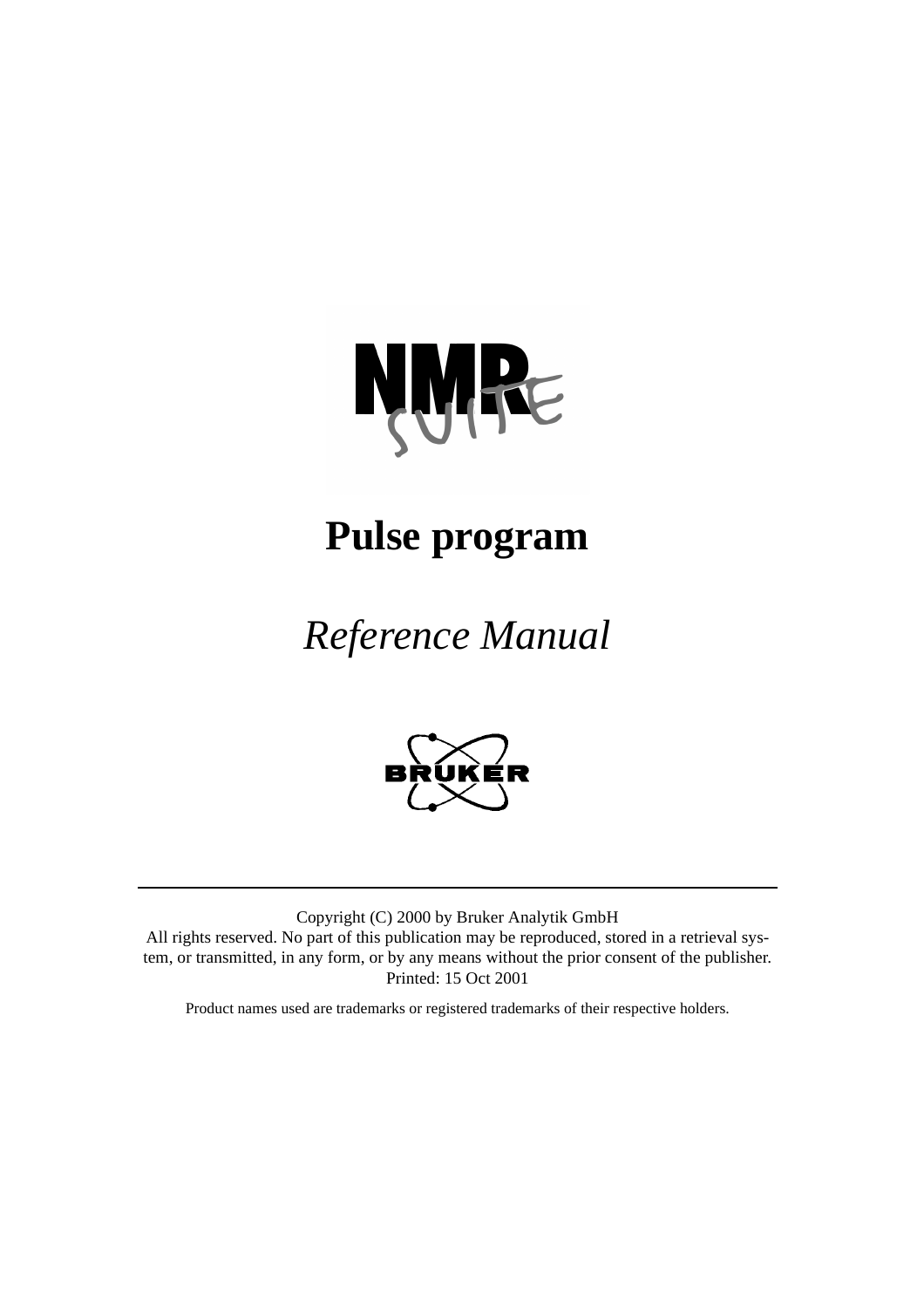Bruker software support is available via phone, fax, e-mail, Internet, or ISDN. Please contact your local office, or directly:

| Address: | <b>Bruker Analytik GmbH</b>    |
|----------|--------------------------------|
|          | Software Department            |
|          | Silberstreifen                 |
|          | D-76287 Rheinstetten           |
|          | Germany                        |
| Phone:   | +49 (7243) 5161 440            |
| Fax:     | $+49(7243)$ 5161 480           |
| E-mail:  | nmr-software-support@bruker.de |
| FTP:     | ftp.bruker.de / ftp.bruker.com |
| WWW:     | www.bruker.de / www.bruker.com |
| ISDN:    | on request                     |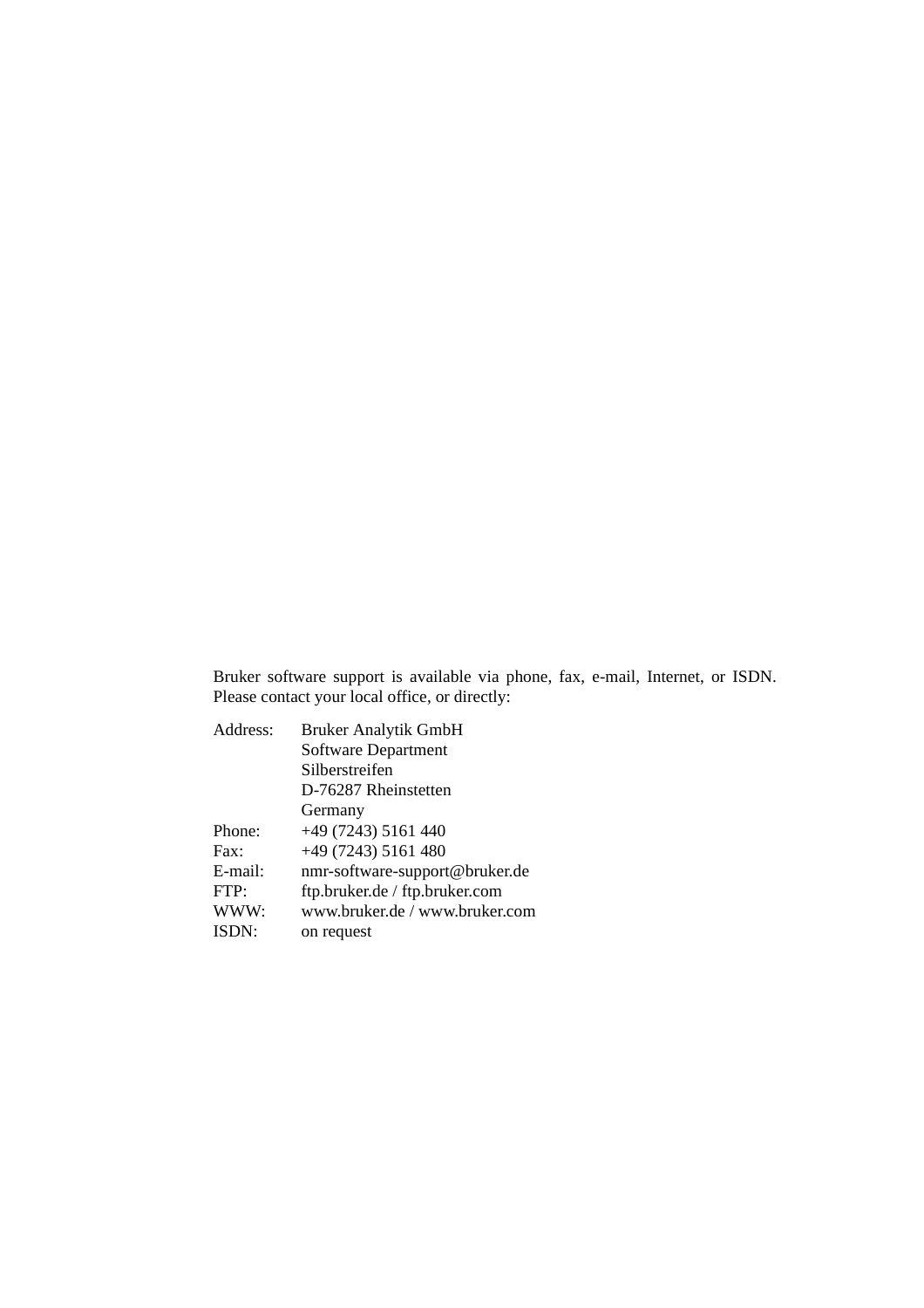### **Contents**

| <b>Chapter 1</b> |      |                                                                                                                                                                   |  |
|------------------|------|-------------------------------------------------------------------------------------------------------------------------------------------------------------------|--|
|                  | 1.1  |                                                                                                                                                                   |  |
|                  | 1.2. |                                                                                                                                                                   |  |
|                  | 1.3  |                                                                                                                                                                   |  |
|                  | 1.4  |                                                                                                                                                                   |  |
|                  | 1.5  |                                                                                                                                                                   |  |
|                  | 1.6  |                                                                                                                                                                   |  |
|                  | 1.7  |                                                                                                                                                                   |  |
| <b>Chapter 2</b> |      |                                                                                                                                                                   |  |
|                  | 2.1  |                                                                                                                                                                   |  |
|                  | 2.2. |                                                                                                                                                                   |  |
| <b>Chapter 3</b> |      |                                                                                                                                                                   |  |
|                  | 3.1  |                                                                                                                                                                   |  |
|                  | 3.2  |                                                                                                                                                                   |  |
|                  | 3.3  |                                                                                                                                                                   |  |
| <b>Chapter 4</b> |      |                                                                                                                                                                   |  |
|                  | 4.1  |                                                                                                                                                                   |  |
|                  | 4.2. |                                                                                                                                                                   |  |
|                  | 4.3  | Writing data to disk $\ldots$ , $\ldots$ , $\ldots$ , $\ldots$ , $\ldots$ , $\ldots$ , $\ldots$ , $\ldots$ , $\ldots$ , $\ldots$ , $\ldots$ , $\ldots$ , $\ldots$ |  |
| <b>Chapter 5</b> |      |                                                                                                                                                                   |  |
|                  | 5.1  |                                                                                                                                                                   |  |
|                  | 5.2  |                                                                                                                                                                   |  |
|                  | 5.3  |                                                                                                                                                                   |  |
|                  | 5.4  |                                                                                                                                                                   |  |
| <b>Chapter 6</b> |      |                                                                                                                                                                   |  |
|                  | 6.1  |                                                                                                                                                                   |  |
|                  | 6.2  |                                                                                                                                                                   |  |
|                  | 6.3  |                                                                                                                                                                   |  |
|                  | 6.4  |                                                                                                                                                                   |  |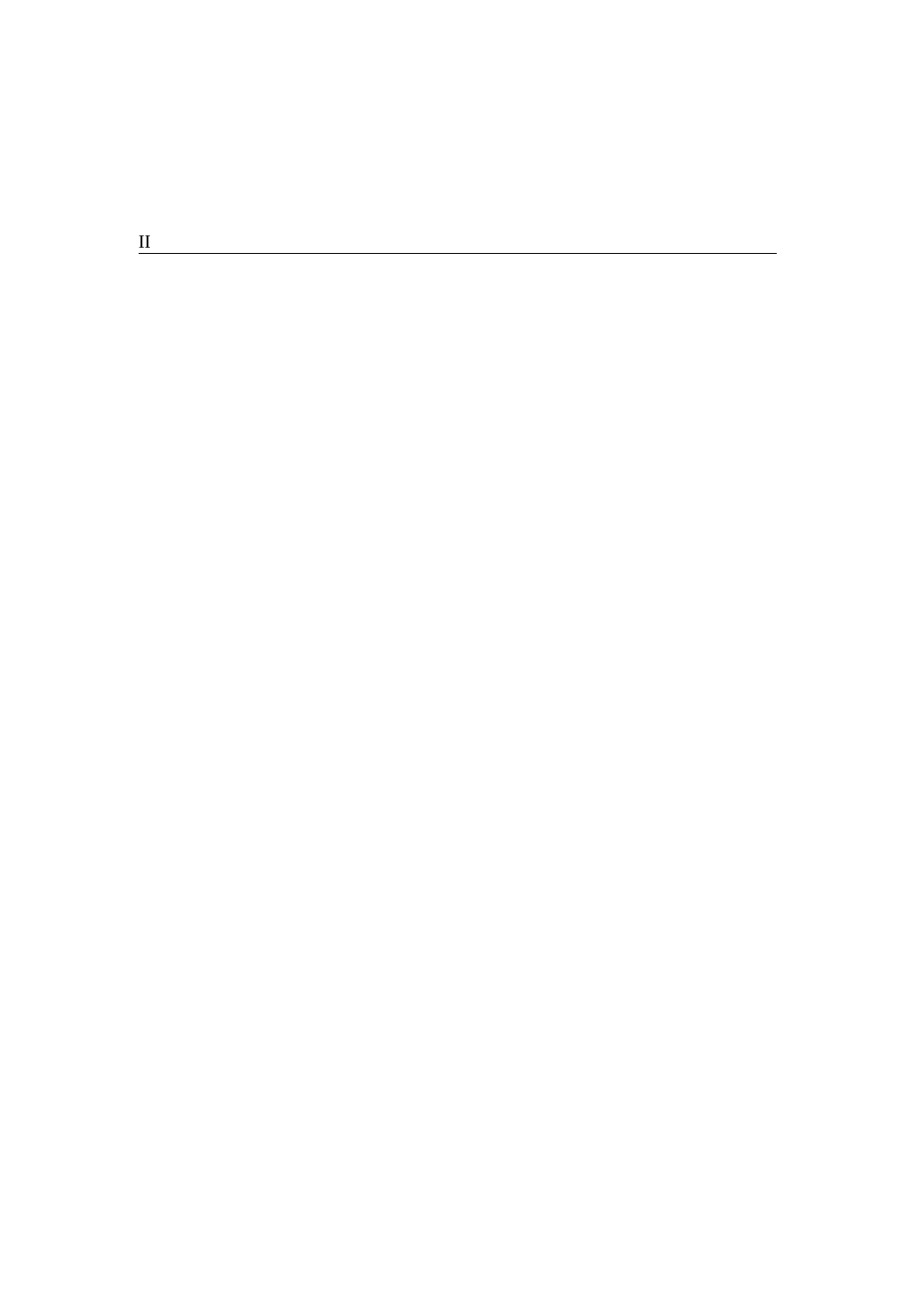## <span id="page-4-0"></span>Basic pulse program writing Chapter 1

#### <span id="page-4-1"></span>**1.1 Introduction**

A pulse program is an ASCII text consisting of a number of lines. Each line may contain one or more pulse program statements which specify actions to be performed by the acquisition hardware and software. You can set up a pulse program with the XWIN-NMR commands **edpul** or **edcpul** (see the Acquisition Reference manual). The XWIN-NMR acquisition commands **gs**, **go**, and **zg** execute the pulse program defined by the acquisition parameter PULPROG which can be set with **eda** or **pulprog**. Pulse program execution is a two-step process: After entering **gs**, **go**, or **zg**, the *pulse program compiler* is invoked which translates the pulse program text into an internal binary form that can be be executed. Possible syntax errors are reported. If errors are found, the acquisition will not be started. If, however, the compilation is successful, the compiled pulse program is loaded into the acquisition hardware and the measurement begins.

#### **Spectrometer naming conventions**

This manual is written for Avance spectrometers. Nevertheless, a large part of it is also valid for older spectrometers like AMX, ARX and ASX. Since the end of 1999, Bruker delivers a new type of Avance spectrometers that are specified in this manual as Avance-AQS. The conventional Avance spectrometers are spec-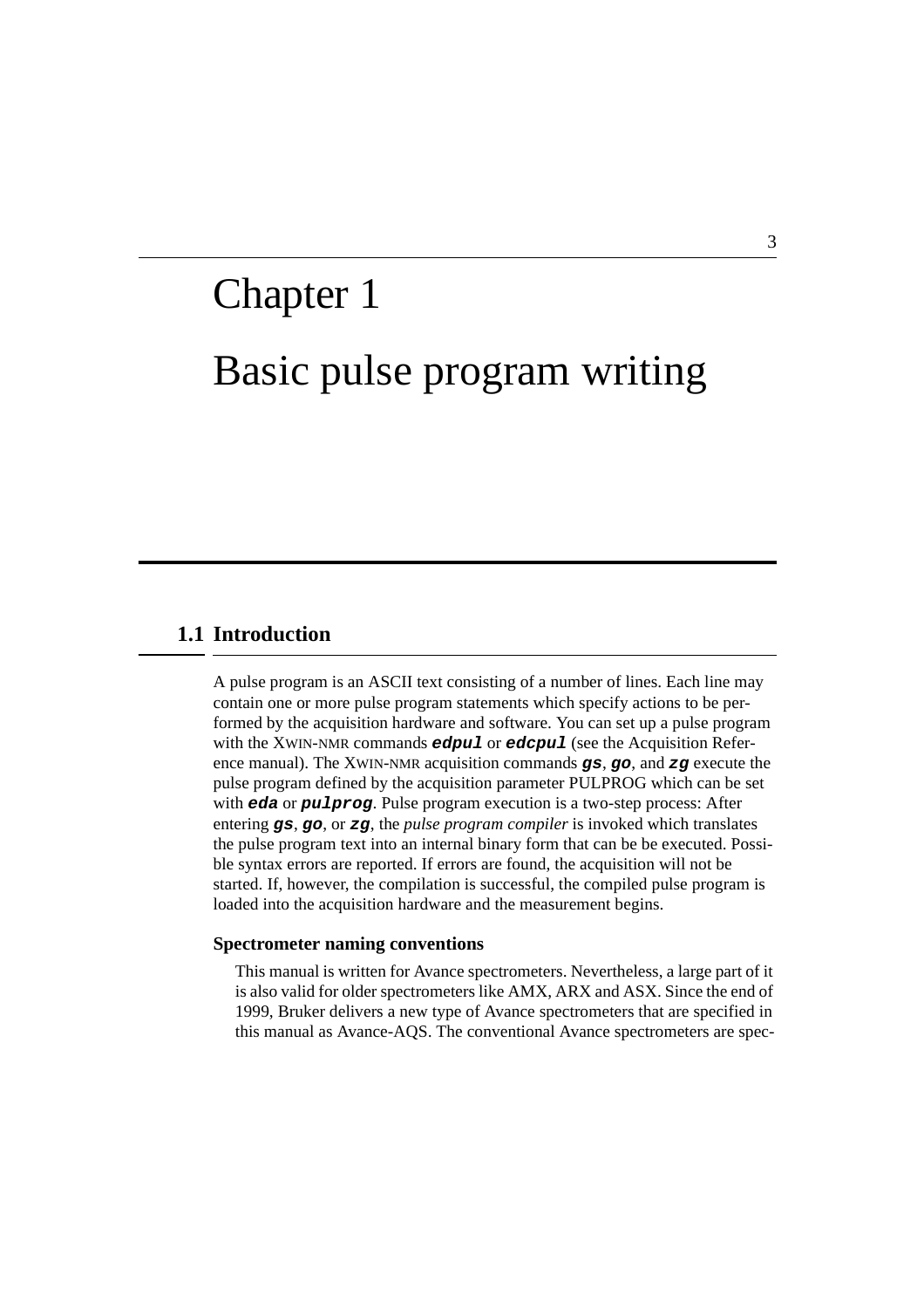$\mathbf{D}$ Note that there are three types of Avance-AQX spectrometers: DMX, DRX or holds for one or two of them. ified as Avance-AQX. You can easily find out which type of spectrometer you have by opening the cabinet door; one of the racks is named either AQS or AQX. DPX. These specific names are used in this manual whenever a description only

#### <span id="page-5-0"></span>**1.2 Pulse program library**

Routine users normally use Bruker pulse programs that delivered with XWIN-NMR. The **edpul** command displays a list of these pulse programs and allows you to view their contents. Viewing Bruker pulse programs requires that the **expinstall** command was executed once after the installation of XWIN-NMR. This command copies the pulse programs suitable for your spectrometer into the appropriate directory.

If you want to write own pulse programs, it can be helpful to start with a Bruker pulse program and modify it to your needs.

#### <span id="page-5-1"></span>**1.3 Pulse program display**

A graphical representation of a pulse program for Avance type spectrometers can be obtained with the command **pulsdisp**, which is described in the Acquisition Reference manual. After writing your own pulse program, **pulsdisp** will not only check its syntax, but it will also allow you to display any timing detail before you start an experiment.

#### <span id="page-5-2"></span>**1.4 Basic syntax rules**

[Table 1.1](#page-6-0) shows *zgcw30* as an example of a simple Bruker pulse program. Here the following pulse programming rues are used:

- **1.** Pulse programs are *line oriented*. Each line specifies an *action* to be performed by the acquisition hardware or software.
- **2.** A semicolon (;) indicates the beginning of a comment. You can put it anywhere in a line. The rest of the line will then be treated as a comment.
- **3.** #include <filename> or #include "filename"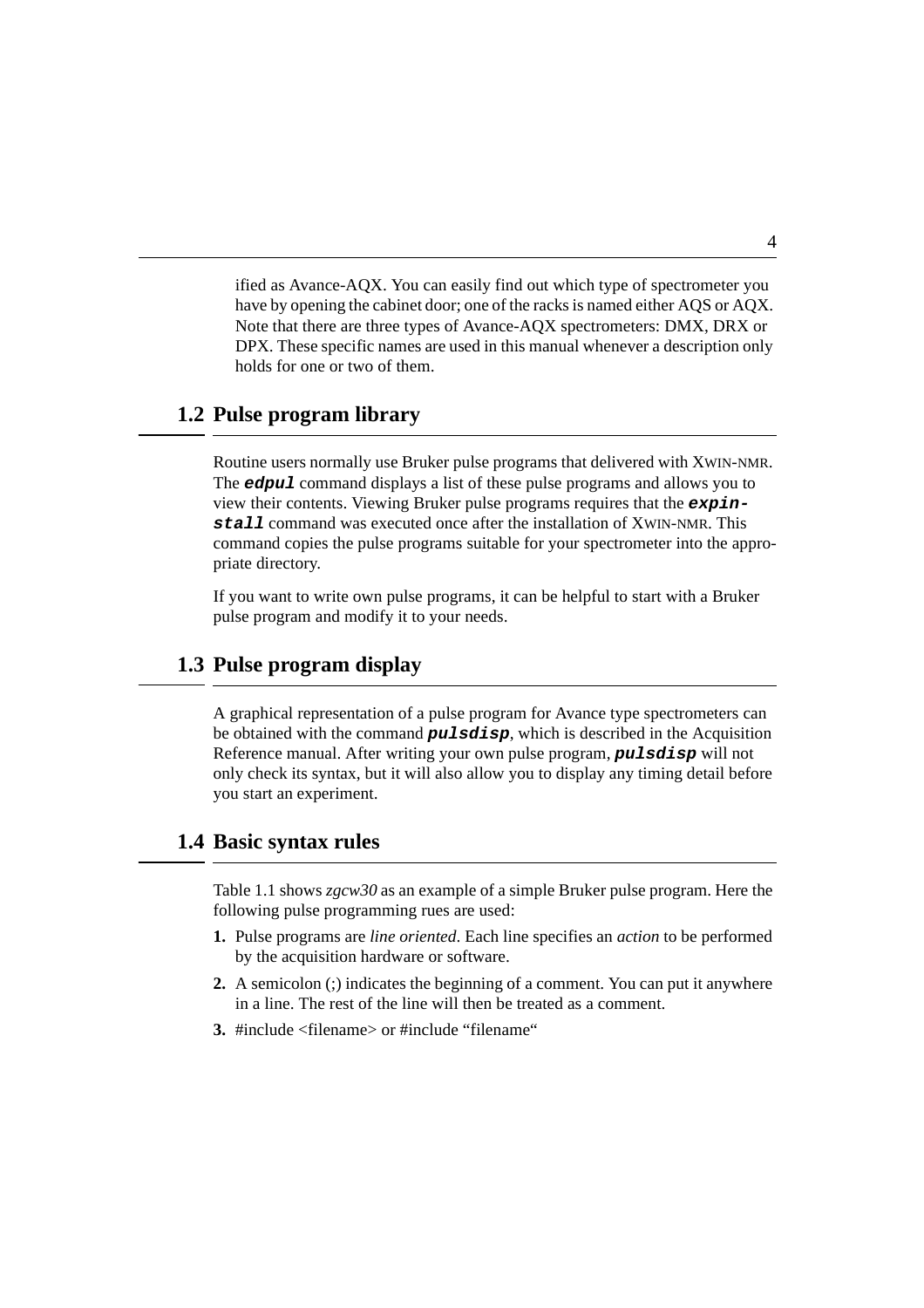```
using 30 degree flip angle;
;1D sequence with CW decoupling
;zgcw30
;avance-version
#include <Avance.incl>
1 ze
  d11 pl26:f2
  d11 cw:f2
2 d1
  p1*0.33 ph1
  go=2 ph31
  wr #0
  d11 do:f2
  exit
ph1=02201331
ph31=0 2 2 01331
;pl1 : f1 channel - power level for pulse (default)
;pl26: f2 channel - power level for cw/hd decoupling
;p1 : f1 channel - 90 degree high power pulse
;d1 : relaxation delay; 1-5 * T1
;d11: delay for disk I/O [30 msec]
```
**Table 1.1** Pulse program example

<span id="page-6-0"></span>This statement allows you to use pulse program text that is stored in a different file. It allows you to keep your pulse program reasonably sized, and to use the same code in various pulse programs. If the filename is given in angle brackets (< >), the file is searched for in the directory *\$XWINNMRHOME/exp/stan/nmr/ lists/pp/*. Alternatively, double quotes ("") can be used to specify the entire path name of the file to be included.

**4.** 1 ze

Any pulse program line can start with a *label* ("1" in the example above). Labels are only required for lines which must be reached by loop or branch statements such as go=label, lo to label times n or goto label. You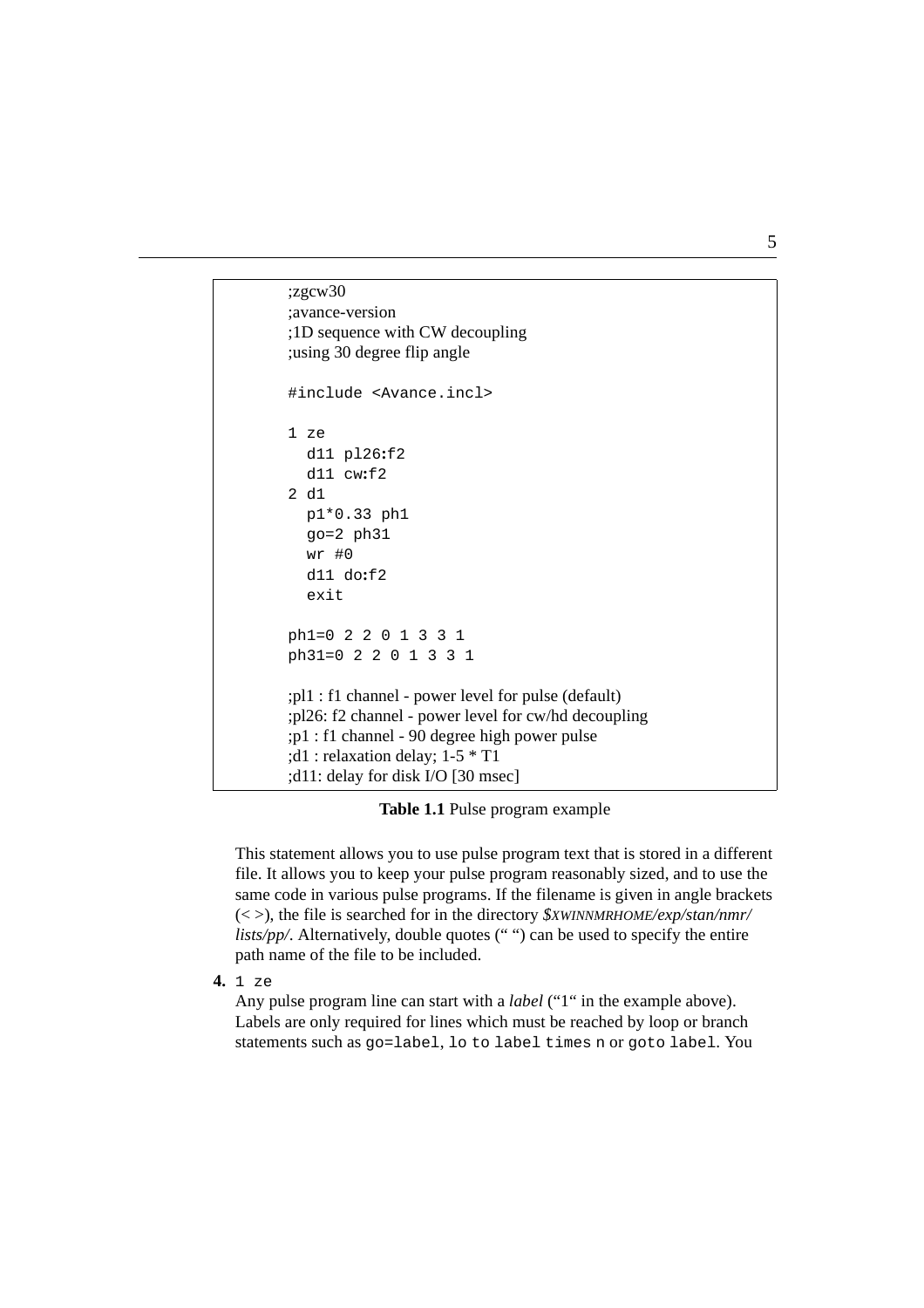can, however, also use labels for numbering the lines. A label can be a number or, an alphanumeric string followed by a comma. An example of the latter is:

```
firstlabel, ze
```
The statement ze has the following function:

- Reset the *scan counter* (which is displayed during acquisition) to 0
- Enable the execution of *dummy scans.* This will cause the pulse program statement go=label to perform DS dummy scans before accumulating NS data acquisition scans. If you replace ze with zd, go=label will omit the dummy scans
- The statement zd automatically resets all phase program pointers to the first element, whereas the statement ze sets all phase program pointers such that they are at the first element after DS dummy scans.
- <span id="page-7-0"></span>**5.** d11 pl14**:**f2

Execute a delay whose duration is given by the acquisition parameter D[11]. Behind any delay statement, you can specify further statements to be executed during that delay (note that the delay must be long enough for that statement). In this example, the power level of channel f2 is switched to the value given by the acquisition parameter PL[14].

<span id="page-7-1"></span>**6.** d11 cw:f2

Execute a delay whose duration is given by the acquisition parameter D[11] and, at the same time, turn on continuous wave (cw) decoupling on frequency channel f2. Decoupling will remain active until it is explicitly switched off with the statement do**:**f2. This delay and cw decoupling will begin immediately after the delay specified in item [5](#page-7-0) has finished.

Items [5](#page-7-0) and [6](#page-7-1) illustrate a general feature of pulse programs: the actions specified in two consecutive lines are executed sequentially. Actions specified on the same line are executed simultaneously.

**7.** 2 d1

Execute a delay whose duration is given by the acquisition parameter D[1]. This line starts with the label "2", the position where the statement go=2 will loop back to.

#### **8.** p1\*0.33 ph1

Execute a pulse on frequency channel f1. The pulse length of this pulse is given by the acquisition parameter P[1] multiplied by 0.33. P[1] is normally used for the pulse width of a 90 $^{\circ}$  flip angle. The statement  $p1*0.33$  would then execute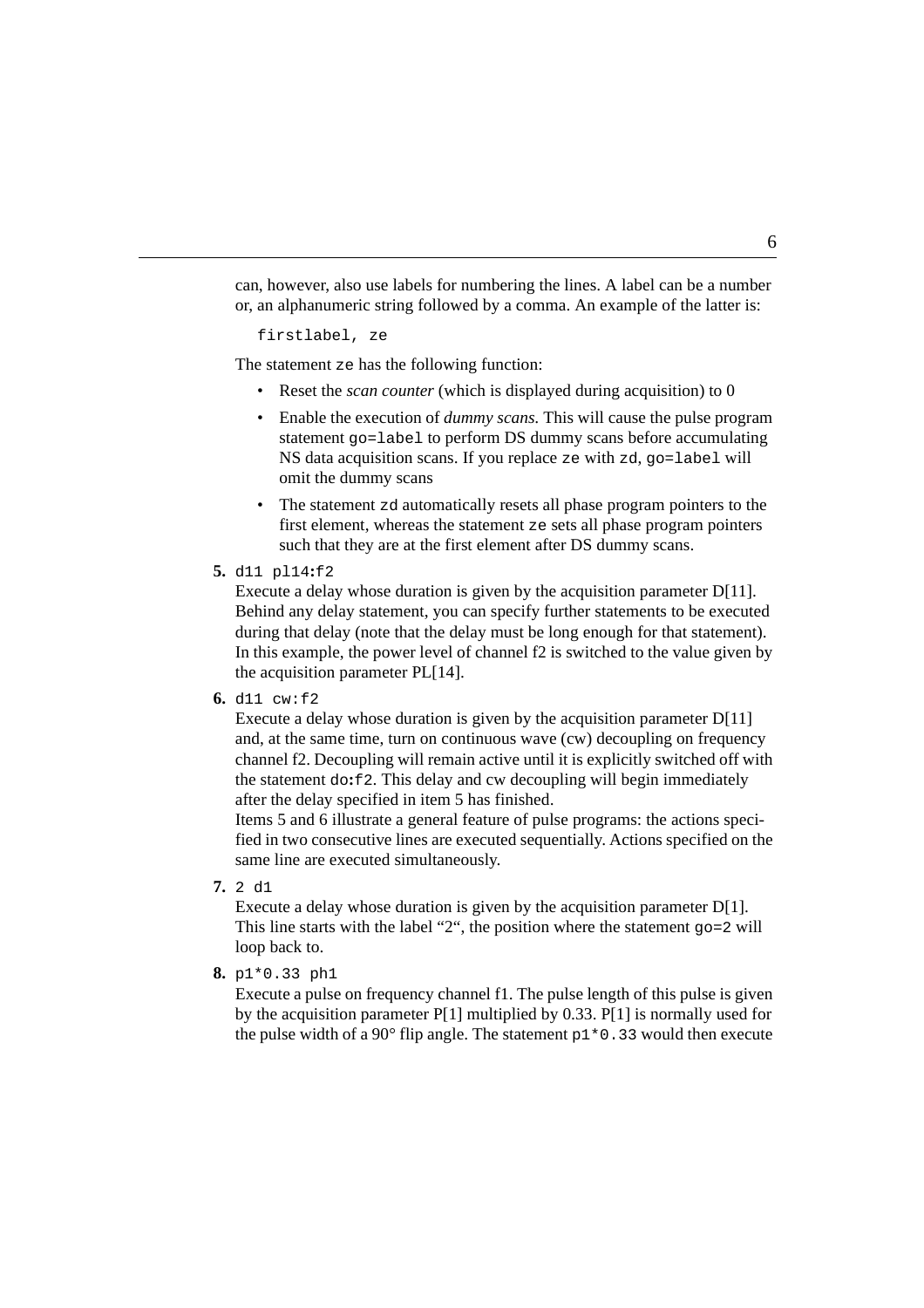channel f1 is not specified; it is the default channel for  $p1$ , i.e.: a 30° pulse. In general, you can specify the operator \* behind (not before!) a pulse or delay statement, followed by a floating point number. Note that the

 $\mathbf{I}$ p1\*0.33

is identical to:

p1\*0.33**:**f1

The pulse is executed with a power (amplitude) defined by the acquisition parameter PL[1]. PL[1] is the default power level for channel f1, but you can also use a different parameter. For example, the statement pl7**:**f1 sets the channel f1 power to the value of PL[7]. It must be put on a separate line, with a delay, before the line with the pulse statement. This gives the transmitter some time to settle before the pulse is executed.

The phase of this pulse in our example is selected according to ph1, the name of a *phase program* or *phase list*. It must be specified behind the pulse and defined after the pulse program body. In this example we use the phase program

ph1=02201331

The phase of the pulse varies according to the current data acquisition scan. For the first scan, p1 will get the phase  $0*90^\circ$ , for the second scan  $2*90$ , for the third scan *2\*90*, for the fourth scan *0\*90,* etc. After 8 scans, the list is exhausted. The phase program is cycled so with scan 9 the phase will be set to the first element of the list:  $0*90^\circ$ . Phase cycling is a method of artefact suppression in the spectrum to be acquired. The receiver phase must be cycled accordingly to ensure that coherent signals of subsequent scans are accumulated, not cancelled. This is achieved by the receiver phase program ph31 in our example.

**9.** go=2 ph31

Execute 1 data acquisition scan, then loop to the pulse program line with label "2". Repeat this until NS scans have been accumulated. Note that NS is an acquisition parameter. The data acquisition scans are preceded by DS *dummy scans* (because the statement ze is used at the beginning of the pulse sequence rather than zd). A *dummy scan* does not acquire any data, but requires the same time (given by the acquisition parameter AQ) as a real scan. Dummy scans are used to put the spin system of the sample into a steady state before acquisition starts.

The receiver phase is changed after each scan as described above for the pulse phase. Phase cycling is done according to the phase program ph31. Phase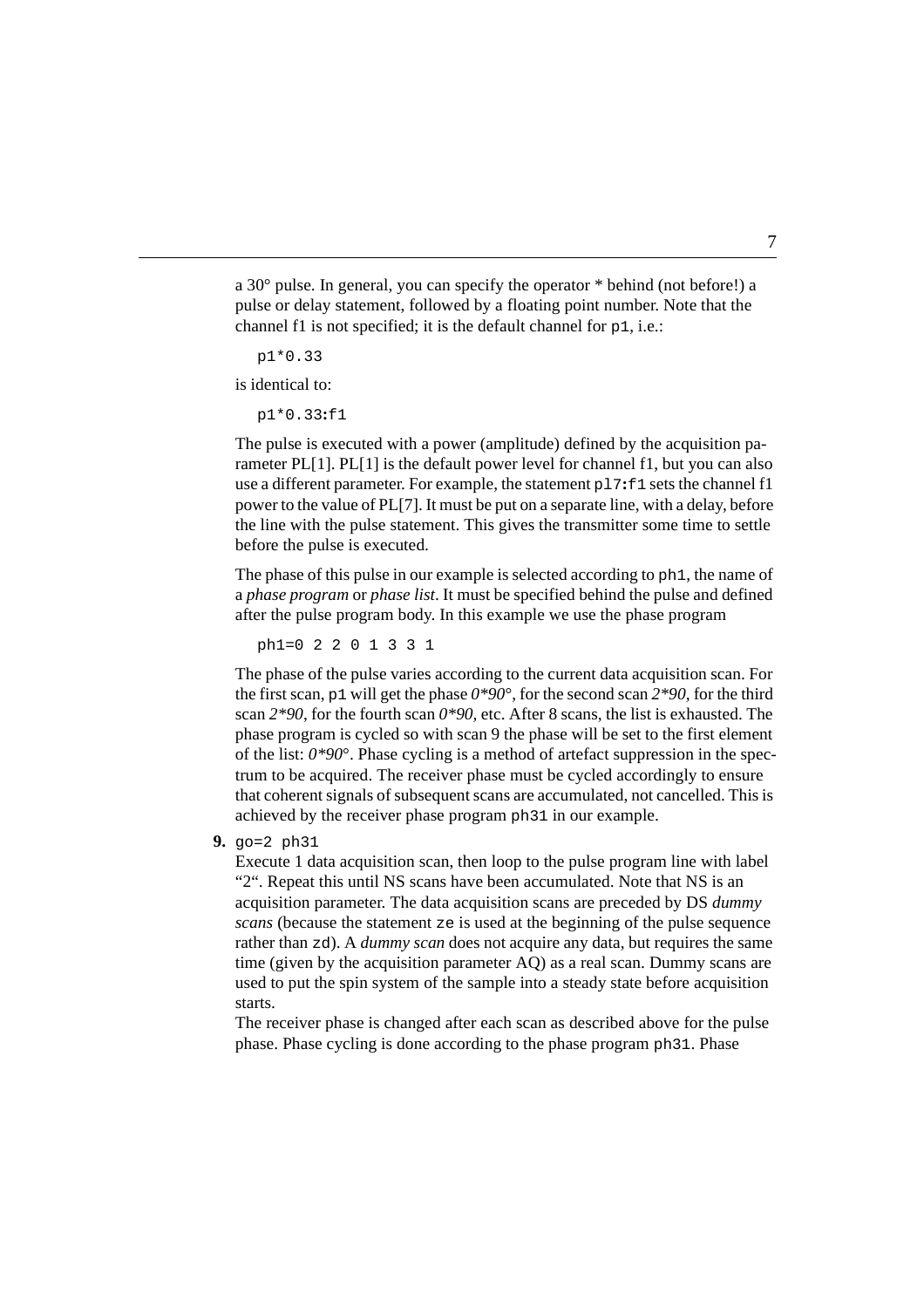cycling is also used during the execution of dummy scans. Both DS and NS must therefore be a multiple of the number of phases in the list.

pulse feed through before it starts digitizing the NMR signal. During this time The go=label statement executes a delay, the so-called *pre-scan delay* to avoid the receiver gate is opened. For AQ\_mod = DQD and for any value of AQ\_mod if you have an RX22 receiver, the frequency is switched from *transmit* to *receive*. DE is an acquisition parameter that can be set from **eda** or by entering **de** on the command line. It consists of the sub-delays DE1, DE2, DEPA, DERX and DEADC that can be set with the command **edscon** (see the Acquisition Reference manual). Normally, you can accept the default values for DE value and its sub-delays. The total time the  $qo=$  label statement requires to execute a scan is DE+AQ+3 millisec. The duration of 3 millisec is required for preparation of the next scan. It is valid for all Avance type spectrometers. AMX/ARX spectrometers require 6 millisec.

**10.**wr #0

Writes the accumulated data as file *fid* into the EXPNO directory of the current data set. Note that with the *zgcw30* pulse program, data are only stored on disk after all NS scans have been accumulated. You can, however, store the data to disk at any time during the acquisition by entering the command  $tr$  on the command line. You can process and plot these data while the acquisition continues. If you want to protect your data against power failures during long term experiments, we recommend that you write the data on disk in regular intervals, for example every 1000 scans. To accomplish this, you can set NS=1000, and add the line:

lo to 1 times 30

before the exit statement. The pulse program then accumulates a total of 30.000 scans, but stores the result every 1000 scans.

Please note that the loop must include the ze statement. The reason for this is that wr #0 *adds* the last acquired data to the data already present in the file.

The real time FID display will only show the data currently present in the acquisition processor's memory.

**11.**exit

Specifies the end of the pulse program.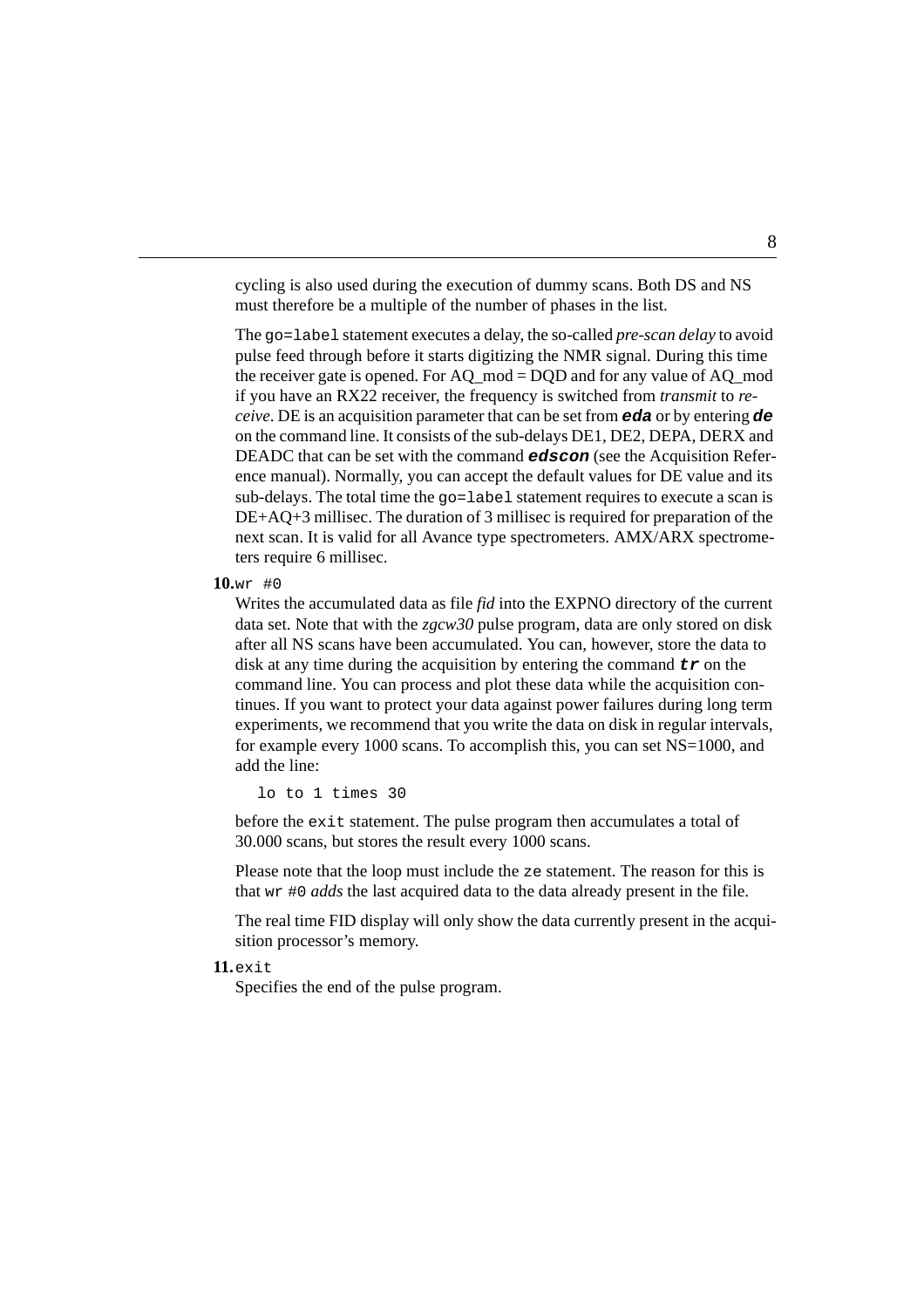#### <span id="page-10-0"></span>**1.5 Pulse generation**

[Table 1.2](#page-10-1) shows the available types of statements for the generation of high frequency pulses.

| $p0, p1, \ldots, p31$                                                   | Generate a pulse whose length is given by<br>the acquisition parameter $P[0]$ , , $P[31]$ .                                        |
|-------------------------------------------------------------------------|------------------------------------------------------------------------------------------------------------------------------------|
| 3.5up, 10mp, 0.1sp                                                      | Generate a pulse of fixed length: $up = a$<br>usec pulse (mp = millisec, sp = sec).                                                |
| P135.p30d1H                                                             | Generate a pulse, whose name is defined<br>by a define pulse statement, and<br>whose duration is defined by an expres-<br>$S1$ On. |
| vp                                                                      | Generate a pulse whose length is taken<br>from a pulse list.                                                                       |
| pulse(flipangle, auto,<br>duration)<br>pulse(flipangle, power,<br>auto) | Generate a pulse causing the specified flip<br>angle.                                                                              |

#### **Table 1.2** Pulse generation statements

<span id="page-10-1"></span>A high frequency pulse is described by its:

- duration  $(=$  pulse width)
- frequency
- phase
- power  $(=$  amplitude) and shape
- flip angle

The following paragraphs will describe these items.

#### **1.5.1 Pulse duration**

The pulse duration is selected according to the name of the pulse statement.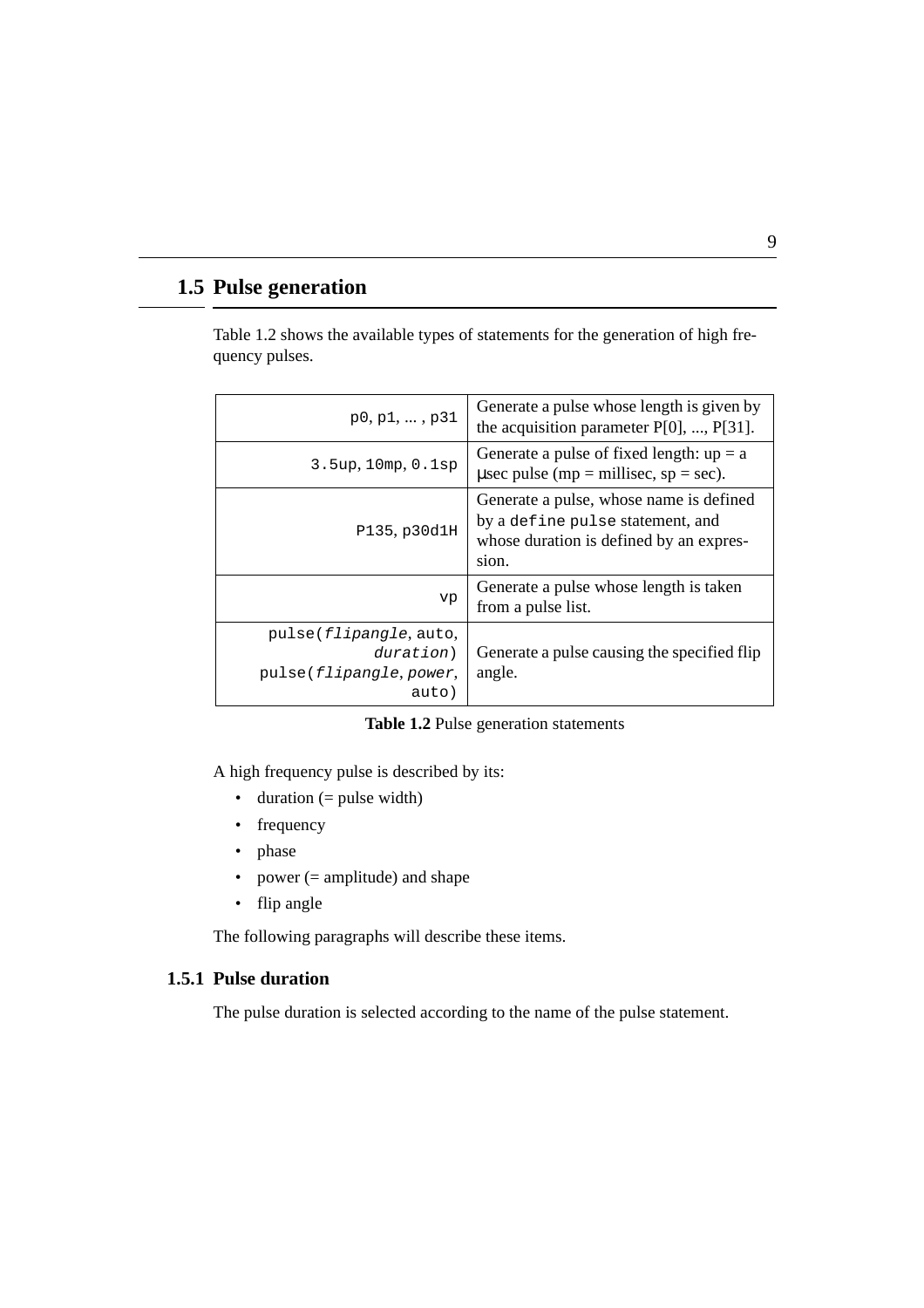#### **1.5.1.1 p0-p31**

The statement:

p0

executes a pulse of width P[0]. P[0] is an acquisition parameter that can be set from **eda**, or by typing **p0** on the command line. Likewise, the statement:

p1

executes a pulse of width P[1].

#### **1.5.1.2 Fixed length pulses**

The statement:

10mp

executes a pulse of width 10 millisec (called a *fixed pulse* because its duration cannot be manipulated, see below). The duration must be followed by up, mp or sp. These units indicate microseconds, milliseconds, and seconds, respectively. If you would omit the terminating "p", a delay would executed instead of a pulse.

#### <span id="page-11-0"></span>**1.5.1.3 User defined pulses**

The statement:

p30d1H

executes a pulse whose name is defined by the user, and whose duration is determined by an arithmetic expression. For example, the line:

define pulse p30d1H

defines p30d1H to be a pulse statement, and the line:

```
"p30d1H=p1*0.33"
```
defines the expression for its duration. Note that the definition must be within double-quotes  $"$ ).

Both the *define* statement and the defining expression must be placed before the beginning of the actual pulse sequence. It is evaluated at compile time of the pulse program, not at run time. User defined pulses can consist of alphanumeric characters, where the first character must be a alphabetic. The maximum length of the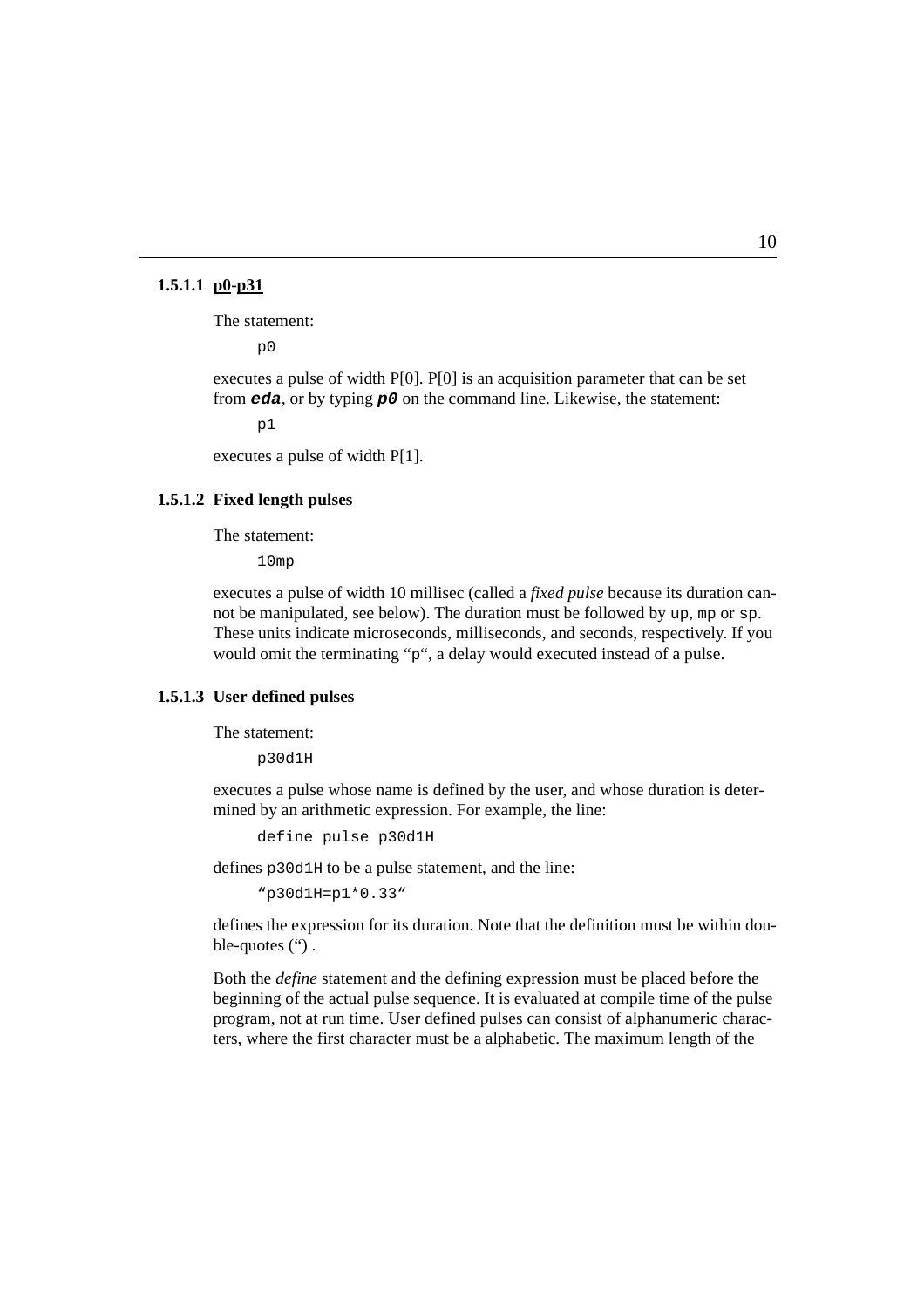name is 11 characters. Make sure you do not use any of the reserved words like , adc', .go', .pulse' etc.

#### **1.5.1.4 Variable list pulses**

The statement:

vp

executes a pulse whose duration is given by the current value of a *pulse list*. A pulse list is a text file that contains one pulse duration per line. It can be set up with the command **edlist** (described in the Acquisition Reference manual). The statement vp uses the list file given by the acquisition parameter VPLIST. When the pulse program begins, the first duration in the list is used. The statement ivp moves the list pointer to the next duration. If the end of the list is reached, the pointer is set to the first item. The statement ivp must be specified behind a delay, for example:

d1 ivp 0.1u ivp

The length of the delay is irrelevant; any value is allowed.

You can also set a specific list position with an equation. For example:

```
"vpidx=5"
vp
```
The statement vp will execute the pulse defined at position 5 of the pulse list. To the right of the equal sign, any dimensionless expression is allowed. It may contain any of the parameters listed in [Table 1.3.](#page-16-0)

#### **1.5.1.5 Pulse lists defined in the pulse program**

Instead of setting up a pulse list with **edlist**, a list of pulses can also be specified within the pulse program using a define statement, e.g.:

```
define list<pulse> Plist = \{ 10, 20, 30 \}
```
This statement defines the pulse list Plist with values 10 µsec, 20 µsec and 30 µsec. User defined pulse lists must be initialized within the definition. There are two alternatives to assigning values directly in {}-brackets. You can specify the filename of a pulse list or the variable that contains such a filename, both in angle brackets. Examples,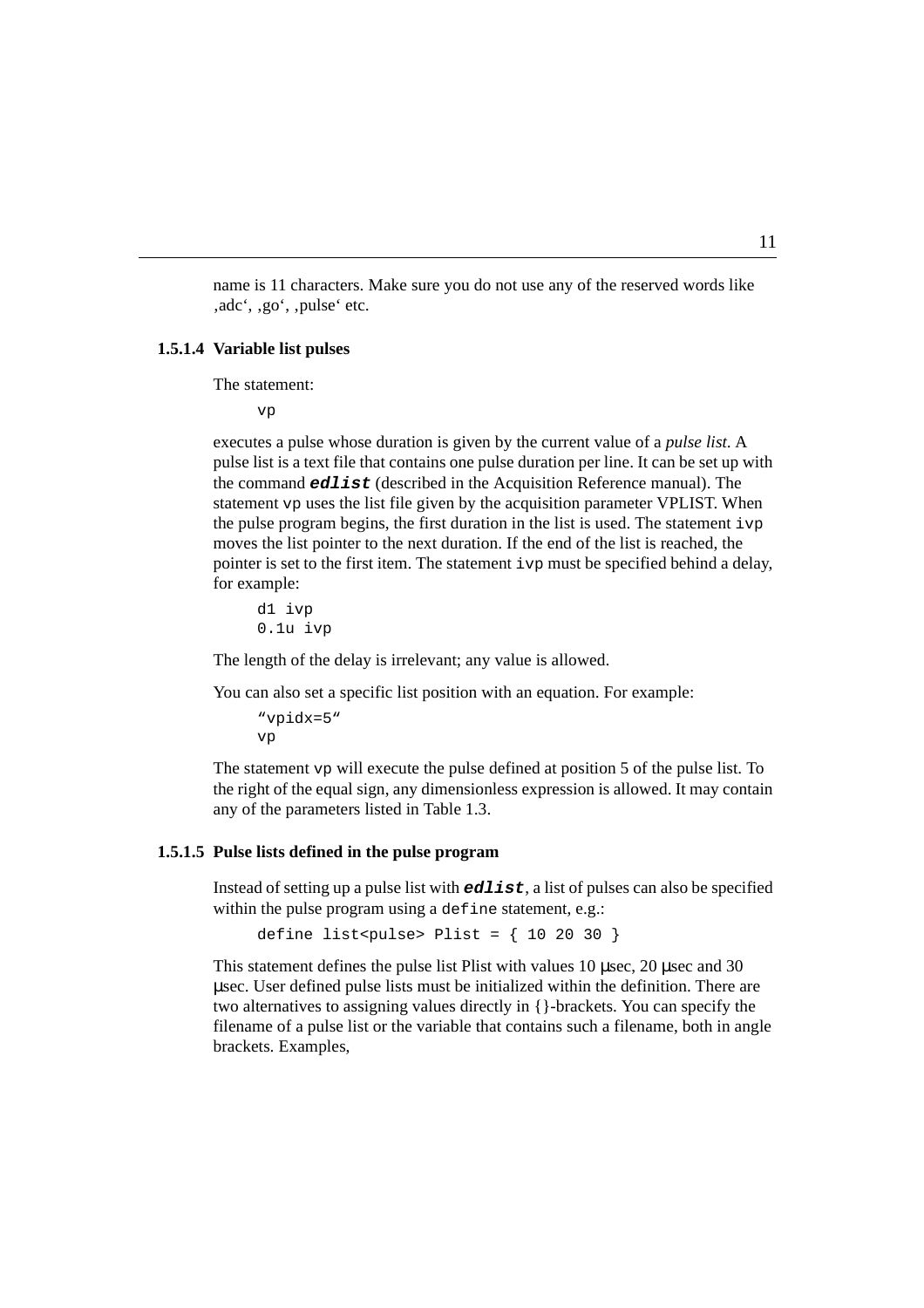```
define list<pulse> P2list = <mypulselist>
define list<pulse> P3list = <$VPLIST>
```
 $\overline{a}$ In both cases, the file that contains the pulse list can be created with the command **edlist vp**.

According to the define statements above:

P1list

executes a pulse of 10 µsec the first time it is invoked. In order to access different list entries, you can append the **.**inc, **.**dec or **.**res postfix to the pulse statement to increment, decrement or reset the index, respectively. Any index operations are performed cyclically i.e. when the pointer is at last entry of a list, the next increment will move it to the first entry. Furthermore, list entries can be specified directly in squared brackets counting from 0, i.e. the statement:

```
P1list[1]
```
executes a pulse of 20 µsec according to the above definition. Lists can be executed and incremented with one statement, using the caret postfix operator. As such, the statement:

P1list^

is equivalent to:

P1list P1list.inc

Finally, you can set the index directly in an arithmetic expression within double quote characters, appending **.**idx to the pulse statement. The following example shows the use of a pulse list that is assigned within its definition:

```
define list<pulse> locallist = {10\ 20\ 30\ 40}locallist locallist.inc ; pulse of 10 msec, change index from 0 to 1
locallist locallist.res ; pulse of 20 msec, set index to 0
locallist[2] ; pulse of 30 msec (do not interpret the index)
locallist locallist.dec ; pulse of 10 msec, change index from 0 to 3
locallist ; pulse of 40 msec
"locallist.idx = 3" ; set index to 3
locallist^* ; pulse of 40 msec, move index to 0
locallist ; pulse of 10 msec
```
Caution: index operations on pulse lists only take effect in the next line. Further-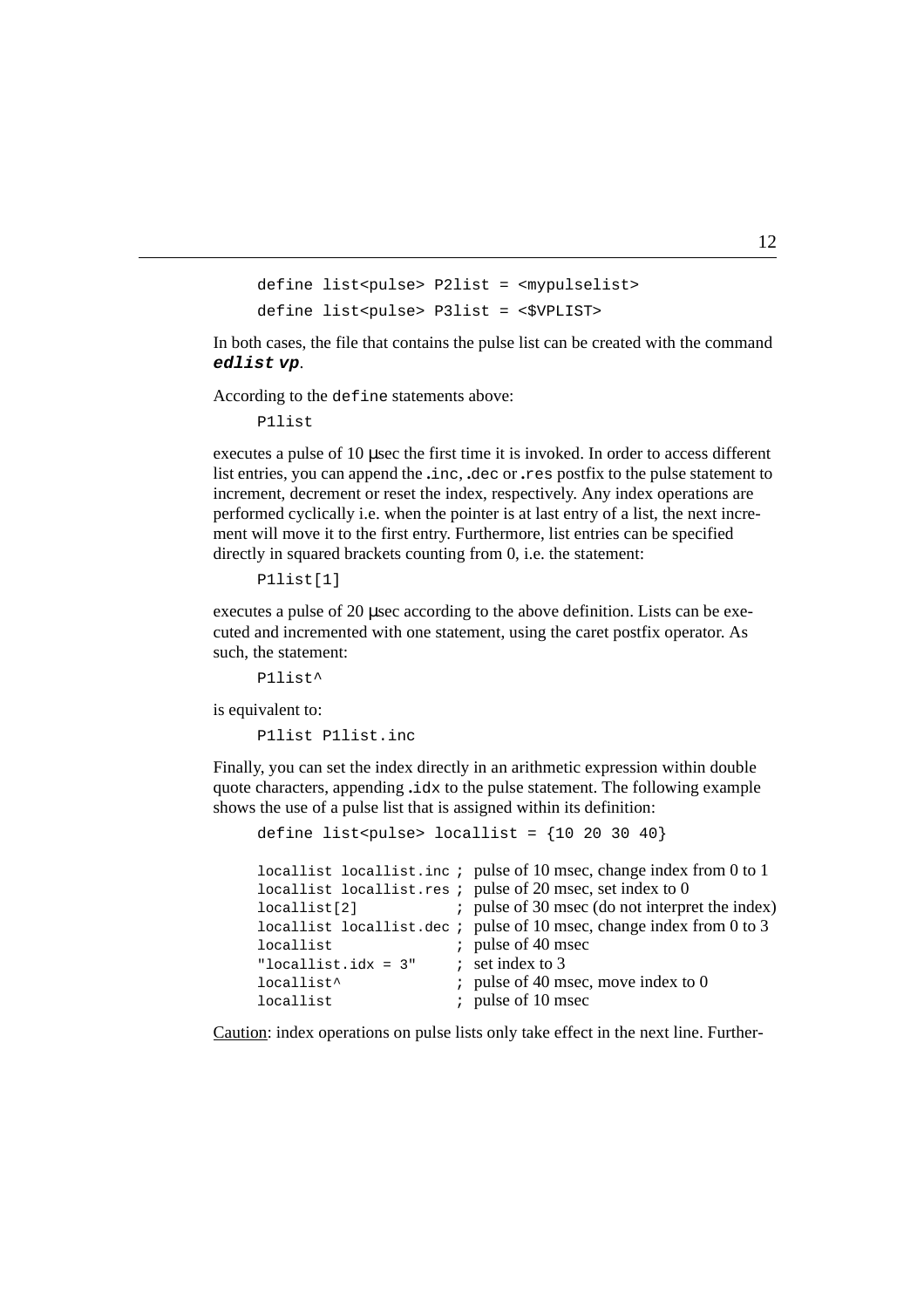more, you cannot access two different entries of the same list on one line. This is illustrated in the following example:

```
st^ locallist
define list<pulse> locallist = {10\ 20\ 30\ 40}i uses the same list entry (10 ms) twice
locallist \qquad \qquad ; the \land operator takes effect: 20ms
locallist[2] locallist[3] ;executes locallist[3] (40 ms) twice
```
Note that names for user defined items may consist of up to 19 characters, but only the first 7 are interpreted: i.e Pulselist1 and Pulselist2 are allowed names but they would address the same symbol.

#### **1.5.1.6 Manipulating pulse durations: The operator**

A pulse duration can be manipulated with the operator "\*". Examples of allowed statements:

```
p1*1.5
p30d1H*3.33
p3*oneThird
vp*3
```
The operator must be placed behind the pulse statement. *oneThird* is the name of a macro which must have been defined at the beginning of the pulse program, e.g.:

```
#define oneThird 0.33
```
Note that fixed pulses cannot be manipulated so the statement  $10mp*0.33$  would be incorrect.

#### **1.5.1.7 Manipulating pulse durations: Changing p0-p31 by a constant value**

Each pulse statement  $p_0$ -p31 has been assigned an acquisition parameter INP[0]-INP[31] These parameters take a duration value, in µsec. The pulse program statements ipu0-ipu31 add the value of INP[0]-INP[31] to the current value of p0 p31, respectively. Likewise, dpu0-dpu31 subtract the value of INP[0]-INP[31] from the current value of p0-p31. The statements rpu0-rpu31 reset p0-p31 to their original values, i.e. to the values of the parameters P[0]-P[31]. The statements presented in this paragraph must be specified behind a delay of any length  $(≥ 0)$ . Some examples: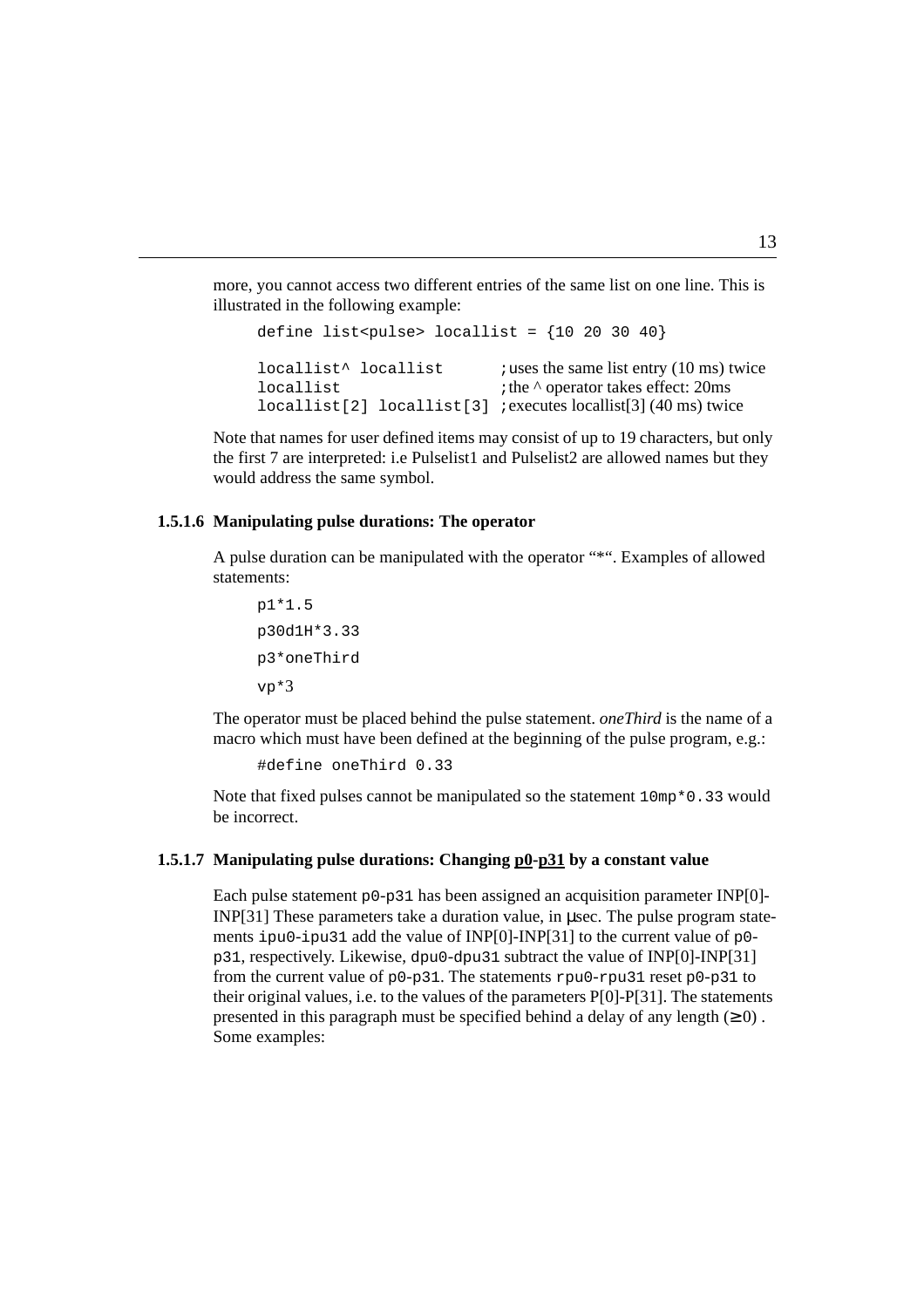$\overline{\phantom{a}}$ d1 ipu3 0.1u dpu0 d1 rpu0

#### 1.5.1.8 Manipulating pulse durations: Redefining p0-p31 via an expression

The duration of the pulses p0-p31 is normally given by the parameters P[0]-P[31]. You can, however, replace these values by specifying an expression in the pulse program. The following examples show how you can do this:

 $"p13=3s + aq - dw*10"$ "p13=p13 + (p1\*3.5 + d2/5.7)\*td"

The result of such an expression must have a time dimension. You can therefore include acquisition parameters such as pulses, fixed pulses, delays, fixed delays, the acquisition time AQ and the dwell time DW within the expression. Furthermore, you can include parameters without a dimension such as the time domain size TD. The complete list is shown in [Table 1.3.](#page-16-0)

An expression must be specified between double quote characters (" "). It can be placed anywhere in the pulse program, as long as it occurs before the line that contains the corresponding pulse statement (which would be p13 in our example). Note that the second expression in the example above assigns a new value to p13 each time the expression is encountered, e.g. if it is contained in a pulse program loop.

Expressions cannot be used in labelled pulse program lines. You can, however, put a small duration behind a label and put the expression in the next line.

Expressions do not cause an extra delay in the pulse program. Pre-evaluation is applied before the pulse program is started, and the result is stored in the available buffer memory to be accessed at run time. At run time, pre-evaluation is performed during the cycle time of the loops in which the statements are embedded. If loops are executed too fast, a run time message is printed.

#### **1.5.1.9 Manipulating the durations of user defined pulses**

User defined pulses, as described in section [1.5.1.3,](#page-11-0) can be manipulated in the same way pulses defined by  $p0-p31$  are manipulated (see sections above).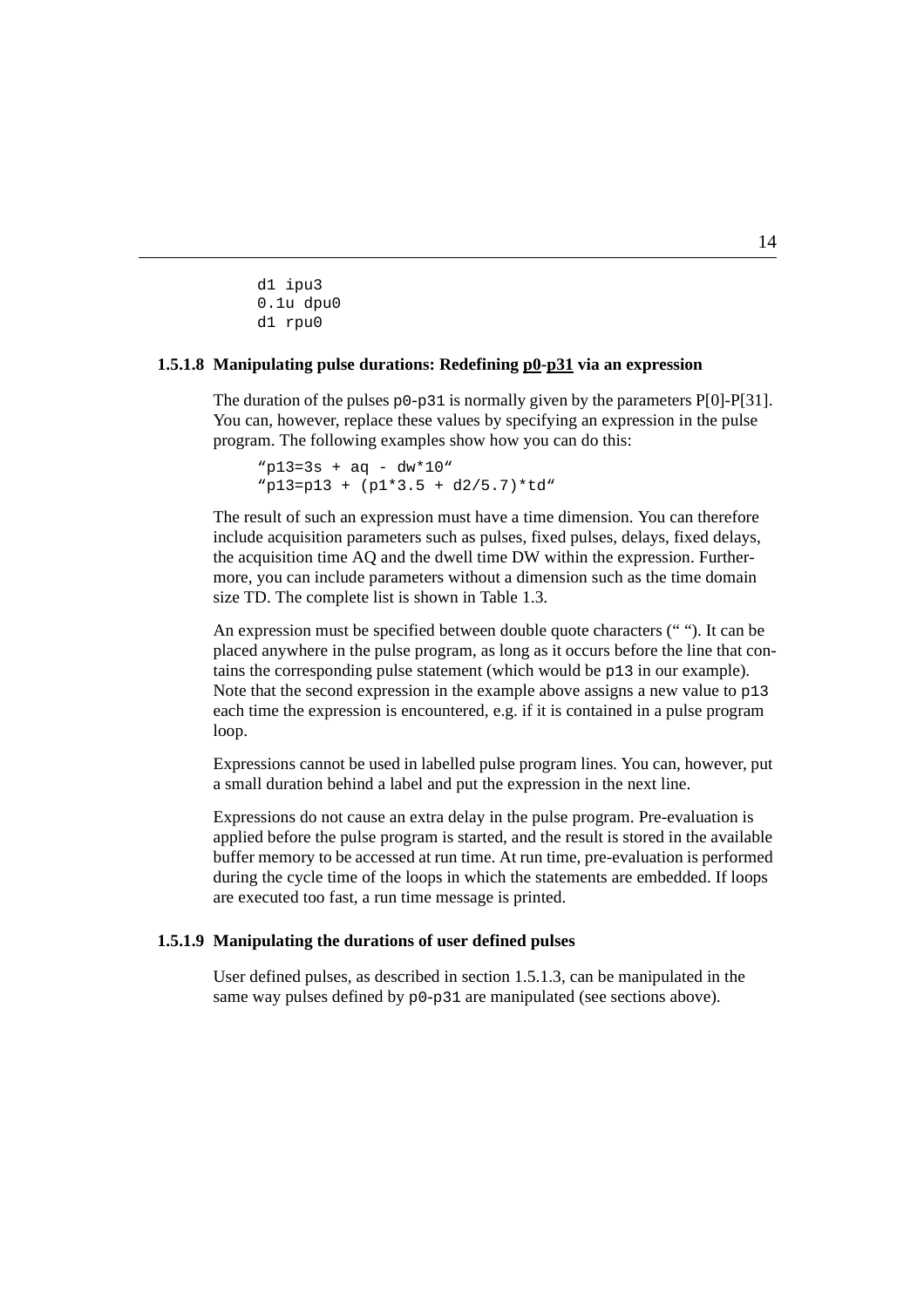```
DONE
p0-p31 [\musec]
INDEX
in0-in31[sec]
d0-d31 [sec]
l0-l31 (loop counters)
inp0-inp31 [µsec]
aq [sec]
dw [µsec]
dwov [µsec]
de1, de2, depa, derx, deadc [µsec]
vd [sec]
vp [µsec]
nbl, ds, ns, nsdone, td, td1, td2
decim
 cpdtim1-cpdtim8 [sec]
 cnst0-cnst31
```
**Table 1.3**

#### <span id="page-16-0"></span>**1.5.2 Pulse frequency**

#### **1.5.2.1 Frequency channels**

The RF frequency of a pulse is selected via the spectrometer channel numbers f1, ... ,f8 (the actual numbers of the channels depend on your spectrometer type and accessory). A pulse on a particular channel is executed with the frequency defined for that channel. The statements:

p1**:**f2 p2\*0.33**:**f2 p30d1H\*3.33**:**f2 vp**:**f2

all execute a pulse on channel f2, with the duration P[1], P[2]\*0.33, p30d1H\*3.33 and a values from VPLIST, respectively. The pulse frequency is the value of the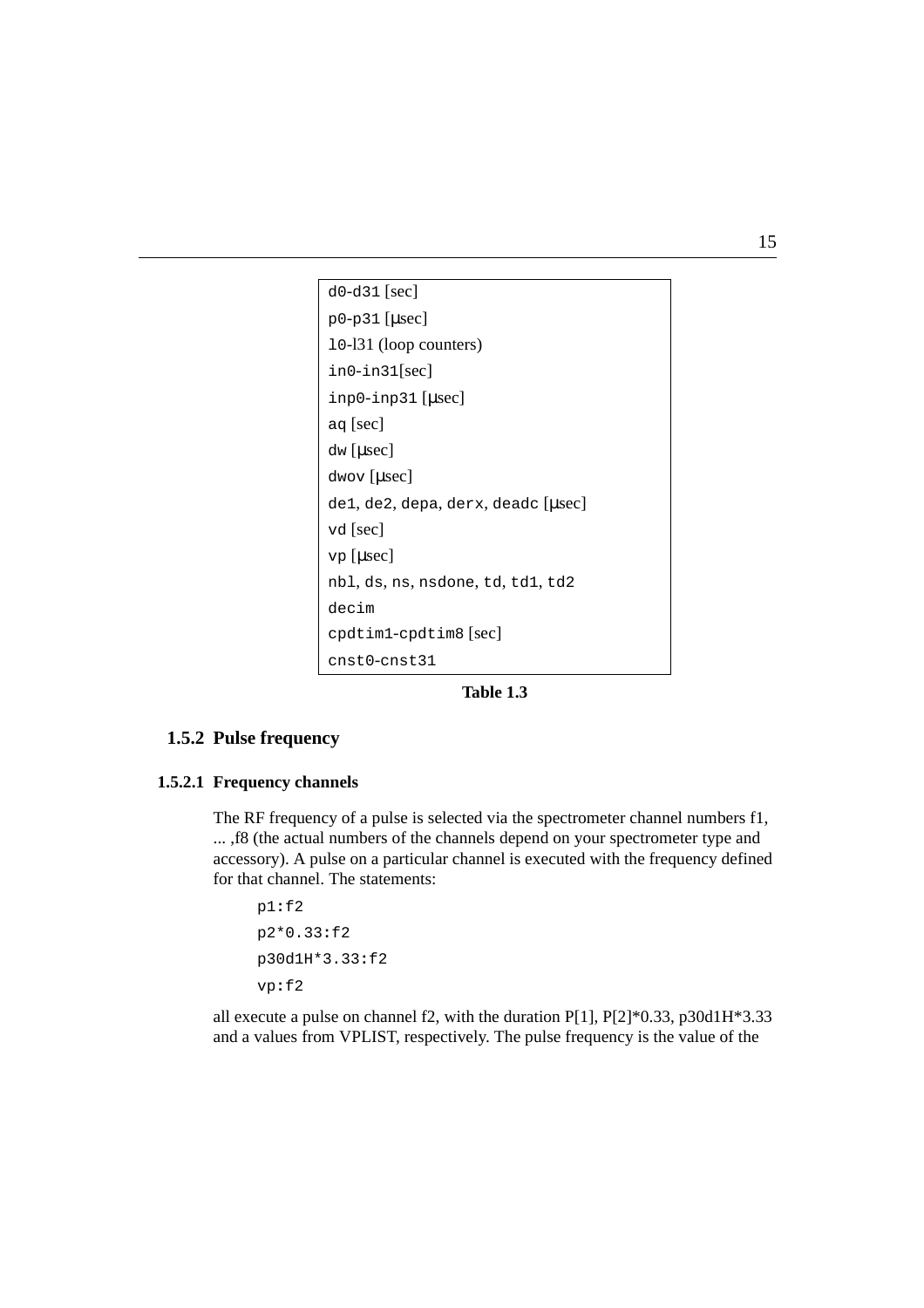erence manual for more information about defining frequencies for a particular The default frequencies of the channels f1-f8 are given by the parameters SFO1acquisition parameter SFO2; the default frequency for channel f2. If the channel is not specified in the pulse statement, p1, p2, ..., p31 all use the default channel f1. SFO8 (see the description of SFO1, NUCLEI, and **edasp** in the Acquisition Refchannel). These parameters are loaded into the synthesizer(s) before the pulse program starts. This gives the hardware time to stabilize before the experiment begins.

#### **1.5.2.2 Using frequency lists**

You can change the frequency of a channel within a pulse program with the statements  $f \sigma_1 - f \sigma_2$ . They take the current value from a frequency list. A frequency list is a text file whose lines contain frequency values (see the command **edlist** in the Acquisition Reference manual). For example, the statement:

d1 fq2**:**f3

which is equivalent to:

d1 fq=fq2**:**f3

uses the frequency list whose file name is defined by the acquisition parameter FQ2LIST (fq1 would use FQ1LIST, etc.). You can set FQ1LIST etc. from the **eda** dialog box, and you can modify a selected list with **edlist**. The example above sets the frequency of channel f3 by taking the *current* value from the list defined by FQ2LIST. When fq2 is executed the first time, the *current* value is the first value in the list. The next time  $f \circ g2$  is encountered (e.g. because it occurs several times in the pulse program, or because it is contained in a loop) the current value will be the next value in the list, etc. At the end of the list, the pointer will be set to the first entry of the list. The statements  $f \sigma_1 - f \sigma_8$  not only set a frequency, but also increment the list pointer to the next entry of the list. They must be written behind a delay. The frequency change occurs at the beginning of this delay, which must be at least 2 µsec.

The list can, optionally, contain a frequency offset in MHz. If it does, the frequency list values in Hz are added to this offset. If it doesn't, the list values are added to the channel frequency (SFO1 for f1, SFO2 for f2, etc.).

The frequency can also be set to the values of the parameters CNST0-31 or to any number, for example:

d1  $fq=cnst20:f1$  ;  $SFOn$  [MHz] +  $CNST[20]$  [Hz]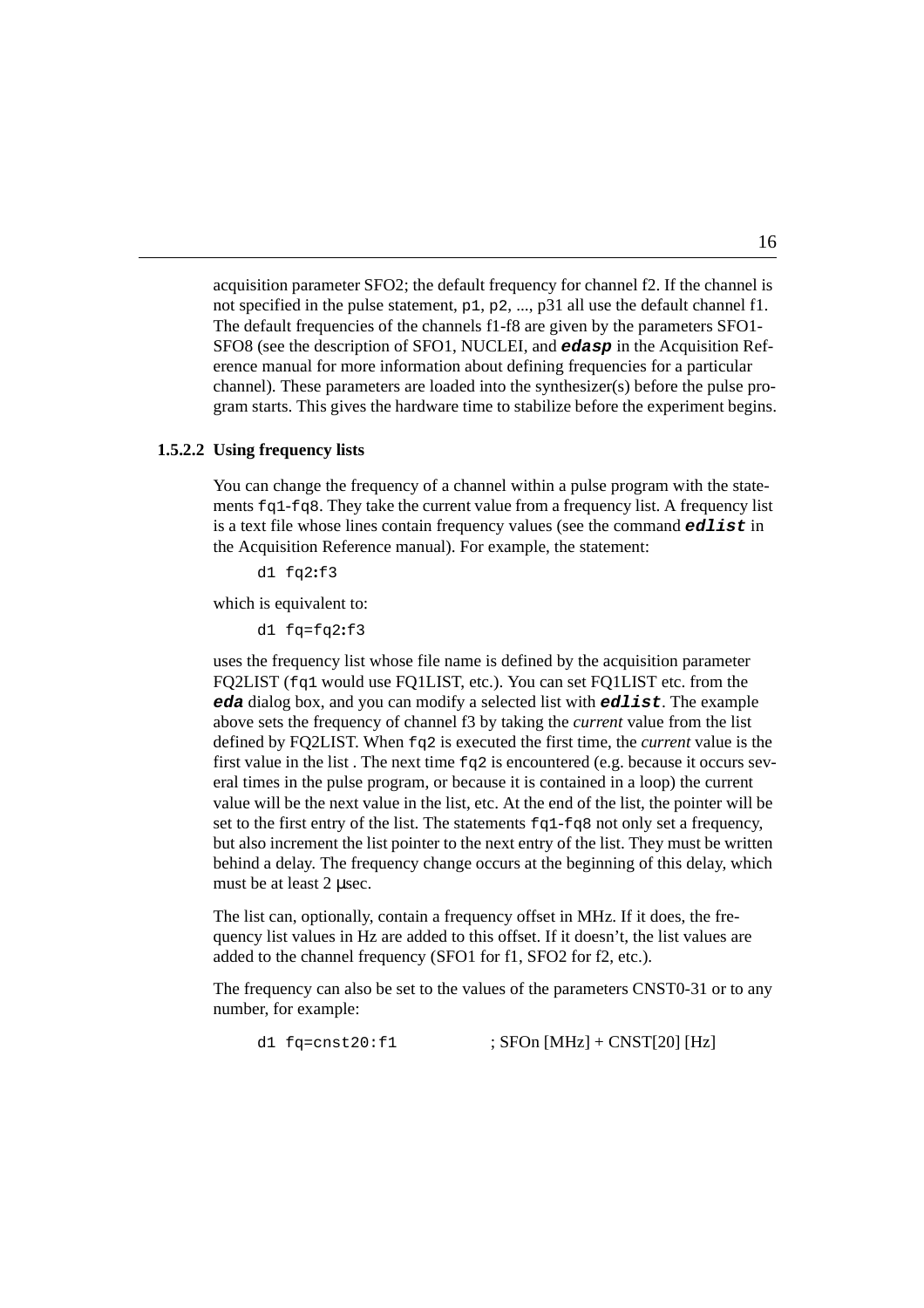```
d1 fq=3000:f1 ; SFOn [MHz] + 3000 Hz
```
set the frequency on channel f1 to the value of CNST20 and to 3000 Hz, respectively. tively.

#### **1.5.2.3 Frequency lists defined in the pulse program**

For Avance spectrometers, frequency lists can also be defined in the pulse program using the define statement. The name of a list can be freely chosen, for example:

```
define list<frequency> username = \{200, 300, 400\}
```
The list must be initialized, specifying a list of frequency offsets between braces, separated by white spaces. By default, the entries are taken as frequency offsets (in Hz) to the default frequency (SFOx) of the channel, for which the list is used. However, this behaviour can be changed by specifying a modifier before the first entry of the list, e.g.:

```
define list<frequency> absfq = { 0 300 4000 5000 6000 }
```
The allowed modifiers are shown in table [1.4](#page-18-0).

| O $\langle$ basic frequency [MHz] $\rangle$ | offset is in Hz and relative to basic freq. O     |
|---------------------------------------------|---------------------------------------------------|
| p (lower case)                              | offset is in PPM and relative to SFO <sub>x</sub> |
| P (upper case)                              | offset is in PPM and relative to BFx              |
| no modifier                                 | offset is in Hz and relative to SFOx              |

#### **Table 1.4**

<span id="page-18-0"></span>Instead of list entries, a list definition can also contain the name of a list file between angle brackets, e.g.:

```
define list<frequency> filefq = <freqlist>
```
The specified file must can be created with the command **edlist f1**. Alternatively, you can specify \$FQxLIST between angle brackets, where x is a digit between 1 and 8. For example:

```
define list<frequency> f1list = <$FQ1LIST>
```
In this case the value of the parameter FQxLIST will be used as filename.

A maximum of 32 different frequency lists can be defined within a pulse program.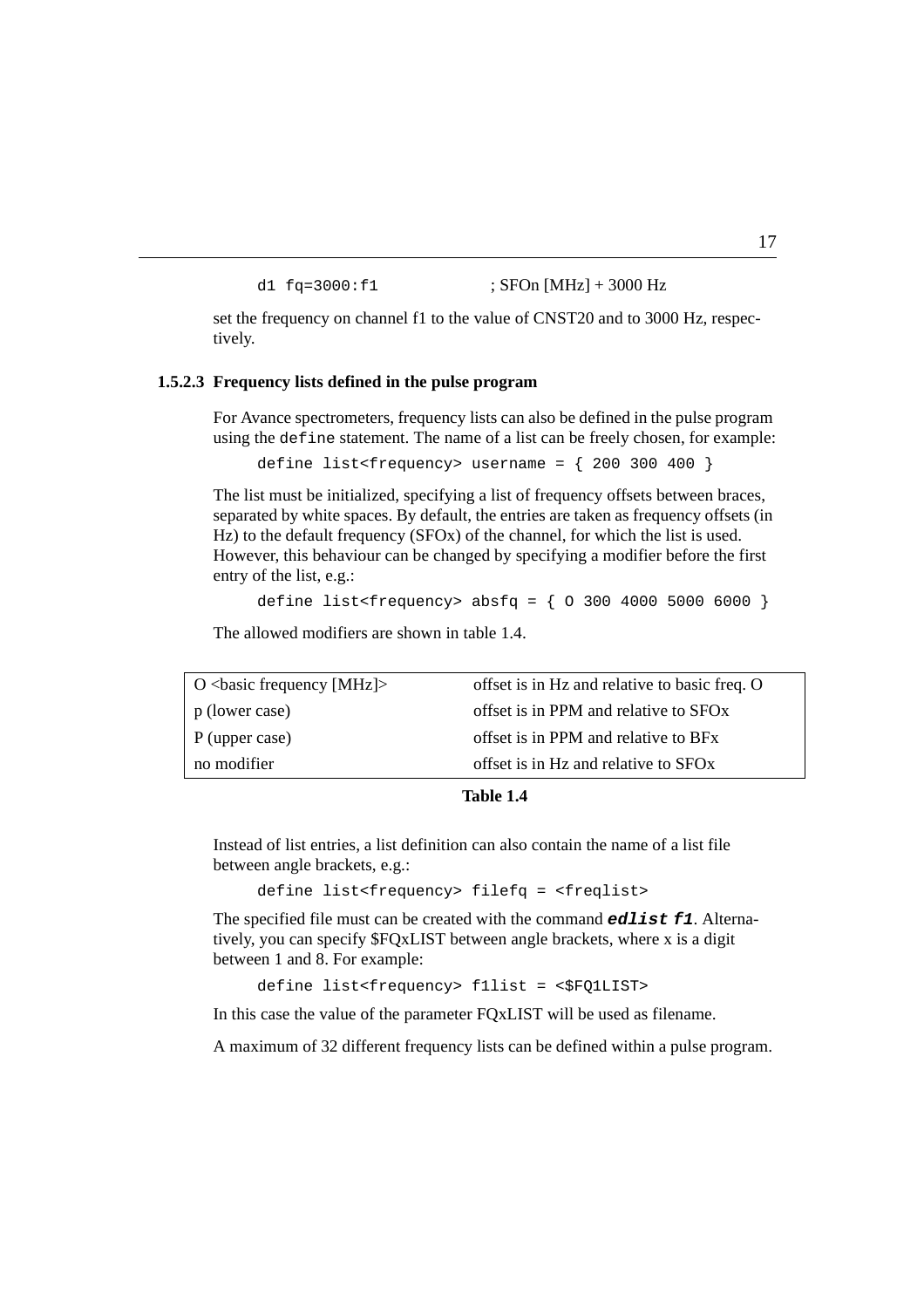The name can be of arbitrary length, but only the first 7 characters are interpreted.

autoincremented. The list index can, however, be manipulated with postfix opera-In difference between a regular frequency fists (interpreted by the Eq. is stated<br>and a frequency list defined within the pulse program is that the latter is *not* A difference between a regular frequency lists (interpreted by the  $fqn$  statements) tors. The operators **.**inc, .dec, **.**res increment, decrement and reset the index, respectively. Furthermore, you can use a caret operator  $(^\wedge)$  to execute the list and increment the pointer with one statement. You can also address a list entry by specifying its index in square brackets []. Note that index manipulation statements are executed at the end of the duration. This, for example, means that the statement:

```
d1 fqlist^:f1 fqlist:f2
```
sets both channels f1 and f2 to the same frequency.

Note that the index runs from 0 and will be treated modulo the length of the list. As such, by incrementing the index, the frequency can be cycled through a list.

You can also set the index with a relation adding the **.**idx postfix to the list name.

#### **Example:**

```
define list<frequency> fqlist = \{100, 200, 300\}ze
1 p1
 d1 fqlist:f1 fqlist.inc ; set freq. to SFO1+100, incr. pointer
 p1:f1 : use frequency SFO1+100Hz
 d1 fqlist^:f1 ; set frequency and increment pointer
 p1:f1 fqlist.res ; use freq. SFO1+200, set pointer to 0
 d1 fqlist:f1 ; set frequency to SFO1+100
 p1:f1 ; use frequency SFO1+100
 d1 fqlist[2]:f1 ; set frequency to SFO1 + 300p1:f1 ; use frequency SFO1+300
  "fqlist.idx = 1" ; set pointer to entry 1
 d1 fqlist:f1 ; set the frequency SFO1+200
 p1:f1 ; use frequency SFO1+200
 d1 fqlist.dec ; decrement pointer
 go=1exit
```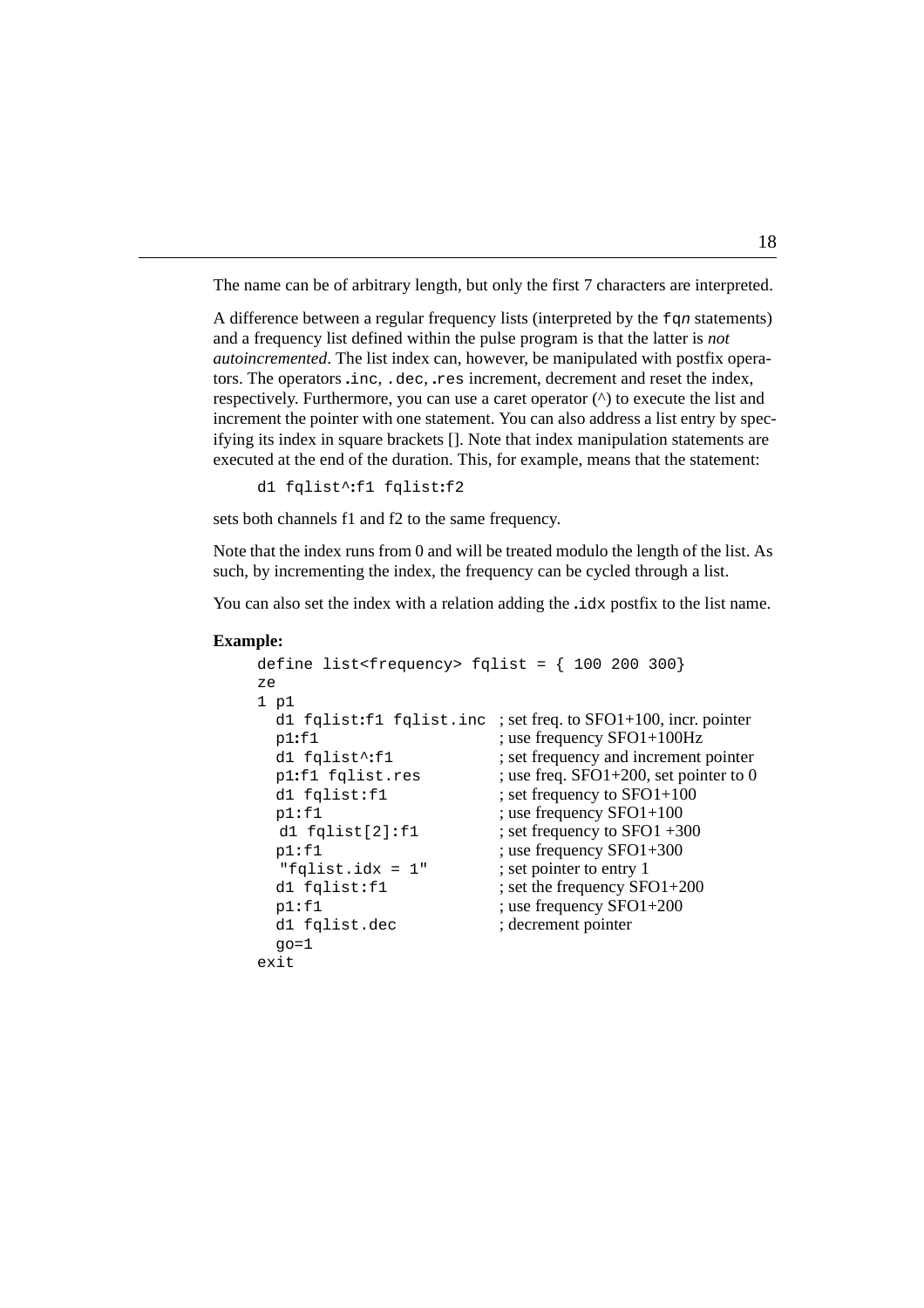#### **1.5.3 Pulse phase**

#### 1.5.3.1 Phase programs: definition

Pulse phases are relative phases with respect to the reference phase for signal detection. A phase must be specified behind a pulse statement with the name of a *phase program*. For example, the statements:

10mp**:**f1 ph3 p2\*0.33**:**f2 ph4 p30d1H\*3.33**:**f3 ph5 vp**:**f4 ph6

execute pulses on the channels f1, f2, f3 and f4, respectively. As such, the channel frequencies would be SFO1, SFO2, SFO3, and SFO4. The channel phases are set according to the current value of the *phase programs* ph3, ph4, ph5, and ph6, respectively. If a pulse is specified without a phase program, it will have the last phase that was assigned to the channel on which the pulse is executed. Note that at pulse program start, before any pulse has been executed, the phase on all channels is zero.

The four examples above can also be written in the following form:

```
(10mp ph3):f1
(p2*0.33 ph4):f2
(p30d1H*3.33 ph5):f3
(vp ph6):f4
```
This form expresses more clearly that a phase is a property of a spectrometer channel.

#### **1.5.3.2 Phase programs: syntax**

A phase program can be specified as shown in the following examples:

 $(1)$  ph1 = 0 0 1 1 2 2 3 3  $(2)$  ph1 = (5) 0 3 2 4 1  $(3)$  ph1 =  $\{0\}$  \*4  $\{2\}$  \*4  $(4)$  ph1 =  $\{0\ 2\}^{\wedge}1$ (5) ph1 =  ${02}^1$ <sup>^1^2^3</sup> (6) ph1 =  $\{1\ 3\}^{\wedge}1^{\wedge}2^*2$ (7) ph1 =  $\{\{0\ 2\}^*2\}^{\wedge}1^{\wedge}2$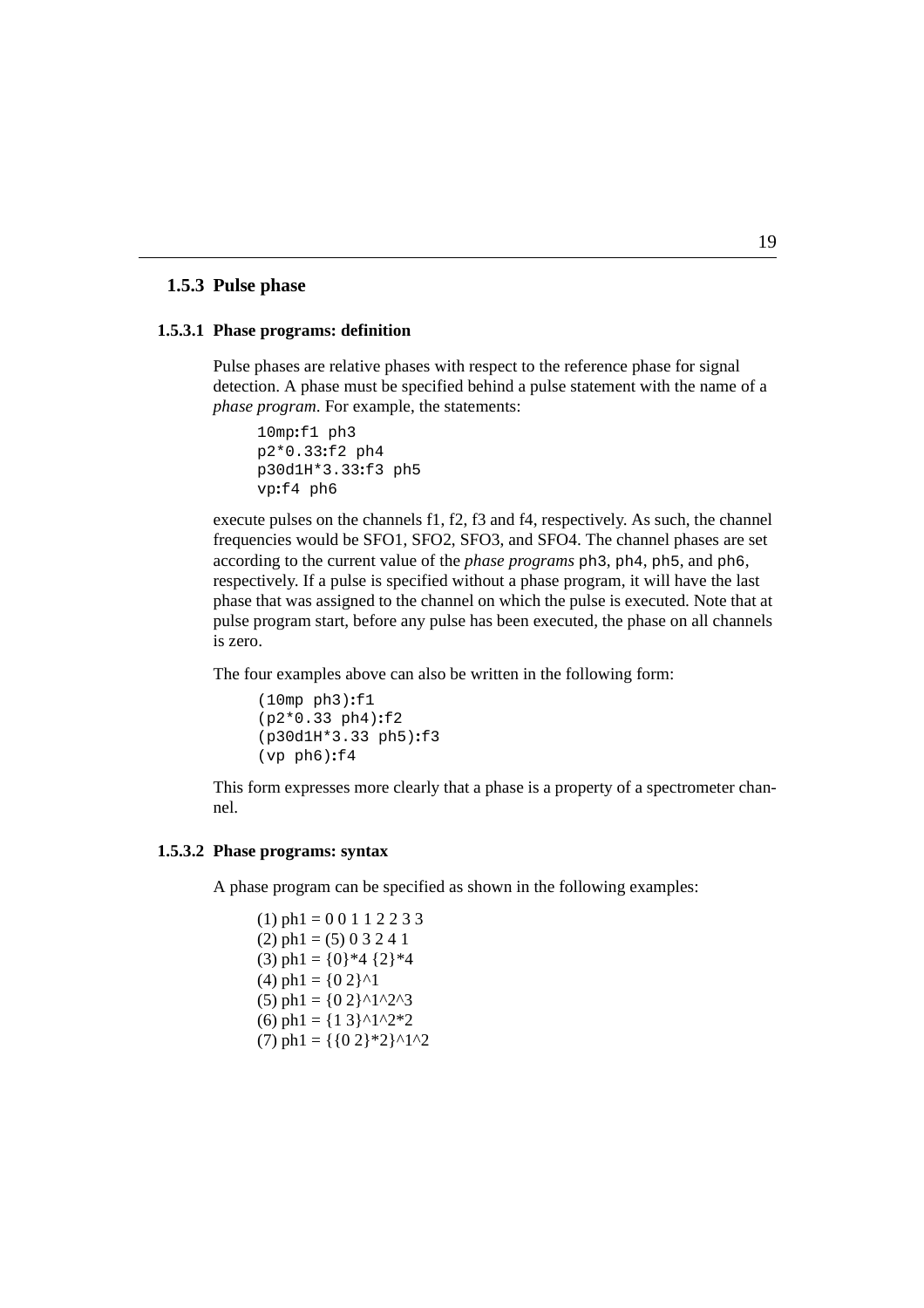$(10)$  ph1 = ph2\*2 + ph3  $(8)$  ph1 = {{{0}\*2}^2^3^1}^2 (9) ph1 = (5)  $\{1\ 2\}$  \*2^1

A phase program can contain an arbitrary number of phases.

Furthermore, the list of phases in a phase program can be spread over several lines, for example:

ph1 = 0 2 2 0 1331

In (1), the phases are expressed in units of  $90^\circ$ . The actual phase values are 0, 0, 90, 90, 180, 180, 270, 270.

In (2), the phases are expressed in units of 360/5 degrees, corresponding to the actual phase values  $0*72$ ,  $3*72$ ,  $2*72$ ,  $4*72$ ,  $1*72 = 0$ , 216, 144, 288, 72 degrees. The divisor, to be specified in parentheses ( ) and before the actual phase list, can be as large as 65536 (corresponding to 16 bits). This corresponds to a digital phase resolution of 360/65536, which is better than 0.006°.

In  $(3)$  -  $(9)$ , the operators "\*" and " $\wedge$ " are used, which allow you to write long phase programs in a compact form. For phase programs with less than 16 phases, the explicit forms (1) and (2) are usually easier to read. The operator "\*n" (with n  $= 2, 3, ...$ ) must be specified behind a list of phases that is enclosed in braces { }. It repeats the contents of the braces (n-1) times. The operator " $\gamma$ m" (with n = 1, 2, 3, ...) must be specified behind a list of phases that is enclosed in braces { }, or behind a previous "<sup> $\gamma$ m" or behind an "\*" operator. Each " $\gamma$ m" operator repeats the</sup> contents of the braces exactly once, but the repeated phase list will be incremented by m\*360/d degrees (modulo d) where d is the divisor of the phase program. If no divisor is specified, the default value of 4 is used. The following lines display the phase programs (3) - (9) in their explicit forms:

```
(3') ph1 = 0 0 0 0 2 2 2 2
(4') ph1 = 0 2 1 3
(5') ph1 = 0 2 1 3 2 0 3 1
(6') ph1 = 1 3 2 0 3 1 1 3
(7') ph1 = 0 2 0 2 1 3 1 3 2 0 2 0
(8') ph1 = 0 0 2 2 3 3 1 1 2 2 0 0 1 1 3 3
(9') ph1 = (5) 1 2 1 2 2 3
```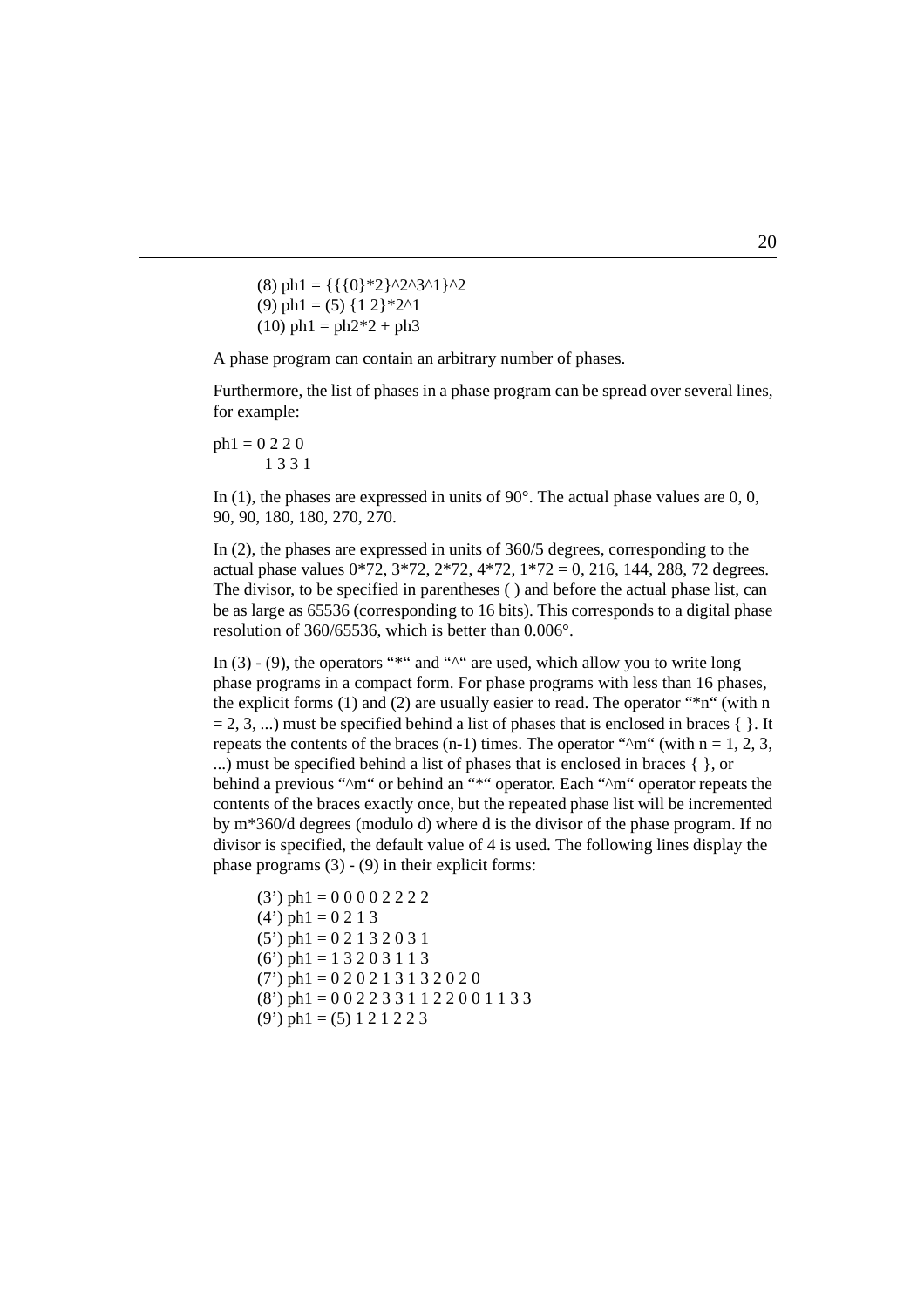example. Assume the following phase programs: In (10), the phase program is the sum of two other phase program, one of which is multiplied with an integer constant. This principle is illustrated by the following

```
ph3 = 1 1 1 1 3 3 3 3
ph2 = 0 2 1 3
```
In order to calculate  $ph5 = ph2*2 + ph3$ , we first calculate  $ph2*2$ :

 $ph2*2 = 0 0 2 2$ 

Then we extend ph2 to the same size as ph3:

ph2 = 0 0 2 2 0 0 2 2 ph3 = 1 1 1 1 3 3 3 3

Now we calculate the sum of the two:

ph1 = 1 1 3 3 3 3 1 1

In cases where phase programs are added and the size of one of them is not a multiple of the size of the other, the resulting phase program will have the length of the smallest common multiple of the two phase programs.

#### **1.5.3.3 Phase program position**

Phase programs must be specified at the end of the pulse program (see the pulse program example in [Table 1.1](#page-6-0) at the beginning of this chapter). Any pulse program can contain up to 32 different phase programs (ph0-ph31).

#### **1.5.3.4 Phase cycling**

At the start of a pulse program, the first phase of each phase program is valid. The next phase becomes valid with the next scan or dummy scan. When the end of a phase program is reached, it starts from the beginning (*phase cycling*).

#### **1.5.3.5 Phase pointer increment**

The phase pointer in all phase programs is automatically incremented by the go statement. However, it is also possible to explicitly switch to the next phase as shown in the following example:

p1**:**f2 ph8^ p2**:**f2 ph8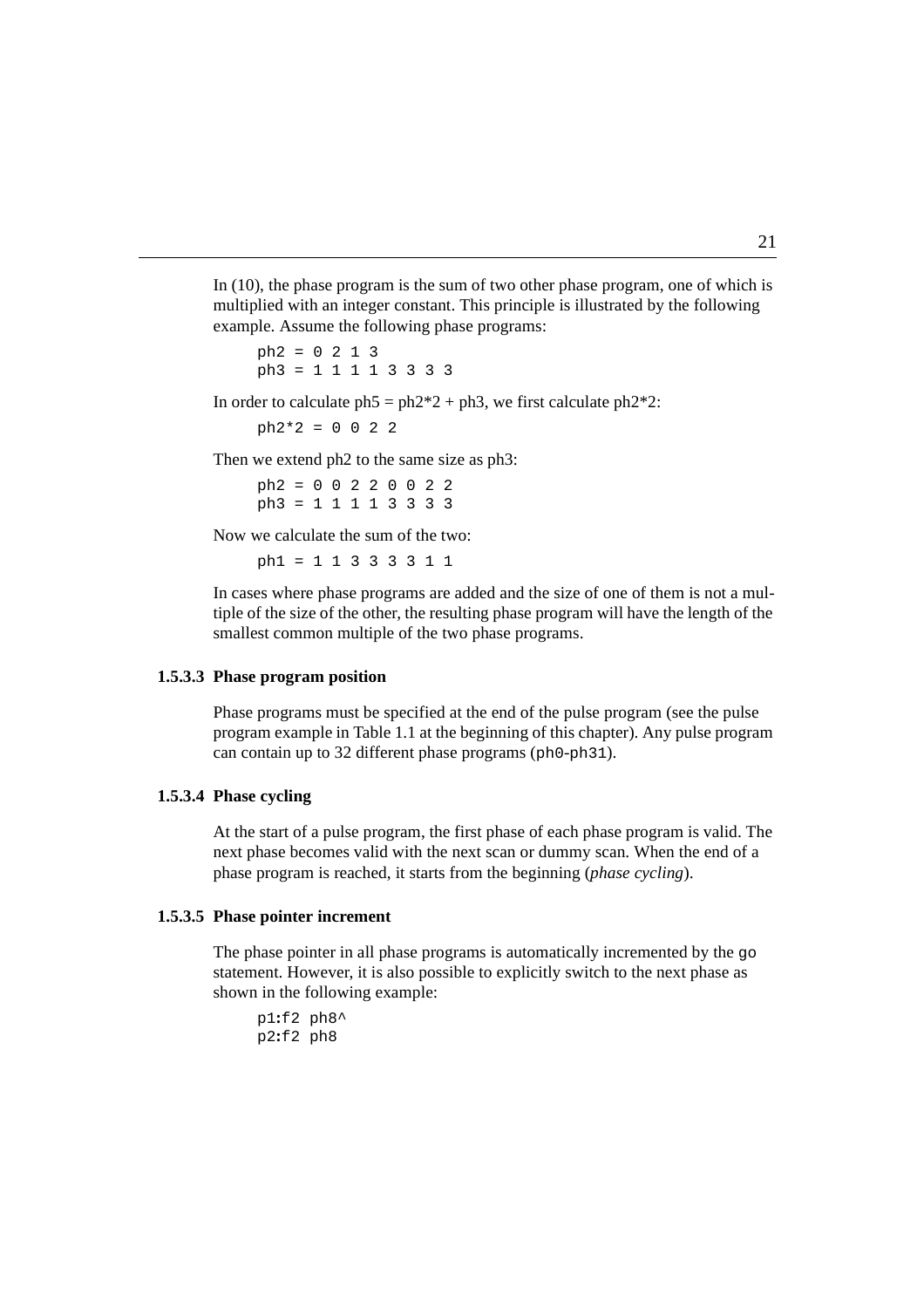same statement if it is included in a loop). pointer to the next phase in the list. This phase will become valid with the next  $p1$  is executed with the currently active phase of  $p18$ , then  $p2$  is executed with the next phase in  $ph8$ . The caret  $(^{\wedge})$  postfix in the first line, increments the phase pulse program statement that includes this phase program (note that this can be the

The following example is equivalent to the one above:

```
p1:f2 ph8 ipp8
p2:f2 ph8
```
Only in this case the statement ipp8 is used to increment the pointer in the phase program ph8. Please note that ipp8 is specified on the same line as p1 and therefore does not cause an extra delay between  $p1$  and  $p2$ . The increment statements ipp0-ipp31 are available for the phase programs ph0-ph31. Increment statements can also be specified with a delay rather than a pulse. For example,

d1 ipp7

moves the pointer to the next phase in ph7.

The statements rpp0-rpp31 can be used to reset the phase program pointer to the first element. The statement zd automatically resets all phase program pointers to the first item, whereas the statement ze sets the pointer such that after DS dummy scans the pointer will be at the first element of each phase program. Phase programs that use the autoincrement feature or explicit incrementation with ipp are not incremented by the go statement at the end of a scan.

Note that there is no statement dpp0 - dpp31.

#### **1.5.3.6 Adding a constant to a phase program**

You can change all phases in a phase program by a constant amount with the **:**r option. Each phase program ph0-ph31 has a constant assigned to it, PHCOR[0]- PHCOR[31]. These can be set from **eda**, or by entering **phcor0** etc. on the command line. For example, with  $ph8 = 0 \quad 1 \quad 2 \quad 3$  and PHCOR[8]=2°, the phases of the pulse:

(p1 ph8**:**r)**:**f2

are 2, 92, 182, 272 degrees. Without the **:**r option, the phase cycle of p1 would be 0, 90, 180, 270 degrees. The **:**r option can be used together with the caret postfix, e.g.: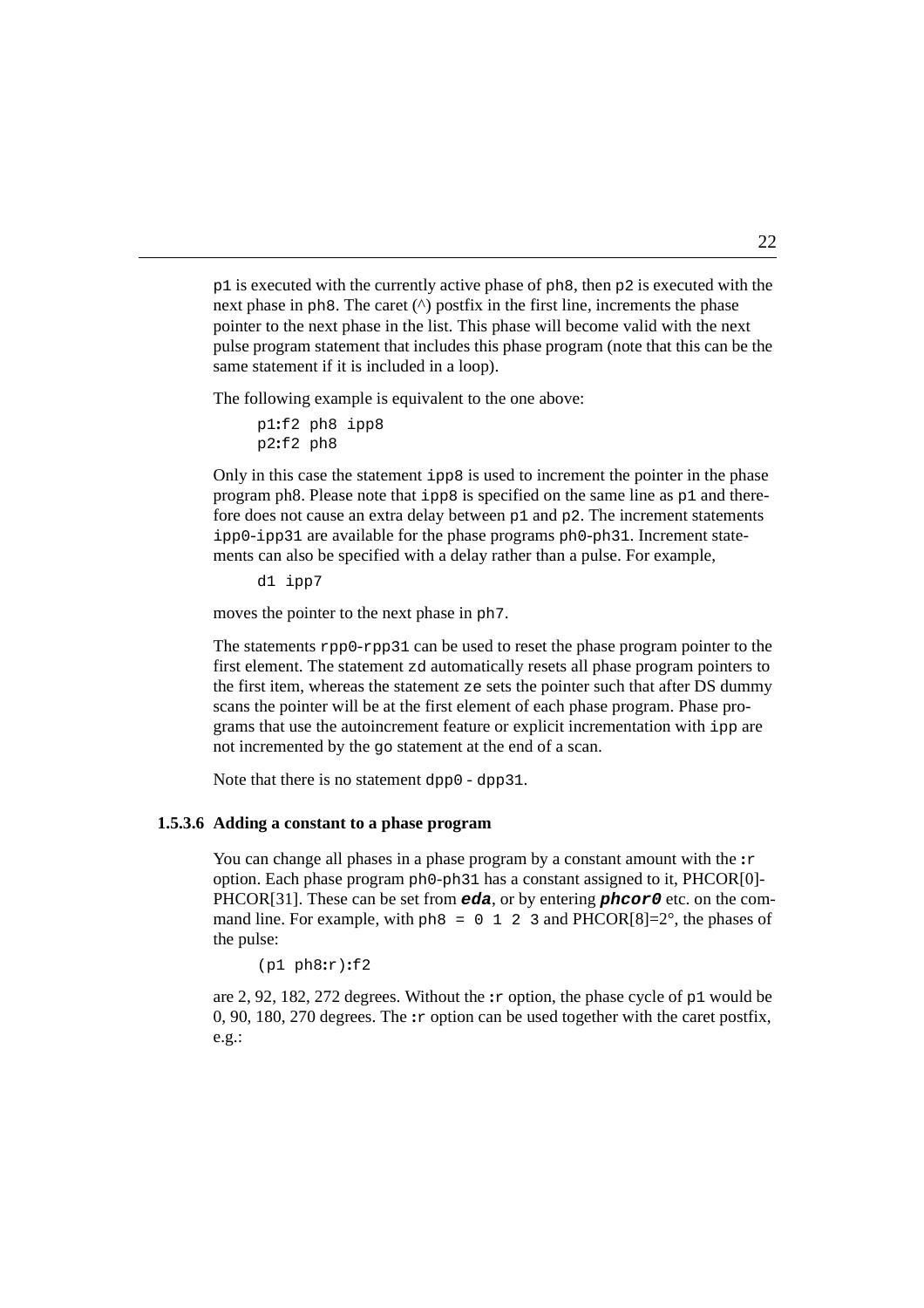(p1 ph8^**:**r)**:**f2

#### 1.5.3.7 Phase program arithmetic

Each of the phase programs ph0-ph31 has 3 associated statements:

ip0-ip31, dp0-dp31, rp0-rp31.

They can also be used with an integer multiplier n:

 $ip0*n - ip31*n, dp0*n - dp31*n.$ 

Consider the phase programs  $ph3 = 0$  2 2 0 and  $ph4 = (5)$  0 1 2 3. The pulse program statement:

20u ip3

increments all phases of ph3 by 90°. The next time that ph3 is encountered, its phase cycle will be "1 3 3 1". Likewise, the pulse program statement:

20u ip4

increments all phases of ph4 by 360/5 degrees. The next time that ph4 is encountered in the pulse program, its phase cycle will be "(5) 1 2 3 4".

The statements dp0-dp31 decrement all phases of the associated phase program. The statements rp0-rp31 reset all phases of a phase program to their original values, i.e. to the values they had before the first ip0-ip31 or dp0-dp31.

The statements:

6u ip3\*2 7.5u dp4\*2

increment ph3 by  $2*90=180^\circ$  and decrement ph4 by  $2*360/5=144^\circ$ .

An increment/decrement phase program statement must always be specified behind a delay, which must be long enough for the increment/decrement to be calculated. The required time depends on the number of phases in the phase program and amounts to 1.5 µsec per phase and channel.

#### **1.5.3.8 Runtime Changes of the phase program increments**

The ip statement can also be used to add increments other than the amounts defined in the definition of the phase program. This is done using the parameters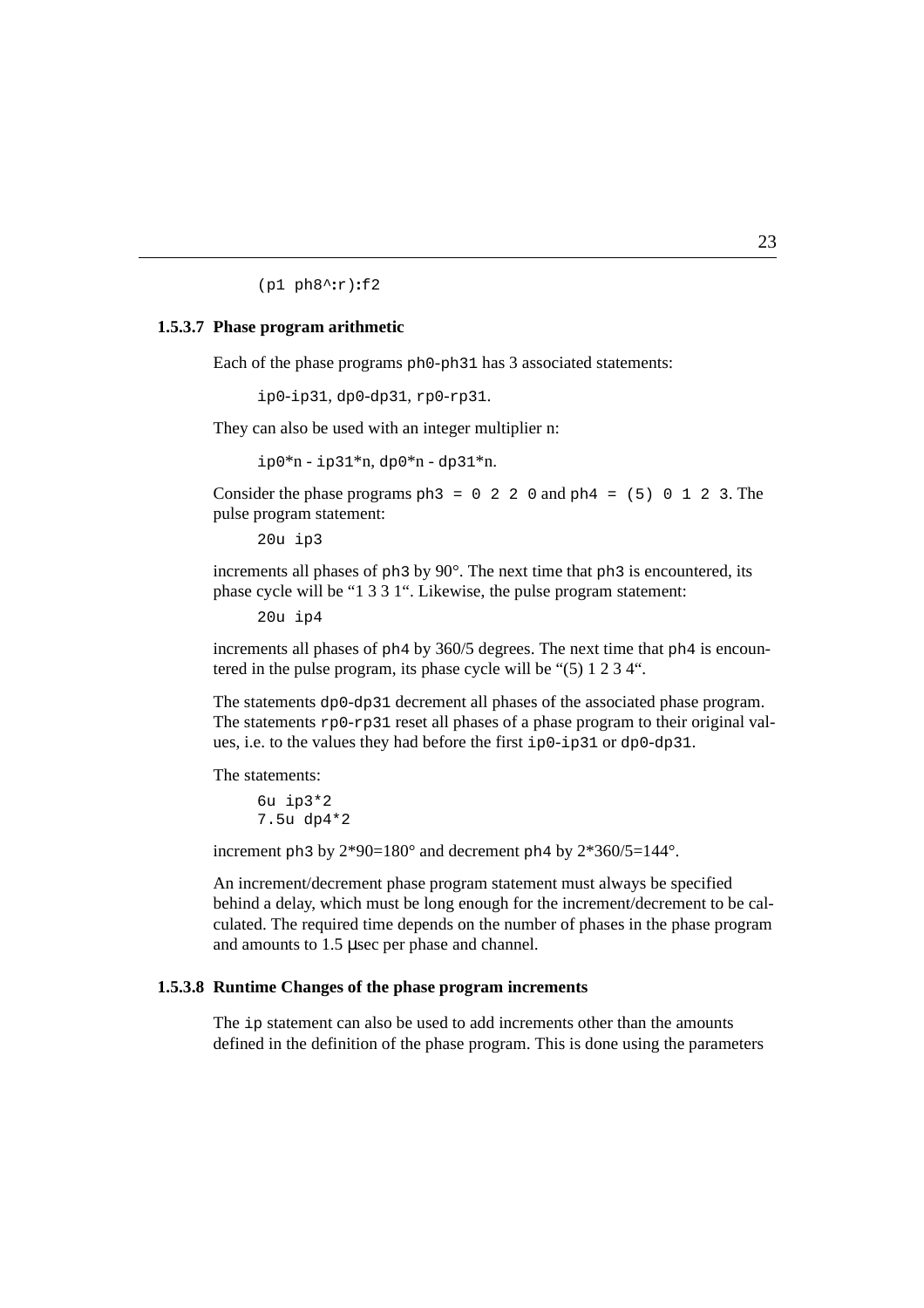CNST[0]-CNST[31] (which can have a positive or negative value). For example, the statement:

d11 ip1+cnst23

adds the value of CNST[23] to each phase of the phase program ph1.

A constant can also be defined in the pulse program. As such it is calculated at runtime. For example, the section:

"cnst23=d0\*360/24;" d11 ip1+cnst23

calculates a phase from the current value of d0 and then puts it into the parameter cnst23. Then it adds this value (in degrees) to each phase of the phase program ph1. Note that ip1+cnst23 works on the original phase program ph1 whereas ip1(\*n)works on the current phase program ph1.

As an example, the next pulse program section increments the phase at runtime depending on the number of scans done:

```
"cnst5 = 20"
2 d1
p1 ph1
6u ip1+cnst5 ; set the phase program to the original values + cnst5\degree"cnst5= nsdone*30"
q_0 = 2 ph31ph1 = 0 2 2 0 1 3 3 1
```
#### **1.5.3.9 Phase presetting**

A pulse program statement like:

```
(p1 ph8):f2
```
suggests that switching to the current phase of the specified phase program is executed at the time the pulse begins. On Avance-AQX, however, the phase may take a certain amount of time to become stable. For this reason, XWIN-NMR allows you to instruct the pulse program to switch the phase somewhat earlier. Eight parameters PHASPR[1]-PHASPR[8] are available, one for each spectrometer channel. They can be set from the **edscon** parameter editing command or at the beginning of the pulse program by statements like "phaspr1=4u". Their default value is 3 µsec. As such, the phase for any pulse will be set 3 µsec before the pulse begins. If you would change PHASPR[3] to 4 µsec, the phase of all pulses executed on chan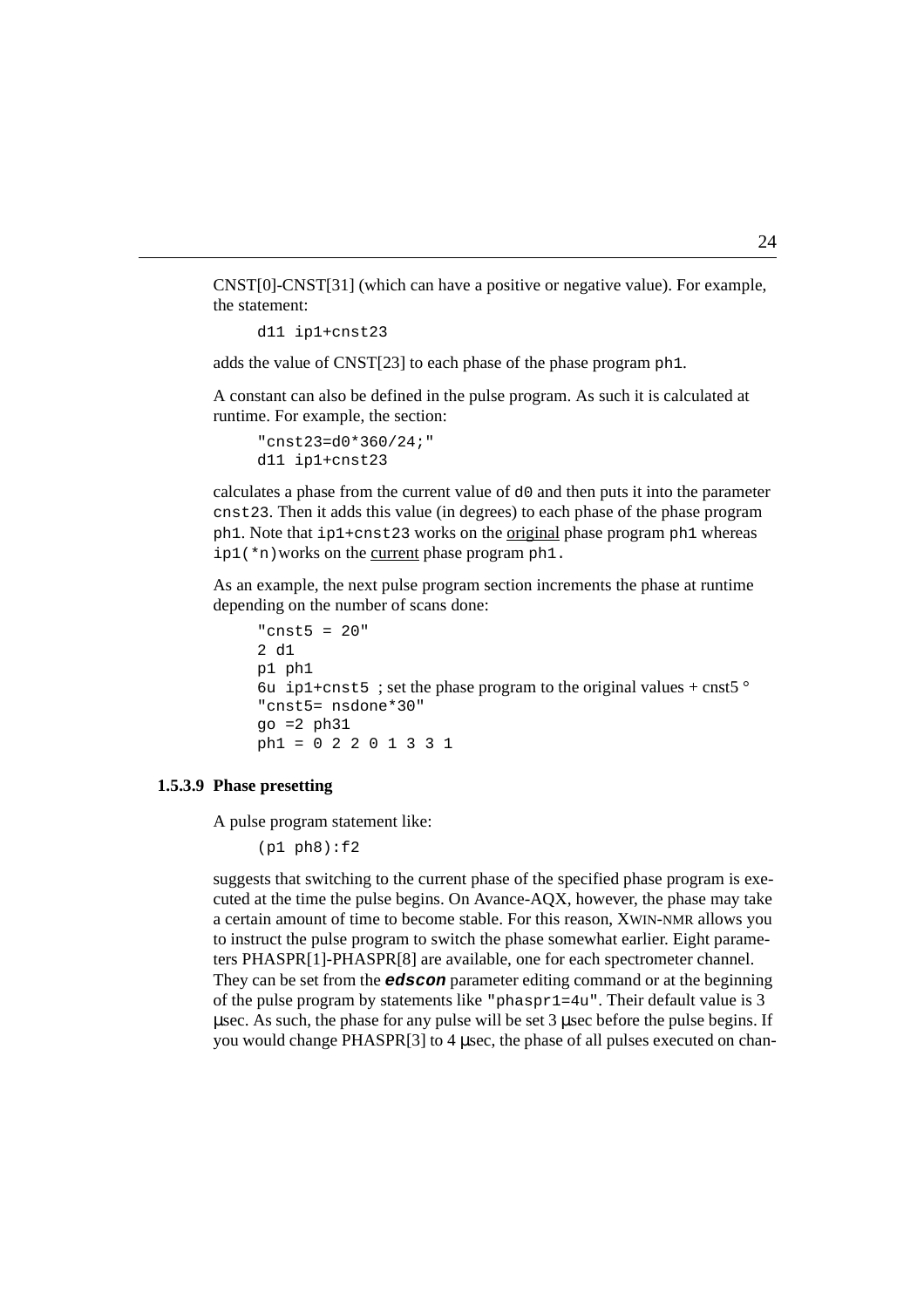nel 3 would be set 4 µsec before the pulses begin.

On *INdex*-*IQS*, the phase<br>ter PHASPR does not exist. On Avance-AQS, the phase switching delay is negligible and, as such, the parame-

#### **1.5.3.10 Phase setting without executing a pulse**

XWIN-NMR allows you set the phase for a particular spectrometer channel without executing a pulse. In that case, you must specify a phase program behind a delay. Examples:

(d1 ph1)**:**f3 (0.1u ph3)**:**f2

#### **1.5.3.11 The 4-phase modulator**

On Avance-AQX, the phases for the spectrometer channels f1-f8, as presented so far, are realized in the FCU (Frequency Control Unit) of the spectrometer, during the digital frequency generation. For special applications such as certain solid state experiments, an accessory is available called 4-phase modulator. This device continuously provides four phases of the current frequency: 0, 90, 180, and 270°. It therefore allows faster switching between these phases. The following example shows its phase program syntax:

 $ph1 = +x +y -x -y$ 

Whenever this syntax is used, the phases will be selected from the 4-phase modulator rather than from the FCU's digital frequency generator.

The above phase program corresponds to the regular phase program:

ph1 = 0 90 180 270

The 4-phase modulator has a number of internal adjustment parameters which can be set with the command **ed4ph**.

The 4-phase modulator can be used with or without an HPCU. In the former case, it must be connected to the 4-PH connector of the HPCU. In the latter case, it must be connected to the second *rs485* channel of the CCU and must be specified in the hardware list (see also  $\sigma f$ ). Note that spectrometers which are equipped with transistorized amplifiers rather than tube amplifiers are not equipped with (because they do not need) an HPCU.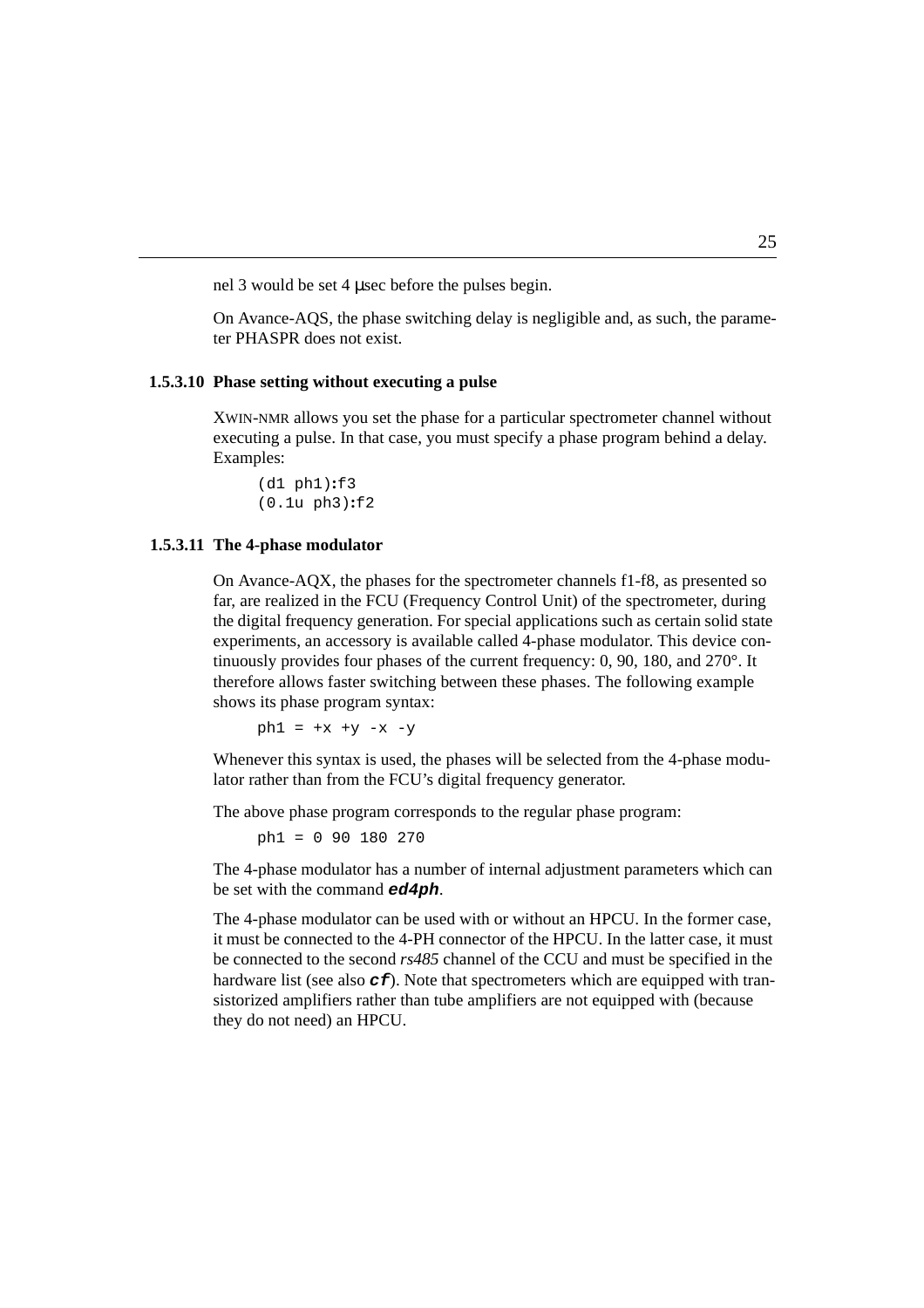cause any phase switching delays. On Avance-AQS spectrometers, the 4-phase modulator is not needed and, as such, not supported. The reason is that the frequency generation on the SGU doesn't

#### 1.5.4 Pulse power and shape

#### **1.5.4.1 Rectangular pulses**

A *rectangular* pulse has a constant power while it is executed. It is set to the current power of the spectrometer channel on which the pulse is executed. The default power for channel f1, f2,  $\dots$ , f8 is PL[1], PL[2],  $\dots$ , PL[8]. Here, PL is an acquisition parameter that consists of 32 elements PL[0] - PL[31]. It can be set from **eda** or by entering **pl0**, **pl1**, etc. on the command line. You can set the power for a particular channel with the statements pl0-pl31. For example:

d1 pl5**:**f2

sets the transmitter power for channel f2 to the value given by PL[5]. Any pulse executed on this channel will then get the frequency SFO2 and the power PL[5]. The pl0-pl31 statements must be written behind a delay. The power setting occurs within this delay, which must be at least 2 µsec.

#### **1.5.4.2 Power lists**

In addition to the PL[0]-PL[31] parameters, you can use user defined power lists on Avance spectrometers. A user defined power list is defined and initialized in a single define statement, e.g.:

```
define list<power> pw1 = \{ -6.0 -3.0 0 \}
```
The define list<power> key is followed by the symbolic name, under which the list can be accessed in the pulse program. The name is followed by an equal sign and an initialization clause, which is a list of high power values, in dB, enclosed in braces. Entries must be separated by white spaces.

You can access a power list by specifying its name, e.g.:

d1 pwl**:**f1

sets the power of channel f1 to -6.0 dB, when it is used for the first time. You can move the pointer within a power list with the increment, decrement and reset postfix operators **.**inc, **.**dec, **.**res. For example, you can switch to the next entry of the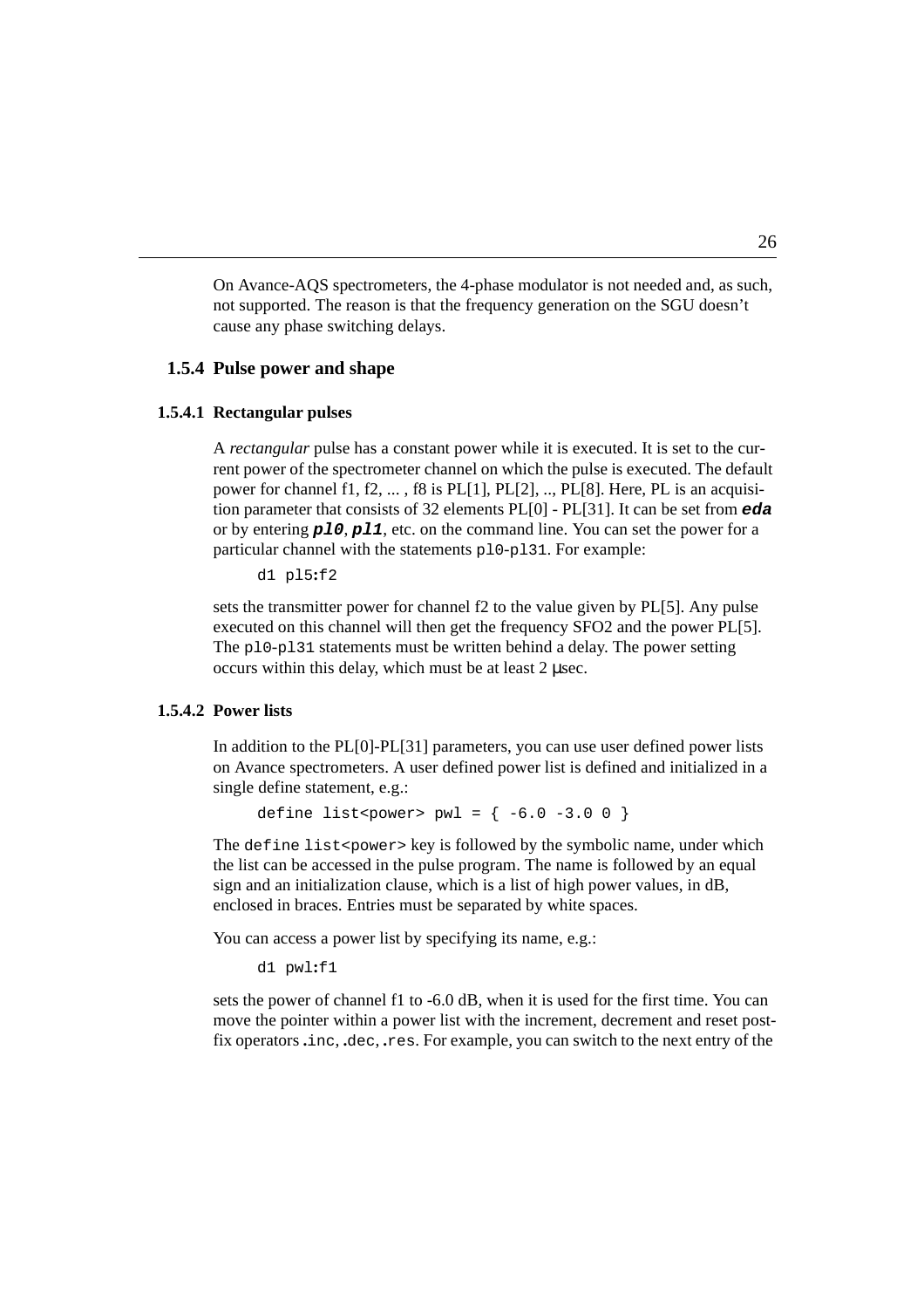above list with the statement:

pwl**.**inc

list pointer within one statement. For example, the statement: Alternatively, you can use the caret (^) operator to set the power and increment the

```
d1 pwl^:f1
```
is equivalent to:

```
d1 pwl:f1 pwl.inc
```
You can also access the list index in a relation, appending **.**idx to the symbolic name, e.g:

"pwl**.**idx = pwl**.**idx + 1"

The above expression is equivalent to:

pwl**.**inc

Furthermore it is possible to access a certain list element by specifying its number in square brackets, for example:

```
pwl[2]
```
Note that list indices start with 0. All index calculations are performed modulo the length of the list. In the above example  $pwl[3] = pwl[0] = -6.0$ .

Note that index manipulations are executed at the end of the duration. This means, for example, that the statement:

d1 pwl^**:**f1 pwl**:**f2

will set both the f1 and f2 channel to the same power level.

As an alternative to initializing a list, you can specify a list file in angle brackets, e.g.:

```
define list<power> fromfile = <pwlist>
```
Such a file can be created or modified with the command **edlist va**. Instead of a filename you can also specify \$VALIST, for example:

define list<power> fromva = <\$VALIST>

In this case, the filename is defined by the VALIST acquisition parameter.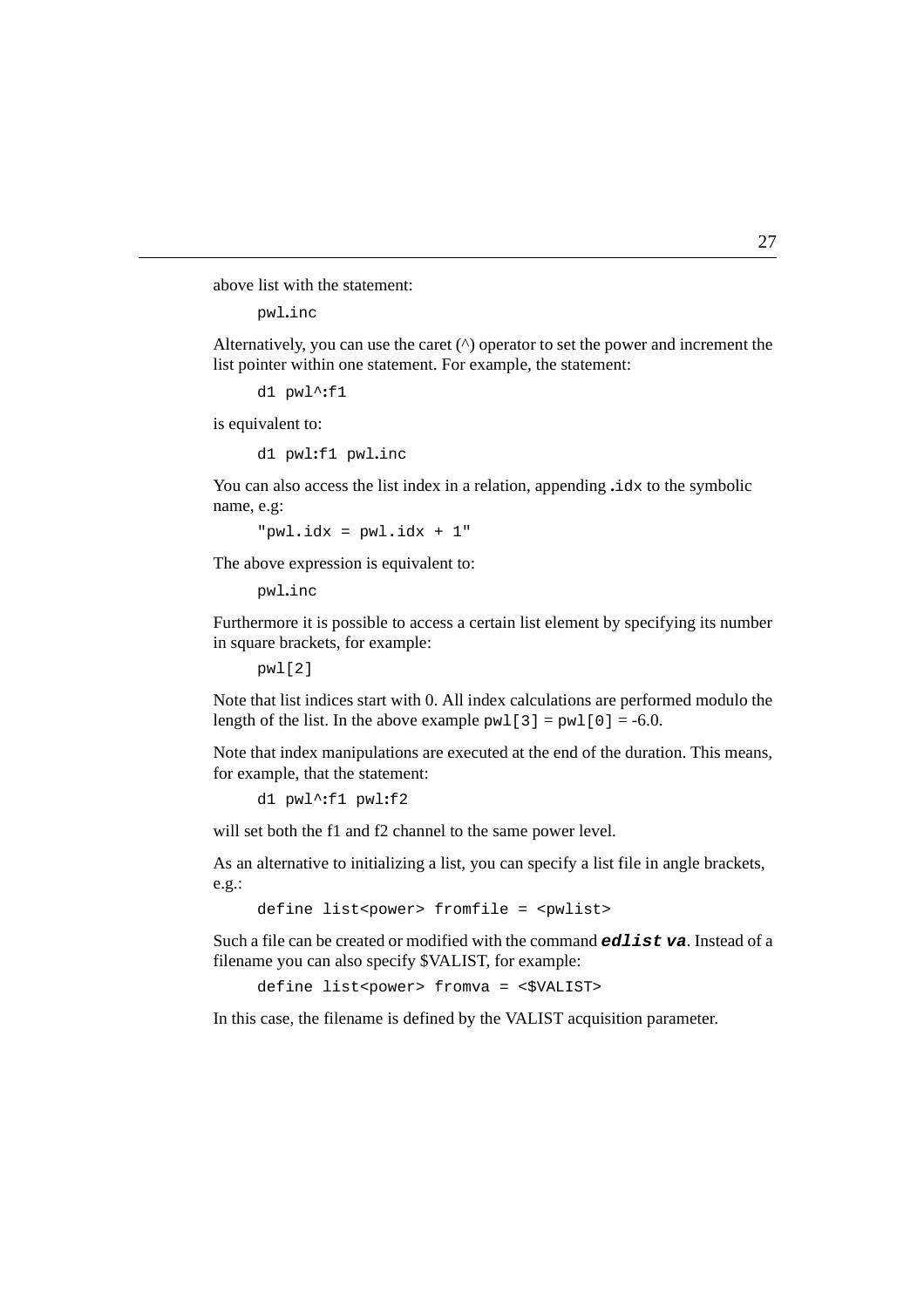Note that the number of user defined lists is limited to 32 for each list type. The length of the name is arbitrary, but only the first 7 characters are interpreted.

The following example shows the use of an initialized power list:

#### **Example:**

```
define list<power> pwl = \{ 10, 30, 50, 70 \}ze
1 d1 pwl:f1 pwl.inc ; set power on f1 to 10dB, incr. pointer
  d1 pw1:12 pwl.dec ; set power on f2 to 30dB, decr. pointer
  d1 pw1[2]:f3 ; set power on f2 to 50dB
  "pwl.idx = pwl.idx + 3"; set the pointer to 0 to 3
  d1 pw1^{\prime}: f4 ; set power on f4 to 70dB, incr. pointer
  (p1):f1 (p2):f2 (p3):f3 (p4):f4
  q<sub>O</sub>=1exit
```
#### **1.5.4.3 Shaped pulses**

A *shaped* pulse changes its power (and possibly phase) in regular time intervals while it is executing. The pulse *shape* is a sequence of numbers (stored in a file, see below) describing the power and phase values which are active during each time interval. The interval length is automatically calculated by dividing the pulse duration by the number of power values in the shape file. If this is less than 200 nsec, an error message is displayed which tells you by which amount the pulse duration must be increased.

The next 3 examples generate shaped pulses:

```
(10mp:sp2 ph7):f1
(p1:sp1 ph8):f2(p30d1H*3.33:sp3 ph9):f3
```
The pulse durations are 10 millisec,  $P[1]$ , and  $p30d1H*3.33$ , respectively. The pulses are executed on the frequency channels f1, f2, and f3 (i.e. the pulse frequencies are SFO1, SFO2, and SFO3), respectively. The pulse shape characteristics are described by the entries 2, 1, and 3 (corresponding to : $sp2$ , : $sp1$ , and : $sp3$ ) of the *shaped pulse parameter table*. This table is displayed when you click the SP07 button within **eda**. The table has 32 entries with the indices 0-31. You may use the statements :  $sp0 - sp31$  to refer to the entries 0-31, respectively. As you can see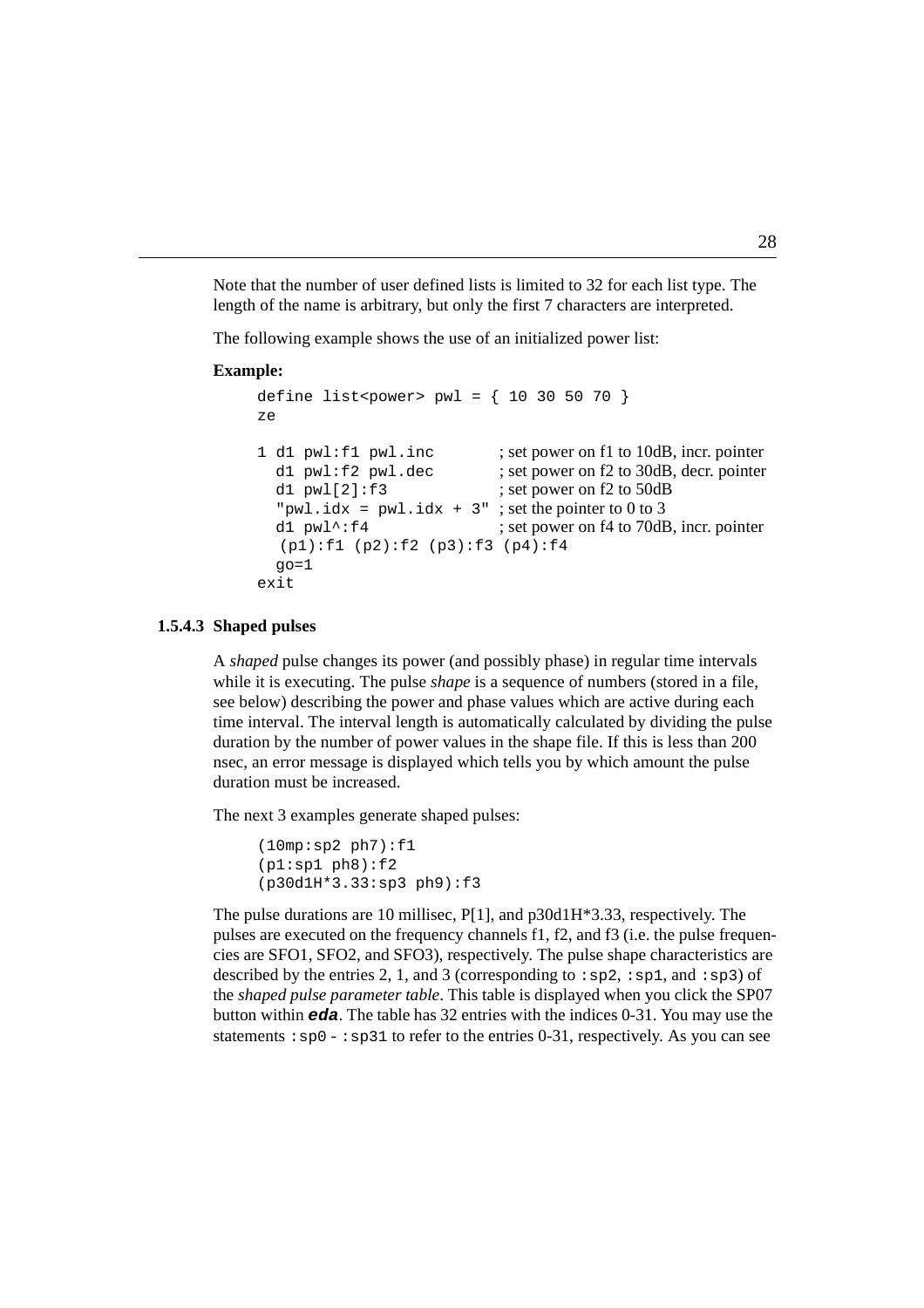gram is added to the phase of each component of the shaped pulse. from the examples, a phase program can be appended to a shaped pulse in the same way it can be appended to a rectangular pulse. The current phase of the phase pro-

Note that the statement:

 $(vp:sp4 ph10):f4$ 

is incorrect because shaped pulses with vp are not supported.

Each entry of the shaped pulse parameter table has 3 parameters assigned to it: a *power value*, an *offset* and a *file name*.

#### **File name**

The name of a shape file. A shape file can be generated with the command **st**. or from the Shape Tool interface (command **stdisp**). Shape files are stored on disk in the so called JCAMP format. They reside in the directory:

*\$XWINNMRHOME*/exp/stan/nmr/lists/wave/

After its header, a shape file contains a list of entries, one entry for each pulse shape interval. Each entry consists of a a power value (in percent) and a phase value (in degree). The power value defines the percentage of the absolute power value (see below).

#### **Offset frequency**

The shape offset frequency allows you to shift the frequency of the shaped pulse by a certain amount (in Hertz). This shift is realized by applying phase changes during the shaped pulse's time intervals. As such, phase coherency of the frequency is maintained.

#### **Power value [dB]**

This is the absolute power value of the pulse shape. The actual power value of a particular shape interval is the absolute power value multiplied by the relative power value of that interval, as specified in the shape file.

Rather than using power value specified by SP07, you can also use the power value that is currently active on the channel that you use. You can do that with the (currentpower) modifier of the sp statement as shown the following example:

| $d20$ $p19:f1$                 | ; set power on channel f1 to PL[9]        |
|--------------------------------|-------------------------------------------|
| $p1:sp0$ (current power): $f1$ | ; shaped pulse with abs. power PL[9]      |
| d1                             | ; power is reset to PL[1], default for f1 |
| p2:f1                          | ; rectangular pulse with power PL[1]      |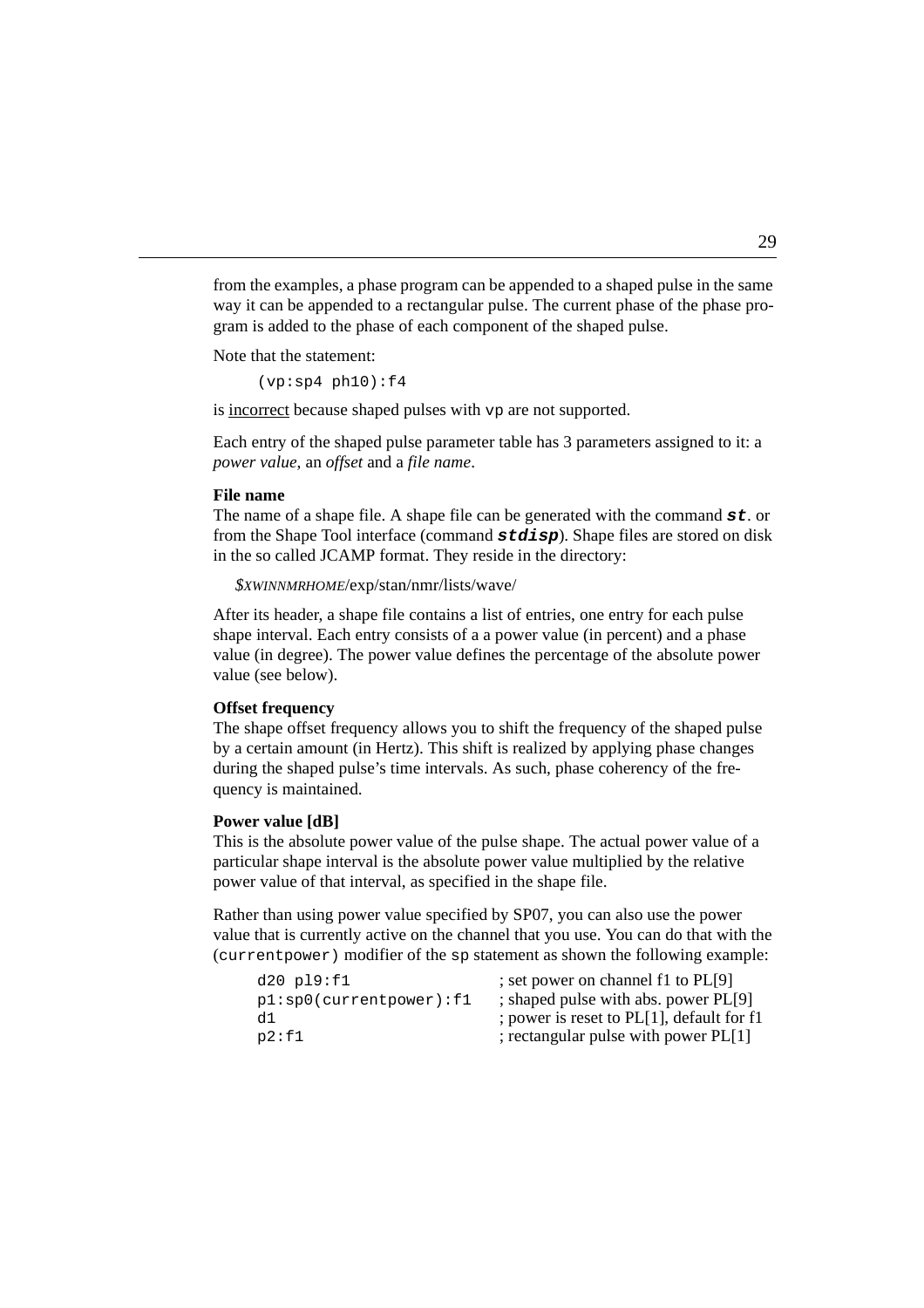tion table for  $SP[1]$  is applied rather than for  $PL[9]$ . If, in this example, the value of PL[9] is very different from the value of SP[1], the pulse shape may be compressed. The reason for this is that the CORTAB correc-

You can access the SP07 table entries from **eda**. However, you can also set the entries from the command line. For example, **spnam5** allows you to set the file name of entry 5, **spoffs2** sets the frequency offset of entry 2 and **sp15** sets the absolute power value of entry 15.

#### **Using shapes with variable pulse length**

A shaped pulse can be used in connection with a variable duration. For example, the pulse  $p1$  has a duration P[1] and can be varied with statements like ipul or "p1=p1+0.5m".

For a shape consisting of 1000 points the following restrictions apply:

- the minimum execution length is  $1000*3*50$  ns = 150 usec.
- the maximum execution length is a few seconds
- the increment must be a multiple of 50 µsec. Any other increment values might result in spikes after the shape.

When a shape is specified too short or too long, an error message will be printed and the shape will be used with the previous settings!

The length of a shaped pulse can be varied with a statement like:

ipu1

or with a relation like:

 $"p1 = p1 + 0.5m"$ 

In both cases, the variation of a shape pulse length takes 4 used per channel.

Note that varying the length of a shape with non zero offset frequency will change the offset frequency, as the frequency shift is obtained via phase shifting. This phase shift won't be recalculated during execution, so the offset will be changed inverse proportional to the duration. (Doubling the duration means cutting the offset in half). An warning will be printed, when you change the duration of a shape with offset.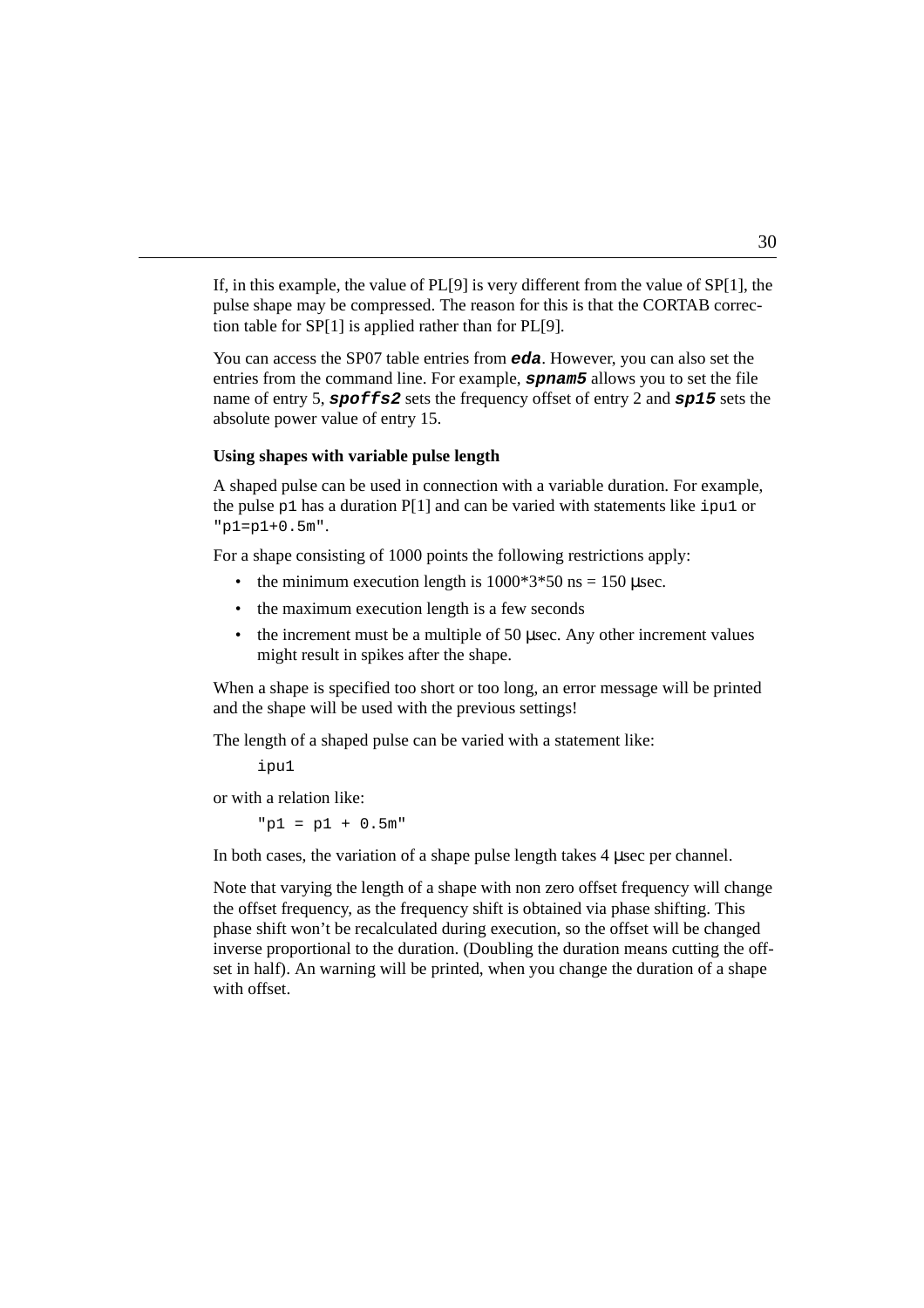#### **1.5.4.4 Shaped pulse presetting**

edscon in the Acquisition Reference manual for details on SHAPPR. On On Avance-AQX spectrometers, the parameters SHAPPR[1]-SHAPPR[8] are used for shaped pulse presetting. Please refer to the description of the command Avance-AQS spectrometers, phase presetting is not required.

#### **1.5.4.5 Fast Shapes**

Regular pulse shapes as described above need a short delay before and after the pulse of ~4 µsec. On Avance-AQS, you can also generate the so-called fast shapes. They do not require this delay so fast shaped pulses can be executed consecutively in a loop or they can be executed right before or right after a rectangular pulse. Fast shape pulses and can be executed with the options **:**spf0 - **:**spf31. They differ from normal shapes in the following respects:

- They do not change the power setting but use the current setting.
- The minimum time for each interval is 350 nsec whereas for normal shapes it is between 50 and 100 nsec. If this limit is violated, the pulse programs will stop with the error message: "AQNEXT while FIFO busy".
- The timing of the shape cannot be changed during pulse program execution.
- The total time of the entire shape must be exactly the time for one interval times the number of intervals in the shape pulse, where the timing resolution of the time for the intervals is 50 ns (whereas the time resolution for normal shapes is 12.5 ns).

Fast shapes are typically used for solid states experiments.

#### **1.5.4.6 Amplitude Lists**

On Avance-AQS, you can define initialized amplitude lists in a pulse program, for example:

```
define list<amplitude> am1={70}
```
The amplitude values represent the percentage of the power of a rectangular pulse. The above list is interpreted by a statement like:

d11 am1:f1

which reduces the power on the f1 channel to 70% of PL[1] (assuming it was at its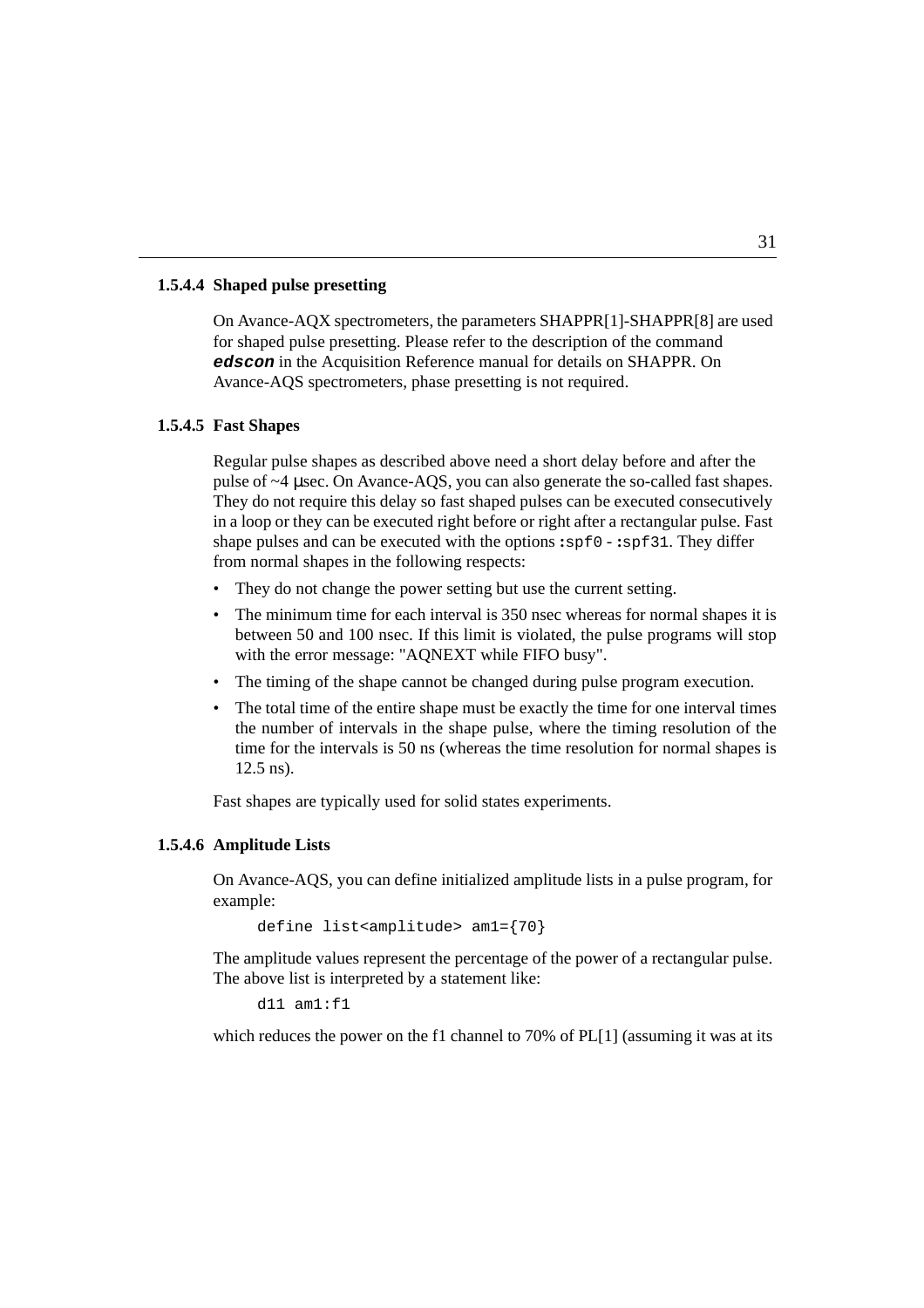default value  $PL[1]$ ). All rectangular pulses on f1 will then be executed with this reduced power. A statement like:

```
d12 pl1:f1
```
will reset the power on channel f1 to PL[1]. Furthermore, a statement like:

p11:sp1:f1 ph1

which executes a shaped pulse, resets the power on f1 to  $PL[1]$  after is has finished.

An example of a pulse program segment using an amplitude list is:

```
define list<amplitude> am1={70}
p1 ph1 ; rectangular pulse on f1 with power PL[1]
d11 am1:11 ; set the power on f1 to 70% of PL[1]
p1 ph2 ; rectangular pulse on f1 with 70% of PL[1]
d11
p11:sp1:fl ph1 ; shape pulse with power SP[1]
d11
p1 ph1 ;rectangular pulse on f1 with power PL[1]
```
#### **1.5.5 Generating pulses with a certain flip angle**

The pulse generation statements described so far do not allow you to specify a flip angle. The flip angle is implicitly defined by pulse duration and power. In fact, *flip angle, power,* and *duration* are interdependent: when two of them are known, the third one can be calculated. XWIN-NMR provides the possibility of storing calibrated 90° pulses (using the pulse widths and the corresponding power levels) for different probe heads and solvents (see command **edprosol**). Based on these values, the statement:

pulse(flipangle, power, duration)

generates a pulse of the specified flip angle. The value of two of the three arguments must be specified, the third argument can be set to *auto*.

Example 1:

pulse(90 deg, 0 dB, auto):f1 ph1

Generate a 90° pulse using a power level of 0 dB. The program calculates the required pulse width and executes the pulse on channel f1 using the phase program ph1. Please note that a space character must be specified before the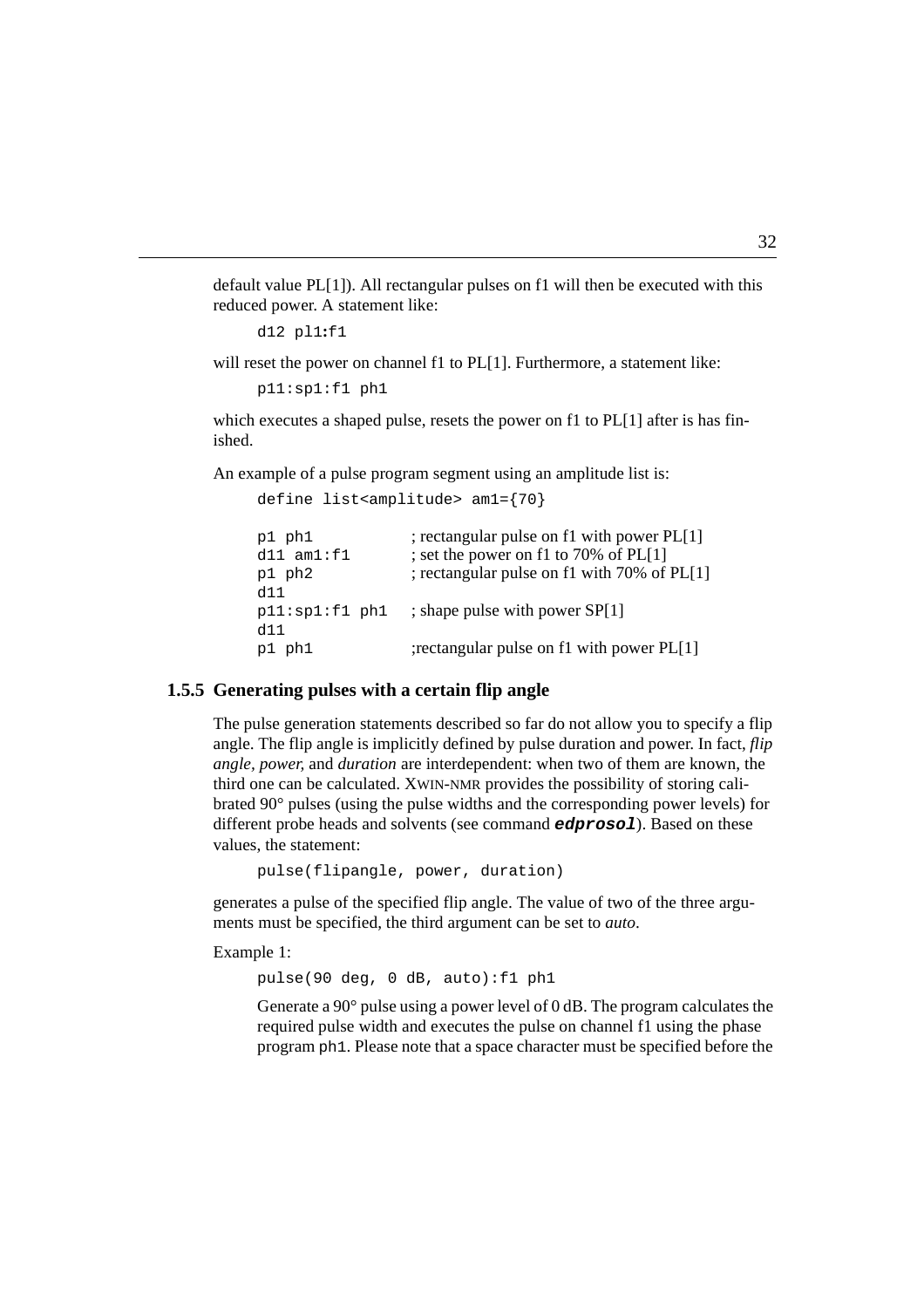deg and dB units.

Example 2:

INDEX pulse(30 deg, pl2, auto):f2 ph1

Generate a 30° pulse using the power given by the acquisition parameter PL[2]. The program calculates the required pulse width and executes the pulse on channel f2 using the phase program  $ph1$ . You can use  $p10-p131$  as the second argument, referring to the parameters PL[0]-PL[31].

Example 3:

pulse(45 deg, auto, 5u):f2 ph1

Generate a  $45^{\circ}$  pulse using a pulse width of 5 µsec. The program calculates the required power and executes the pulse on channel f2 using the phase program ph1. You can append 'u', 'm', or 's' to the number in the third argument to indicate microseconds, milliseconds, or seconds.

Example 4:

pulse(45 deg, auto, p1):f2 ph1

Generate a 45° pulse using a pulse width defined by the acquisition parameter P[1]. The program calculates the required power and executes the pulse on channel f2 using the phase program ph1. Please note that you can specify P[0]-P[31] as the third argument, but not pulses defined by the define pulse statement.

Example 5:

```
pulse(90 deg, auto, 10m):sp1:f1 ph1
```
Generate a 90° shaped pulse using a pulse width of 10 msec. The program calculates the required power and executes the pulse on channel f1 using the phase program ph1. *Please note:* Power calculation uses the same formula for rectangular and shaped pulses. To account for the deviation from a rectangular pulse, a power correction value must be specified for shaped pulses. The program expects this number (in db) in the corresponding Power entry of the shaped pulse parameter table. In this example  $(:sp1)$ , the correction value is taken from entry 1 (you can set this value from **eda** or by entering **sp1** on the command line).

Example 6: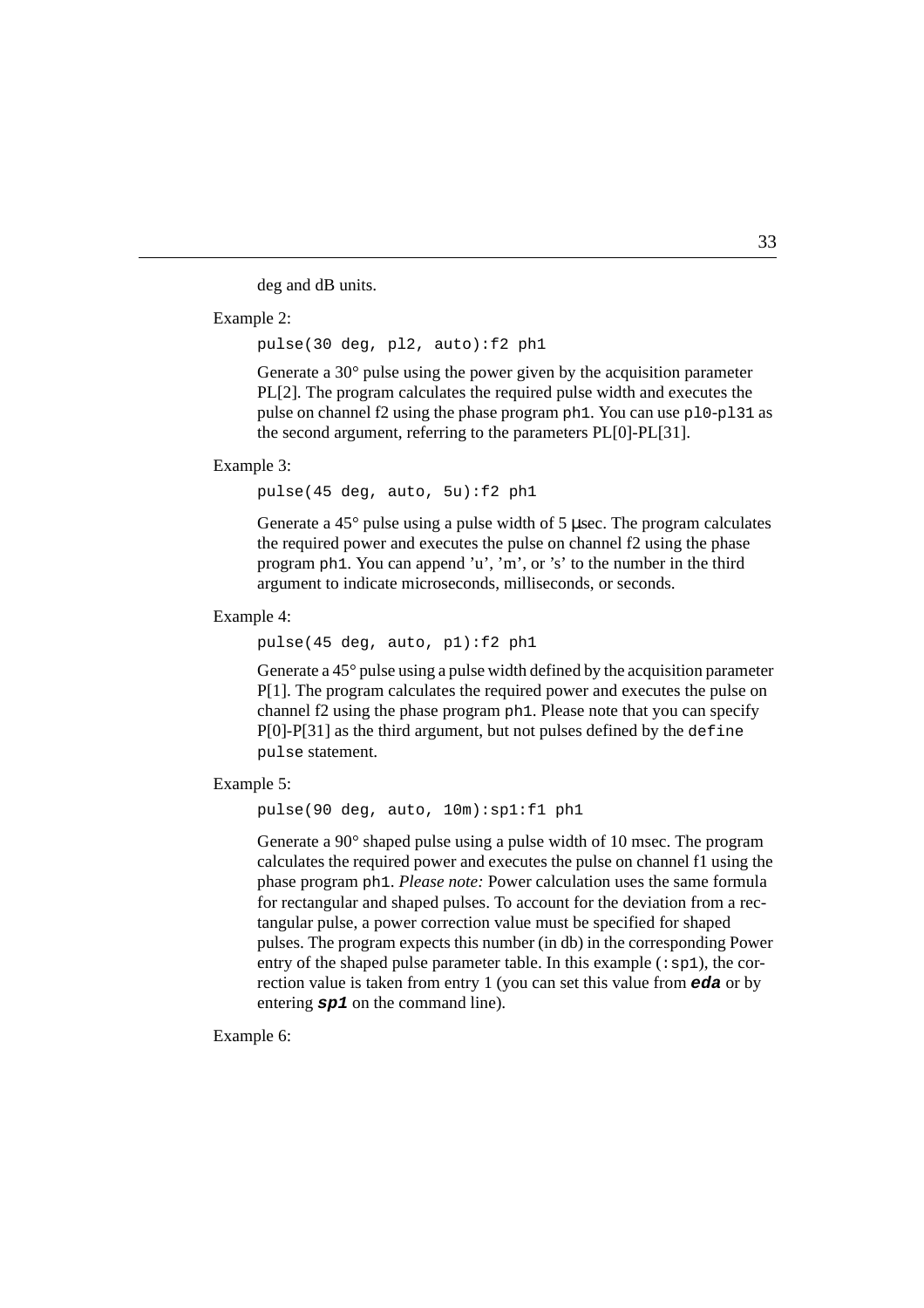pulse(auto, pl2, p2):f2 ph4

mand **ased**. The above statement is equivalent to: and a power defined by PL $[2]$ . The flip angle can be viewed with the com-Generate a pulse using a width defined by the acquisition parameter P[2],

p2:f2 ph4

#### <span id="page-35-0"></span>**1.6 Delay generation**

[Table 1.5](#page-35-1) shows the available types of statements for the generation of delays. The duration of a delay corresponds to the name of the delay statement.

| $d0, d1, \ldots, d31$              | Generate a delay whose duration is taken from the<br>acquisition parameter D[0], , D[31], respectively.                                                                                                            |
|------------------------------------|--------------------------------------------------------------------------------------------------------------------------------------------------------------------------------------------------------------------|
| d0:r,  d31:r                       | Generate a delay whose duration is taken from the<br>acquisition parameter $D[0]$ , , $D[31]$ and which is<br>randomly varied. The maximum variation (in per-<br>cent) is defined by the acquisition parameter V9. |
| 3.5u, 10m, 0.1s                    | Generate a delay of fixed length: $u = \mu \sec$ , m =<br>msec, $s = sec$ .                                                                                                                                        |
| compensationTime                   | Generate a delay whose name is defined with a<br>define delay statement, and whose duration is<br>defined by an expression.                                                                                        |
| bv                                 | Generate a delay whose duration is taken from in a<br>delay list.                                                                                                                                                  |
| de1, de2, de, depa,<br>derx, deadc | Generate a delay of length DE1, DE2, DE, DEPA,<br>DERX, DEADC, respectively.                                                                                                                                       |
| dw, dwov                           | Generate a delay of length DW, DWOV.                                                                                                                                                                               |
| aq                                 | Generate a delay of length AQ.                                                                                                                                                                                     |

**Table 1.5** Delay generation statements

#### <span id="page-35-1"></span>**1.6.1 d0-d31**

The statement: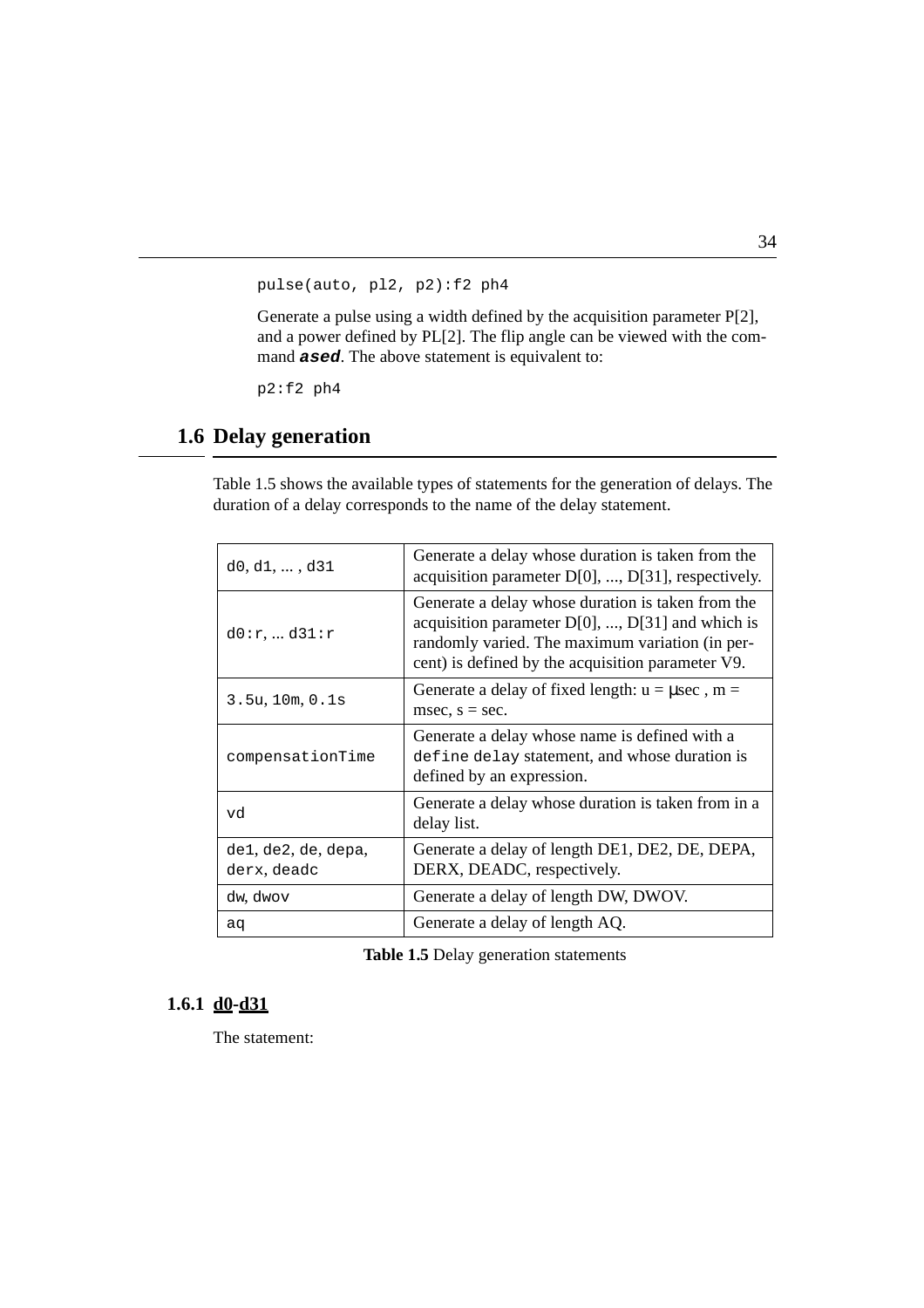d0

From **eda**, or by typing  $d0$  on the command line. Likewise, the statement: executes a delay of width  $D[0]$ , where  $D[0]$  is an acquisition parameter. It is set

 $d1$ 

executes a delay of width D[1].

#### **1.6.2 Random delays**

The statement:

d0:r

executes a delay of width D[0] which is varied randomly. The parameter V9 specifies, in percent, the maximum amount which is added to or subtracted from D[1]. As such, the effective delay varies between 0 and 2\*D1. It can be set from **eda**, or by typing **v9** on the command line.

Please note that the  $\boldsymbol{g}\boldsymbol{s}$  command ignores the :  $\boldsymbol{r}$  option.

### **1.6.3 Fixed length delays**

The statement:

10m

executes a delay of 10 msec (called a *fixed delay* because its duration cannot be manipulated, see below). The duration must be followed by  $u$ ,  $m$ , or s. These units indicate microseconds, milliseconds, and seconds, respectively.

#### **1.6.4 User defined delays**

The statement:

define delay compTime

defines compTime to be a delay statement and the statement:

"compTime=d1\*0.33".

is the expression that defines its duration. Note that the double-quote characters (") are obligatory.

With the above statements, the statement: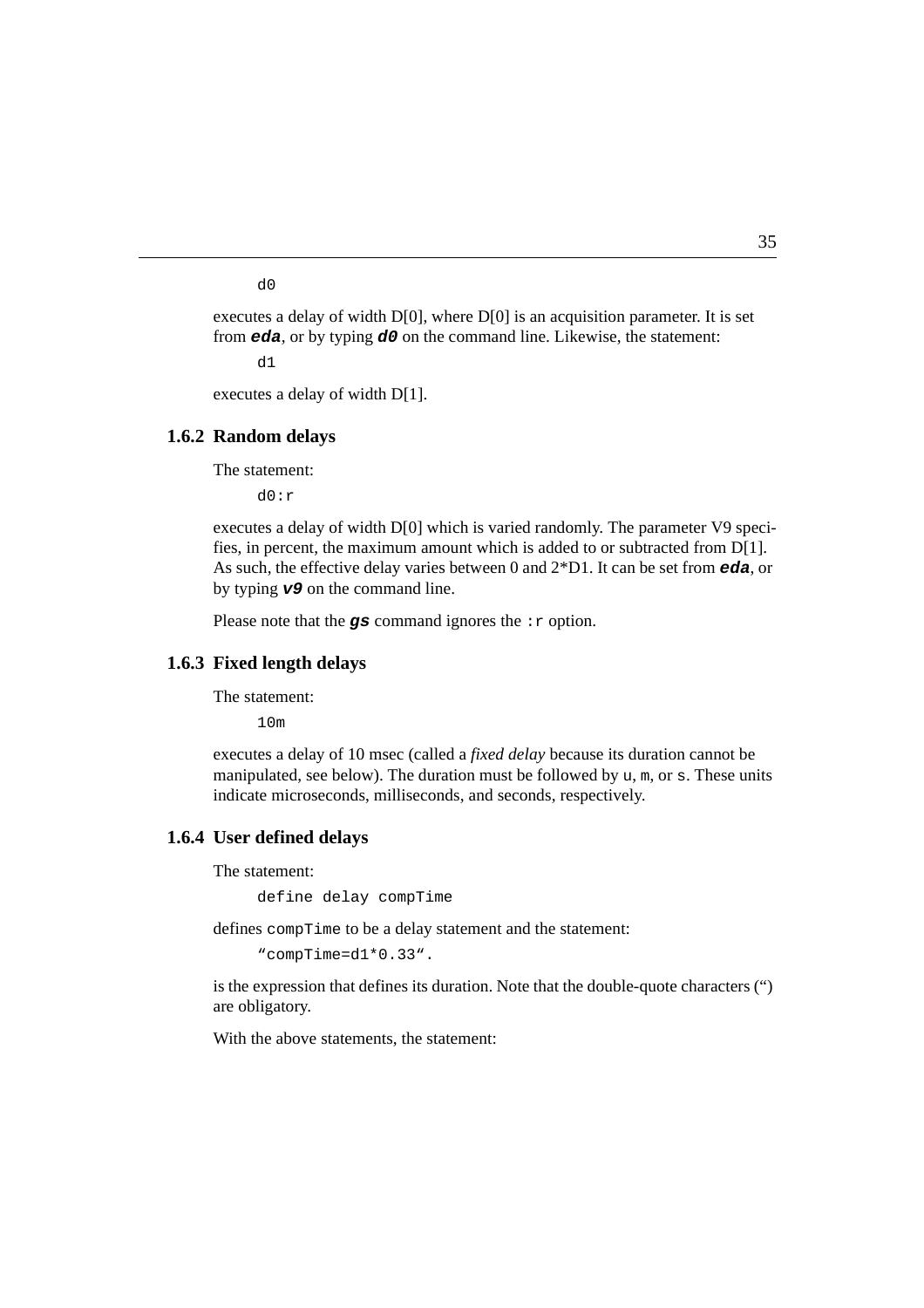compTime

somewhere at the beginning of the pulse program, before the actual pulse is determined by an arithmetic expression. The define statement must be inserted executes a delay whose name is defined in the pulse program, and whose duration sequence.The defining expression must also occur before the actual pulse sequence. It is evaluated at compile time of the pulse program, not at run time.

Names for user defined delays must consist of alphanumeric characters, and the first character must be an alphabetic character. The maximum length of the name is 11 characters. Caution, do not use any of the reserved words like, adc', ,go', 'pulse' etc. as a delay name.

## **1.6.5 Variable list delays**

The statement:

vd

executes a delay whose duration is given by the current value of a variable delay list. A delay list is a text file that contains one delay per line. Delay lists are set up with the command *edlist* vd (described in the Acquisition Reference manual). The statement vd uses the list file defined by the acquisition parameter VDLIST. When the pulse program is started, the first duration in the list is used. The pulse program statement ivd can be used to move the list pointer to the next duration. If the end of the list is encountered, the pointer is reset to the beginning. The statement ivd must be specified behind a delay, for example:

d1 ivd 0.1u ivd

The length of the delay is irrelevant, any value is allowed.

It is also possible set the list position with an equation. Example:

```
"vdidx=5"
vd
```
Here, vd will execute a delay whose duration is selected from position 5 of the delay list. To the right of the equal sign any dimensionless expression is allowed. This may contain parameters from [Table 1.3](#page-16-0).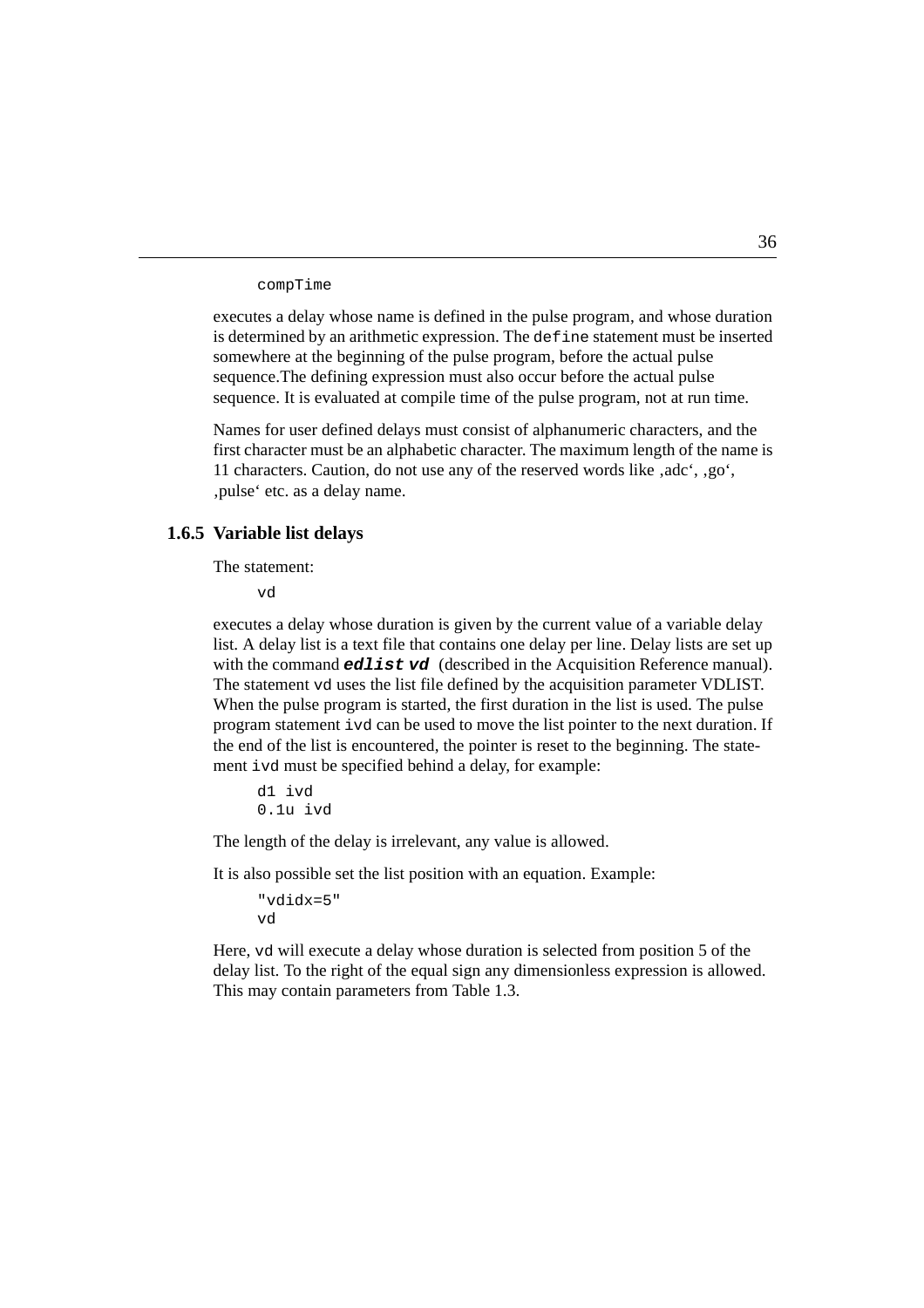## **1.6.6 User defined delay lists**

As an alternative to using the volstatement, a n<br>with a define statement in the following way: As an alternative to using the vd statement, a list of delays can also be specified

```
define list<delay> Dlist = \{ 0.1 0.2 0.3 \}
```
This statement defines the delay list Dlist with the values 0.1sec, 0.2sec and 0.3sec. Instead of delay values, you can specify a list filename in the defined statement. There are two way of doing this: you can specify the actual filename or \$VDLIST, both in <>. In the latter case, the file defined by the acquisition parameter VDLIST is used. For example:

```
define list<delay> D2list = <mydelaylist>
define list<delay> D3list = <$VDLIST>
```
In both cases, the file an be created or modified with the command **edlist vd**.

In a pulse program that contains the statements above, the statement:

D1list

executes a delay of 0.1seconds the first time it is invoked. In order to access different list entries, the list index can be incremented by adding **.**inc, decremented by adding **.**dec or reset by adding **.**res. Index operations are performed modulo the length of the list, i.e. when the pointer reaches the last entry of a list, the next increment will move it to the first entry. Furthermore, a particular list entry can be specified as an argument, in squared brackets, to the list name. For example, the statement:

```
D1list[1]
```
executes a delay of 0.2 seconds. Note that the index runs from 0 to n-1, where n is the number of list entries.

Lists can also be executed and incremented with one statement, using the caret postfix operator. For example, the statement:

```
D1list^
```
is equivalent to:

D1list D1list.inc

Finally, you can set the index with an arithmetic expression within double quotes using **.**idx postfix. The following example shows the usage of an initialized delay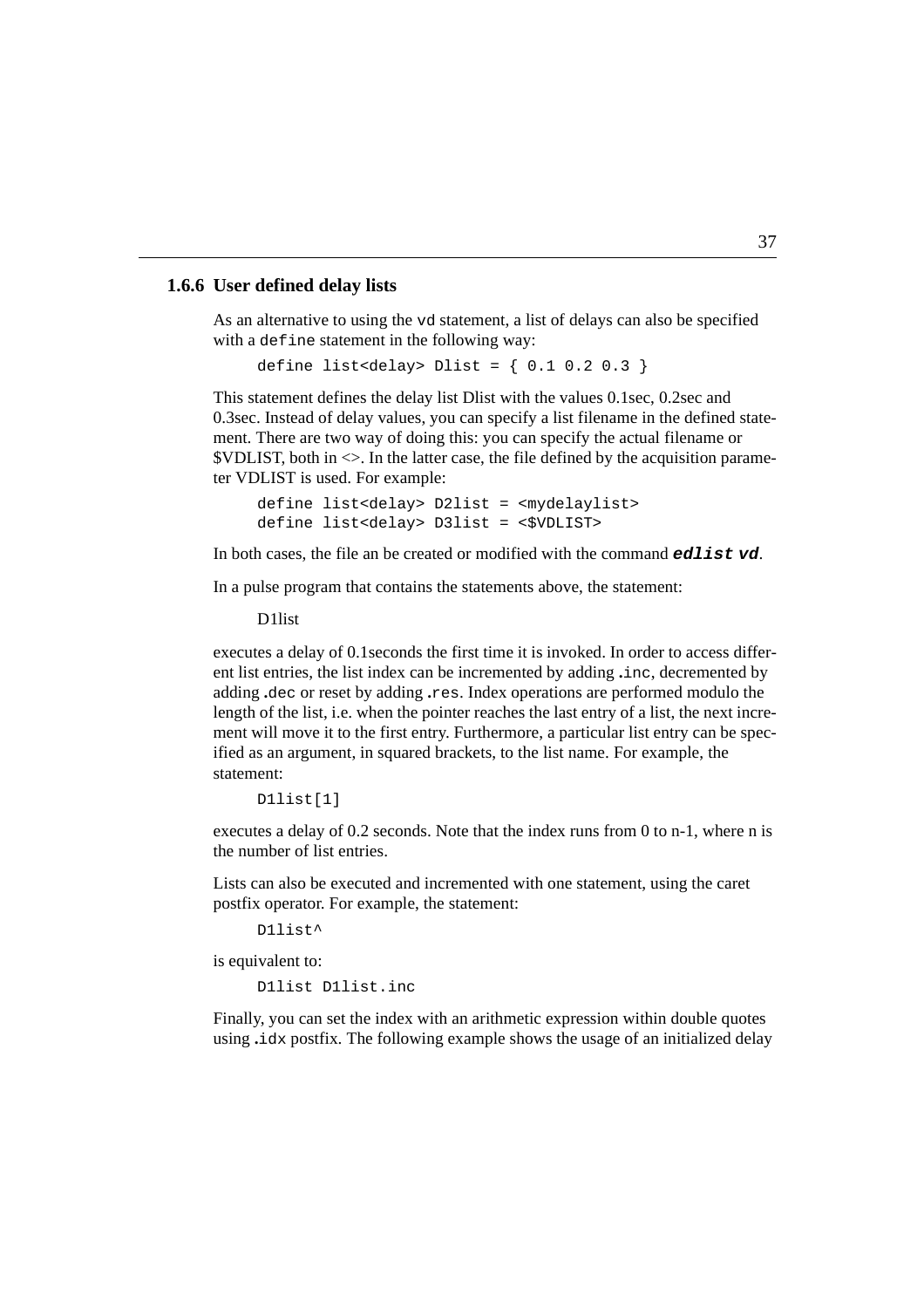```
list:
```

```
locallist locallist.res ; delay of 0.2s, set index to 0
define list<delay> locallist = {0.1, 0.2, 0.3, 0.4}locallist locallist.inc ; delay of 0.1s, set index from 0 to 1
locallist[2] ; delay of 0.3s
locallist locallist.dec ; delay of 0.1s, set index from 0 to 3
locallist ; delay of 0.4s
"locallist.idx = 3" ; set index to 3
locallist<sup>^</sup> ; delay of 0.4s, set index from 3 to 0
locallist ; delay of 0.1s
```
Note that there are two restrictions on the multiple use of delay lists within the same line:

- Index operations take effect from the next line on
- Furthermore, you cannot access two different entries of the same list in one pulse program line as illustrated in the following example:

| locallist^ locallist | ; executes the first list entry $(0.1s)$ twice                        |
|----------------------|-----------------------------------------------------------------------|
| locallist            | ; increment takes effect now (0.2s delay)                             |
|                      | $locallist[2] locallist[3]$ ; executes the third entry $(0.4s)$ twice |

Note that names for user defined items may consist of up to 19 characters but only the 7 first are interpreted: i.e Delaylist1 and Delaylist2 are allowed names but would address the same symbol.

## **1.6.7 Special purpose delays**

These are the delay statements de1, de2, de3, dw, and aq as listed in [Table 1.5](#page-35-0). They are used in pulse programs in which the acquisition is started with the adc statement rather than with  $qo=1$ abel.

## **1.6.8 Manipulating delays: The operator \***

A delay can be manipulated by the "\*" operator. Examples of allowed statements are:

```
d1*1.5
compensationTime*3.33
d3*oneThird
vd*3
```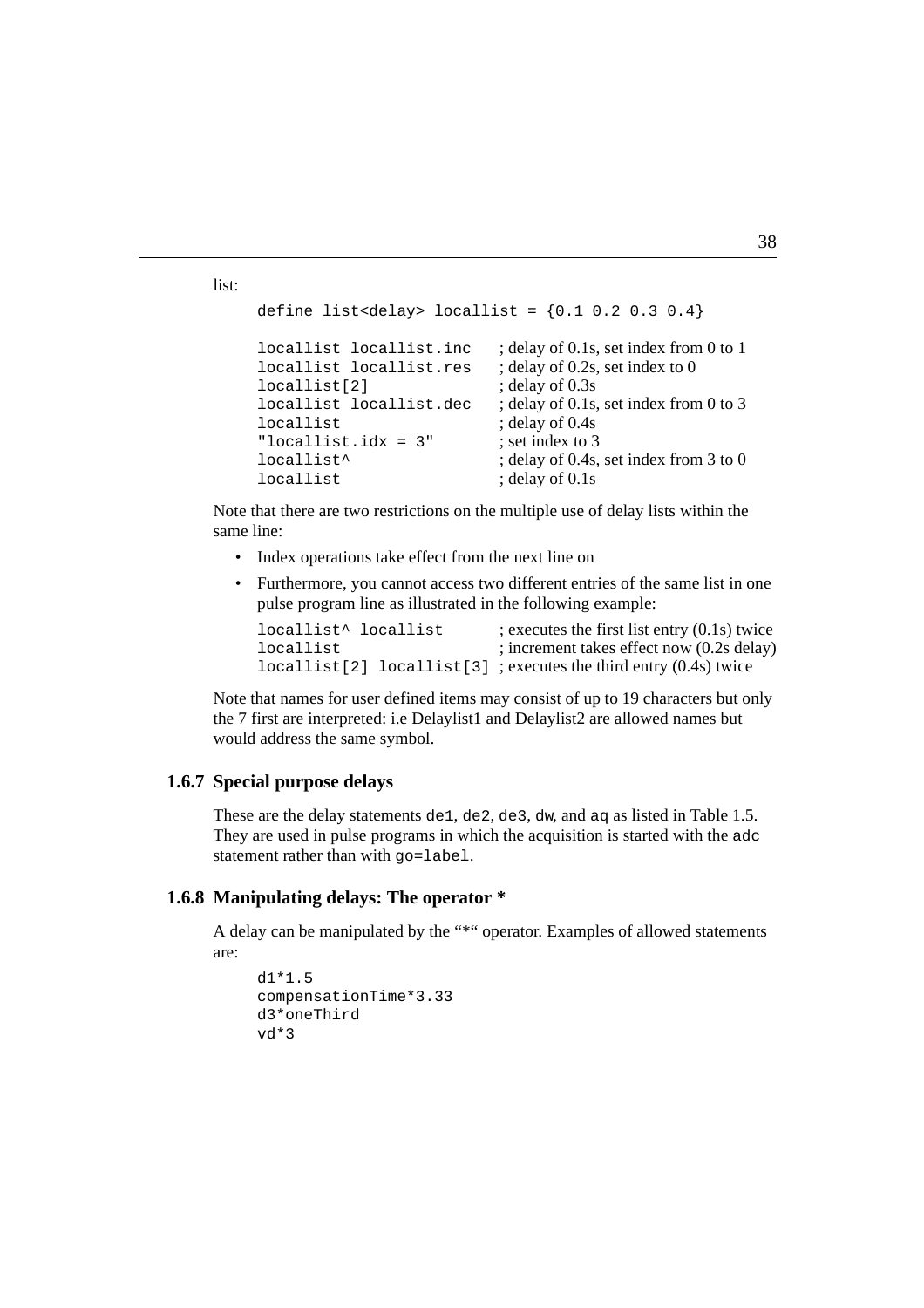with a statement like  $\#$ define oneThird 0.33. Note that a statement like The \* operator must be specified behind the delay statement, not before. *oneThird* is the name of a macro that must be defined at the beginning of the pulse program 10m\*0.33 would be incorrect, since 10m is a fixed delay.

## **1.6.9 Manipulating delays: Changing d0-d31 by a constant value**

The delays executed by d0-d31 can be incremented or decremented according to the acquisition parameters IN[0]-IN[31]. These parameters contain a duration (in seconds). The pulse program statements id0-id31 add IN[0]-IN[31] to the current value of d0-d31, respectively. Likewise, dd0-dd31 subtract IN[0]-IN[31] from the current value of d0-d31. The statements rd0-rd31 reset d0-d31 to their original value, i.e. to the values of the parameters D[0]-D[31]. The statements presented in this paragraph must be specified behind a delay of any length. Examples:

d1 id3 0.1u dd0 d1 rd0

In Bruker pulse programs, D[0] and D10 are used as incrementable delays for 2D and 3D experiments, IN0 and IN10 are the respective increments which are used to calculate the sweep widths  $SW(F1)$  and  $SW(F2)$ , respectively (see the description of IN0, IN10 in the Acquisition Reference manual).

## **1.6.10 Manipulating delays: Redefining d0-d31**

The duration of the  $d0-d31$  statements is normally given by the parameters  $D[0]$ -D[31]. However, you can overwrite these values in the pulse program using an expression in C language syntax. The following examples show some of the possibilities:

```
"d13=3s + aq - dw*10"
"d13=d13 + (p1*3.5 + d2/5.7)*td"
```
The result of such an expression must have a time dimension. You can therefore include acquisition parameters such as pulses, fixed pulses, delays, fixed delays, acquisition time AQ, dwell time DW etc. within the expression. Furthermore, you can include parameters without a dimension such as the time domain size TD. The complete list is shown in [Table 1.3](#page-16-0). An expression must be double-quoted (" "). It can be inserted anywhere in the pulse program, as long as it occurs before the delay statement that uses the expression (d13 in our example). Please note that the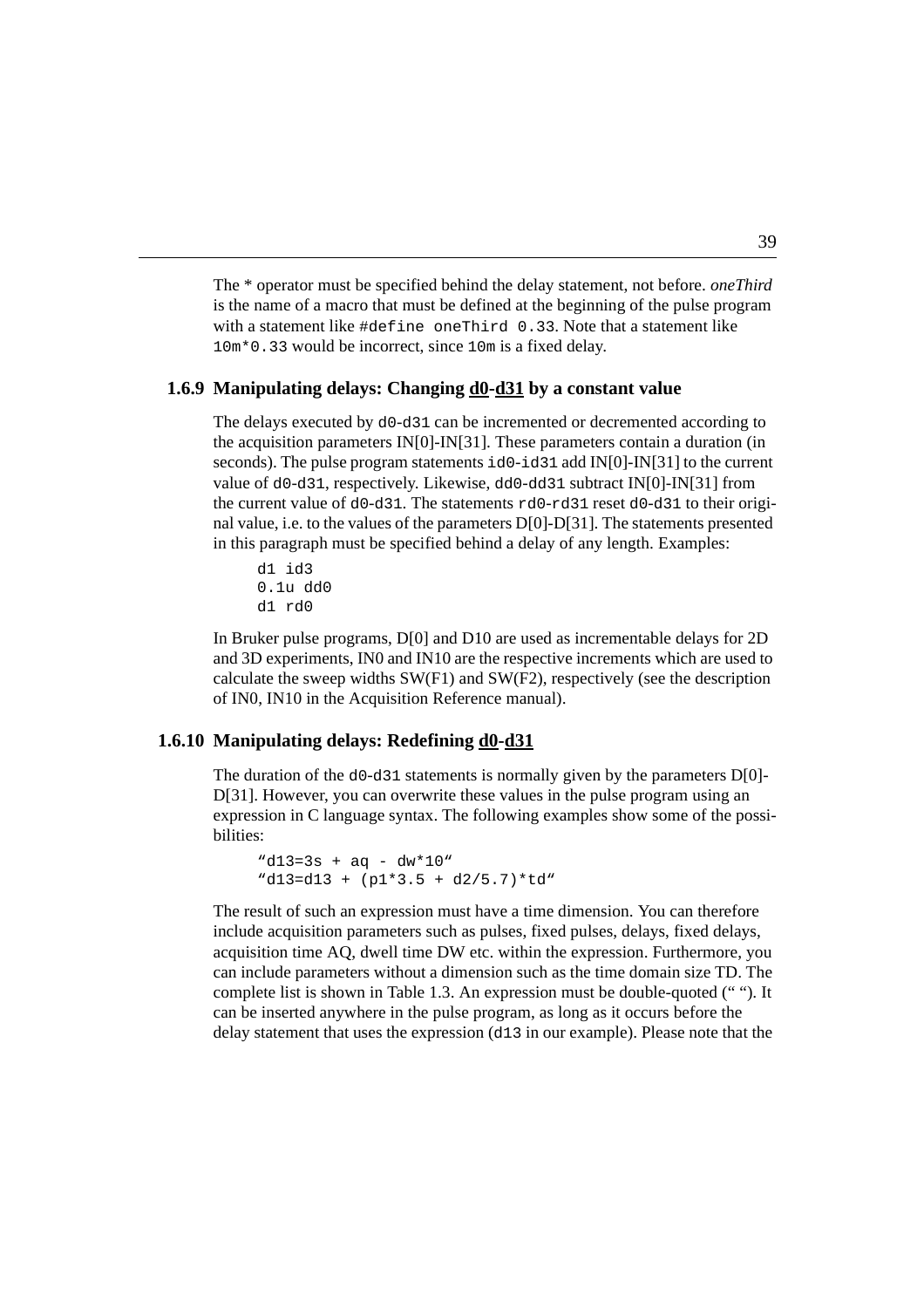second expression in the example above assigns a new value to d13 each time the expression is encountered, for example in a loop.

#### **DO INDEX 1.6.11 Manipulating the durations of user defined delays**

You can define your own delay statements using a define statement like:

```
define delay compensationTime
```
at the beginning of the pulse program. This delay is executed by the statement: compensationTime.

The delay length must be defined with a statement like:

```
"compensationTime=d1*0.33".
```
For such an expression the same rules apply as for the manipulation of d0-d31, described in the previous section.

*Note:* The defining expression of a user defined delay must occur before the start of the actual pulse sequence. It is evaluated at compile time of the pulse program, not at run time.

## **1.7 Simultaneous pulses and delays**

## **1.7.1 Rules**

The following rules apply in pulse programs:

- **1.** Pulses and delays specified on subsequent lines are executed sequentially.
- **2.** Pulses and delays which are specified on the same line, and which are enclosed in the same set of parentheses or without parenthesis are executed sequentially.
- **3.** Pulses and delays which are specified on the same line, and which are enclosed in different sets of parentheses, are executed simultaneously. The first item within a set of parentheses is started at the same time as the first item in any other set of parentheses. You can specify an arbitrary number of sets of parentheses on a line.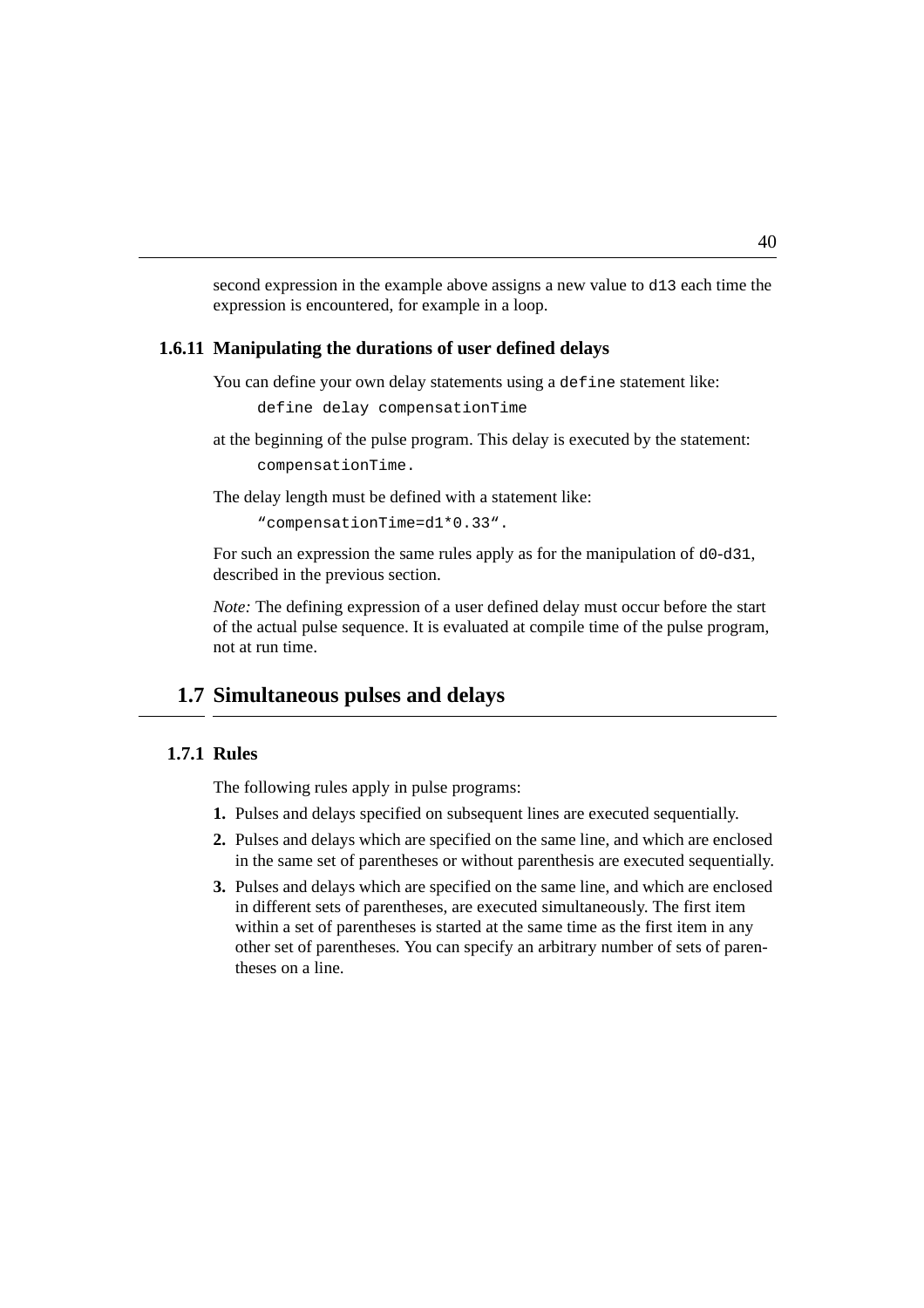## **1.7.2 Examples**

#### **1.7.2.1 Rule 1**

The pulse program section:

```
(p1 ph1):f1
100u
(p2 ph2):f2
```
executes a pulse on channel f1, followed by a delay, followed by a pulse on channel f2 ([Figure 1.1](#page-42-0)).



**Figure 1.1** Rules 1 and 2: An example

#### <span id="page-42-0"></span>**1.7.2.2 Rule 2**

The pulse program section:

(p1 ph1 100u):f1 (p2 ph2):f2

executes a pulse on channel f1, followed by a delay, followed by a pulse on channel f2 ([Figure 1.1](#page-42-0)).

#### **1.7.2.3 Rule 3**

The pulse program section:

(p1 ph1):f1 (100u) (p2 ph2):f2

executes a pulse on channel f1.

*At the same time*, the 100 µsec delay begins, since it is enclosed in a separate set of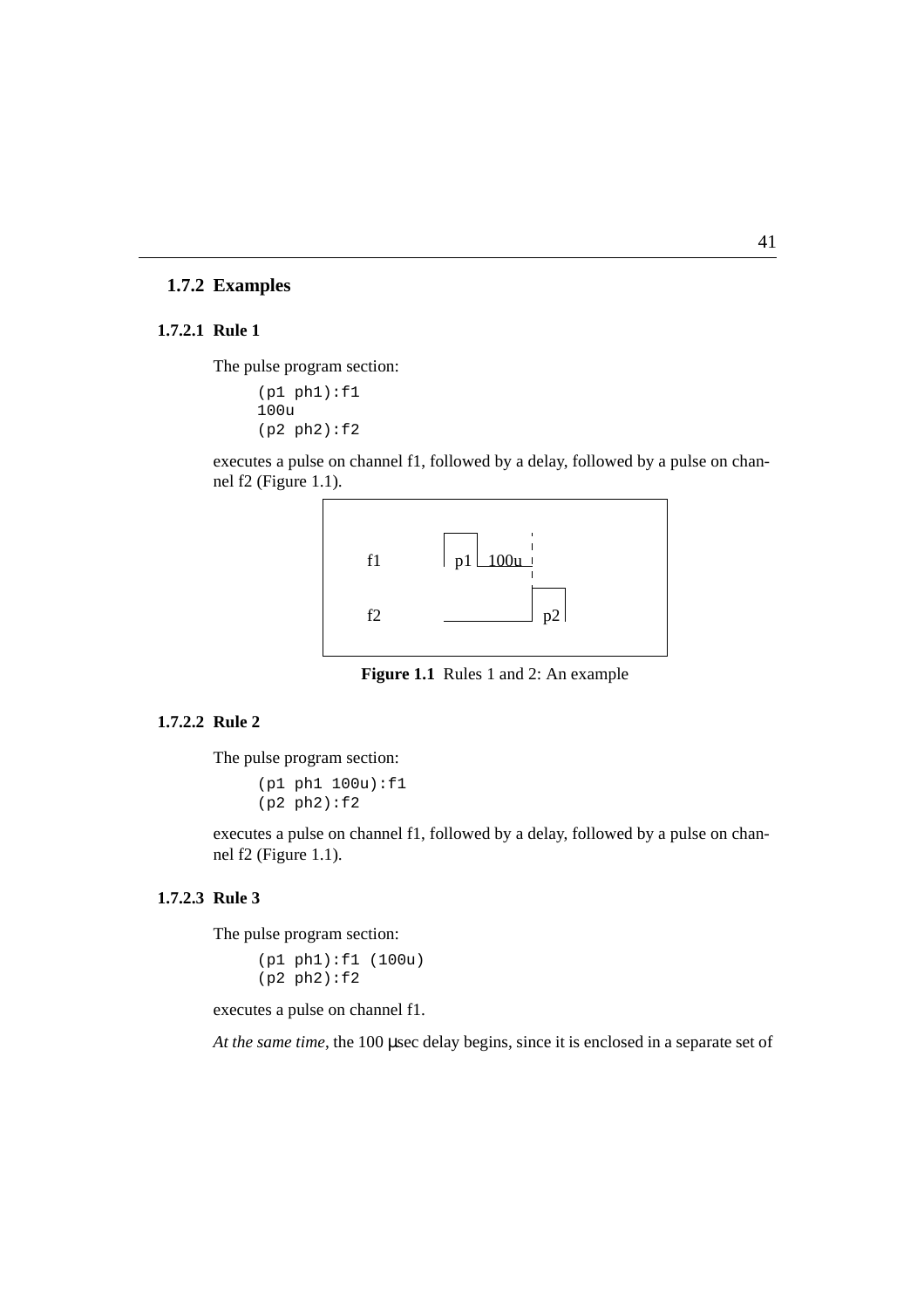parentheses. The pulse on channel f2 is not executed before either p1 or 100u have passed, whichever is longer [\(Figure 1.1](#page-42-0))..



**Figure 1.2** Rule 3: example 1

The following example is a typical section of a DEPT pulse program:

(p4 ph2):f2 (p1 ph4 d2):f1 (p0 ph3):f2 (p2 ph5):f1

The pulses  $p4$  and  $p1$  begin at the same time,  $p4$  on channel f2 and  $p1$  on channel f1. The pulses  $p_0$  and  $p_2$  start simultaneously, but not before the sequence with the longest duration of the previous line has finished [\(Figure 1.3](#page-43-0)).



**Figure 1.3** Rule 3: DEPT example

<span id="page-43-0"></span>The following 2 lines have been extracted from the *colocqf* Bruker pulse program.

```
(d6) (d0 p4 ph2):f2 (d0 p2 ph4):f1
(p3 ph3):f2 (p1 ph5):f1
```
We have three sets of parentheses in this case. The first item in each set of parenthesis, i.e.  $d6$  and  $d0$ , start at the same time. After  $d0$ ,  $p4$  on channel f2 and  $p2$  on channel f1 start simultaneously. Assuming that  $d6$  is larger than  $d0+p4$  and d0+p2, the second line is executed after d6 has finished.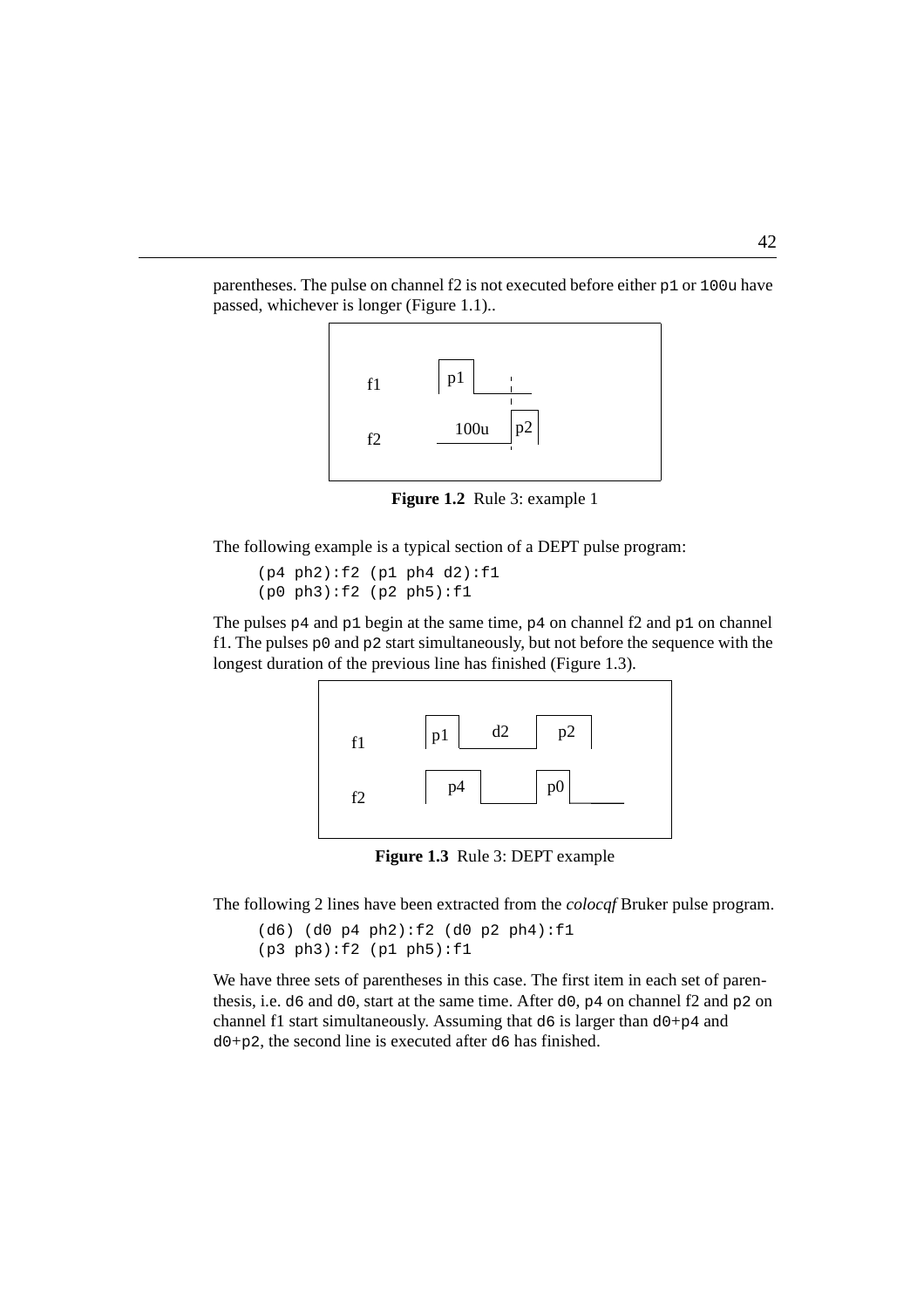A final example for rule 3 is a line from the *hncocagp3d* Bruker pulse program:

(p13:sp4 ph1):f2 (p21 ph1):f3

INDEX pulse p21 on channel f3. The shaped pulse p13 on channel f2 is started simultaneously with the rectangular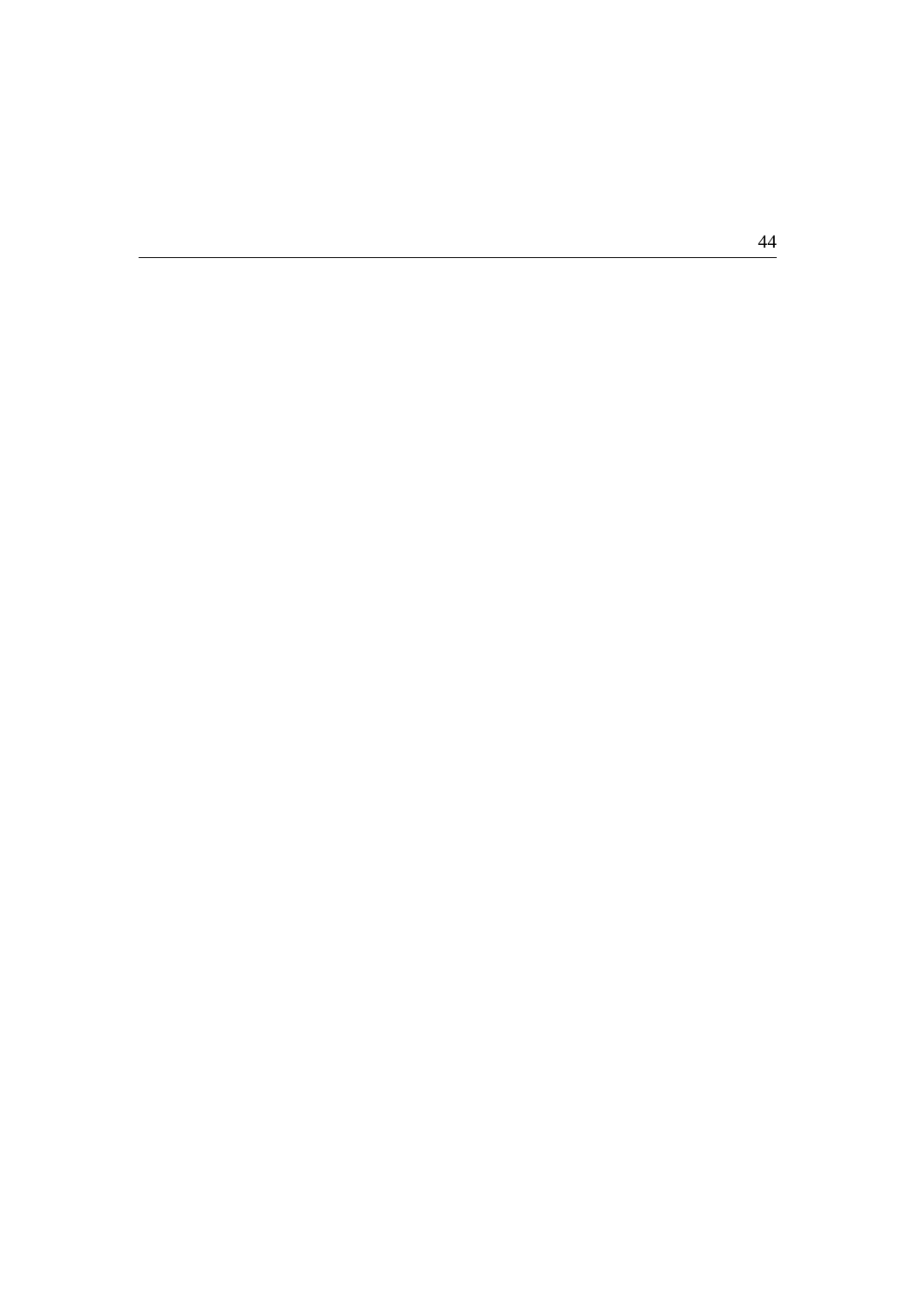# Decoupling Chapter 2

# **2.1 Decoupling**

## **2.1.1 Decoupling statements**

[Table 1.5](#page-35-0) shows the available types of decoupling statements. Composite pulse decoupling is discussed in more detail in the next section of this chapter.

| <b>CW</b>                 | continuous wave decoupling                                                |
|---------------------------|---------------------------------------------------------------------------|
| hd                        | homodecoupling                                                            |
| $cpds1, \ldots$ , $cpds8$ | composite pulse decoupling with CPD sequence 1, ,<br>8, synchronous mode  |
| $cpd1, \ldots$ , cpd8     | composite pulse decoupling with CPD sequence 1, ,<br>8, asynchronous mode |
| do                        | switch decoupling off                                                     |

#### **Table 2.1** Decoupling statements

Each pulse program line can contain one (and only one) decoupling statement. For example, the line: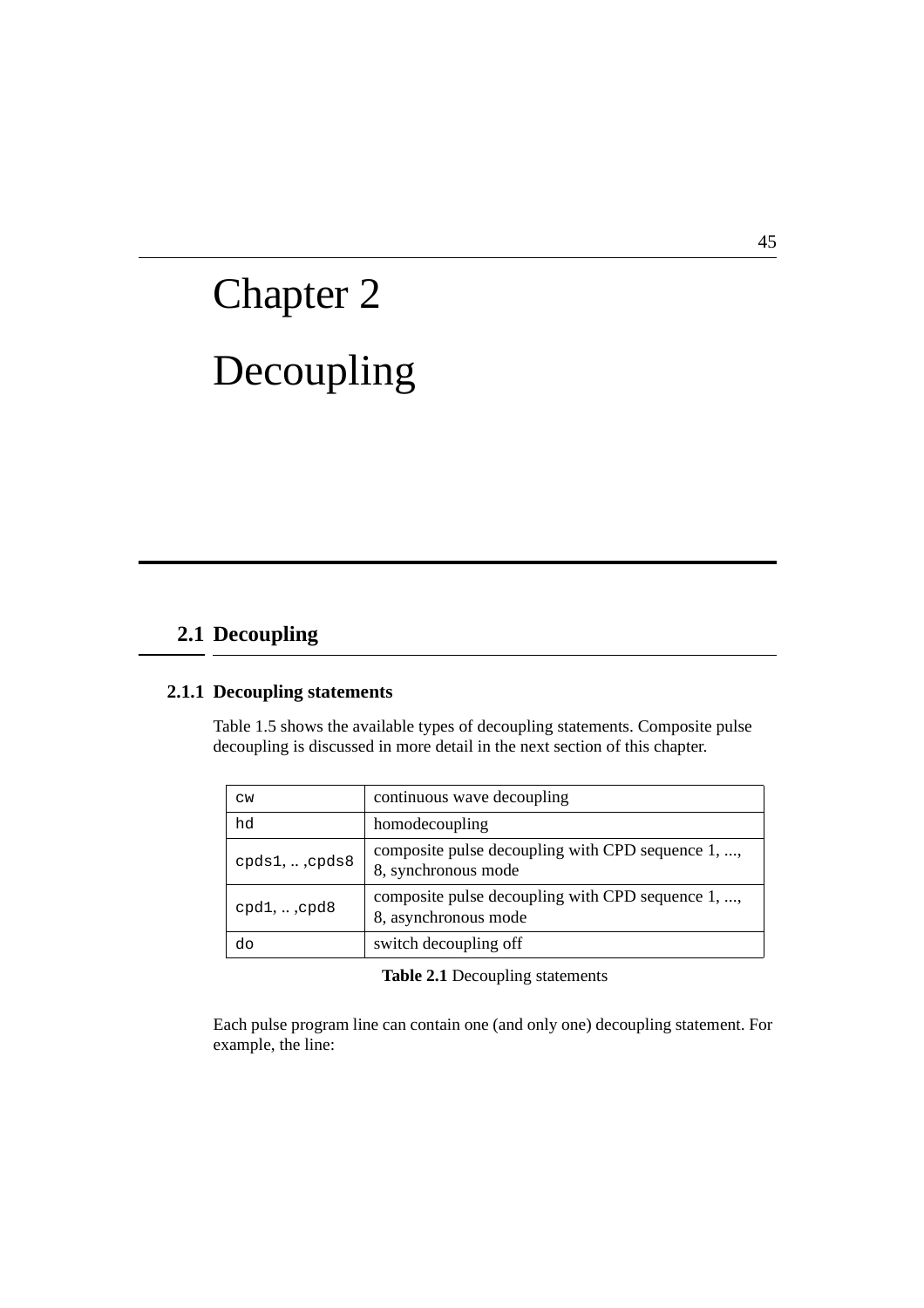d1 cw:f1

turns on cw-decoupling on channel f1 at the beginning of delay d1. The line:

mew decouping<br>go=2 cpds1:f2

turns on composite pulse decoupling on channel f2 at the start of the FID detection.

Decoupling statements are allowed in pulse program lines that contain a delay statement or the go statement, but not in lines with pulses, expressions or any lines with any of the statements adc, rcyc, lo, if or goto.

Once decoupling is turned on, it remains on, until it is explicitly turned off with do. For example:

```
0.1u do:f1
```
turns decoupling off on channel f1.

## **2.1.2 Decoupling frequency**

The decoupling frequency is selected by specifying the spectrometer channel behind the decoupling statement. In contrast to pulse statements, decoupling statements must be specified with! For example:

d1 cw:f2

turns on cw decoupling on channel f2, i.e. with the frequency SFO2. This syntax is the same as used for selecting pulse frequencies (see the chapter [1.5.2\)](#page-16-1). The statement:

0.1u cpds1:f3

turns on the composite decoupling sequence 1 on channel f3, i.e. with the frequency SFO3. The statement:

3m do:f3

terminates decoupling on channel f3 at the beginning of the 3 msec delay.

## **2.1.3 Decoupling phase**

The relative phase of the decoupling frequency can be controlled using a phase program. This is equivalent to controlling the phases of pulses (see chapter [1.5.3\)](#page-20-0). Examples: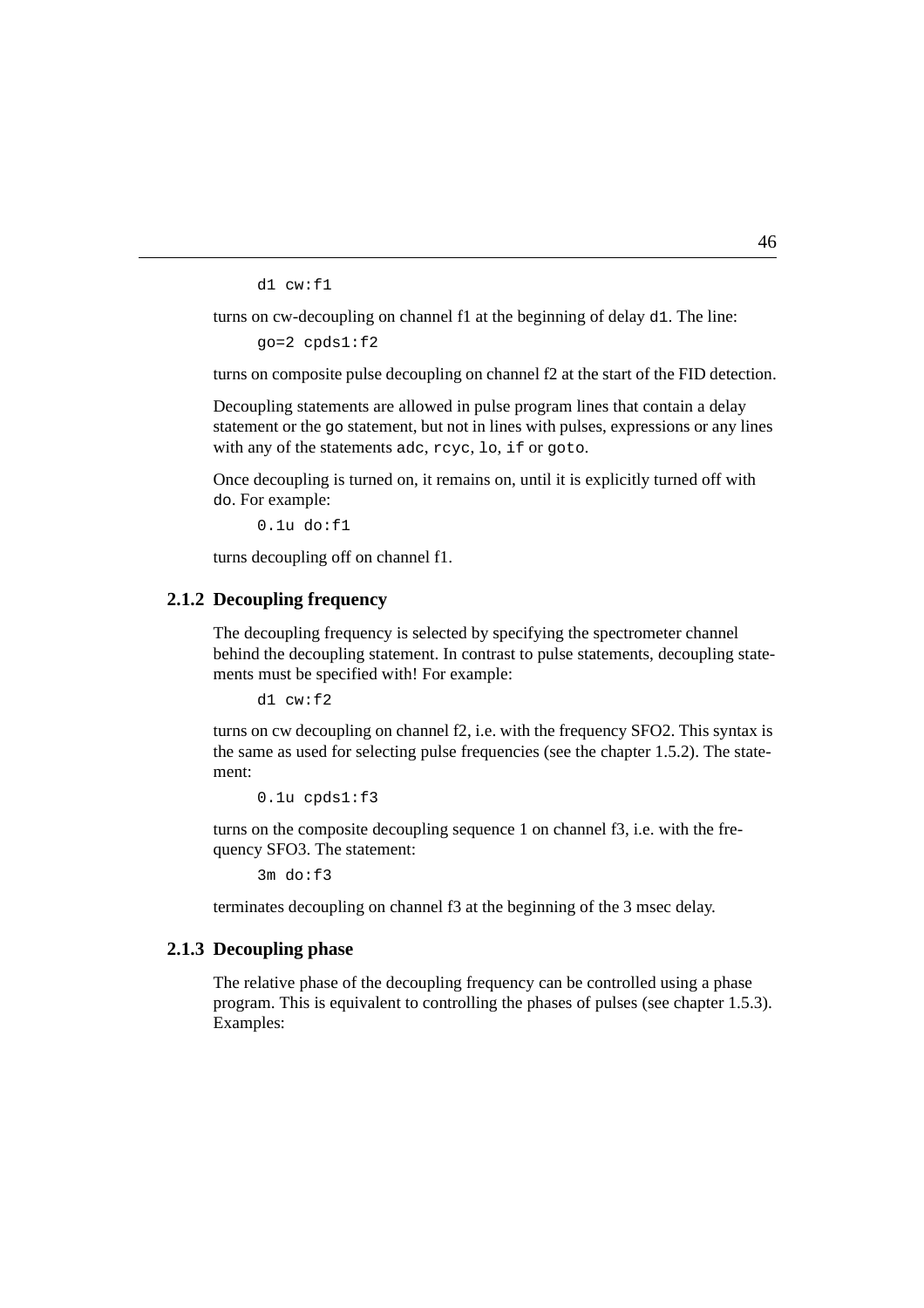```
(d1 cpds1 ph2):f30.1u (cw ph1):f2
```
fied behind decoupling statements in the same way that phase programs are speci-Note that phase cycling (see chapter [1.5.3.4](#page-22-0)) is applied to phase programs specified with pulses. A simple example demonstrating this feature is the pulse program section:

```
1m (cw ph1):f2d1 do:f2
```
which is equivalent to:

 $(1mp \phi)$ : f2  $d1$ 

A 1 millisecond pulse is executed on channel f2, followed by a delay d1. Its phase is cycled according to phase program ph1.

## **2.2 Composite pulse decoupling (CPD)**

## **2.2.1 General**

Composite pulse decoupling, as opposed to cw and hd decoupling, offers a large degree of freedom to set up your own decoupling pulse sequences. Up to 8 different CPD sequences can be used in a pulse program. For example, the line:

```
d1 (cpds1 ph2):f3 (cpds2 ph4):f2
```
starts, at the beginning of duration d1, CPD sequence 1 on channel f3 and, simultaneously, CPD sequence 2 on channel f2. CPD sequence 1 is obtained from a text file defined by the acquisition parameter CPDPRG1. Likewise, CPD sequence 2 is obtained from a text file defined by the acquisition parameter CPDPRG2, etc. A CPD sequence  $( = CPD$  program) can be a Bruker delivered sequence like WALTZ16, GARP or BB or it can be a user defined sequence. CPD sequences can be set up with the command **edcpd** (as described in the Acquisition Reference manual). [Table 2.2](#page-49-0) shows the statements available to start a CPD sequence; and [Table 2.3](#page-50-0) shows the statements available to build a CPD sequence.

## **2.2.2 Syntax of CPD sequences**

The syntax of CPD sequences is demonstrated by examples. [Table 2.4](#page-51-0) shows the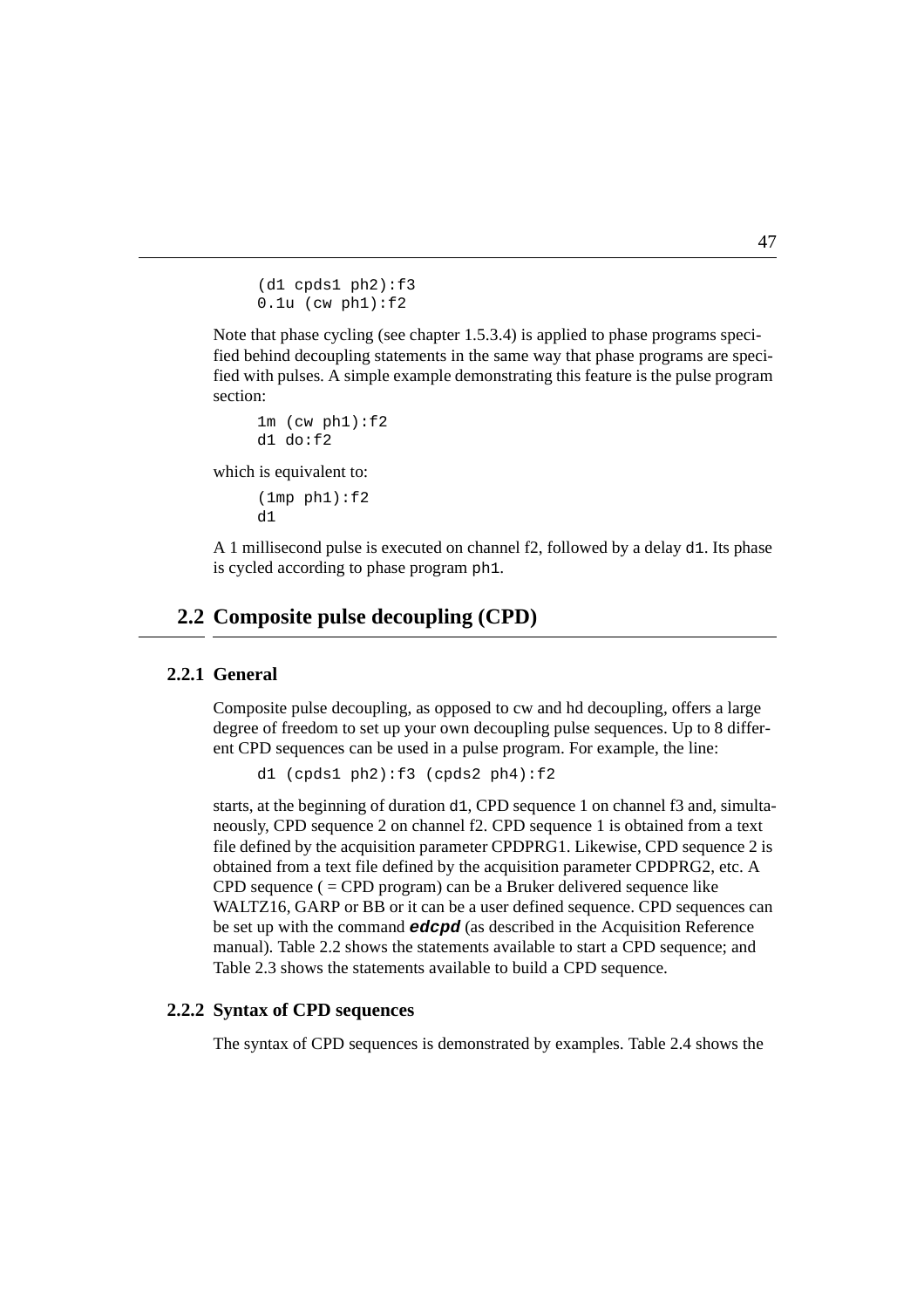| $cpds1, \ldots$ , $cpds8$                       | Start decoupling using the CPD program<br>CPDPRG1, , CPDPRG8. The decoupling<br>sequence will start at line 1.                                                                                                       |
|-------------------------------------------------|----------------------------------------------------------------------------------------------------------------------------------------------------------------------------------------------------------------------|
| $cpd1, \ldots$ , cpd8                           | Like cpds1-cpds8, however, the decou-<br>pling sequence will continue from the line<br>where it was stopped using do.                                                                                                |
| : f1, , f8                                      | Channel selector. To be appended to the cpd<br>statements.                                                                                                                                                           |
| cpdngsl,,cpdngs8<br>$cpdnq1, \ldots$ , $cpdnq8$ | Same as the $cpd(s)$ statements above,<br>except that the transmitter gate for the speci-<br>fied channel will not be opened. Gating is<br>controlled by the main pulse program, and<br>can be tailored by the user. |

**Table 2.2** Available cpd statements

<span id="page-49-0"></span>realization of Broadband and Garp decoupling with CPD sequences. Each sequence is an infinite loop as indicated by the last statement:

jump to 1

As in pulse programs, the pulse width in CPD programs can be specified as a *fixed pulse*, (e.g. 850up) or with the statements p0-p31. The Garp sequence shows the usage of the lo to statement.

The Garp sequence, as well as the sequences in [Table 2.5,](#page-51-1) make use of the statement pcpd to generate pulses. This enables the execution of the same sequence for different nuclei on different channels. For example, when executed on channel f2 (f3), the pulse duration of pcpd is given by the parameter g[2] (PCPD[3]). This allows you to specify the 90° pulse width for two different nuclei in PCPD[2] and PCPD[3], and decouple both nuclei within the same pulse program using the same CPD program.

[Table 2.5](#page-51-1) shows two CPD sequences based on shaped pulses. Shapes are specified in the same way they are specified in pulse programs using the **:**sp0, ... , **:**sp31 pulse selector options. The examples demonstrate the order in which duration multiplier, shape selector and phase must be specified.

The sequences in [Table 2.4](#page-51-0) and [Table 2.5](#page-51-1) do not contain a power setting statement.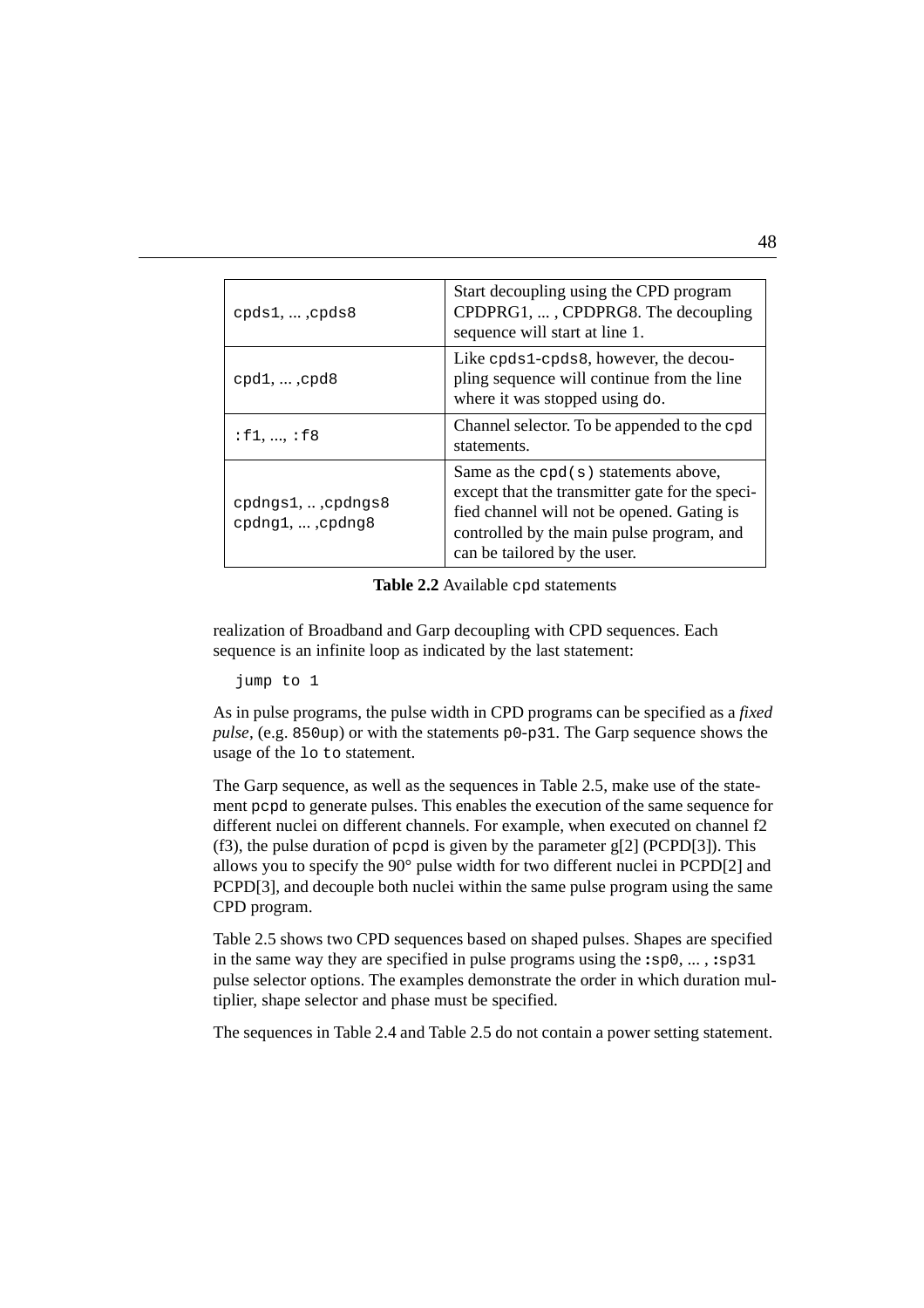| p0, , p31<br>10up, 5mp, 2.5sp<br>pcpd1, , pcpd8 | Generate pulses with durations $P[0], \ldots, P[31]$ .<br>Generate pulses in micro-, milli-, and seconds<br>Generate a pulse with duration according to PCPD[1],<br>, PCPD[8], depending on the channel where the<br>CPD sequence is executed (use eda to set PCPD). |
|-------------------------------------------------|----------------------------------------------------------------------------------------------------------------------------------------------------------------------------------------------------------------------------------------------------------------------|
| d0, , d31                                       | Generate delays with durations D0, , D31.                                                                                                                                                                                                                            |
| 10u, 5m, 2.5s                                   | Generate delays in micro-, milli-, and seconds.                                                                                                                                                                                                                      |
| $*3.5$                                          | Multiplier. Can be appended to $p0-p31$ or d $0-d31$ .                                                                                                                                                                                                               |
| : 135.5                                         | Phase in degrees. Can be appended to pulses.                                                                                                                                                                                                                         |
| $:$ sp0, , $:$ sp31                             | Shaped pulse selectors. Can be appended to pulses.                                                                                                                                                                                                                   |
| $p1 =$                                          | Power specifier (see example in Table 2.5):                                                                                                                                                                                                                          |
| $p1=5$                                          | in dB                                                                                                                                                                                                                                                                |
| $pl = sp13$                                     | according to shaped pulse parameters SP[0]-[15]                                                                                                                                                                                                                      |
| $pl=p125$                                       | according to $PL[0]-[15]$                                                                                                                                                                                                                                            |
| $f\sigma =$                                     | Frequency change                                                                                                                                                                                                                                                     |
| $fq=2357$                                       | in Hz (relative to SFO1 for channel 1, SFO2 for 2)                                                                                                                                                                                                                   |
| $fq = \text{cnst25}$                            | from the parameters $CNST[0]-[31]$                                                                                                                                                                                                                                   |
| $fq=fq2$                                        | from the frequency list specified in FQ2LIST                                                                                                                                                                                                                         |
| $\ddot{i}$                                      | Begin of a comment (until end of line)                                                                                                                                                                                                                               |
| lo to <i>label</i> times n                      | Loop to <i>label n</i> times                                                                                                                                                                                                                                         |
| jump to <i>label</i>                            | Branch to label. Usually the last statement.                                                                                                                                                                                                                         |
| #addphase<br>#setphase                          | Special phase control statements                                                                                                                                                                                                                                     |

**Table 2.3** statements available to build CPD sequences

<span id="page-50-0"></span>Therefore, the current power setting of the main pulse program for the respective channel is valid.

The following section of a pulse program starts a CPD program on channel f2, but keeps the f2 transmitter output disabled (statement cpdngs2) except for the periods given by p2. The p2 pulse actually serves as a gating pulse for CPD decoupling. It should not be specified with a phase program in order to prevent overwriting the CPD program phases.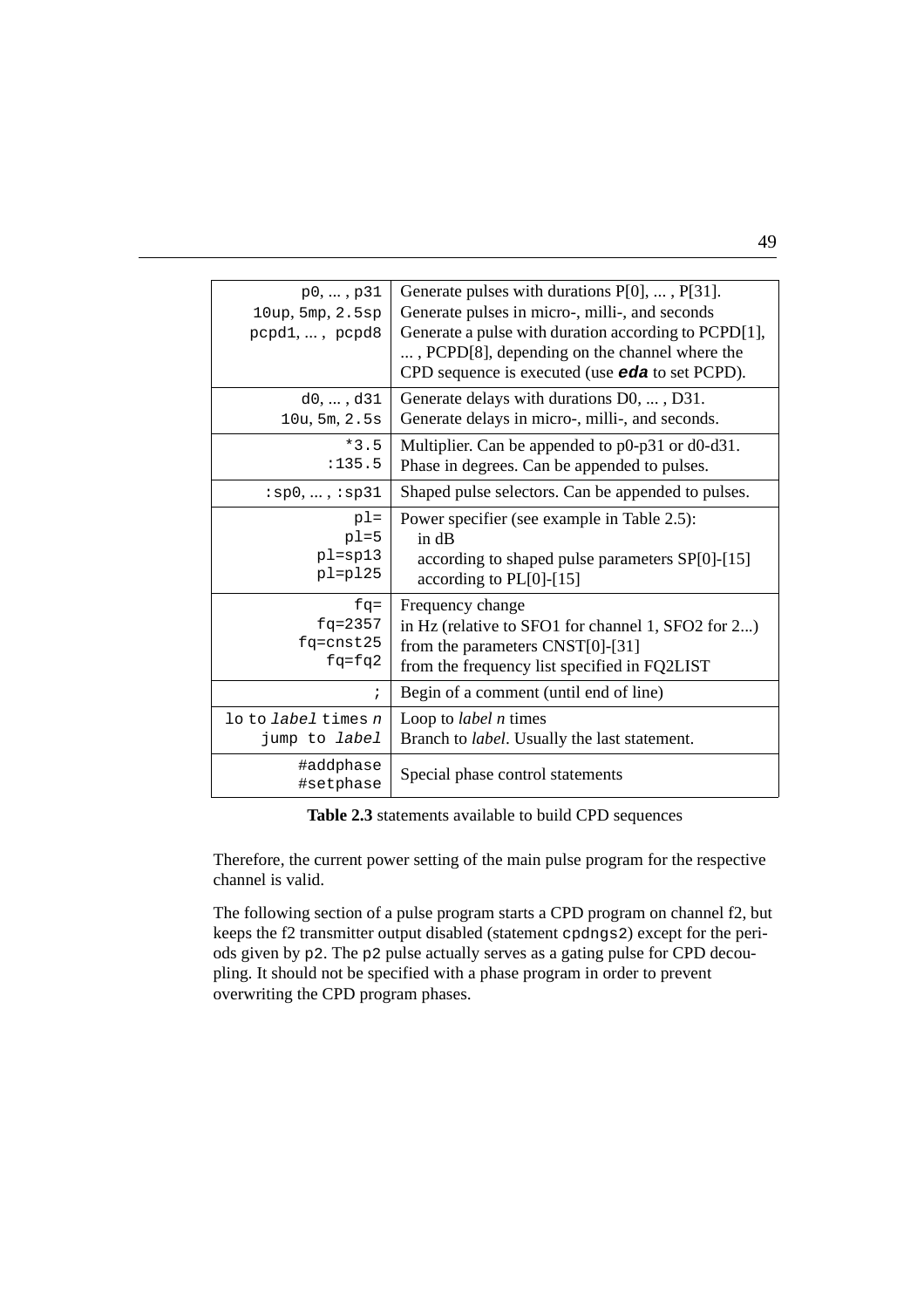| $1.90$ up:0 | $1$ pcpd*0.339:0     |
|-------------|----------------------|
| 160up:180   | pcpd*0.613:180       |
| 240up:0     | pcpd*2.864:0         |
|             | pcpd*2.981:180       |
| 570up:0     | $pcpd*0.770:0$       |
| 680up:180   | .                    |
| 810up:0     | $pcpd*0.593:0$       |
| 960up:180   | lo to 1 times 2      |
| $1140$ up:0 | 2 pcpd*0.339:180     |
| 1000up:180  | $pcpd*0.613:0$       |
| 850up:0     | $\cdots\cdots\cdots$ |
| 710up:180   | pcpd*2.843:180       |
| .           | pcpd*0.729:0         |
| 200up:0     | pcpd*0.593:180       |
| 110up:180   | lo to 2 times 2      |
| jump to 1   | jump to 1            |

**Table 2.4** Broadband and GARP CPD sequences

<span id="page-51-0"></span>

| $1$ pcpd* $2:$ sp $15:0$ | $1$ pcpd*14.156:sp15:60 |
|--------------------------|-------------------------|
| $pcpd*2:sp15:0$          | $pcpd*14.156:sp15:150$  |
| $pcpd*2:sp15:180$        | $pcpd*14.156:sp15:0$    |
| $pcpd*2:sp15:180$        | $pcpd*14.156:sp15:150$  |
| $pcpd*2:sp15:180$        | $pcpd*14.156:sp15:60$   |
| $pcpd*2:sp15:0$          | 2 pcpd*14.156:sp15:240  |
| $pcpd*2:sp15:0$          | $pcpd*14.156:sp15:330$  |
| $pcpd*2:sp15:180$        | $pcpd*14.156:sp15:180$  |
| $pcpd*2:sp15:180$        | $pcpd*14.156:sp15:330$  |
| $pcpd*2:sp15:180$        | $pcpd*14.156:sp15:240$  |
| $pcpd*2:sp15:0$          | lo to 2 times 2         |
| $pcpd*2:sp15:0$          | $3$ pcpd*14.156:sp15:60 |
| $pcpd*2:sp15:0$          | $pcpd*14.156:sp15:150$  |
| $pcpd*2:sp15:180$        | pcpd*14.156:sp15:0      |
| $pcpd*2:sp15:180$        | $pcpd*14.156:sp15:150$  |
| $pcpd*2:sp15:0$          | $pcpd*14.156:sp15:60$   |
| jump to 1                | jump to 1               |

**Table 2.5** MLEVSP and MPF7 CPD sequences

```
1u cpdngs2:f2
(p1 ph1 d1):f1
```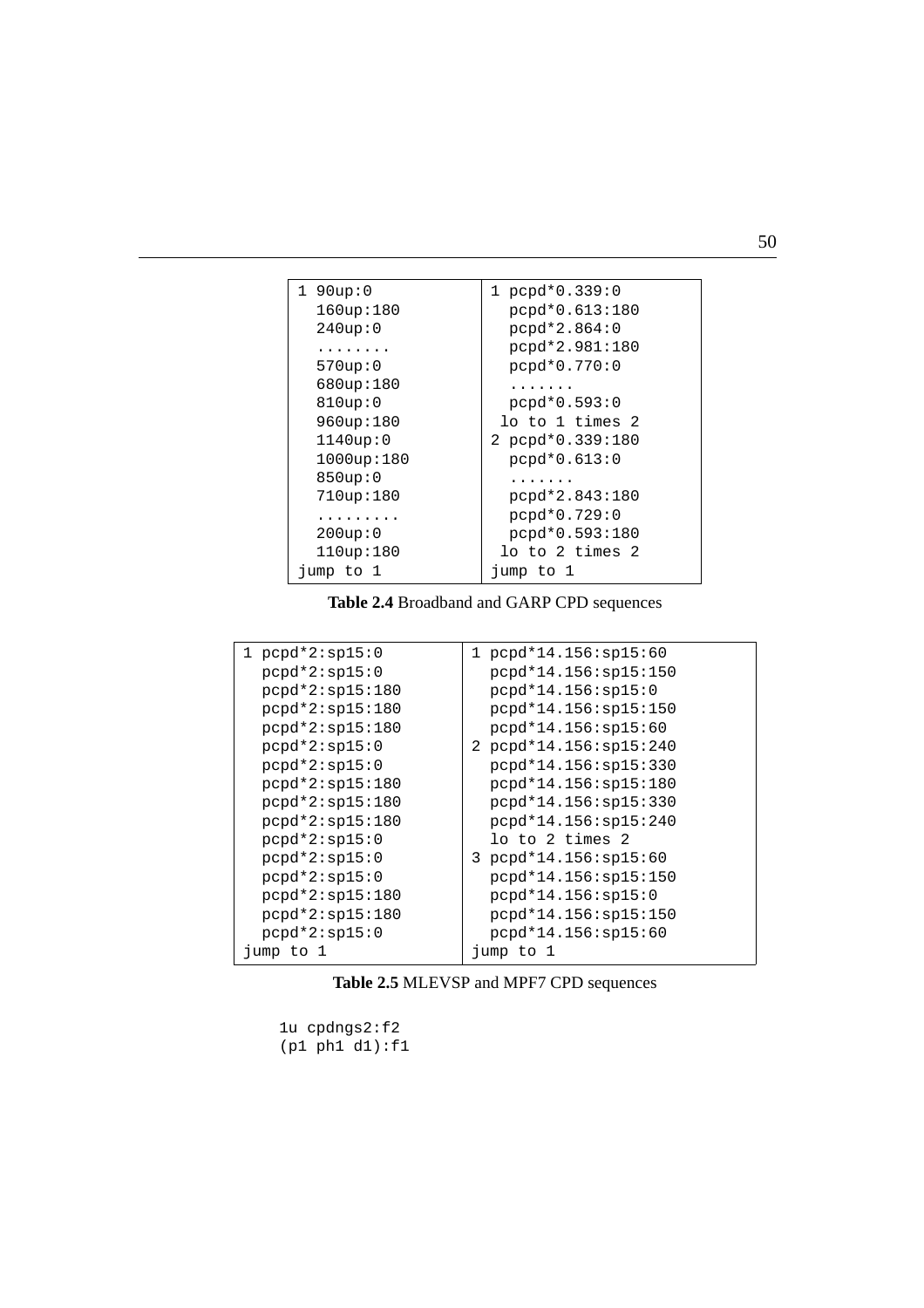```
lo to 2 times 10
1 (p2 d2):f2
  lo to 1 times 10
```
## 2.2.3 Phase setting in CPD programs: **#addphase**, **#setphase**

The phase specified within a CPD program can be added to the phase specified in the pulse program (#addphase) or it can overwrite the pulse program phase (#setphase). Note that #addphase is the default mode. It only needs to be specified if #setphase was used and you want to switch back to #addphase.

#### **Example 1**:

Pulse program statement to start the CPD sequence:

d1 cpds2:f2 ph2

CPD program statements:

#addphase pcpd:180

Resulting phase of the pcpd pulse: 180 plus the current phase in ph2.

#### **Example 2**:

Pulse program statement to start the CPD sequence:

d1 cpd2:f2 ph2

CPD program statements:

#addphase pcpd:sp15

Resulting phase of the pcpd shaped pulse: shaped pulse phase (according to the phases in the shape file) the current phase in plus ph2.

#### **Example 3**:

Pulse program statement to start the CPD sequence:

d1 cpd2:f2

CPD program statements: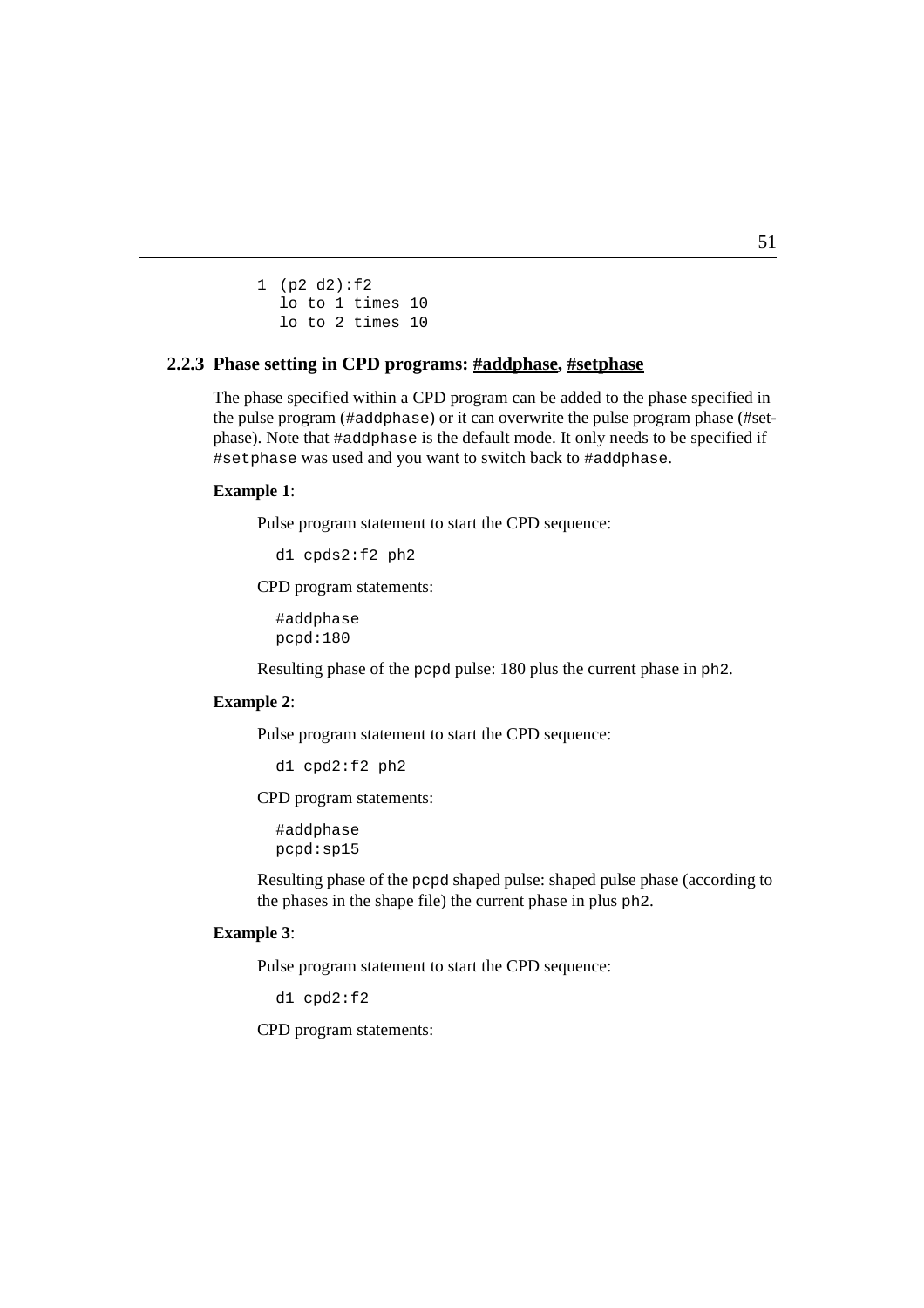```
#setphase
pcpd:sp15:180
```
the phases in the shape file) plus 180. Resulting phase of the pcpd shaped pulse: shaped pulse phase (according to

Please note that, on Avance-AQX, a phase program should not be used with a cpdn statement since the FCU does not support the real-time addition of more than two phases. On Avance-AQS, however, you can use cpdn statements with phase programs.

## **2.2.4 Frequency Setting in CPD Programs**

There are three ways to change the frequency of the channel where the CPD sequence is applied. Frequency setting in CPD programs is the same as in pulse programs except that the channel specification after the statement is not necessary.

#### **2.2.4.1 Frequency Setting from Lists**

The first method to set the frequency is using a frequency list. The statements  $fq1$ fq8 interpret the parameters FQ1LIST-FQ8LIST, set the frequency from the current list entry and move the list pointer to the next entry. In contrast to the lists used pulse programs, lists used in CPD programs are expanded at compile time, not at run time. In the following example, the first  $f \circ \mathfrak{q}$  statement uses the first entry of the frequency list, the next statement the second entry. If the frequency list contains more than 2 entries, only the first two will be used.

```
1 pcpd:0 fq=fq1
  pcpd:180 fq=fq1
  jump to 1
```
Like in pulse programs, the frequency offset can be specified in two ways: either the offset is at the top of the list in MHz, or no offset is specified in the list. In the latter case, the measure frequency of the appropriate channel (SFO1 for F1, SFO2 for F2, etc.) is used as list offset.

#### **2.2.4.2 Frequency setting using the parameters CNST0-31**

The statement  $fq=cnst25$  will set the frequency  $SFO1 + CNST25$  [Hz]. The parameter CNST25 can also be modified from the **gs** window. If used on channel F2, the basic frequency SFO2 instead of SFO1 will be used etc.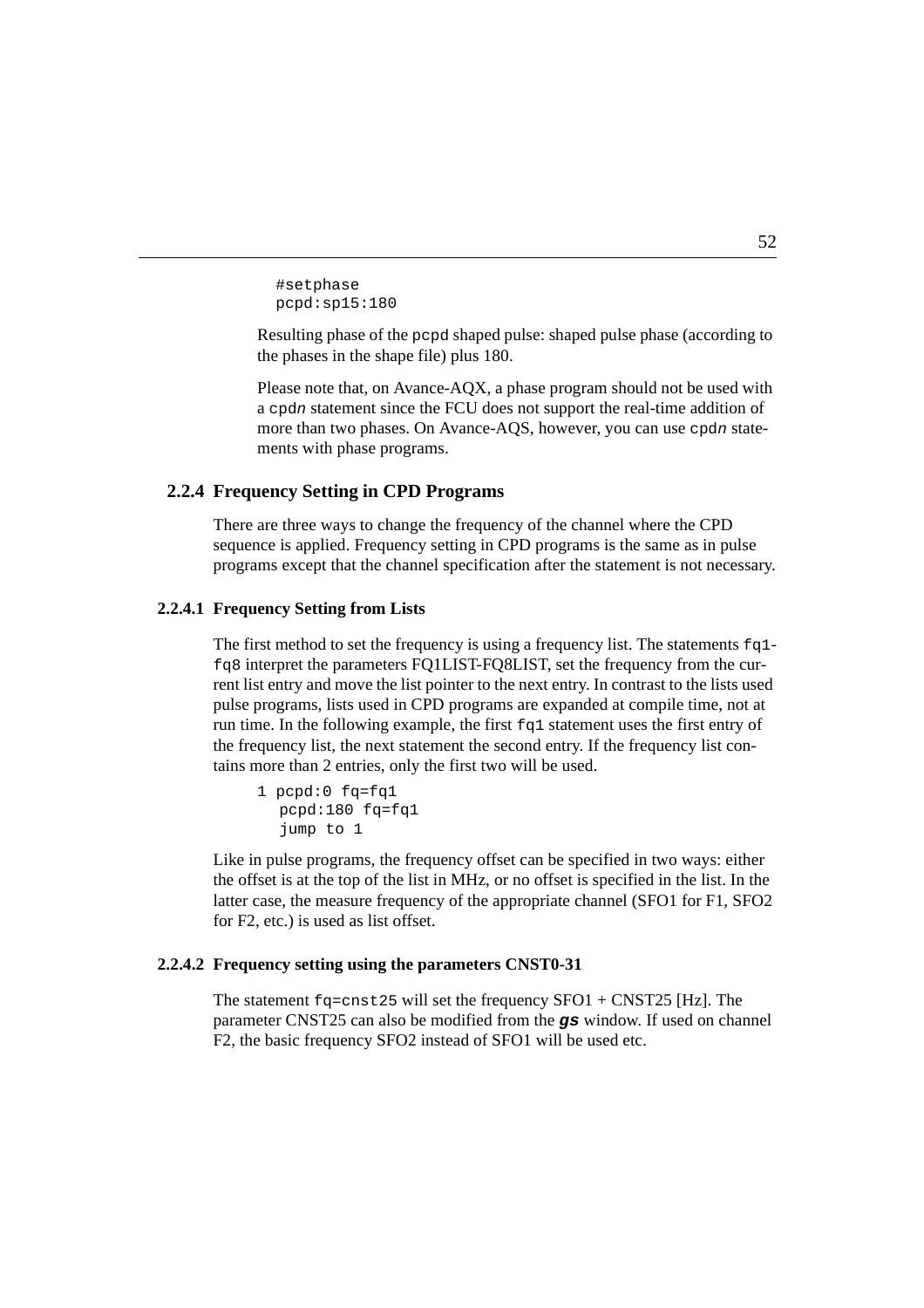#### **2.2.4.3 Direct Specification of Frequencies**

The statement  $fq=3000$  will set the frequency  $SFO1(2,3...) + 3000$  Hz.

## 2.2.5 Loop statements in CPD programs

The general form of a loop statement is:

lo to label times n

*where label* can be any number. The loopcounter *n* can be a number or a symbolic loopcounter 10 - 131, where the latter interpret the parameters  $L[0]$  -  $L[31]$ . It must be equal to of greater than 1.

Loop counters defined in the pulse program can also be used in the CPD program.

For infinite CPD programs (which are terminated from the pulse program by the statement  $d \circ f$ : fn) there is a special jump to label statement which executes an unconditional jump to the specified label.

## **2.2.5.1 Manipulation of loop counters from the main pulse program**

*BILEV* decoupling

You can manipulate the loopcounter of a CPD program after each scan according to an arithmetic expression in the following way:

bilev: "l5=nsdone%4+1"

This means that the loopcounter l5 will be modified after each scan according to the above equation. The modification will take effect immediately after the scan. The pulse program should be written such that the loopcounter is always greater than zero. The variable loop counter then can be used to modify the CPD program such that the beginning changes with each scan.

A bilev statement in a CPD program automatically changes the cpd statement in the pulse program into the corresponding cpds. This means that the CPD sequence is not continued at the point where it was stopped before, but starts from the beginning each time it is called.

If a CPD program contains a bilev statement, the cpd statement that calls the CPD program works like a cpds statement. This means that the CPD sequence is not continued at the point where it was stopped before, but starts from the begin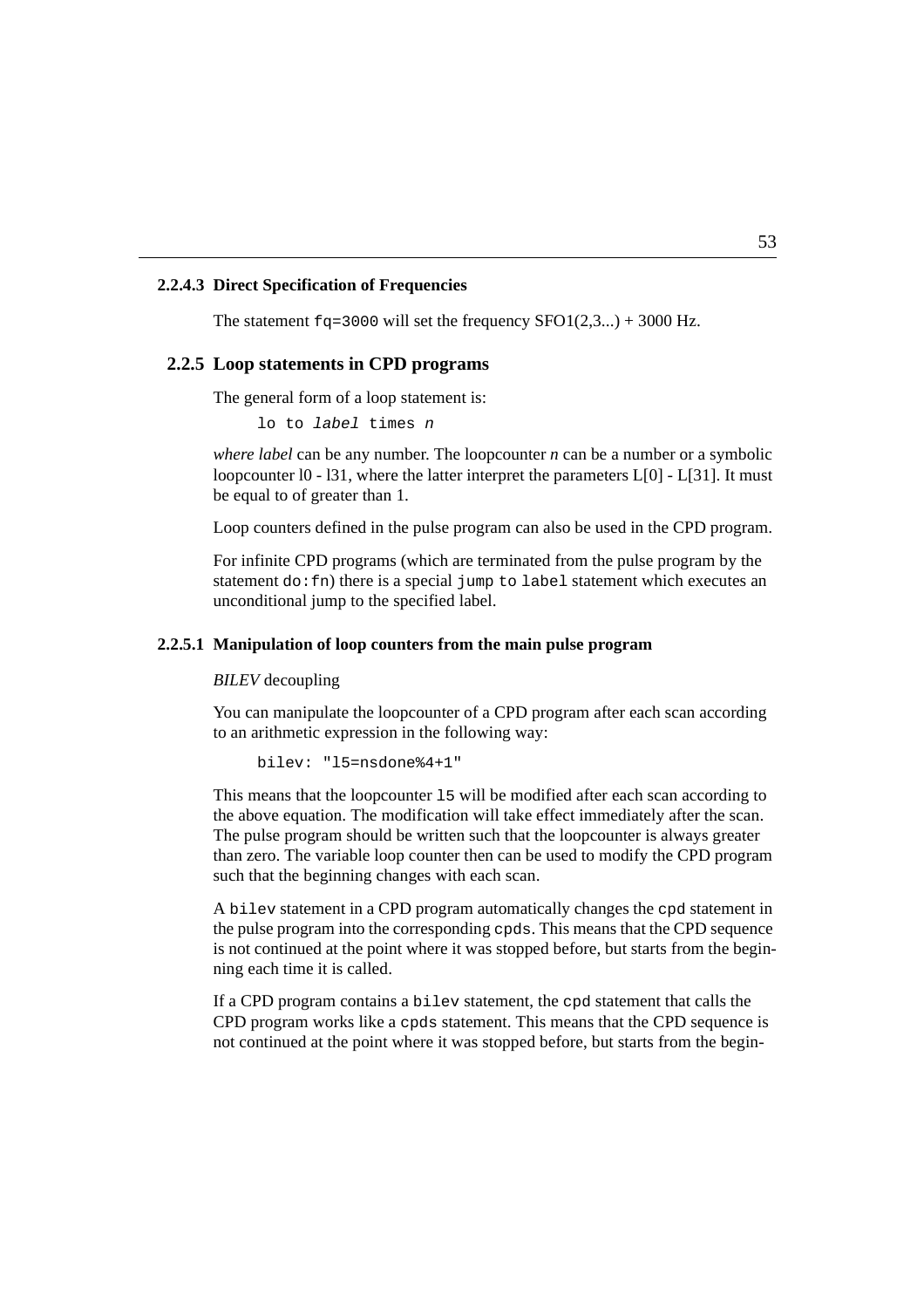ning each time it is called.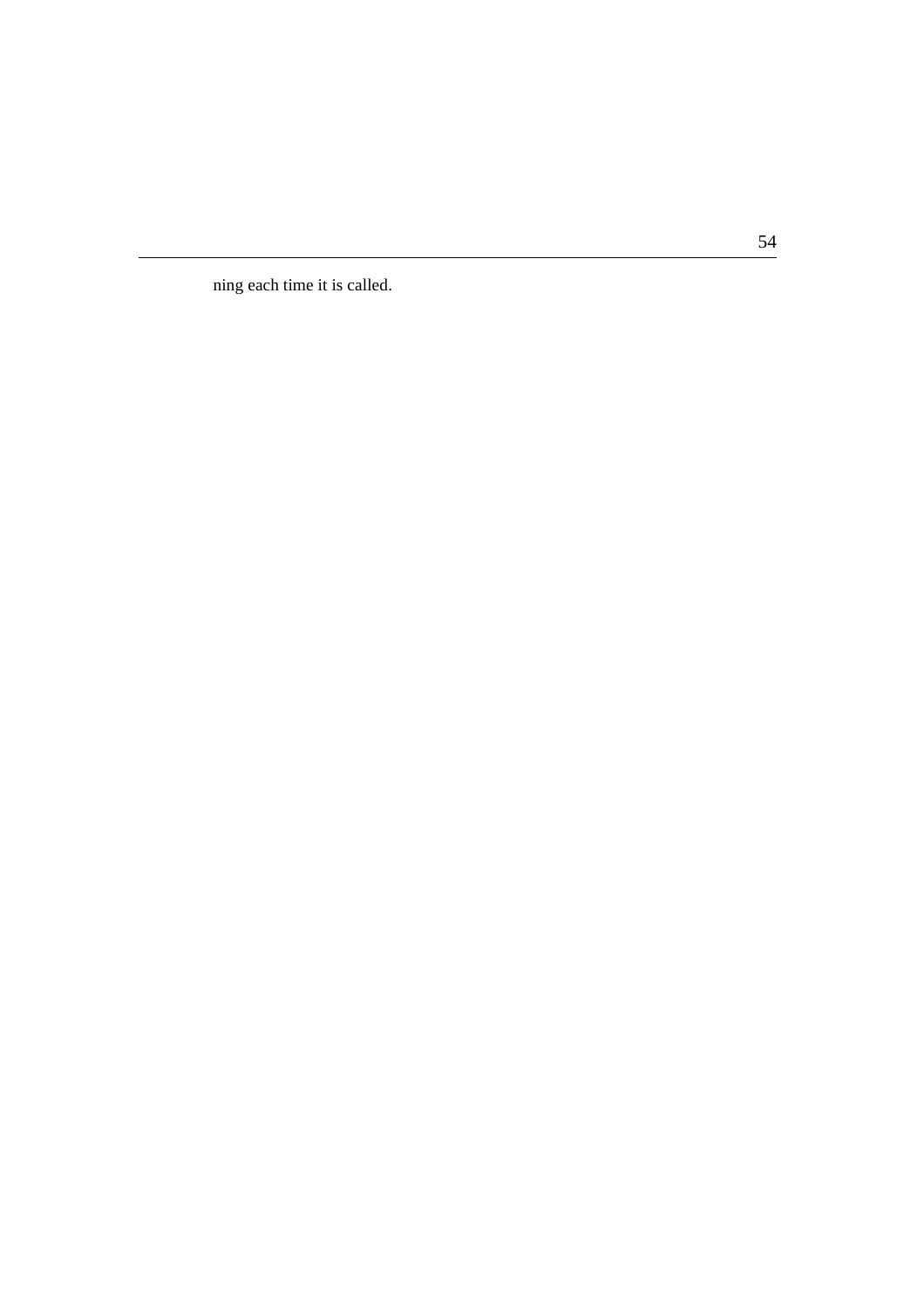# Loops and conditions Chapter 3

## **3.1 Loop statements**

The general form of a loop statement is:

lo to label times n

Example 1:

```
label1, d1
        p1:f2
        lo to label1 times 10
        p2:f2
```
Note that a label can be an arbitrary string, such as label1, followed by a comma, or a number, such as 2, without a comma. The lo statement in this example, although specified on a separate line, does not cause an extra delay between the p1 and p2 pulse statements.

Example 2:

```
label1, p1:f1
label2, d1
        p1:f2
        lo to label2 times 10
        lo to label1 times 5
```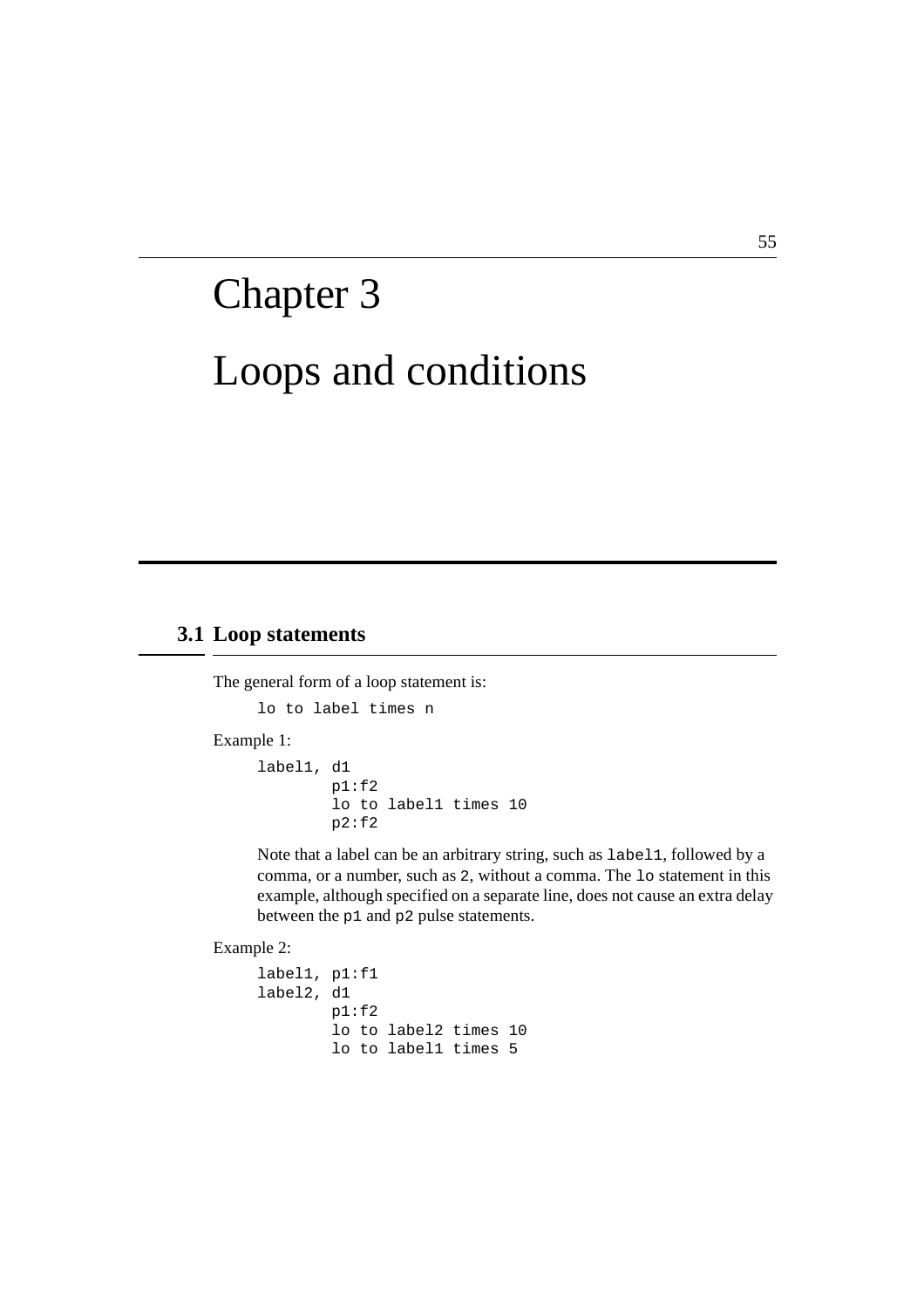p2:f2

**DONE INDEX** µsec. XWIN-NMR will display a corresponding message when the pulse prone met 15 statement in ans example about the cause an extra delay of 2.5 pulse program. However, any further 10 statement will add a delay of 2.5 The first lo statement in this example does not cause an extra delay in the gram compiler is invoked, i.e. when entering one of the commands **gs**, **zg**, **go**, or **pulsdisp**.

The 1<sup>o</sup> statement exists in a number of variations as shown in [Table 3.1](#page-57-0).

<span id="page-57-0"></span>

| lo to <i>label</i> times 5            | The loop counter is a constant.                                                                                                                                                                                                                                                |
|---------------------------------------|--------------------------------------------------------------------------------------------------------------------------------------------------------------------------------------------------------------------------------------------------------------------------------|
| lo to label times td                  | The loop counter is TD, the time domain size in the<br>acquisition dimension (to be set with the command<br>td, or in the left column in eda).                                                                                                                                 |
| lo to <i>label</i> times tdl          | Only used in 2D or 3D pulse programs. The loop<br>counter is F1-TD (to be set with command $1 \text{td}$ for<br>2D data sets or in the right column in $eda$ ).                                                                                                                |
| lo to <i>label</i> times nbl          | The loop counter is the parameter NBL (see the<br>statements wr, st, st0)                                                                                                                                                                                                      |
| lo to label times 10                  | The loop counter is $L[0]$ - $L[31]$ (to be set with the<br>commands $10, , 131$ , or the L array in eda).                                                                                                                                                                     |
| lo to label times 131                 | The pulse program statements iu0- iu31 increment<br>the counters 10-131 by 1, du0-du31 decrement<br>them by 1, and ru0-ru31 reset them to $L[0]$ - $L[31]$ .                                                                                                                   |
| lo to <i>label</i> times c            | The loop counter is taken from the list defined by the<br>acquisition parameter VCLIST. The list can be cre-<br>ated with <b>edlist vc</b> . The statement ive advances<br>the list pointer by 1. The list pointer position can also<br>be set with an equation, e.g. vcidx=5. |
| lo to <i>label</i> times<br>myCounter | The loop counter must be defined at the beginning of<br>the pulse program by means of a define statement<br>and an expression, e.g.<br>define loopcounter myCounter<br>"myCounter=aq/10m +1"<br>The result of the expression must be dimensionless.                            |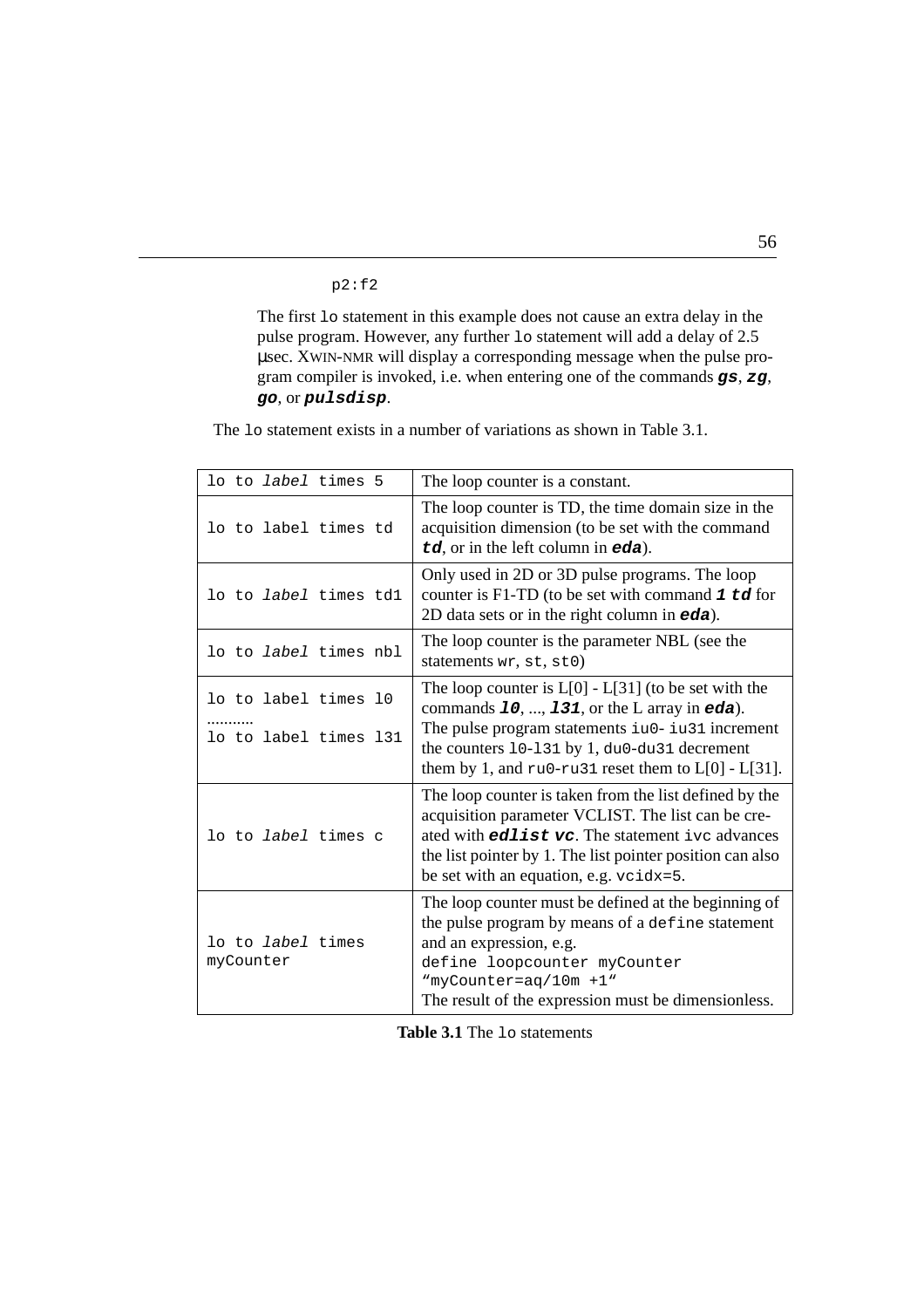Example 3:

```
lo to label1 times 12
label1, (d1 pl):f1ze
       1u iu2
       p2:f2go=label1
```
Assume the parameter  $L[2]$  is set to 1 using the command **12 1**, or by setting  $L[2]=1$  in **eda**. Then,  $(d1 \text{ p1}):f1$  would be executed once before scan 1, twice before scan 2 etc. The lo statement does not cause an extra delay in the sequence. The increment statement iu2 is executed during the specified 1 usecond delay. You could replace the loop counter 12 with  $\sigma$  in this example, and replace iu2 with ivc to use the number of loops specified in a list file.

Example 4:

```
define loopcounter myCounter
"myCounter=aq/10m +1"
        ze
label1, (d1 p1):f1
        lo to label1 times myCounter
        go=label1
```
Here the variable *myCounter* represents a loop counter. An arithmetic expression assigns a value to it: the parameter AQ, divided by 10 millisec, plus 1. The compiler truncates the quotient aq/10m to give an integer. The expression may include any of the parameters shown in [Table 1.3](#page-16-0).

# **3.2 Conditional pulse program execution**

## **3.2.1 Conditions evaluated at precompile time**

Consider the pulse program at the left part of [Table 3.2](#page-59-0). It combines two experiments in one pulse program, a simple Cosy and a Cosy with presaturation during relaxation. The required pulse program statements to select or deselect presaturation are:

```
#define aFlag
```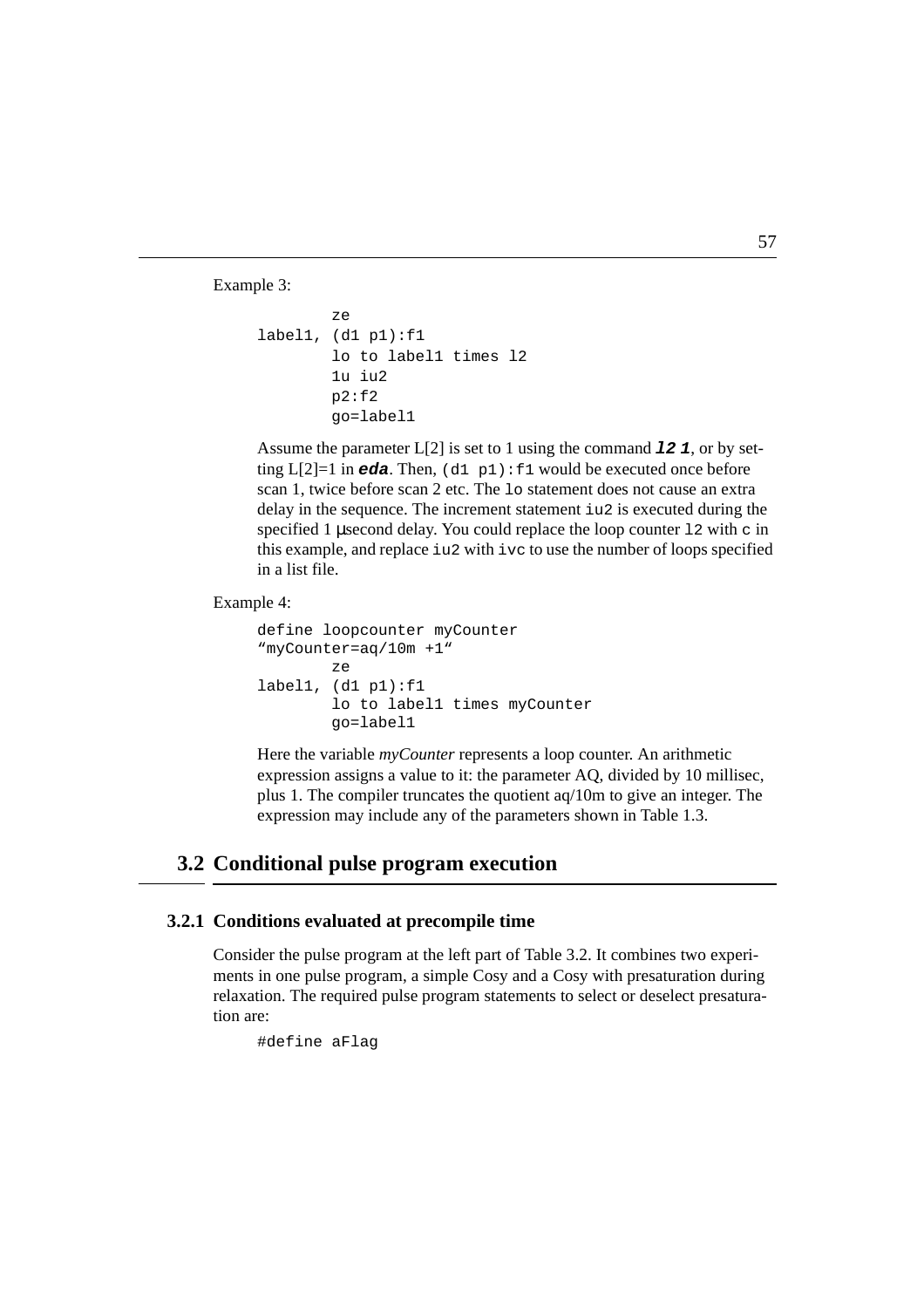| #define PRESAT         | #define PRESAT                       |
|------------------------|--------------------------------------|
|                        |                                      |
| 1 ze                   | 1 ze                                 |
| 2 d11                  | 2 d11                                |
| 3 0.1u                 | 30.1u                                |
| #ifdef PRESAT          | #include <presat.incl></presat.incl> |
| $dl2$ $pl9:fl1$        | p1 ph1                               |
| $dl$ $cw:fl$           | d0                                   |
| $d13$ $do: f1$         | p0 ph2                               |
| $dl2$ $pl1:f1$         | $qo=2$ $ph31$                        |
| #endif                 | $d11$ wr #0 if #0 id0 zd             |
| p1 ph1                 | lo to 3 times tdl                    |
| d0                     | exit                                 |
| p0 ph2                 |                                      |
| $qo=2$ $ph31$          |                                      |
| d11 wr #0 if #0 id0 zd |                                      |
| lo to 3 times tdl      |                                      |
| exit                   |                                      |

**Table 3.2** Using #define, #ifdef, #include statements

```
#ifdef aFlag
#ifndef aFlag
#endif
```
and correspond to C language pre-processor syntax. Note that *aFlag* is just a place holder, it can be any name. If the pulse program contains the statement:

#define aFlag

the identifier *aFlag* is considered to be *defined*, otherwise it is considered to be *undefined*. If *aFlag* is *undefined,* the statement:

#ifdef aFlag

causes the pulse program to ignore all subsequent statements until the statement: #endif

If *aFlag* is *defined,* these statements will be executed. The statement:

#ifndef aFlag

has the opposite effect.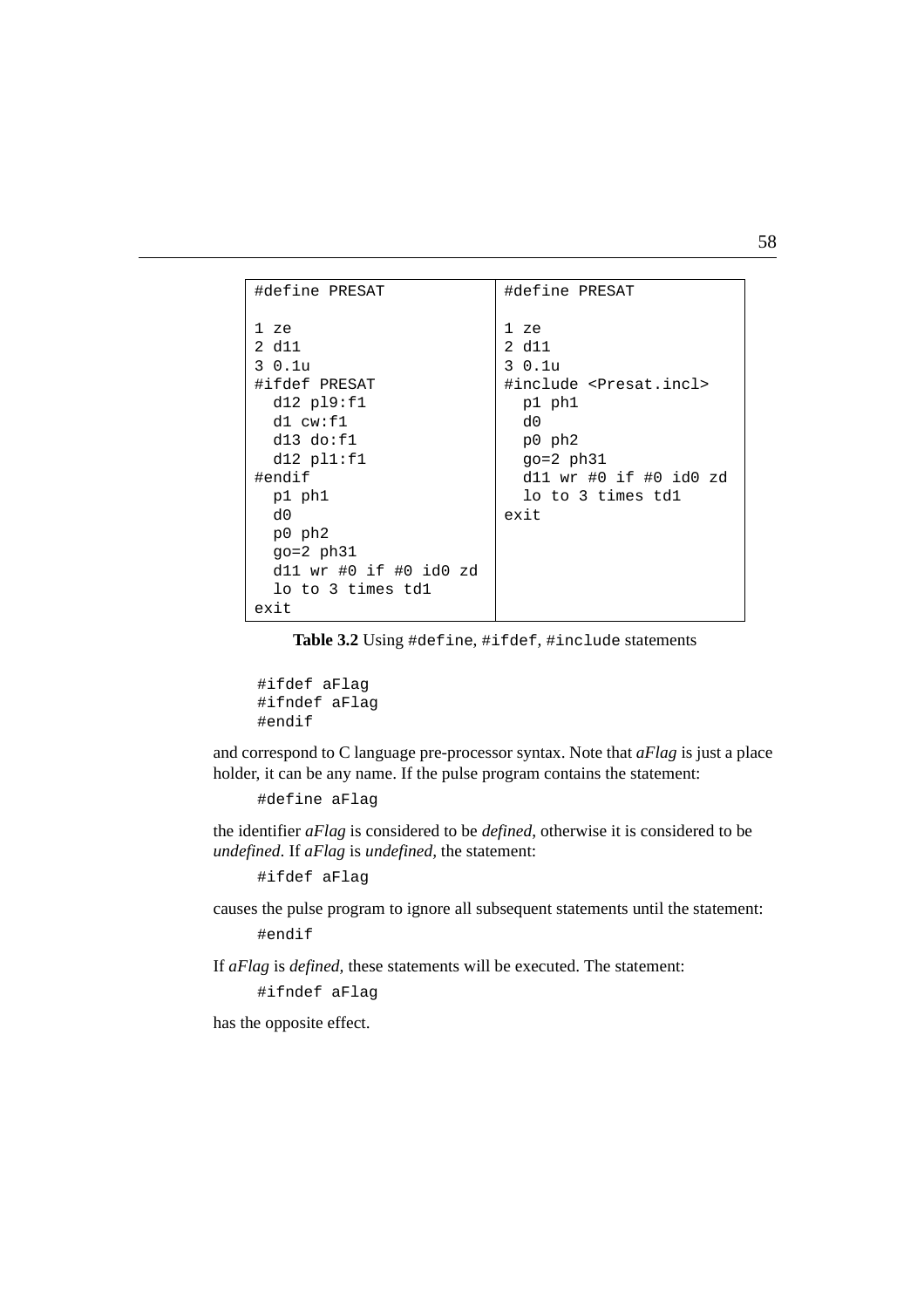$\mathop{\mathrm{program}}$  style (;  $\#\texttt{define }$  PRESAT), would make the PRESAT flag undefined, In [Table 3.2,](#page-59-0) #define PRESAT enables the presaturation statement block. Commenting out this line in C-syntax style  $(\frac{*}{#define} PRESAT*)$  or in pulse and the presaturation block would not be executed.

The #ifdef and #ifndef statements are evaluated by a pre-processor. The pulse program compiler will use the pre-processed pulse program. For this reason, these statements do not cause any timing changes. You can view a pre-processed pulse program from the pulse program display. Just enter the **pulsdisp** command and and click the button *Show program*. Note that in the pre-processed pulse program, all conditional statements beginning with a '#' have been removed.

The example could be extended to include double quantum filtering. For this purpose, an additional flag (e.g. #define DQF) could be defined.

The right part of [Table 3.2](#page-59-0) shows the same pulse program in a more condensed form. The presaturation block is now contained in a separate file, *Presat.incl*, which is included with the #include statement.

#### **3.2.1.1 Setting of Precompiler Conditions**

Conditions can be set or unset not only within the pulse program but also on the command line with the **zg** command using the option **-D**. For example, the command  $zq$  -DDQF has the same effect as the line:

#define DQF

at the beginning of the pulse program. The argument must follow the **-D** option without any white spaces in between. As an alternative to command line options to **zg**, you can also set the acquisition parameter ZGOPTNS. Once this parameter is set, the corresponding option is used by **zg** and **go** .

*Please note:*

All statements beginning with a '#' character must start at the beginning of a line. Spaces or tabs before '#' are not allowed.

#### **3.2.1.2 Macro Definitions**

You can use the statement #define not only to define *aFlag*, but also, as in C language, to define a macro.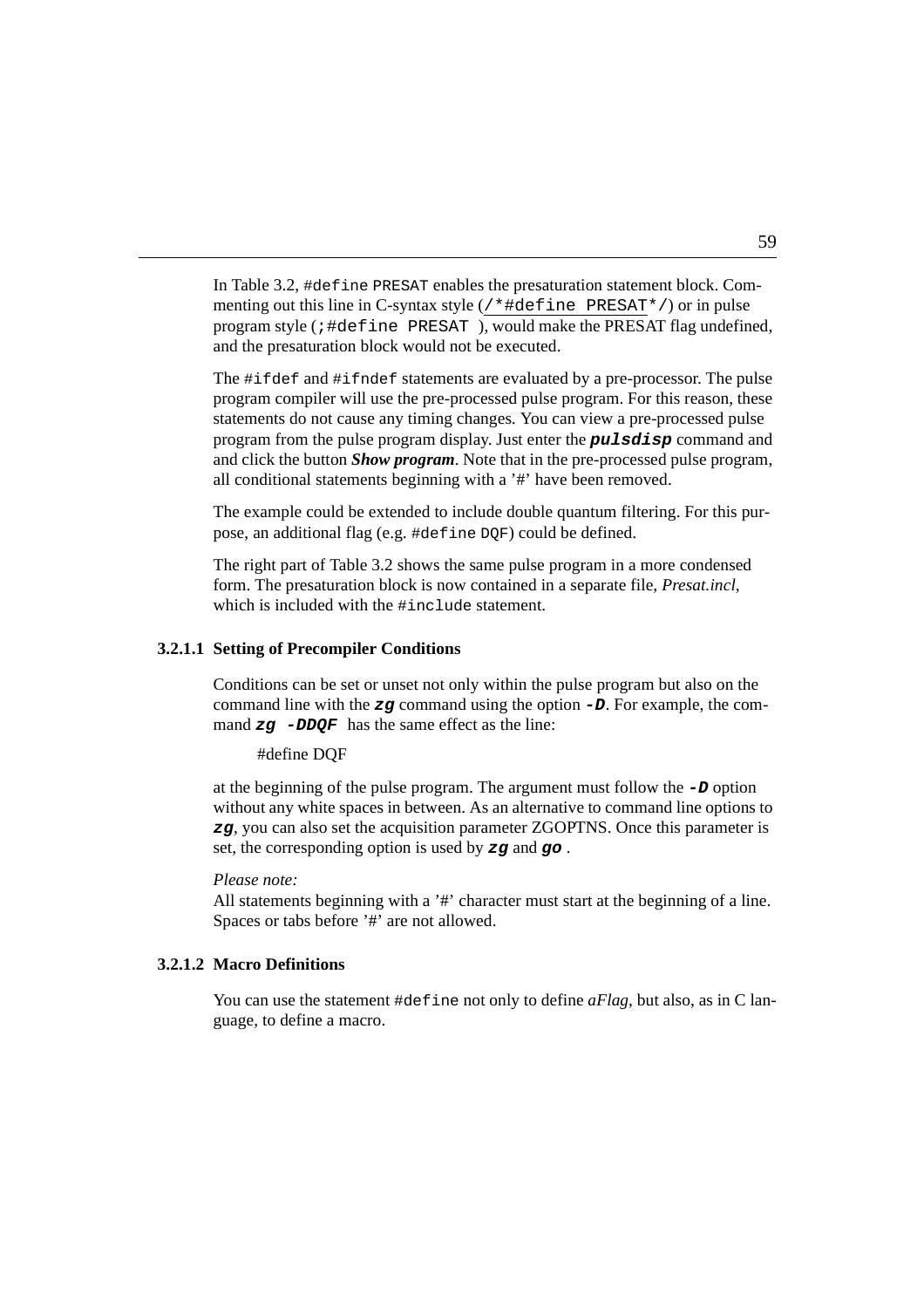Example 1:

```
#define macro1 (p1 d1) (p2):f2
macro1
```
This pulse program section is equivalent to:

(p1 d1) (p2):f2

Example 2:

```
#define macro2 (p1 d1) \n\
           (p2):f2
macro2
```
This pulse program section is equivalent to:

```
(p1 d1)
(p2):f2
```
The definition of macro2 extends over 2 lines using the  $\ln \backslash$  character sequence. In example 1,  $p1$  and  $p2$  start at the same time, while in this example  $p2$  starts after (p1 d1) has finished.

Example 3:

```
#define macro3 (p1 d1) \n (p2):f2
macro3
```
This pulse program is equivalent to:

(p1 d1)  $(p2):f2$ 

The definition of macro3 requires only one line. However, the \n character sequence enforces a new line when the macro is evaluated. As such, the pulse programs of the examples 2 and 3 are identical.

#### **3.2.2 Conditions evaluated at compile time**

Whereas conditions controlled by  $\#$  if statements are evaluated at precompile time, conditions controlled by if statements are evaluated at compile time.

The if statement can be used in connection with the parameters  $L[0]$  -  $L[31]$  as shown in the following example:

The condition must be followed by an if-block and, optionally, can be followed by an else-block. The statement 'else if', as it is used in C language, is not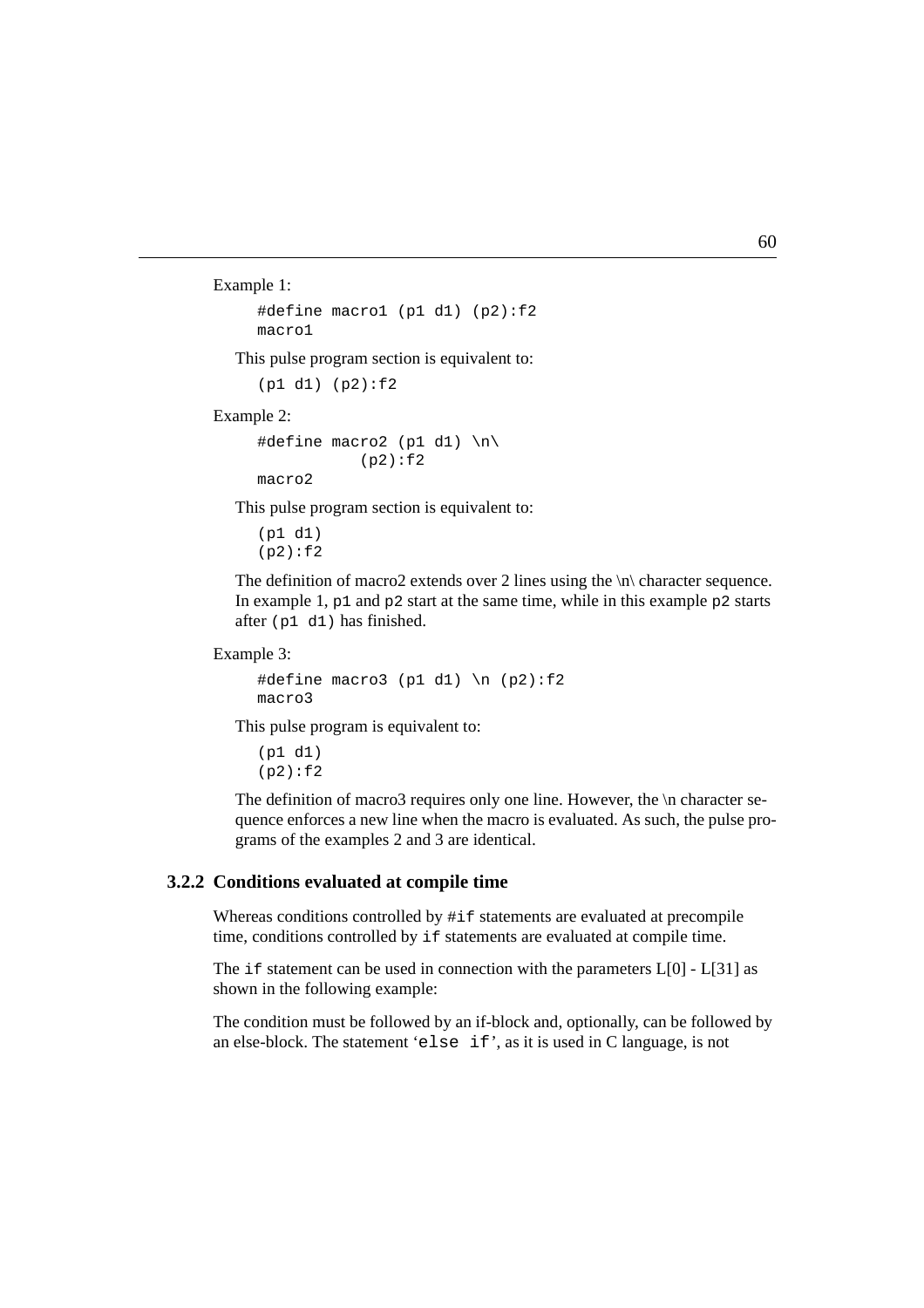| if (17==0)                              | if 17 is zero                              |
|-----------------------------------------|--------------------------------------------|
| if (18!=0)                              | if 18 is not zero                          |
| if $(19 \text{ op}(arith. expression))$ | op can be ==, $!=,$ >, $\lt$ , $\gt$ =, or |
|                                         | $\leq$ $=$                                 |



allowed in pulse programs.

```
if (l5 > 2)
{
  p1 ph1
}
else
{
  p1 ph2
}
```
**Table 3.4** a condition evaluated at compile time

<span id="page-62-0"></span>Example: See [Table 3.4](#page-62-0)

The if-block is executed if the condition is true at compile time; in the above example if 15 is greater than 2,  $p1$  is executed with phase program  $phl$ , if not, it is with phase program ph2. If 15 changes during the experiment, and the condition becomes false, the execution mode doesn't change.

## **3.2.3 Conditions evaluated at run time**

The spectrometer TCU has four trigger inputs. Trigger events can be positive or negative edges or levels.

XWIN-NMR supports branching and evaluation of conditions within a pulse program while the pulse program execution is in progress. [Table 3.5](#page-63-0) lists the available statements. These statements do not cause a delay in the pulse program. At run time, pre-evaluation is performed during the cycle time of the loops in which the statements are embedded. If, in a particular pulse program, loops are executed too fast, a run time message is printed.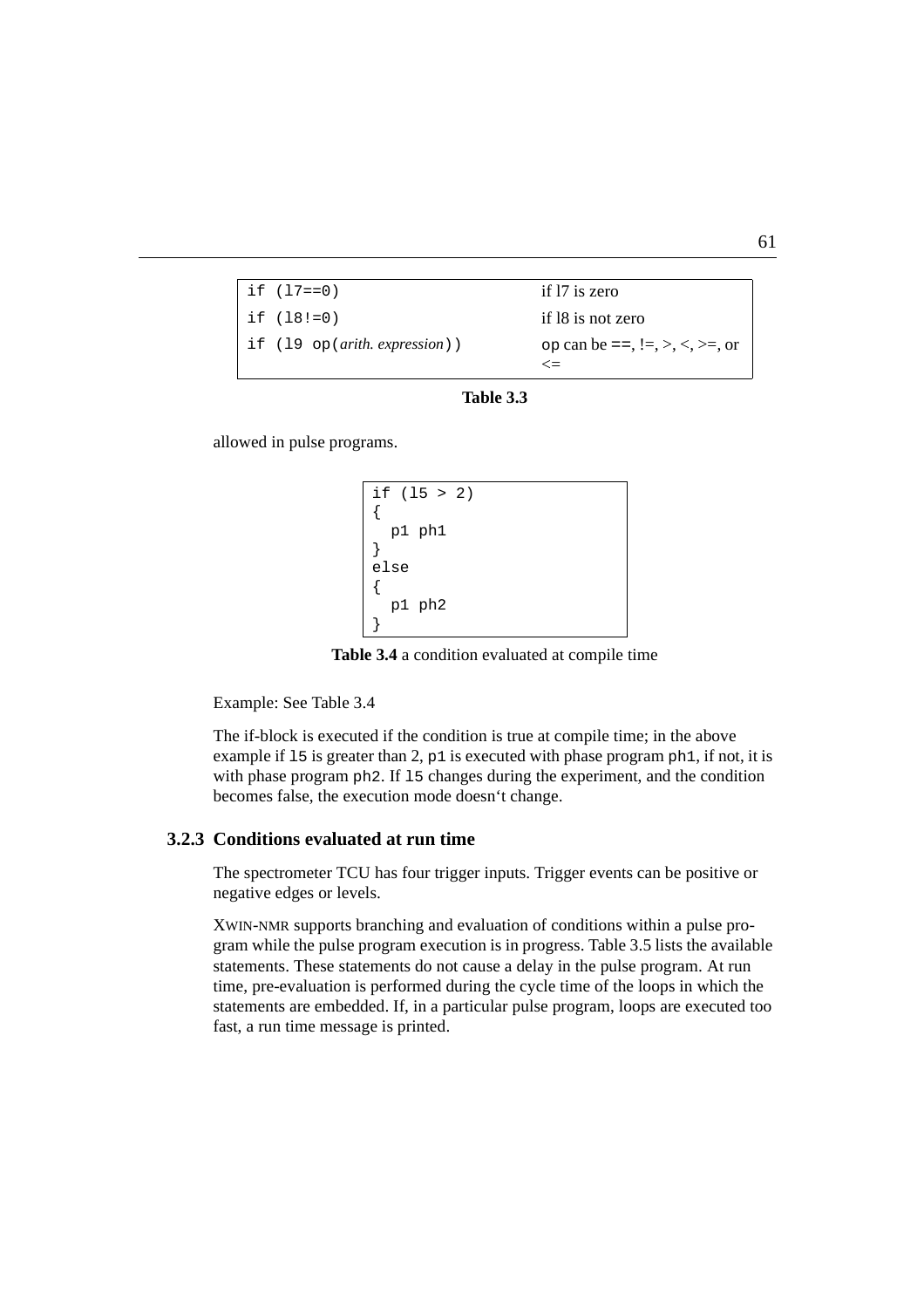| goto <i>label</i>        | Unconditional jump to label                                                                                                                                                                                                                                                                                                                                 |
|--------------------------|-------------------------------------------------------------------------------------------------------------------------------------------------------------------------------------------------------------------------------------------------------------------------------------------------------------------------------------------------------------|
| if expression goto label | Branch to <i>label</i> if expression evaluates<br>to <i>true</i> .                                                                                                                                                                                                                                                                                          |
| if (trigger) goto label  | Branch to <i>label</i> if the <i>trigger</i> condition is<br>true.<br>Positive <i>level trigger</i> specifiers:<br>trigpl1, trigpl2, trigpl3, trigpl4<br>Negative <i>level trigger</i> specifiers:<br>trignl1, trignl2, trignl3, trignl4                                                                                                                    |
| aDelay trigger           | The same <i>trigger</i> specifiers as above are<br>allowed. The next pulse program statement<br>will not be executed until the trigger con-<br>dition becomes true. Example: 1u trigp11<br>Positive <i>edge trigger</i> specifiers:<br>trigpel, trigpe2, trigpe3, trigpe4<br>Negative <i>edge trigger</i> specifiers:<br>trignel, trigne2, trigne3, trigne4 |

#### **Table 3.5** Conditional pulse program execution

```
Example 1:
```

```
ze
lab1, d1
      p1
      d0
      if "d0*2 + 7m > 500m" goto lab2
      "d0 = d0 + 10m"
      p2
lab2, go=lab1
```
Assume that we will start with  $d0=10$ m. The pulse p2 will no longer be executed when the expression "d0\*2 + 7m > 500m" becomes true.

Example 2:

ze lab1, if (trigpl2) goto lab3 lab2, d1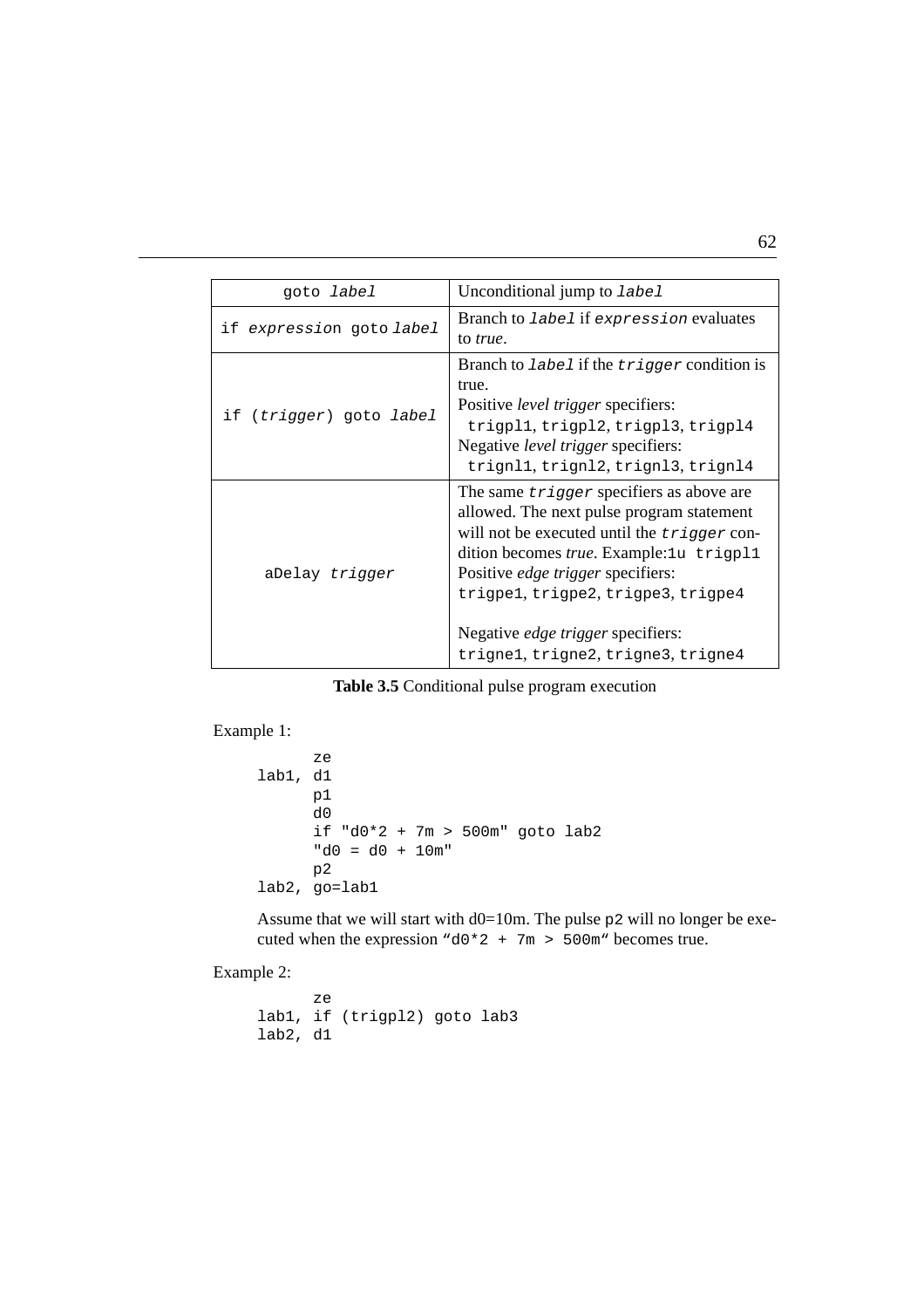```
lo to lab2 times ds
INDEX
lab3, d1
      p1
      aq
      goto lab1
      p1
      go=lab1
```
The TCU has 4 trigger input channels; signals arriving at the TCU can be checked using the trig specifiers. This example performs DS dummy scans to maintain steady state conditions as long as no positive level is detected on input channel 2. If such a level is detected, NS data acquisition scans are executed, then the pulse program again checks the external trigger signal.

Example 3:

```
ze
lab1, d1 trigpl2
      p1
      go=lab1
```
This example starts executing the pulse sequence as soon as a positive level is detected on input channel 2. After each scan, the pulse program will wait until the next trigger signal is detected.

Example 4:

```
ze
lab1, d1
     p1
     lo to lab1 times l2
     0.1u iu1 :count number of scans
     0.1u iu2 :increment l2
     if "l1 <= 3" goto lab2 ; if scancounter < 4
     0.1u ru2 :reset 12 to L2lab2, go=lab1
```
This example repeats the sequence (d1 p1)  $L[2]$  times before scan 1,  $L2+1$ times before scan 2, and  $L2+2$  times before scan 3. Then, 12 is reset to its initial value  $L[2]$ . Before all remaining scans the sequence (d1 p1) is generated L[2] times. L[1] must be set to 1 before starting the sequence.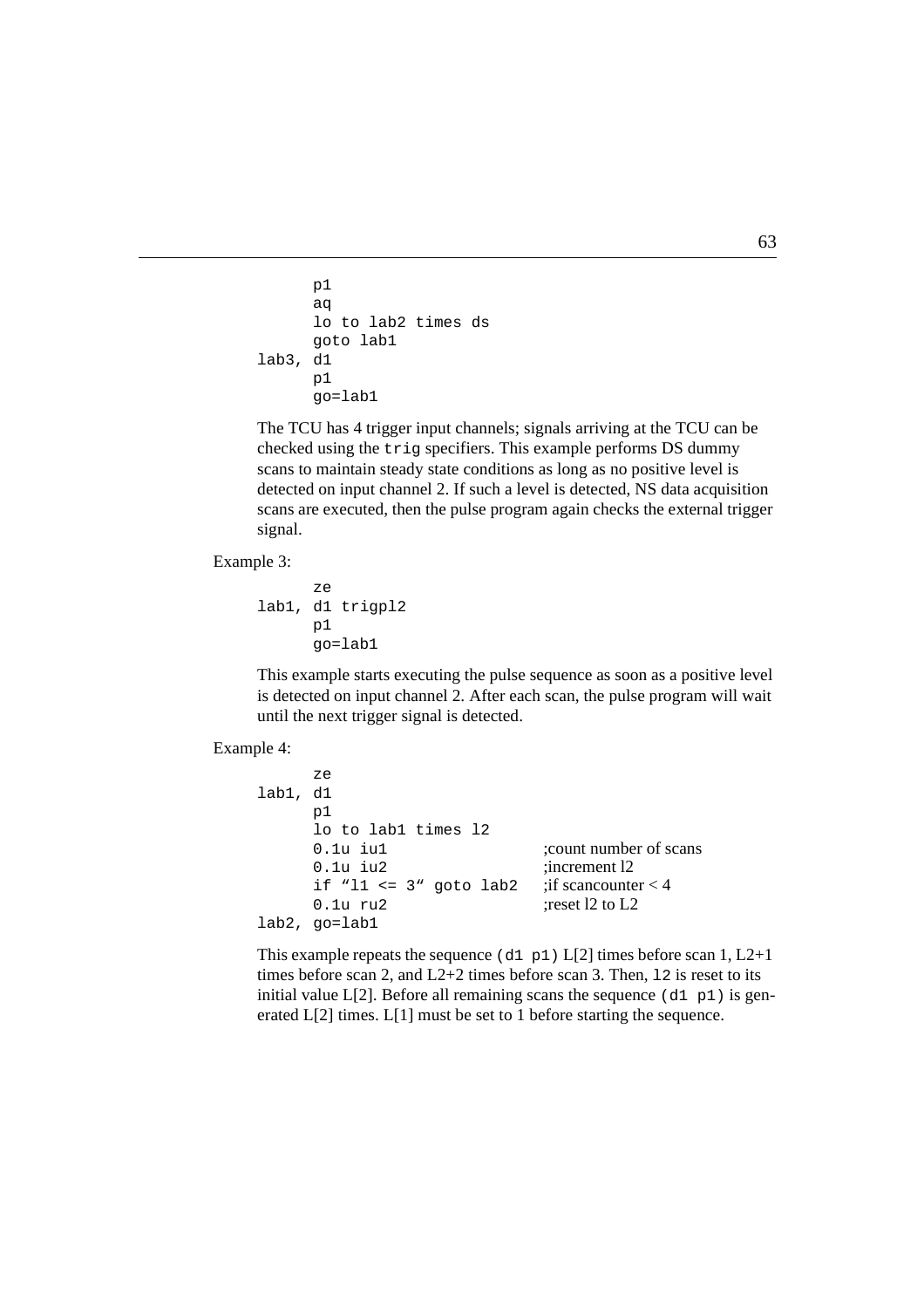## **3.3 Suspend/resume pulse program execution**

positions in the pulse program. Pulse program suspension can be done condition-XWIN-NMR allows you to stop (suspend) the pulse program execution at specified ally or unconditionally using the statements shown in [Table 3.6](#page-65-0).

| suspend         | stop execution on the command suspend             |
|-----------------|---------------------------------------------------|
| autosuspend     | stop execution                                    |
| calcsuspend     | stop precalculation and stop execution on suspend |
| calcautosuspend | stop precalculation and stop execution            |

**Table 3.6** statements to suspend pulse program execution

<span id="page-65-0"></span>After suspension, the program execution can be resumed with the XWIN-NMR command **resume**.

If you use suspend or autosuspend, you should not change any acquisition parameters between suspending and resuming the acquisition. The reason is that the acquisition uses the principle of precalculation which means a part of the pulse program is interpreted (precalculated) before it is actually executed. After resume, the precalculated part is executed without considering the parameter change.

The statement calcsuspend or calcautosuspend, however, stop precalculation. Here you can change parameters between suspending and resuming the acquisition. Note that you must specify a delay which is long enough to restart precalculation after **resume**. For example:

```
calcsuspend
2s
```
If, after resuming the acquisition, you would get the error message "timing too short", you must increase this delay.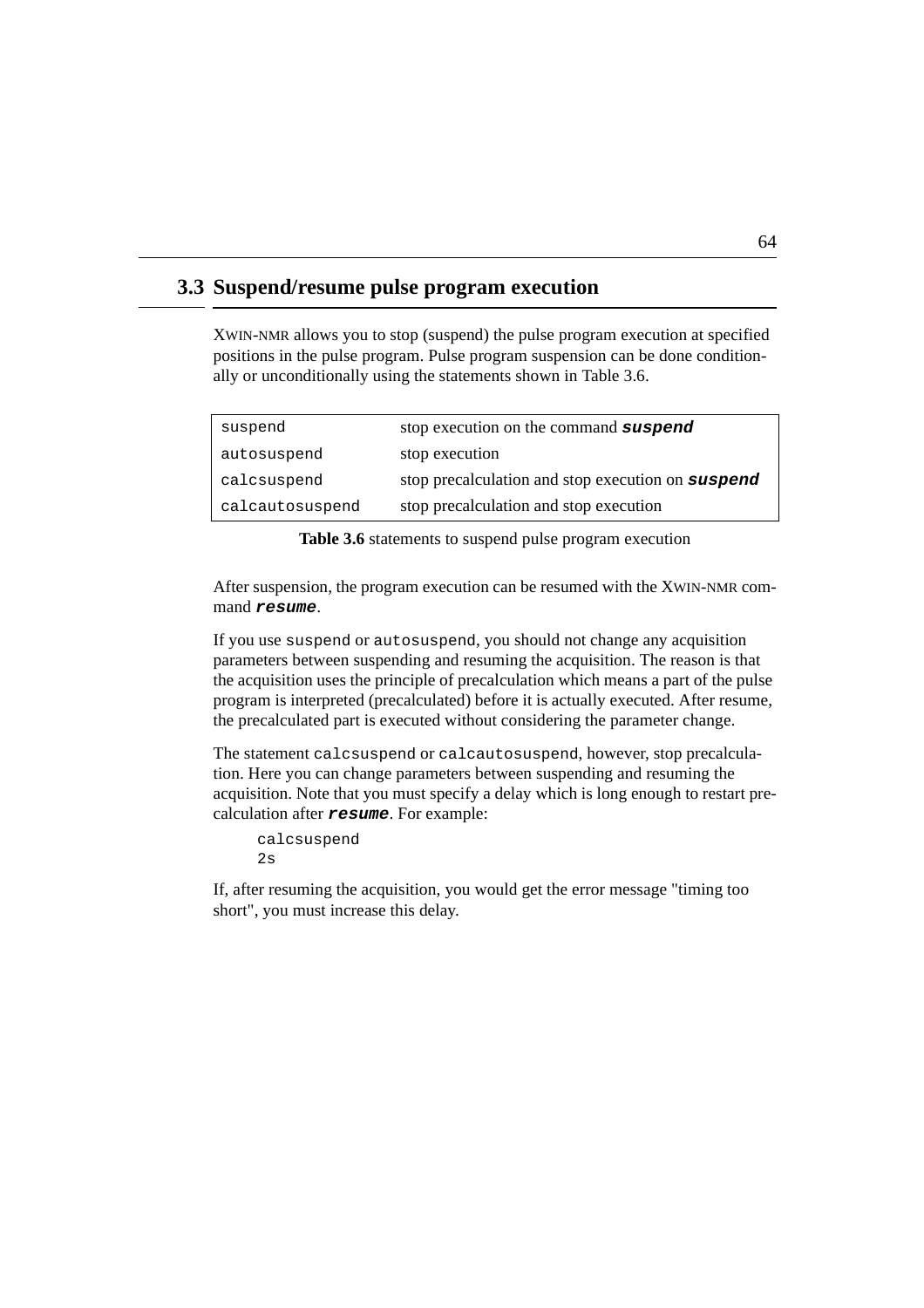# Data acquisition and storage Chapter 4

## **4.1 Start data acquisition**

XWIN-NMR provides 5 basic pulse program statements to start data acquisition:

go=label, gonp=label, gosc, goscnp and adc.

The most commonly used statement is  $qo = \text{label}$ . Actually,  $qo$  is a macro statement, i.e. it includes a number of different actions required for data acquisition. The statement adc can be used to control fine details of the acquisition process. All five acquisition statements place the digitized signal into a memory buffer. The wr statement, described in a later section, writes the buffer contents to disk.

#### **4.1.1 The statements go=***label***, gonp=***label***, gosc, goscnp**

The left column of [Table 4.3](#page-71-0) shows a simple example of how to use  $qo=label$  in a pulse program. All go type statements perform the 8 actions described below. A parallel sequence of 5 pre-scan subdelays is executed (see the description of DE1/ DE2/DERX/DEPA/DEADC in the Acquisition Reference Manual). Note that all these delays start simultaneously, at the beginning of DE. The sequence in which the actions are performed, depends upon the length of the individual delays.

**1.** At the end of DEPA (preamplifier blanking delay), the preamplifier is switched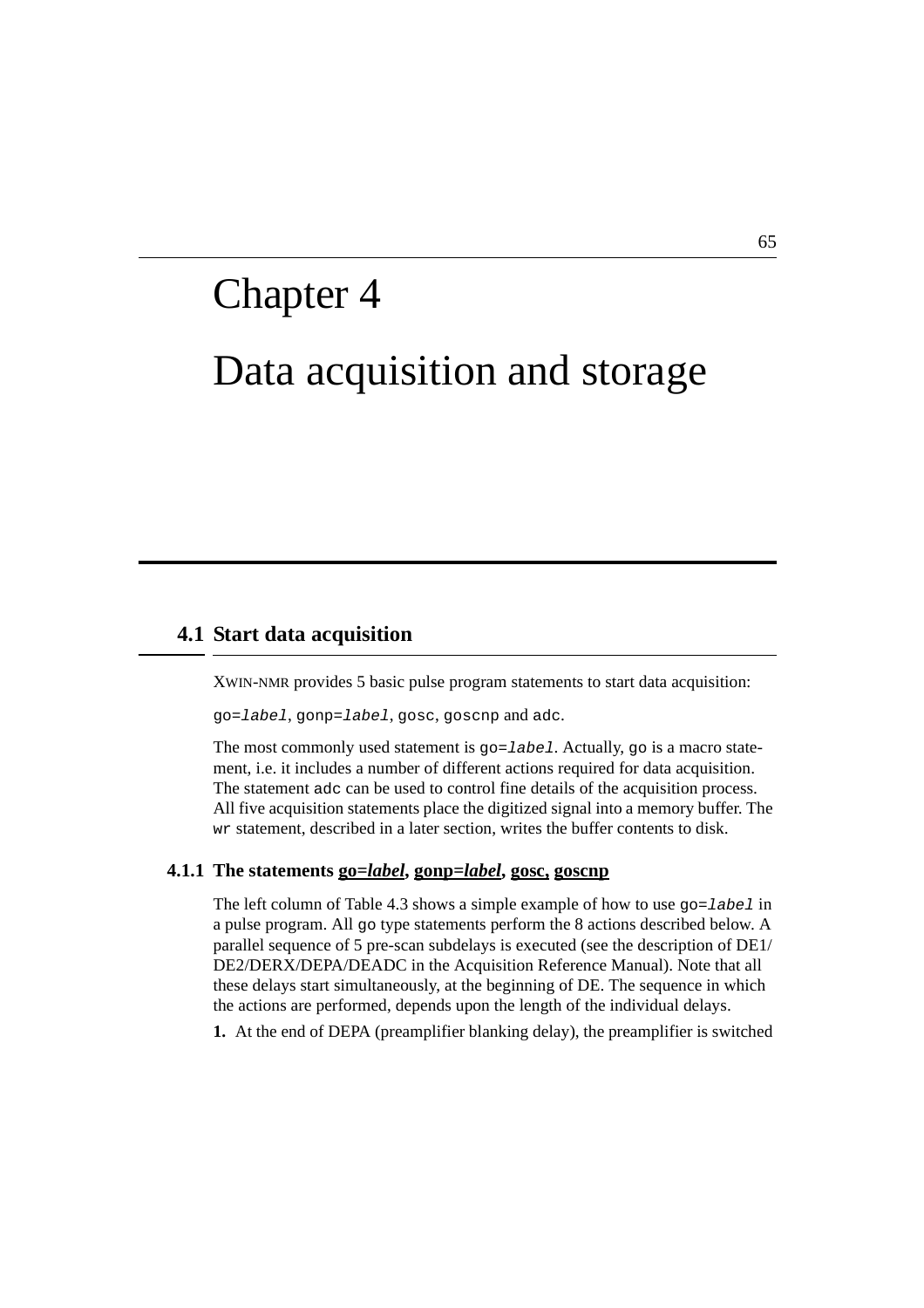to observe mode.

- **2.** At the end of DERX (delay for receiver blanking) the receiver gate is opened.
- quency of the observe channel. This corresponds to the execution of the state-**3.** At the end of DE1, the intermediate frequency (if used) is added to the frement syrec. The intermediate frequency is only used for  $AQ \mod = DQD$  or, if your spectrometers has an RX22 receiver, for any value of AQ\_mod.
- **4.** At the end of DE2, the phase of the receiver channel is set to 0. Note that DE2 is used on Avance-AQX but not on Avance-AQS
- **5.** At the end of DEADC (delay for ADC blanking), the digitizer is enabled.
- **6.** After a total delay of DE the digitizer is started. Please refer to the description of the parameters DW/DWOV/DIGMOD on how the sampling rate is selected. The result will be a digitized FID signal of TD data points, where the time domain size TD is defined by the user (from **eda**, or by typing **td**). The FID will be put into the *current memory buffer*. The contents of memory buffers can be transferred to disk with the wr pulse program statement or with the **tr** command. The section *Acquisition memory buffers* discusses the usage of memory buffers and the size restrictions of TD.
- **7.** At the time the digitizer is started, a delay AQ is executed. This delay lasts until the digitization of the FID is finished.
- <span id="page-67-3"></span><span id="page-67-2"></span><span id="page-67-1"></span><span id="page-67-0"></span>**8.** A delay of 3 millisec is executed. During this time the following tasks are performed:
	- a) The scan counter, visible during real time FID display, is incremented to inform the user about the number of scans performed since the last executed ze or zd statement.
	- b) The frequency of the observe channel is switched back to the frequency of the observe nucleus (if the intermediate frequency is used). This corresponds to the execution of the statement sytra (which is inverse to syrec). The intermediate frequency is only used for AQ mod  $=$  DQD or, if your spectrometers has an RX22 receiver, for any value of AQ mod.
	- c) The pointers of all phase programs are incremented to the next phase, corresponding to the execution of the statements ipp0, ... , ipp31. This step is skipped by gonp=label and goscnp.
	- d) The statements go=label and gonp=label perform a loop to *label*, whereas gosc and goscnp do not loop. The pulse program statements between *label* and go or gonp are executed DS+NS times. During the first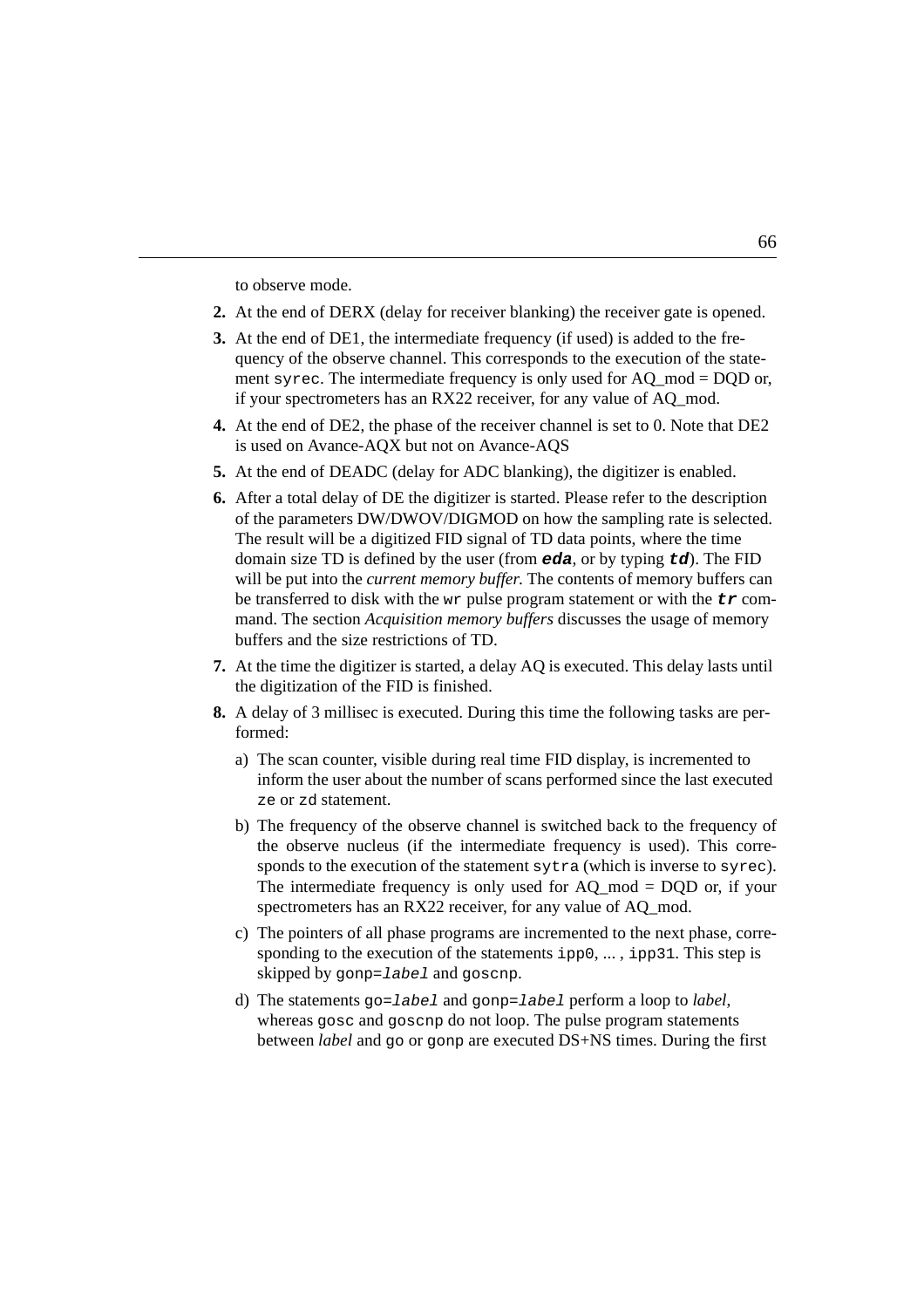program statement zd (rather than ze) was executed before a go loop is data acquisition scans. If no dummy scans are desired, DS must be set to 0. DS loops (*dummy scans* to achieve steady state conditions), the digitizer is not activated. In all other respects, the dummy scans are identical to the NS *Please note:* Even if  $DS > 0$ , no dummy scans will be executed if the pulse entered (see the description of ze and zd). This feature is, for example, used in 2D experiments where dummy scans are only required before the first FID is measured.

[Table 4.1](#page-68-0) shows that the go statements can be specified in conjunction with other

|   | $qo=2$ $ph31$                   | Receiver phase $=$ ph31, realized via add/<br>subtract and channel A/B switching.<br>Allowed phase values: 0, 90 180, 270<br>degrees.              |
|---|---------------------------------|----------------------------------------------------------------------------------------------------------------------------------------------------|
| 2 | $qo=2$ ph30: $r$                | Receiver phase $= ph30 + PH_{ref}$ , realized<br>via the phase of the reference frequency<br>of the observe channel. Allowed phase<br>values: any. |
| 3 | $go=2$ ph31 ph30: $r$           | Combination of $(1)$ and $(2)$ . The receiver<br>phase is the sum: $ph31 + ph30 + PH_{ref}$                                                        |
| 4 | $qo=2$ ph31 ph30: $r$ cpd1:f2   | Decoupling starts at the same time the<br>receiver is opened, and automatically<br>stops when the loop is executed.                                |
| 5 | $qo=2$ ph31 ph30:r cpd1:f2 ph29 | As example 4, with a phase program for<br>the CPD sequence.                                                                                        |

**Table 4.1** Examples of the usage of the go or gonp statement

<span id="page-68-0"></span>statements. PH\_ref is an acquisition parameter to be defined by the user.

#### **4.1.2 The statements rcyc=***label***, rcycnp=***label*

The statement  $r cyc$  executes step [8](#page-67-0) of the actions performed by  $go = label$  and gonp=label (see the previous section). The rcycnp statement skips step [8](#page-67-0)[c](#page-67-1).

The rcyc statements can be used for acquisition loops based on adc rather than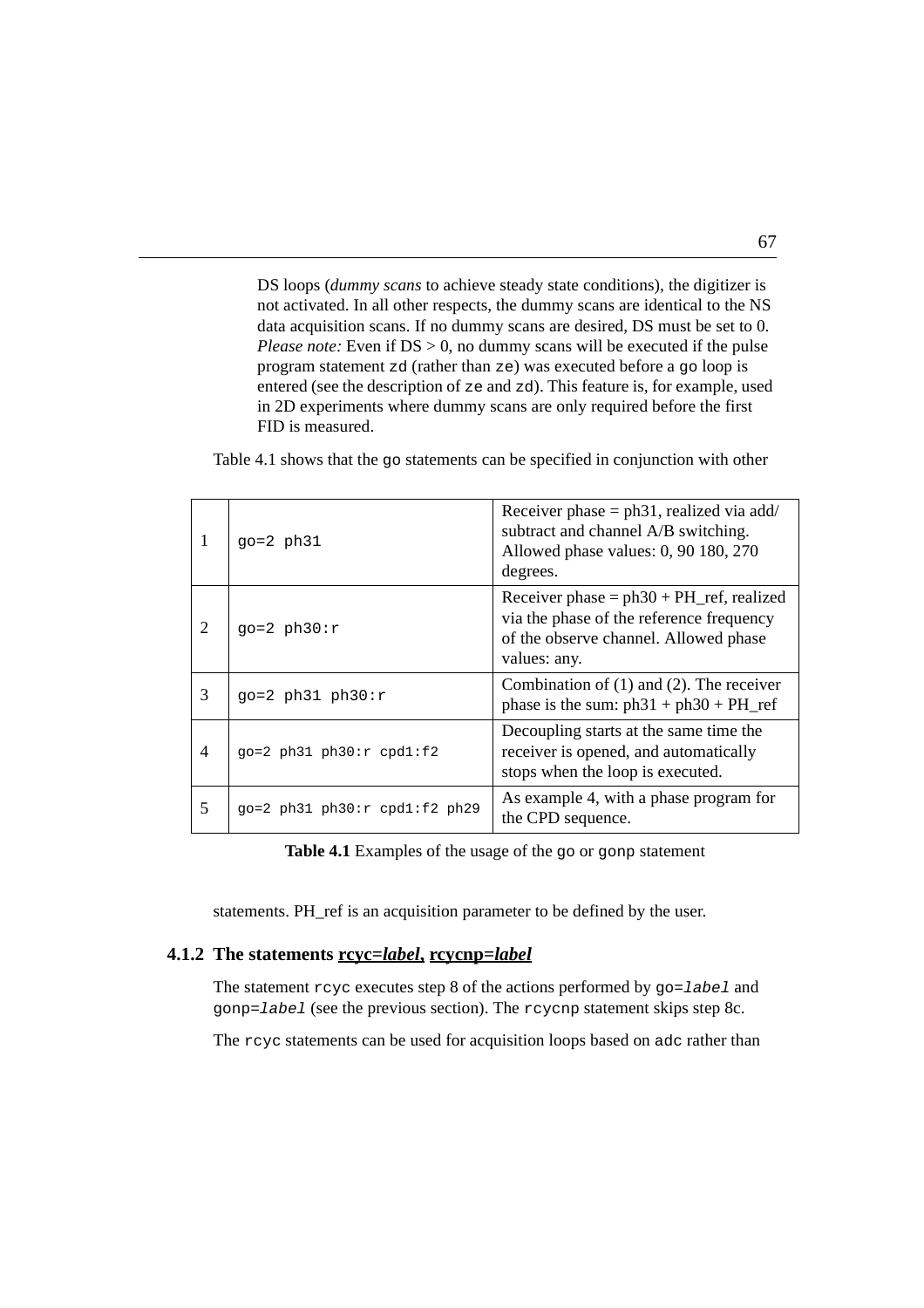to use them here. [Table 4.3](#page-71-0) shows an example of an acquisition loop with  $r c y c$ . go=label or gonp=label. You should *not* specify phase programs behind rcyc and rcycnp. Decoupling statements are allowed although it would not make sense Note that the adc statement is part of the DE1 macro statement.

The rcyc statements can also be specified behind a delay, e.g. 100u rcyc=2. They are then executed during that delay instead of the default 3 millisec. Such a delay must be at least 100 µsec.

#### **4.1.3 The statements eosc, eoscnp**

The statement eosc executes steps [8](#page-67-0)[a](#page-67-2)[-8](#page-67-0)[c](#page-67-1) of the actions performed by  $q_0 =$  label and gonp= $l$ abel (see the previous section). The eoschp statement only executes steps [8](#page-67-0)[a](#page-67-2) and [8](#page-67-0)[b.](#page-67-3)

The eosc statements can be used in pulse programs with data acquisition based on adc. In contrast to rcyc, you must add the appropriate loop statements.

You should *not* specify phase programs behind eosc and eoscnp. Decoupling statements are allowed but it would not make much sense to use them here. [Table](#page-71-0) [4.3](#page-71-0) shows an example of an acquisition loop based on eosc. Note that the adc statement is part of the DE1 macro statement.

The statement eosc or eoscnp can also be specified behind a delay of at least 100 µsec, e.g.:

100u eosc

In that case, they are then executed during the specified delay rather than during the default 3 millisec.

### **4.1.4 The statements ze and zd**

The statements ze and zd perform the following actions:

- **1.** They set the scan counter, which is visible during real time FID display, to 0 or to -DS. A negative value indicates that dummy scans are in progress.
- **2.** They set a flag which triggers the next go, gonp, gosc, goscnp, or adc statement to replace any existing data in the acquisition memory rather than add to them. This counts for all NBL memory buffers. If ze or zd are placed outside an acquisition loop, the *replace* mode will only be valid for the first scan performed by the loop. The FID's of all the scans that follow will be added to the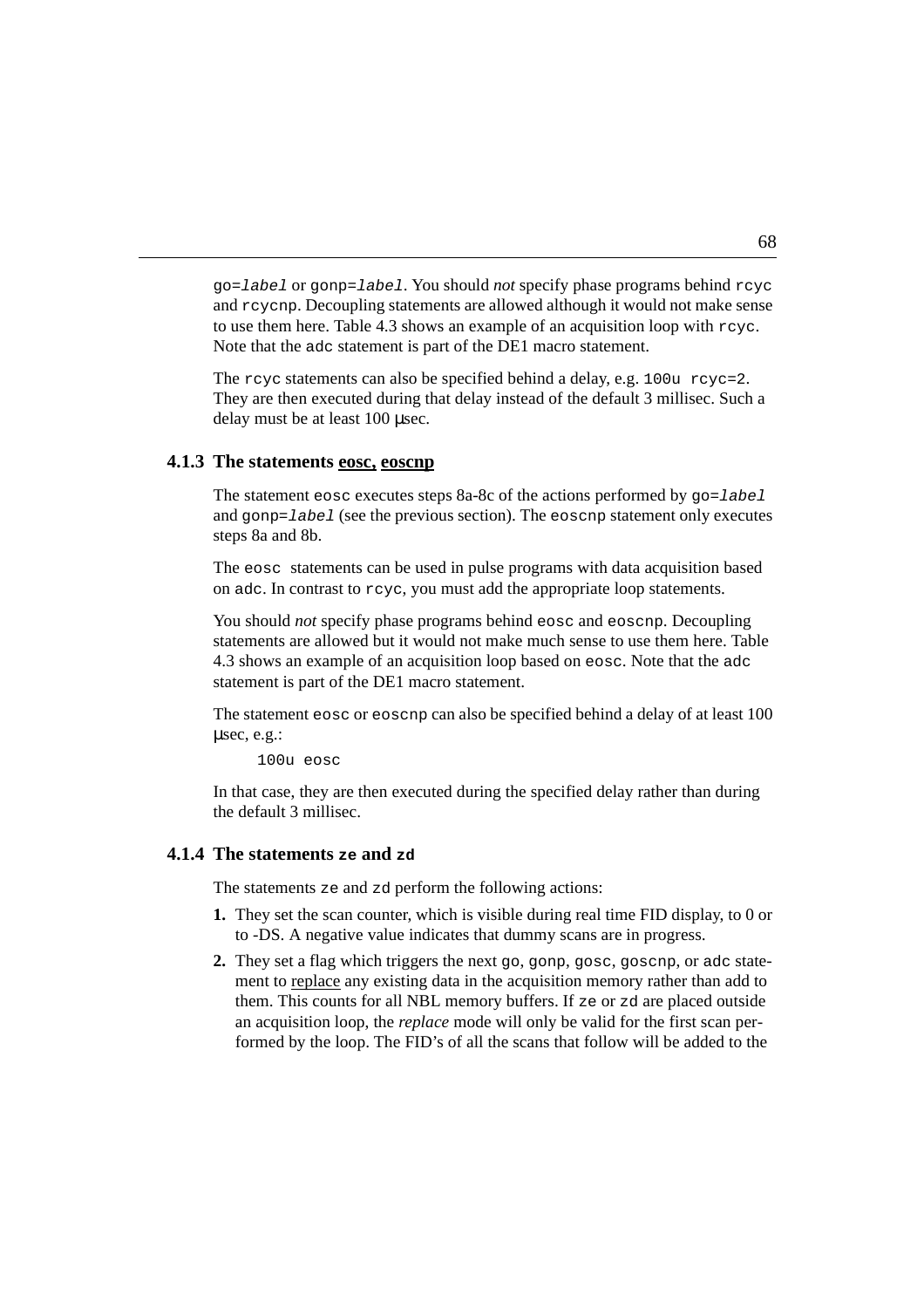data present in the memory buffer.

- they are at the first element after DS dummy scans. element, whereas the statement ze sets all phase program pointers such that **3.** The statement zd automatically resets all phase program pointers to the first
- **4.** The difference between ze and zd is that zd prevents the execution of dummy scans by go, gonp, gosc, goscnp, and by adc (combined with rcyc or eosc), even if  $DS > 0$ .

The statements ze and zd can be written behind a delay statement. Such a delay must be at least 10 µsec and its minimum length depends on the number of phase programs. They are then executed during the delay. If they are not specified with a delay their execution will require 3 millisec.

The statement zd is normally executed as a part of the mc macro statement. As such it does not appear in most Bruker pulse programs. One example where it is specified explicitly is the pulse program *selno*.

## **4.1.5 The statement adc**

The statement adc starts the digitizer and, at the same time, opens the receiver. Please refer to the description of the parameters DW/DWOV/DIGMOD in the Acquisition Reference Manual for information on how the sampling rate is calculated. The result of adc will be a digitized FID signal of TD data points. TD is an acquisition parameter that must be set by the user. The FID will be placed in the current memory buffer (see the section *Acquisition memory buffers*).

When you use the adc statement rather than go, you must consider the following:

• Whereas the go statement automatically executes the required switching delays, these must be specified explicitly when you use adc. For this purpose, the macros DE1, DE2, DE3, DEPA, DERX and DEAC are available. They are defined in the file *De.incl* that can be included in the pulse program with the statement:

#include <De.incl>

The contents of this file is shown in [Table 4.2](#page-71-1).

*Note that* **adc** *is implicitly defined with* **DE1**

Here, the statement de executes the delay defined by the acquisition parameter DE. The statements de1, de2, derx, deadc and depa execute a delay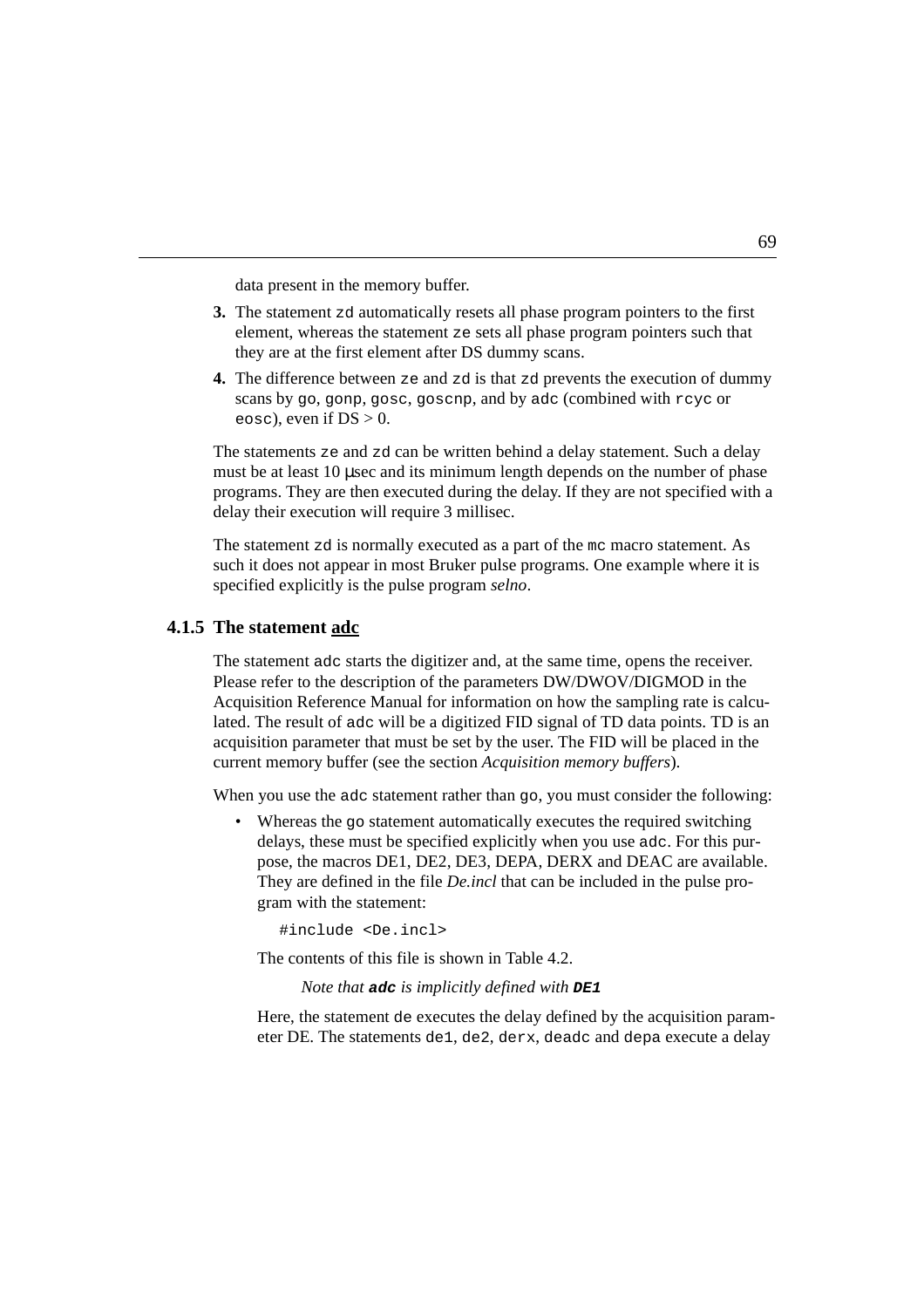```
DONE
INDEX
define delay rdeadc
define delay rdepa
define delay rde1
define delay rde2
define delay rderx
"rde1=de-de1;"
"rde2=de-de2;"
"rdepa=de-depa;"
"rderx=de-derx;"
"rdeadc=de-deadc;"
#define DE1 (de1 rde1 adc ph31 syrec)
#define DE2 (de2 rde2 ph30:r):f1
#define DE3 (de)
#define DEPA (depa rdepa RGP_PA_ON)
#define DERX (derx rderx RGP_RX_ON)
#define DEADC (deadc rdeadc RGP_ADC_ON)
```
**Table 4.2** The contents of the file De. incl

<span id="page-71-1"></span>that is defined by the corresponding **edscon** parameters.

• For end-of-scan handling, you must specify one of the statements eosc, eoscnp, rcyc, or rcycnp. Multiple adc statements can be used in conjunction with, for example, a single eosc statement. [Table 4.3](#page-71-0) shows the

| ze            | #include De.incl            | #include De.incl            |
|---------------|-----------------------------|-----------------------------|
| 2 d1          | ze.                         | ze                          |
| (p1 ph1):f1   | 2 d1                        | 2 d1                        |
|               | (p1 ph1):f1                 | (p1 ph1):f1                 |
| $qo=2$ $ph31$ |                             |                             |
|               | DE1 DE2 DEPA DERX DEADC DE3 | DE1 DE2 DEPA DERX DEADC DE3 |
| wr #0         | ag DWELL GEN                | ag DWELL GEN                |
| exit          | $rcyc=2$                    | eosc                        |
|               |                             | lo to 2 times ns            |
|               | $wr$ #0                     | --------------              |
|               | exit                        | $wr$ #0                     |
|               |                             | exit                        |

<span id="page-71-0"></span>**Table 4.3** The same pulse program based on go, adc/rcyc, and adc/eosc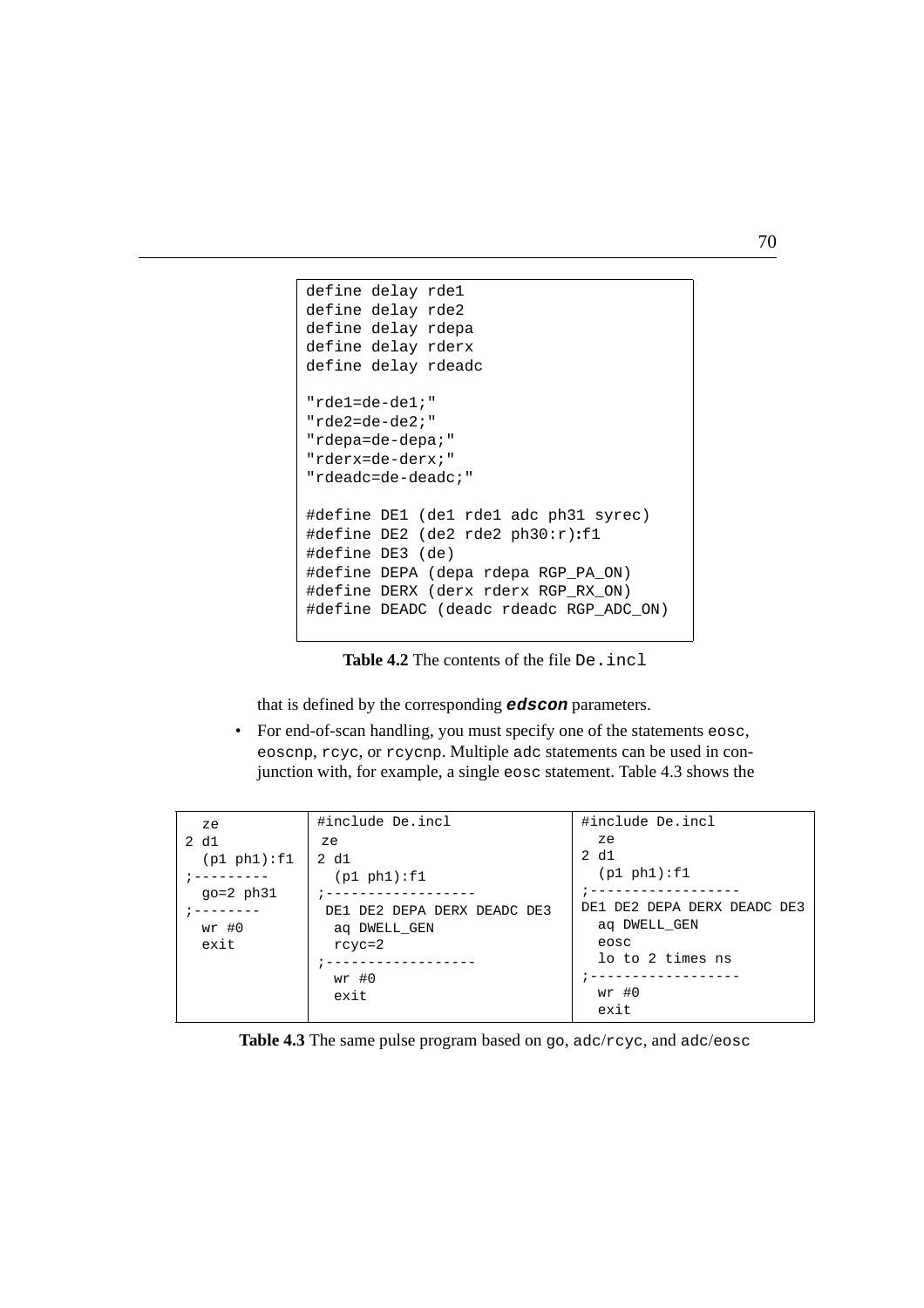<span id="page-72-13"></span><span id="page-72-4"></span>same pulse program realized via  $qo=1$ abel, adc in conjunction with rcyc, and adc in conjunction with eosc.

- **DONEY AND INDEX**<br>
ters has an RX22 receiver, for any value of AQ\_mod. • You must enable the intermediate frequency using the statement syrec. This, however, is only necessary for  $AO \text{ mod } = DOD$  or, if your spectrome-
- <span id="page-72-16"></span><span id="page-72-10"></span><span id="page-72-9"></span><span id="page-72-8"></span><span id="page-72-3"></span>• The dwell time is generated during  $a\sigma$ . For Avance-AOX, the  $a\sigma$  statement starts dwell generation on the RCU (here the macro DWELL\_GEN has no effect). For Avance-AQS, the dwell time is generated on the SGU with the macro DWELL\_GEN.

For an example of how to use the adc statement rather than go, please look at the Bruker pulse program *zgadc* (enter **edpul zgadc**). This program will produce exactly the same result as the program *zg*.

<span id="page-72-7"></span><span id="page-72-6"></span><span id="page-72-5"></span><span id="page-72-2"></span><span id="page-72-1"></span>The statement adc will send a command to start the digitizer. The digitization doesn't start immediately with this statement but only after a delay DE-DE1. In this way the sampling starts exactly with the beginning of aq.

<span id="page-72-12"></span><span id="page-72-0"></span>[Table 4.4](#page-73-0) shows how homodecoupling for Avance-AQX during data acquisition can be realized using adc. Homodecoupling requires the receiver to be turned off at regular intervals. This can be achieved with the option **:**e, appended to a pulse or delay statement. It disables the receiver for the duration of the respective pulse or delay. Note that if **:**e does not occur between the statements adc (or DE1) and rcyc/eosc, but at a different position, its effect is reversed, i.e. the receiver is enabled rather than disabled.

# <span id="page-72-17"></span><span id="page-72-11"></span>**The receiver phase**

In pulse programs using the adc statement, the receiver phase must be specified behind adc, e.g.:

```
adc ph31
```
<span id="page-72-15"></span><span id="page-72-14"></span>This statement sends an interrupt signal to the RCU, telling it to account for the receiver phase setting. Note that there must be sufficient time between the end-ofscan interrupt signal of one scan and the receiver phase interrupt signal of the next scan. Normally, the recycle delay is long enough for this purpose. However, for some applications (like imaging experiments) the recycle delay can be too short for correct interrupt handling. In that case, the receiver phase should be specified before the scan loop using the statement recph ph31 (see [Table 4.5](#page-74-0)). The statement ip31 after the recycle loop increments all entries of the phase program ph31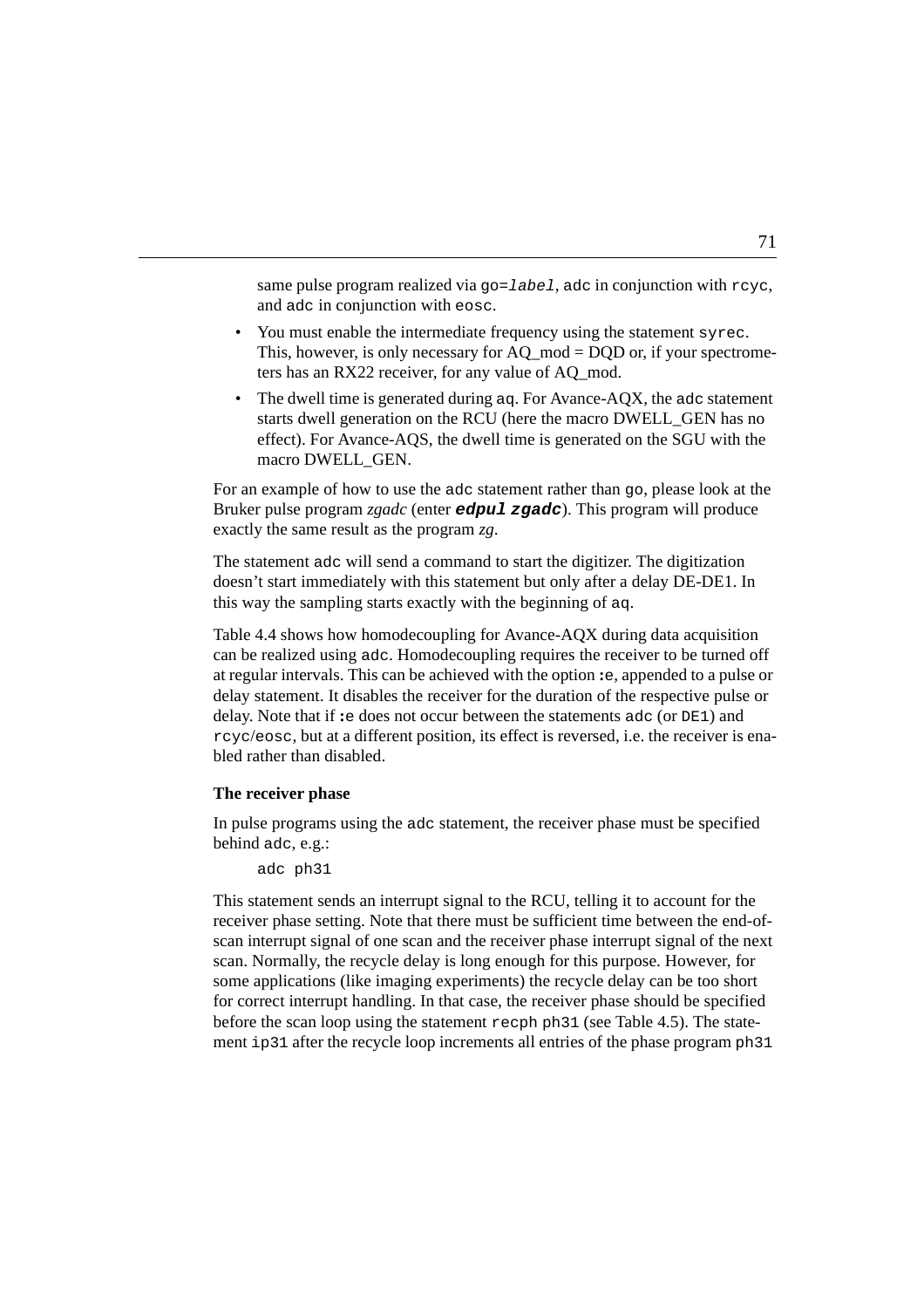```
define delay dw2
INDEX
define delay dw4
#include De.incl
define delay dw1
define pulse pw3
define delay dw5
define loopcounter tdov
"dw1=0.1u"
"dw2=2u"
"dw4=2.5u"
"pw3=2*dwov/5"; 20% dwell
"dw5=2*dwov-dw1-dw2-pw3-dw4"
"tdov = td *decim / 2"
1 ze
2 (d1 p1 ph31)
  DE1 DE2 DEPA DERX DEADC DE3
10 dw1
  dw2:e
  pw3:f2:e
  dw4:e
  dw5
  lo to 10 times tdov
   50u
  rcyc = 2wr #0
  exit
ph30=0ph31=0 2201331
```
<span id="page-73-2"></span><span id="page-73-1"></span>

<span id="page-73-0"></span>but does not set the phase. As such, the receiver phase is not changed after each scan but after NS scans.

# **4.1.6 External dwell pulses**

The go and adc statements instruct the digitizer to acquire the desired number of data points with a rate given by the *dwell time*. The dwell pulses, which activate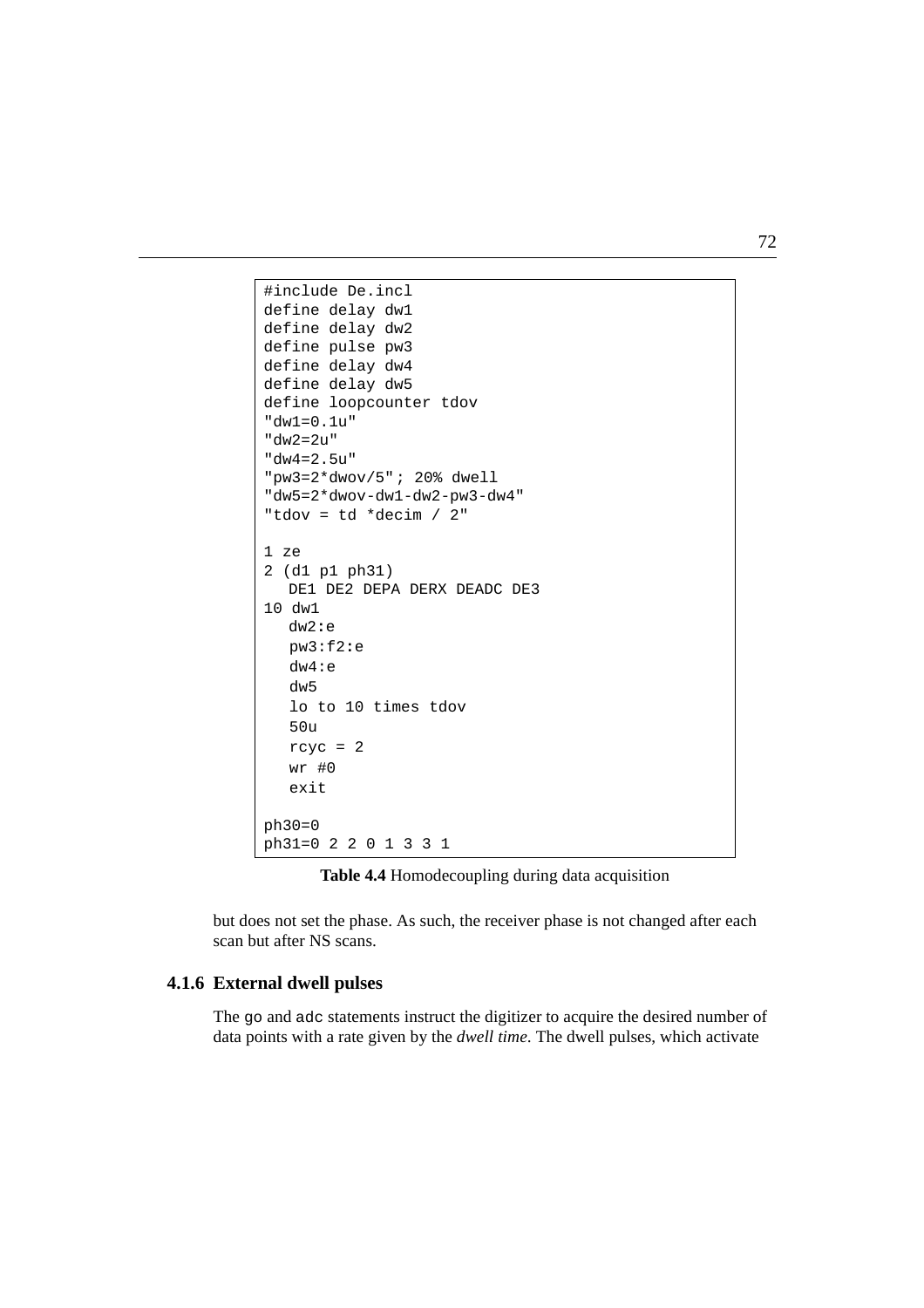```
1 ...
  ...
2 d1
  10u adc ph31
  aq
  rcyc=2
  10u ip31
  lo to 1 times l1
  ...
                          1 ...
                             ...
                            2u recph ph31
                          2 d1
                            10u adc
                            aq
                            d2 rcyc=2
                            10u ip31
                            lo to 1 times l1
                            ...
```
<span id="page-74-11"></span><span id="page-74-8"></span><span id="page-74-5"></span><span id="page-74-3"></span>**Table 4.5** Receiver phase setting without and with recph

<span id="page-74-9"></span><span id="page-74-7"></span><span id="page-74-2"></span><span id="page-74-0"></span>the digitizer in regular time intervals are generated internally (on the RCU) so that the detection of a complete FID is automatically accomplished once initialized via go or adc. This occurs during the delay aq as displayed in the middle and the right columns of [Table 4.3.](#page-71-0)

Certain experiments, however, require the control of the detection of each individual data point of an FID. On Avance-AQX, you can do that with the external dwell that is generated with the **:**x option. The pulse program in [Table 4.6](#page-75-0) displays an example of how this can be achieved. It works like the middle pulse program in [Table 4.3](#page-71-0), except that the dwell pulses are generated externally (i.e. by the TCU) by using the **:**x pulse option. A corresponding cable connection between TCU and RCU is required. In this pulse program the waiting time aq has been replaced by a loop that generates as many dwell pulses as required to measure TD data points.

<span id="page-74-1"></span>Please refer to the Bruker pulse program libraries for high resolution, solids, and imaging experiments for examples using the **:**x option.

<span id="page-74-4"></span>On Avance-AQS, the external dwell time is generated on the SGU, using the statement:

<span id="page-74-6"></span>aq cpdngs29:f1

# **4.2 Acquisition memory buffers**

<span id="page-74-10"></span>The acquisition statements  $qo=label$ ,  $qonp=label$ , and adc put the acquired data points into a *memory buffer* where they reside until new data points are added, or until they are replaced by new data (*replace* mode is turned on by the statements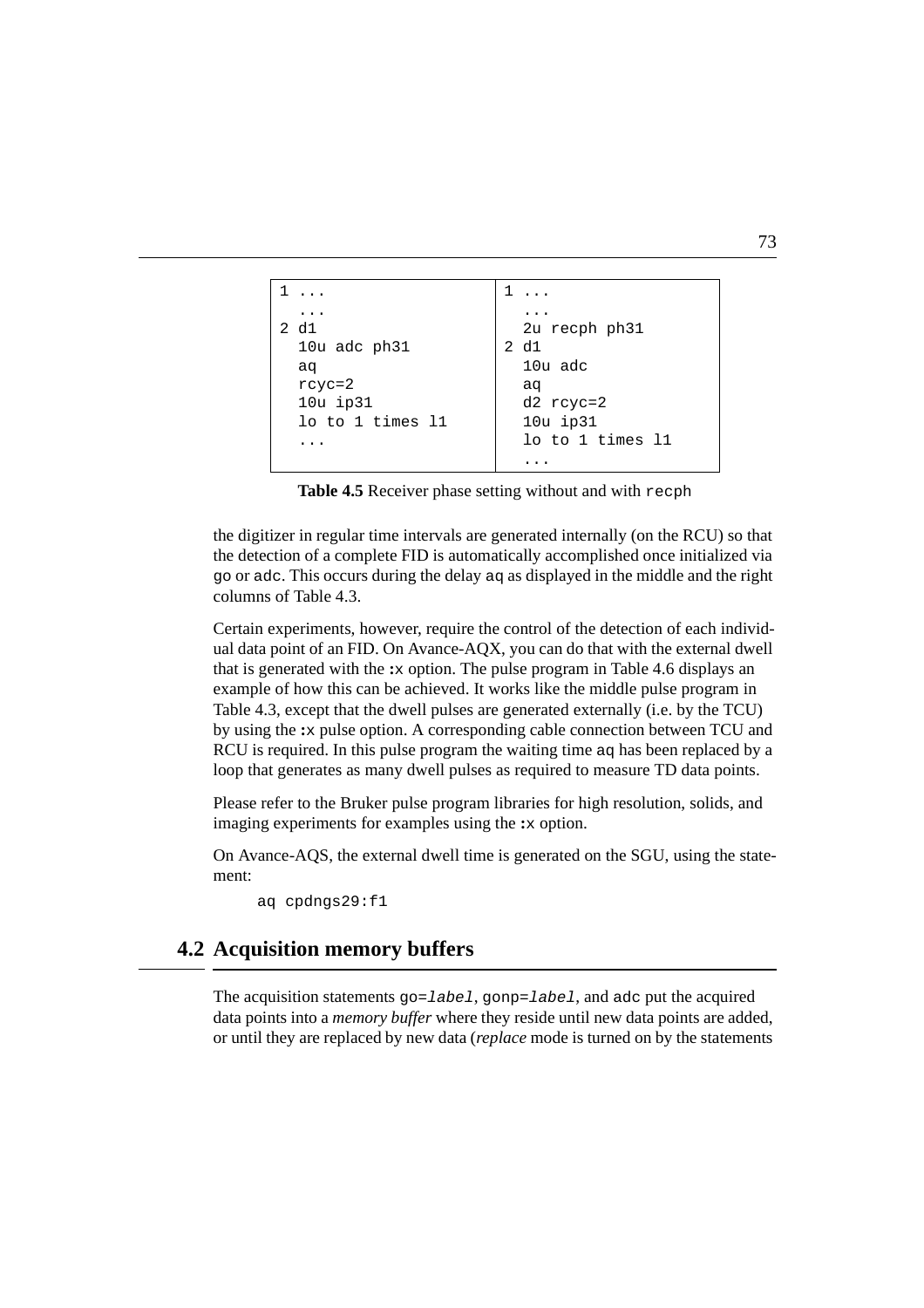```
"dx=dwov/2"
define delay dx
define pulse px
"px=dwov/2"
  ze
2 d1
  (p1 ph1):f1;------------------
  DE1 DE2 DE3 DEPA DERX DEADC
3 dx
px:x ;external dwell pulse
  lo to 3 times tdov
 rcyc=2
;------------------
  wr #0
  exit
```
<span id="page-75-0"></span>

ze and zd). A memory buffer provides space for TD data points, where TD must be set by the user.

In most 1D experiments, one FID is measured and stored in one memory buffer. After NS scan have been accumulated, the contents of that memory is written to disk (with the wr statement). Multi-dimensional experiments, imaging experiments, experiments varying parameters such as the decoupling frequency or recovery time generate several FID's. In that case you can use one or several memory buffers. If a single buffer is used, the buffer contents must be transferred to disk before the next FID can be measured. If several buffers are used, several FID's can be measured before a disk transfer is required. The latter method is appropriate if the FID's of the experiment succeed one another so quickly that no disk transfer is possible in between them.

<span id="page-75-1"></span>The acquisition parameter NBL determines the number of memory buffers used (default:  $NBL=1$ ). Each buffer has a size TD. If TD is not a multiple of 256, the buffer size will be rounded to the next multiple of 256 data points . The acquisition commands will put the FID into the *current* buffer. The default *current* buffer is buffer 1. The pulse program statement st makes the *next* buffer the current buffer whereas the statement st0 makes the *first* buffer the current buffer. When the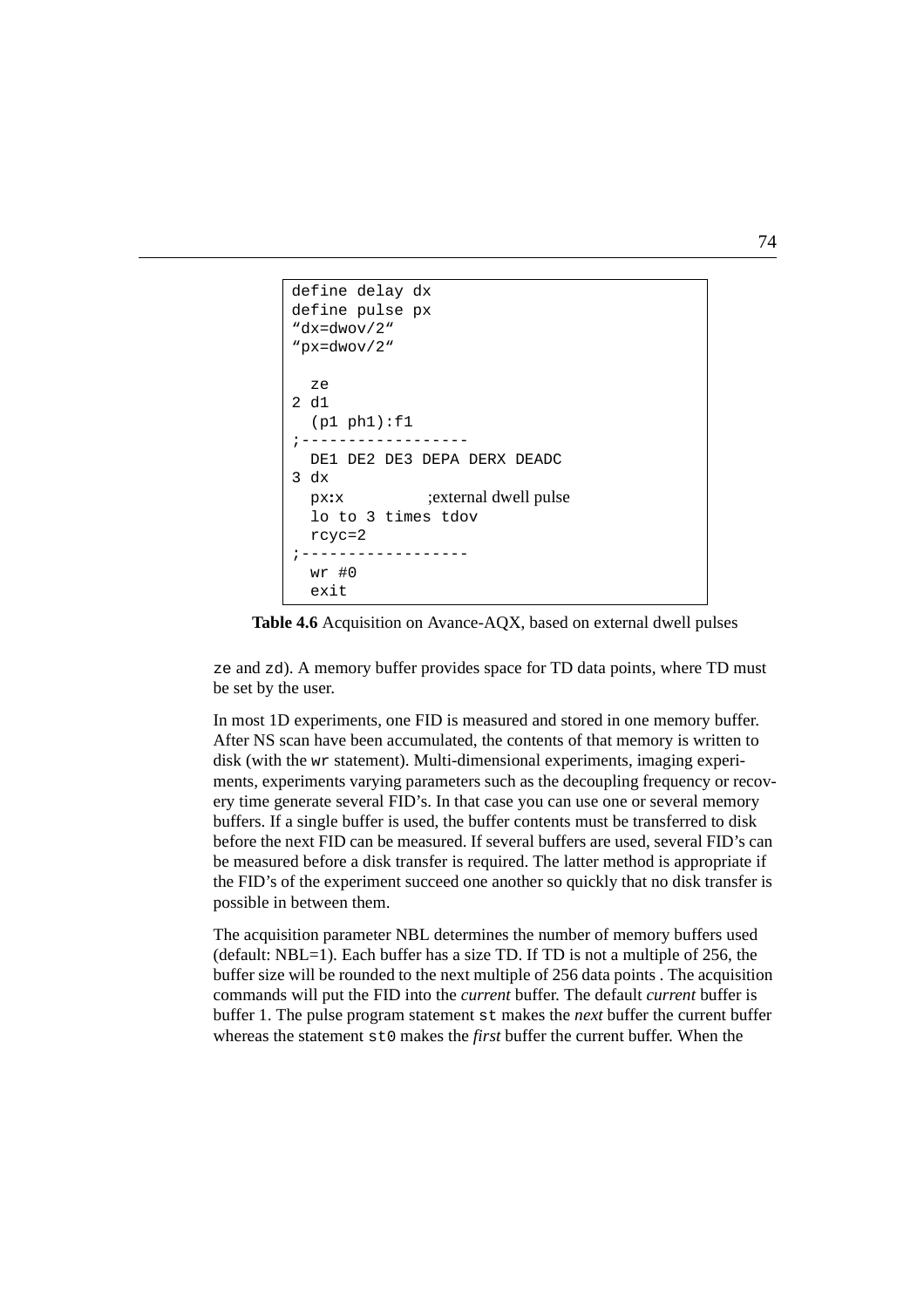number of buffers is exhausted, i.e. when st is executed for the NBL'th time, the *first* buffer becomes the current buffer.

The statements st and st0 must be specified behind a delay which must be at least 10 μsec, e.g.:

 $10u$  st

[Table 4.6](#page-75-0) shows an example, the Bruker pulse program *noedif*. The FID's acquired

```
1 ze
 d11 pl14:f2
 d11 fq2:f2 st0
2 d1
3 d20 cw:f2
 d13 do:f2
 p1 ph1
 go=2 ph31
 d1 fq2:f2 st
 lo to 3 times l4
 d11 wr #0 if #0
exit
```
<span id="page-76-9"></span><span id="page-76-5"></span><span id="page-76-1"></span>**Table 4.7** Usage of st and st0: *noedif* pulse program

<span id="page-76-0"></span>with different decoupling frequencies are stored in two memory buffers.

<span id="page-76-8"></span><span id="page-76-6"></span>The size of NBL is limited by the constraint that NBL times TD must not exceed the available RCU memory. For example, an RCU equipped with 4 Mb DRAM allows for about 3.8 Mb FID data to be stored (the remainder is needed by the acquisition parameters). If necessary, you can upgrade your spectrometer with more RCU DRAM.

# **4.3 Writing data to disk**

<span id="page-76-4"></span><span id="page-76-3"></span><span id="page-76-2"></span>Data acquisition statements go=label, gonp=label, gosc, goscnp, and adc put the digitized data into a memory buffer, but do not store them to disk. Therefore, every pulse program must contain at least one disk write statement to transfer the acquired data to disk. [Table 4.8](#page-77-0) shows the available pulse program statements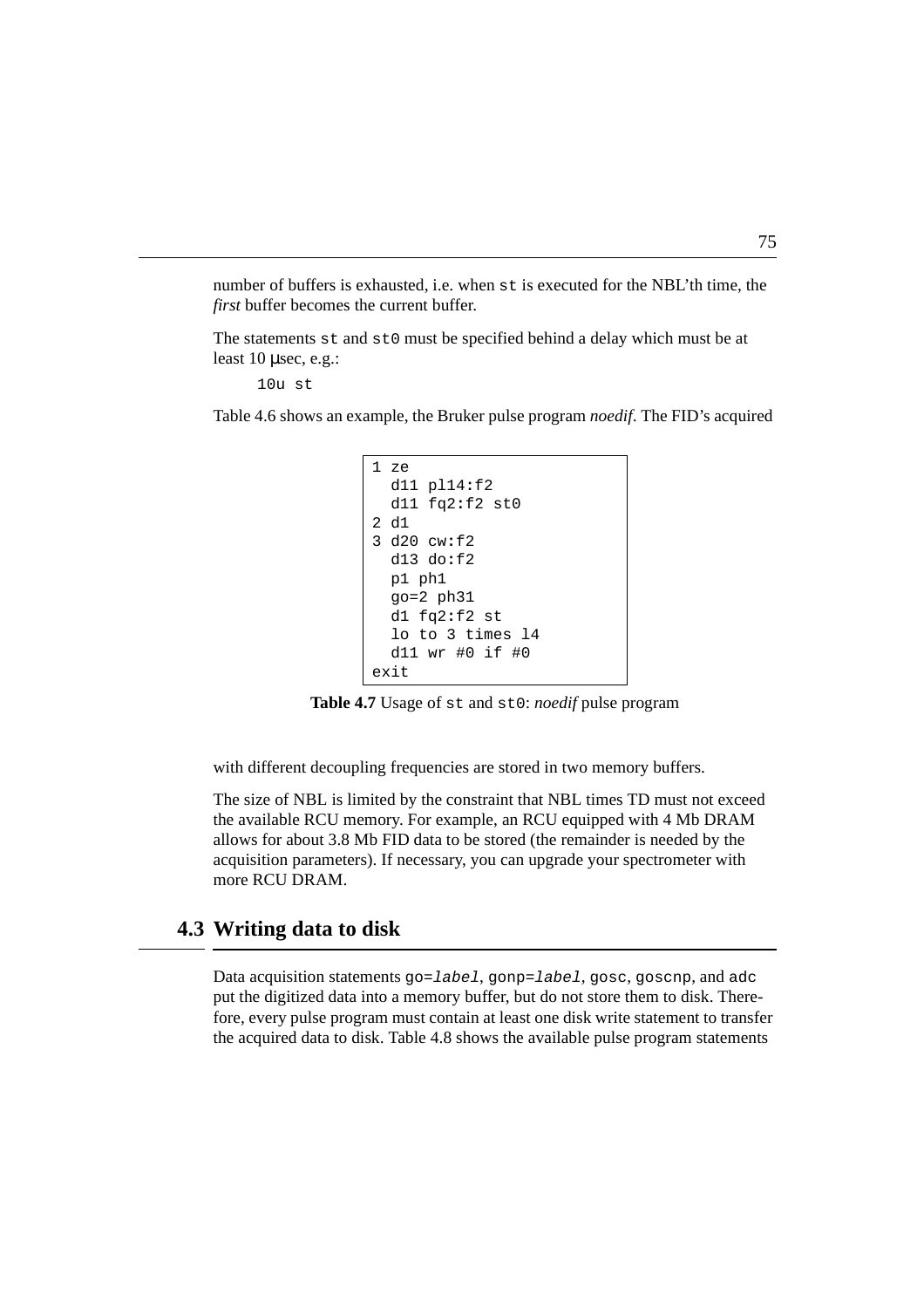<span id="page-77-5"></span><span id="page-77-3"></span>

| $mc$ #0                       | Macro statement that executes the statements $wr #0$ ,<br>if and zd. Normally me is specified with one or<br>more clauses which expand to loop structures.                                                                                                                                                                                                                                        |
|-------------------------------|---------------------------------------------------------------------------------------------------------------------------------------------------------------------------------------------------------------------------------------------------------------------------------------------------------------------------------------------------------------------------------------------------|
| $wr$ #0                       | Transfer the acquisition buffer to the file <i>fid</i> , or<br>transfer NBL acquisition buffers to the file ser of the<br>current data set. For ser files: wr starts writing into<br>the file at the current position of the <i>disk file pointer</i> ,<br>which initially is at the beginning of the file.                                                                                       |
| wr #1, wr #2, wr #3,          | Transfer is performed to the file <i>fid</i> or <i>ser</i> of the data<br>set with the number $1, 2, 3, \dots$ contained in the data<br>set list defined by the acquisition parameter DSLIST.                                                                                                                                                                                                     |
| $wr$ ##                       | Transfer is performed to the file <i>fid</i> or <i>ser</i> of the data<br>set which is pointed to by the <i>data set list pointer</i> . Its<br>initial position is #0 which always corresponds to the<br>foreground dataset. The list pointer can be incre-<br>mented by 1, decremented by 1, or reset to the first<br>item of the list using the statements if p, dfp, and<br>rfp, respectively. |
| if #0, if #1, if #2,          | Advance the disk file pointer for ser files by<br>TD*NBL (note that TD is rounded to the next multi-<br>ple of 256 data points if it is not a multiple of 256).                                                                                                                                                                                                                                   |
| df #0, df #1, df #2,          | Decrement the file pointer (inverse of if).                                                                                                                                                                                                                                                                                                                                                       |
| rf #0, rf #1, rf #2,          | Reset the file pointer to the beginning of the <i>ser</i> file.                                                                                                                                                                                                                                                                                                                                   |
| rf #0 m, rf #1 m,<br>rf #2 m, | Set the file pointer to position m*TD*NBL of the ser<br>file, where m is an integer number.                                                                                                                                                                                                                                                                                                       |

<span id="page-77-9"></span><span id="page-77-6"></span><span id="page-77-4"></span><span id="page-77-1"></span>**Table 4.8** Writing acquisition buffers to disk

<span id="page-77-7"></span><span id="page-77-2"></span><span id="page-77-0"></span>to access disk files.

<span id="page-77-8"></span>*Transferring* data to disk means *adding* the data to the data contained in an existing *fid* or *ser* file, or *replacing* these data.If no such file exists, it will be created. *Replacement* will take place if started with **zg**, *addition* will take place if the pulse program is started with the command **go**. However, data replacement only occurs the first time a memory buffer is transferred to disk. Any further execution of the mc or wr statement will cause the buffered data to be added to the data in the file.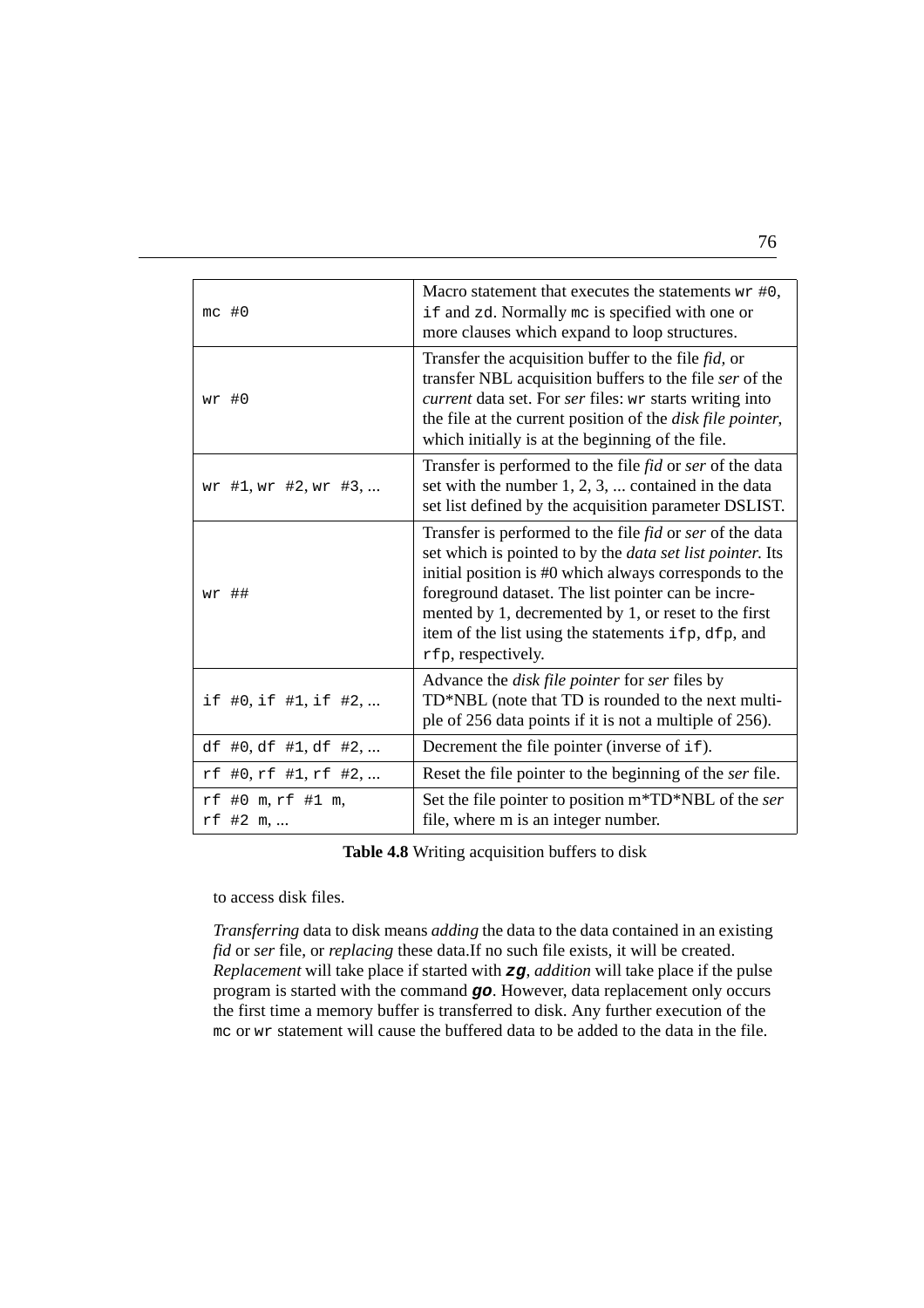<span id="page-78-5"></span><span id="page-78-4"></span><span id="page-78-3"></span>either a zd or ze statement after each wr before the next scan. Otherwise the data It is allowed to specify the statements if, zd, id0-id31, ip0-ip31, and decoupling statements behind the same delay that is used for wr. It is important to use will be added to data previously acquired in the same memory region.

<span id="page-78-7"></span><span id="page-78-2"></span>**DONE** The name of the output file is *fid* or *ser*. An *fid* file contains a single FID, whereas a *ser* file contains a series of FID's. The appropriate name is automatically chosen by the pulse program compiler: if a pulse program contains one of the increment, decrement, or reset file pointer statements, or st/st0, a *ser* file will be created.

<span id="page-78-6"></span>If the pulse program uses a *ser* file, the acquisition command checks if a ser file already exists and if it has the correct size. If this is the case, the first occurrence of a wr statement will overwrite the *ser* file section defined by the current file pointer, TD, and NBL. If a *ser* file does not exist or has the wrong size, a new *ser* file will be created filled it with zeroes before acquisition starts. As such, the *ser* file is not required to grow during the experiment. This method avoids the risk of running out of disk space while acquisition is in progress.

In a 2D experiment, the TD value must be set such that (F2-TD)\*(F1-TD)\*4 corresponds to the size (in bytes) of the ser file. In a 3D experiment, the TD values must be set such that  $(F3-TD)*(F1-TD)*4$  corresponds to the size (in bytes) of the ser file. If they are not, a warning is displayed even though the experiment can still be executed. If, for some reason you have performed a 2D experiment with an F1-TD values that does not match the size of the ser file, you must set the status F1-TD value before you process the data. You can do that with **1s td**. For a 3D experiments you can adjust the TD values of the indirect dimension with **2s td** and **1s td**.

<span id="page-78-0"></span>Although XWIN-NMR does not offer a 4D dataset structure, you can run a 4D experiment by executing a pulse program with a 4D loop structure. If you do that on a 2D dataset, the TD values must be set such that  $(F2-TD)*(F1-TD)*4$  corresponds to the size (in bytes) of the ser file. This means F1-TD must be product of the number of increments in the three indirect dimensions. If you do that on a 3D dataset, the TD values must be set such that  $(F3-TD)*(F1-TD)*4$  corresponds to the size (in bytes) of the ser file. Similarly, you can run experiments of more than 4 dimensions.

<span id="page-78-1"></span>In 3D pulse programs, the acquisition status parameter AQSEQ describes the order (*321* or *312*) in which the 1D FID's of a 3D acquisition are written into the *ser* file  $(3 =$  the acquisition dimension, 1 and 2 = the orthogonal dimensions). AQSEQ is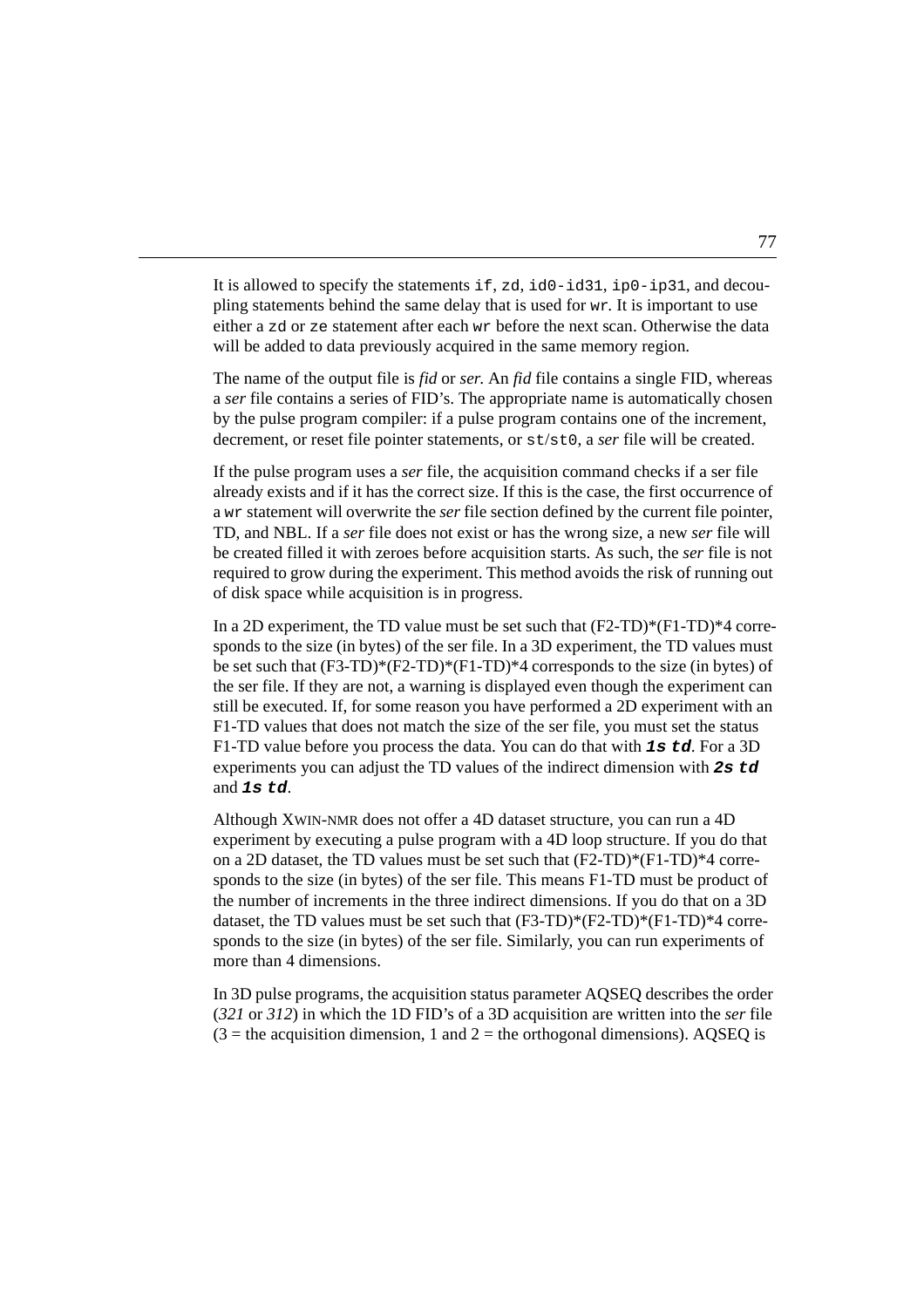pulse programs, the td1 and td2 loop is implicitly defined by an mc statement. If with loop counters  $t d1$  and  $t d2$ . If  $t d1$  is used in the inner loop and  $t d2$  in the automatically set and stored in the parameter file *acqus* according to the pulse program loop structure. A 3D pulse program usually contains a double nested loop outer loop, AQSEQ is set to 312. Otherwise it is set to 321. Note that in most 3D a 3D pulse program contains a different loop structure (not defined by td1/t2d or mc) AQSEQ should be explicitly set with one of the statement:

<span id="page-79-1"></span>aqseq 321 aqseq 312

<span id="page-79-0"></span>before the actual pulse sequence. Without this statement, the status parameter AQSEQ would be set to an arbitrary value. In that case you can still set it after the acquisition has finished (before processing) is with the command **3s aqseq** .

The wr statements (and all other statements in [Table 4.8](#page-77-0)) can be specified behind a delay (see the example in [Table 4.7](#page-76-0)). The delay must be at least 10 µsec. The only timing requirement for  $w\dot{x}$  is that the disk transfer is finished before  $w\dot{x}$  is called again. If it is not, a run-time error message is printed. The actual execution time of a disk write depends on the computer hardware, the operating system, and the system load according to currently active processes and users. Bruker recommends to acquire data only to a disk that is physically connected to the computer that controls the spectrometer.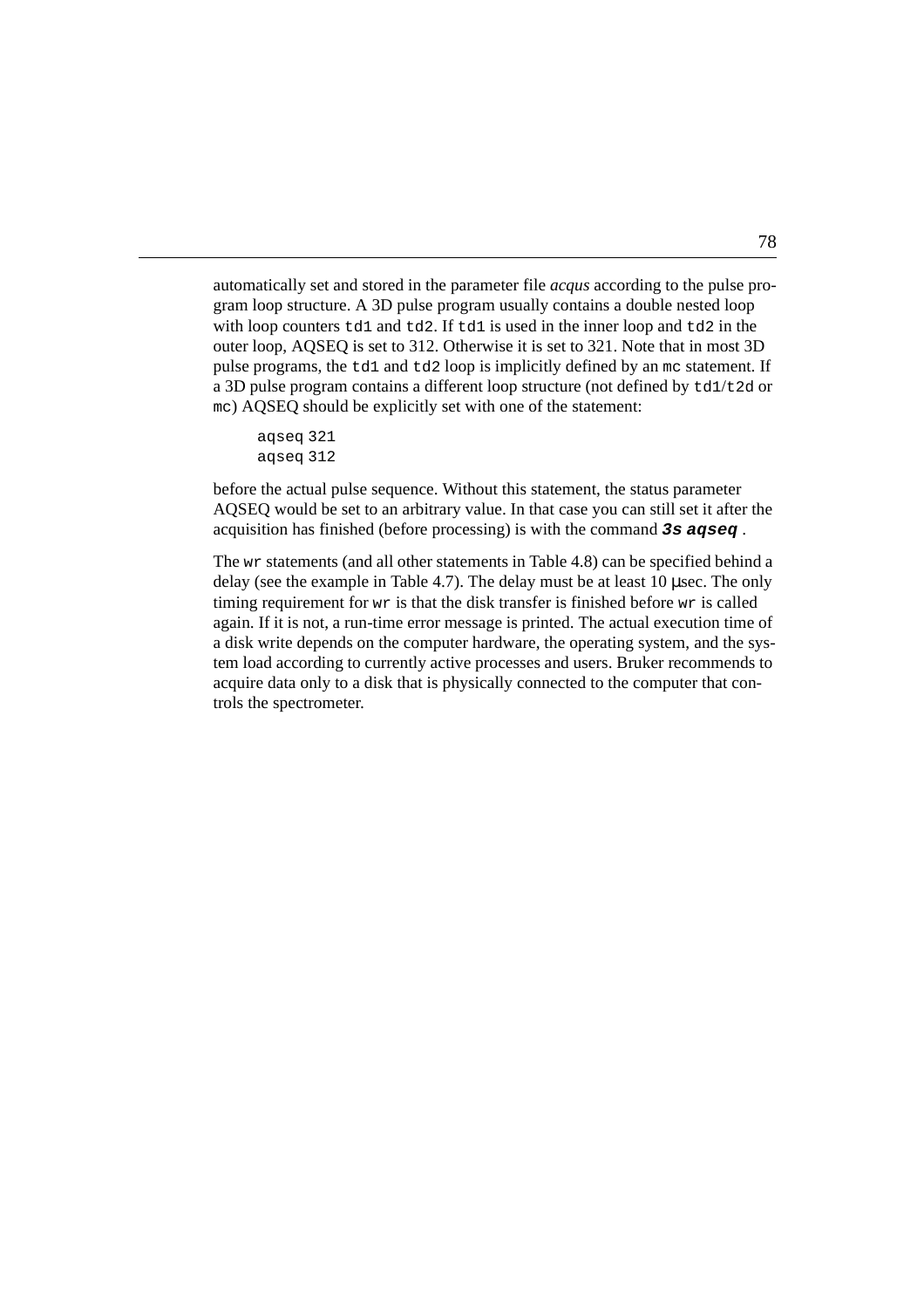# The mc macro statement Chapter 5

# **5.1 The mc macro statement in 2D**

A 1D experiment can be based on the following pulse program sequence:

- 1 ze ; initialisation
- 2 d1 ; starting delay
	- p1 ; pulsing
	- d0 ; waiting
	- go=1 ; acquiring FID and loop for adding
	- d1 wr #0; write to buffer

You can turn this sequence into a 2D sequence by taking the following steps:

- increment the file pointer after each disk write
- initialize the buffer after each disk write
- increment a delay, by convention d0, in each loop
- add a loop outside of the wr #0 statement to a second label the size of which is usually td1
- for phase sensitive acquisition: add a phase increment

When the indirect dimension is acquired phase insensitive, the 2D pulse program would have the following form: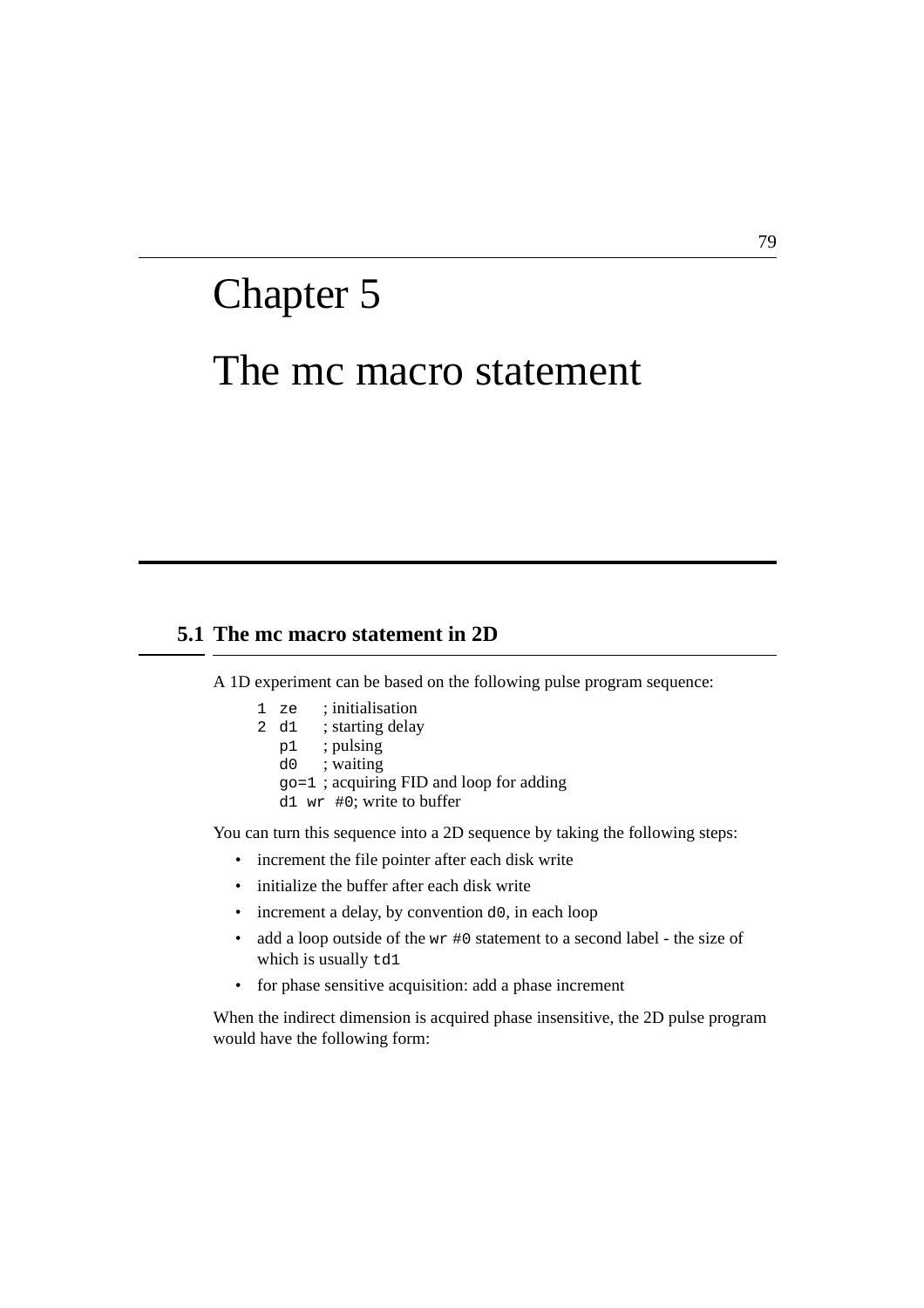```
1 ze
2 d1
3 p1
  d<sub>0</sub>qo=2d1 wr #0 if #0 zd id0
  lo to 3 times td1
```
In XWIN-NMR 3.0 and newer, the last two lines can be can be replaced by the mc statement. In the above sequence, this would take the form:

<span id="page-81-5"></span><span id="page-81-3"></span>d1 mc #0 to 2  $F1QF(id0)$ 

The statement  $mc$  is a macro that includes a disk write (wr), a file increment (if) and memory initialization (zd). It can be used with one or more clauses, e.g. F1QF, which expands to a loop structure. Each clause can take one or more pulse program statements, e.g. id0, as arguments. These statements are executed within the loop created by the clause. Different mc clauses are used for phase sensitive, phase insensitive and echo-antiecho experiments. However, the same mc clause, i.e. the same pulse program, can be used for different types of phases sensitive experiments like QSEQ, States, TPPI and States-TPPI. The experiment type is determined by the F1 acquisition parameter FnMODE. The allowed combinations of FnMODE and mc clauses are listed in [Table 5.1.](#page-81-0)

<span id="page-81-2"></span><span id="page-81-1"></span>

| mc clause | Mode              | Possible values of F1-FnMODE    |
|-----------|-------------------|---------------------------------|
| F1OF      | phase insensitive | ΟF                              |
| F1PH      | phase sensitive   | QSEQ, States, TPPI, States-TPPI |
| F1EA      | Echo-Antiecho     | Echo-Antiecho                   |

<span id="page-81-6"></span><span id="page-81-4"></span>

| Table 5.1 |  |
|-----------|--|
|-----------|--|

<span id="page-81-0"></span>If an incorrect combination of FnMODE and mc clause is used, such as F1PH - QF, the **zg** command will show an error message and quit.

2D and 3D processing commands interpret the acquisition status parameter FnMODE and set the processing status parameter MC2 accordingly. However, if  $FNMODE = undefined$ , they interpret the processing parameter  $MC2$  and set the processing status parameter MC2 accordingly.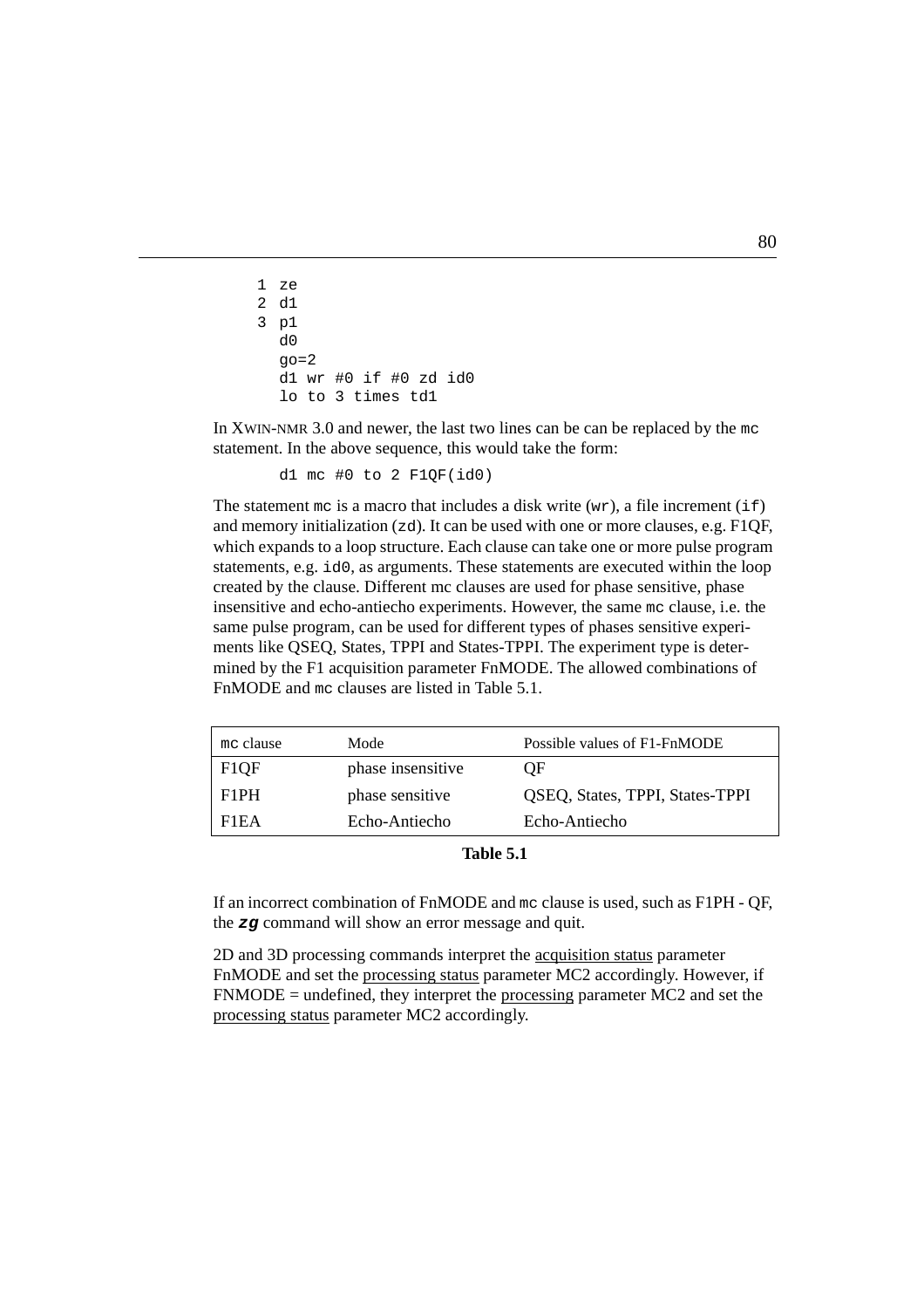used for all phase sensitive modes. We will look at the expanded forms of cosyph programs *cosytp*, *cosyst* and *cosysh* were used for TPPI, States-TPPI and States, By using mc instead of the wr and lo to label statements fewer 2D (and 3D) pulse programs are needed. For example, in XWIN-NMR 2.6 and older, the pulse respectively. In XWIN-NMR 3.0 and later, a single pulse program, *cosyph*, can be for different values of F1-FnMODE. The unexpanded pulse program as it appears with **edpul cosyph**:

```
"d0=3u"
1 ze
2 d1
3 p1 ph1
  d0
  p0 ph2
  go=2 ph31
  d1 mc #0 to 2 F1PH(ip1, id0)
  exit
ph1=02201331
ph2=02021313
ph31=02201331
```
The expanded pulse programs will have the following header which is the same for the different values of F1-FnMODE:

```
define delay MCWRK
define delay MCREST
"MCREST = d1 - d1"
```
As such, it is not specified in the expanded pulse programs below. Note that MCWRK, MCREST are general delays that are defined during the expansion of the mc statement. MCREST is zero for all expansions of cosyph but can be nonzero for other pulse programs. MCWRK, however, is different for different expansions. Note that the phase programs are, for each value of FnMODE, the same as in the unexpanded pulse program.

#### **F1-FnMODE = QSEQ:**

```
define loopcounter ST1CNT
"ST1CNT = t d1 / (2) "
"MCWRK = 0.500000 * d1"
       1 ze
```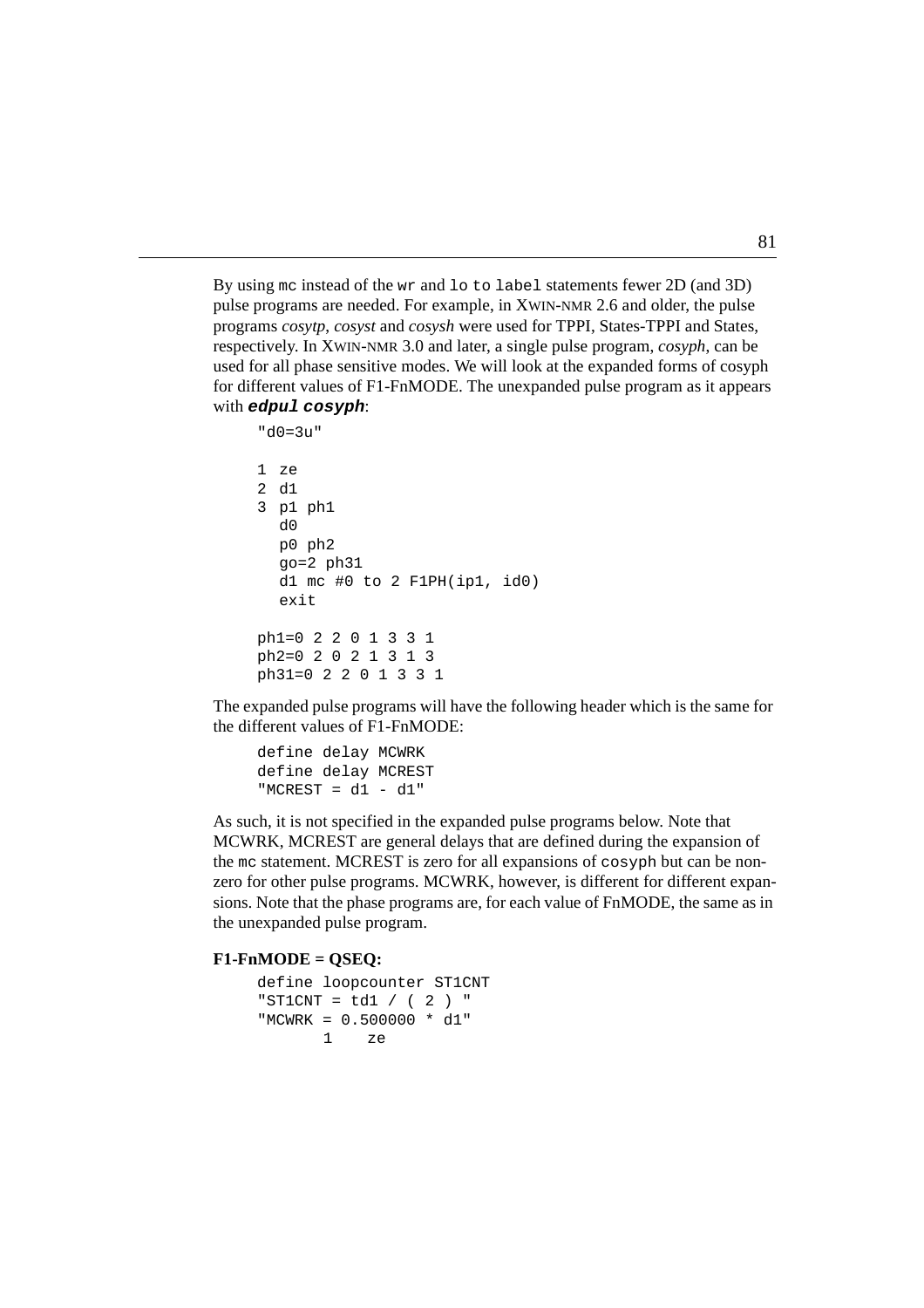```
LSTS1, MCWRK<br>LBLF1, MCRES'
       INDEX
3 p1 ph1
             "in0 = in0 / 2"2 MCWRK
LBLSTS1,
           MCREST
            d0
            p0 ph2
            go=2 ph31
            MCWRK wr #0 if #0 zd ip1 id0
             lo to LBLSTS1 times 2
            MCWRK rp1
             lo to LBLF1 times ST1CNT
            exit
```
#### **F1-FnMODE = States**

define loopcounter ST1CNT "ST1CNT =  $td1 / (2)$  " "MCWRK = 0.500000 \* d1" 1 ze 2 MCWRK LBLSTS1, MCWRK LBLF1, MCREST 3 p1 ph1 d0 p0 ph2 go=2 ph31 MCWRK wr #0 if #0 zd ip1 lo to LBLSTS1 times 2 MCWRK rp1 id0 lo to LBLF1 times ST1CNT exit

#### **F1-FnMODE = TPPI**

```
"MCWRK = d1"
      1 ze
          "in0 = in0 / 2"
      2 MCWRK
 LBLF1, MCREST
      3 p1 ph1
          d0
          p0 ph2
```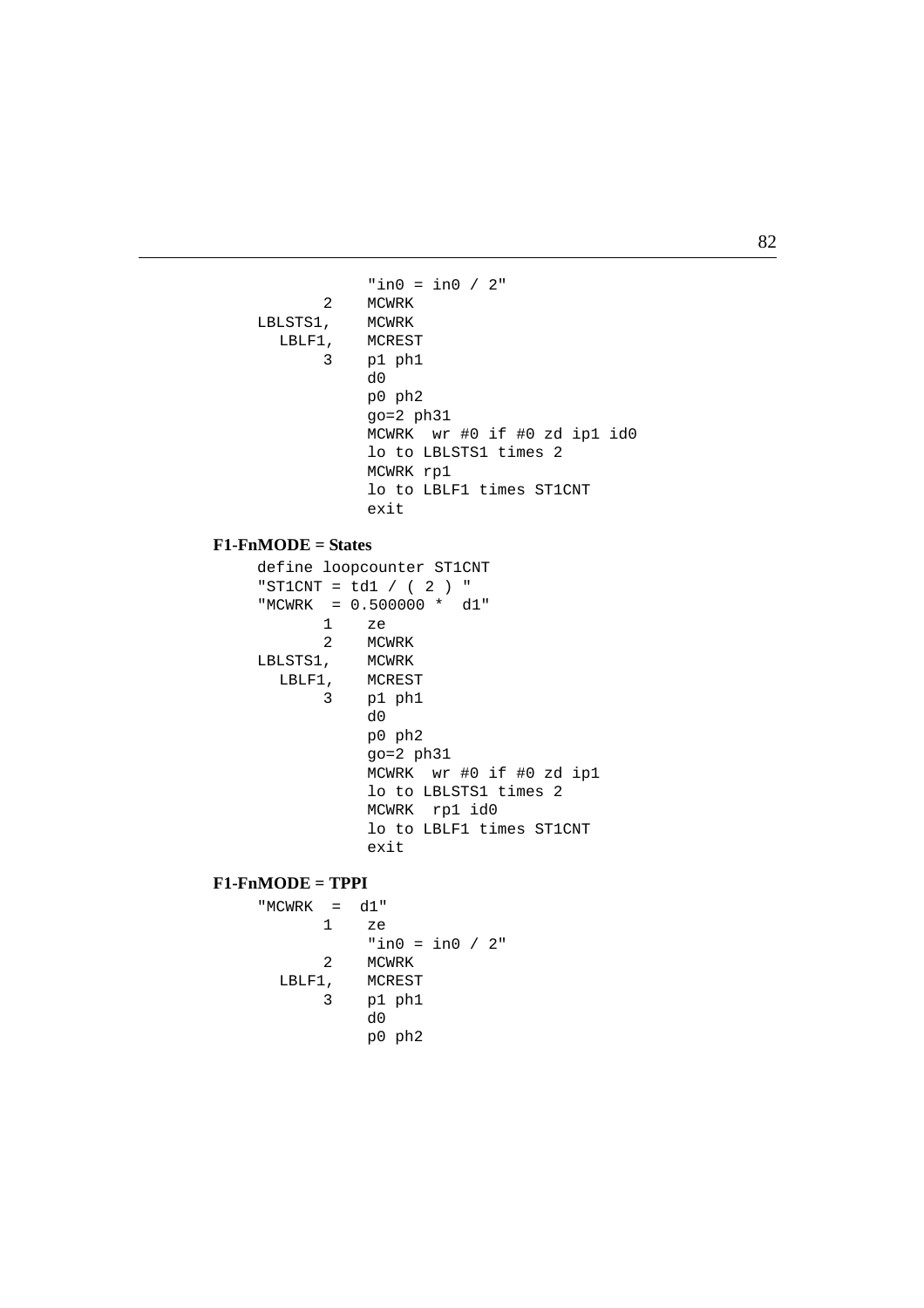```
\frac{1}{\sqrt{2}}go=2 ph31
     MCWRK wr #0 if #0 zd ip1 id0
     lo to LBLF1 times td1
     exit
```
#### $\overline{a}$ **F1-FnMODE = States-TPPI**

```
define loopcounter ST1CNT
"ST1CNT = td1 / (2) "
"MCWRK = 0.500000 * d1"
       1 ze
       2 MCWRK
LBLSTS1, MCWRK
  LBLF1, MCREST
       3 p1 ph1
           d<sub>0</sub>p0 ph2
           go=2 ph31
           MCWRK wr #0 if #0 zd ip1
           lo to LBLSTS1 times 2
           MCWRK id0
           lo to LBLF1 times ST1CNT
           exit
```
The expanded version of the pulse program can be found in the expno directory of the dataset. Note that the mc statement performs the following actions:

- In QSEQ, States, States-TPPI and Echo-Antiecho mode, mc creates two loops and sets the corresponding labels and delays. The delay at the line to which mc loops back to is split into two equal parts: one for the inner loop label and one for the outer loop label.
- For F1-FnMODE =  $QSEQ$  or *TPPI*, the value for the delay increment is divided by 2 during run time. The parameter ND0, which represents the number of occurrences d0 within the loop, must have same value for all values of FnMODE.
- For F1-FnMODE =  $QSEQ$  or *States*, an rp1 statement is included within the outer loop. This causes the phases of ph1 to be reset to their original values.
- For F1-FnMODE= *States*, *States-TPPI* and *Echo-Antiecho*, the statements specified in the first argument of the mc clause are executed in the inner loop and the statements specified in the second argument are executed in the outer loop.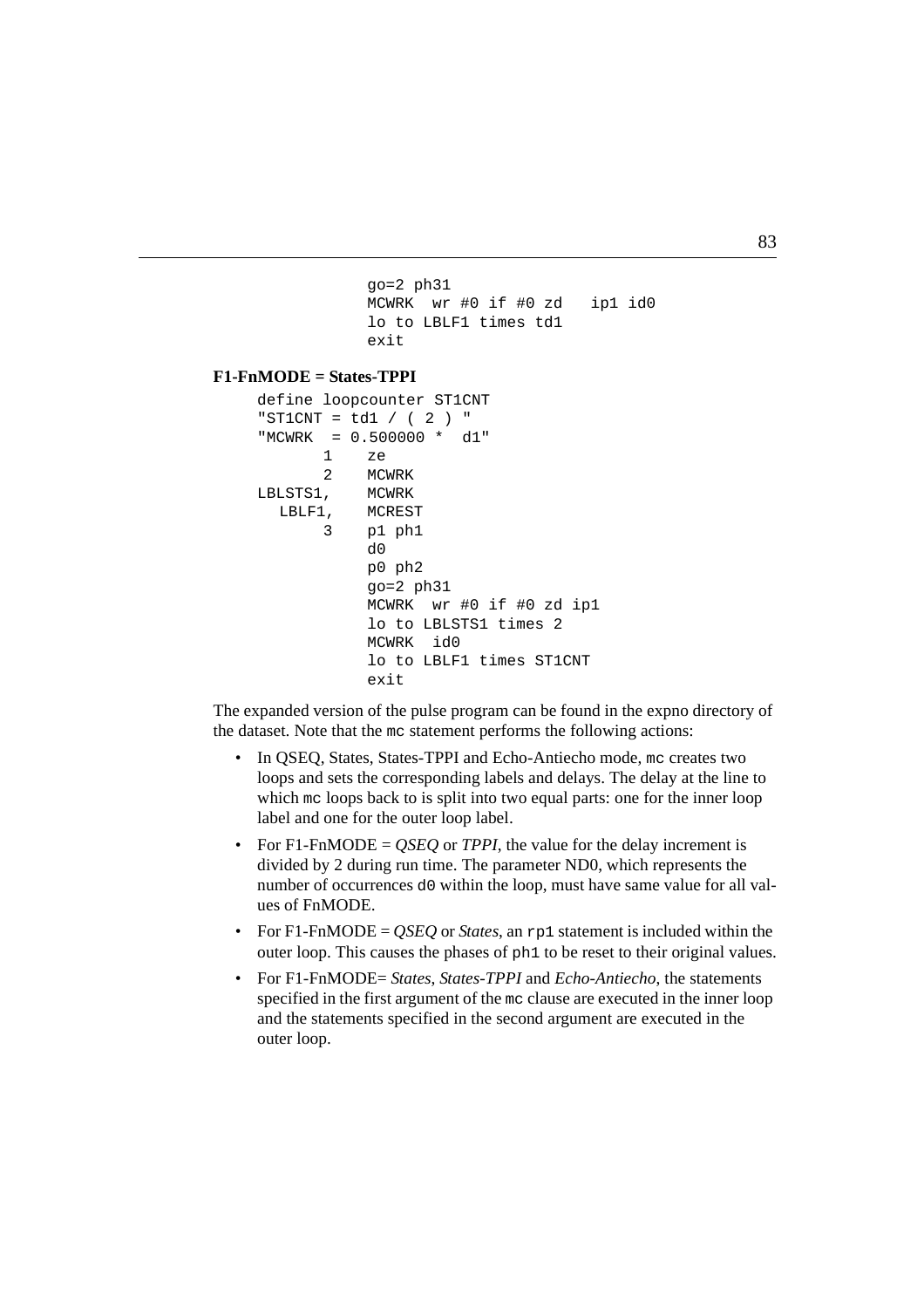- For FnMODE = *OSEO*, the statements specified in the first and second argument of the mc clause are executed in the inner loop.
- in the first and second argument of the mc clause are executed in that loop. • For  $FnMODE = TPPI$ , only one loop is created so the statements specified
- For FnMODE  $= QF$ , the mc clause contains only one argument whose statements are executed in the only loop that is created.

For large 2D data sets, it is often useful to test the experiment with the first increment. This can be done by setting the parameter F1-TD to 1. The dimension of the generated dataset will be 1D and can be processed as such. Note that you do not have to change the value of the parameter PARMODE; it is still set to 2D. In the same way, you can acquire a slice (row) of a 3D dataset by setting F1-TD (F1-TD and F2-TD) to 1.

# **5.2 The mc macro statement in 3D**

The mc statement can also be used in 3D pulse programs. In this case, there are two indirect dimensions, F1 and F2. For the F1 dimension, mc uses the clauses F1PH, F1EA and F1QF, for the F2 dimension, it uses the clauses F2PH, F2EA and F2QF.

The F2PH clause creates a second loop within which a second delay is varied.

The pulse program *noesyi4pr3d*:

```
aqseq 312
1 d11 ze
2 d11 do:f2
3 d12 pl9:f1 pl2:f2
  ...
  qo=2 ph31 cpd2:f2d11 do: f2 mc #0 to 2
     F1PH(ip1 & ip29, id0)F2PH(rd0 & ip5, id10)
exit
```
with

 $F2-FnMODE = States-TPPI$  $F1-FnMODE = States-TPPI:$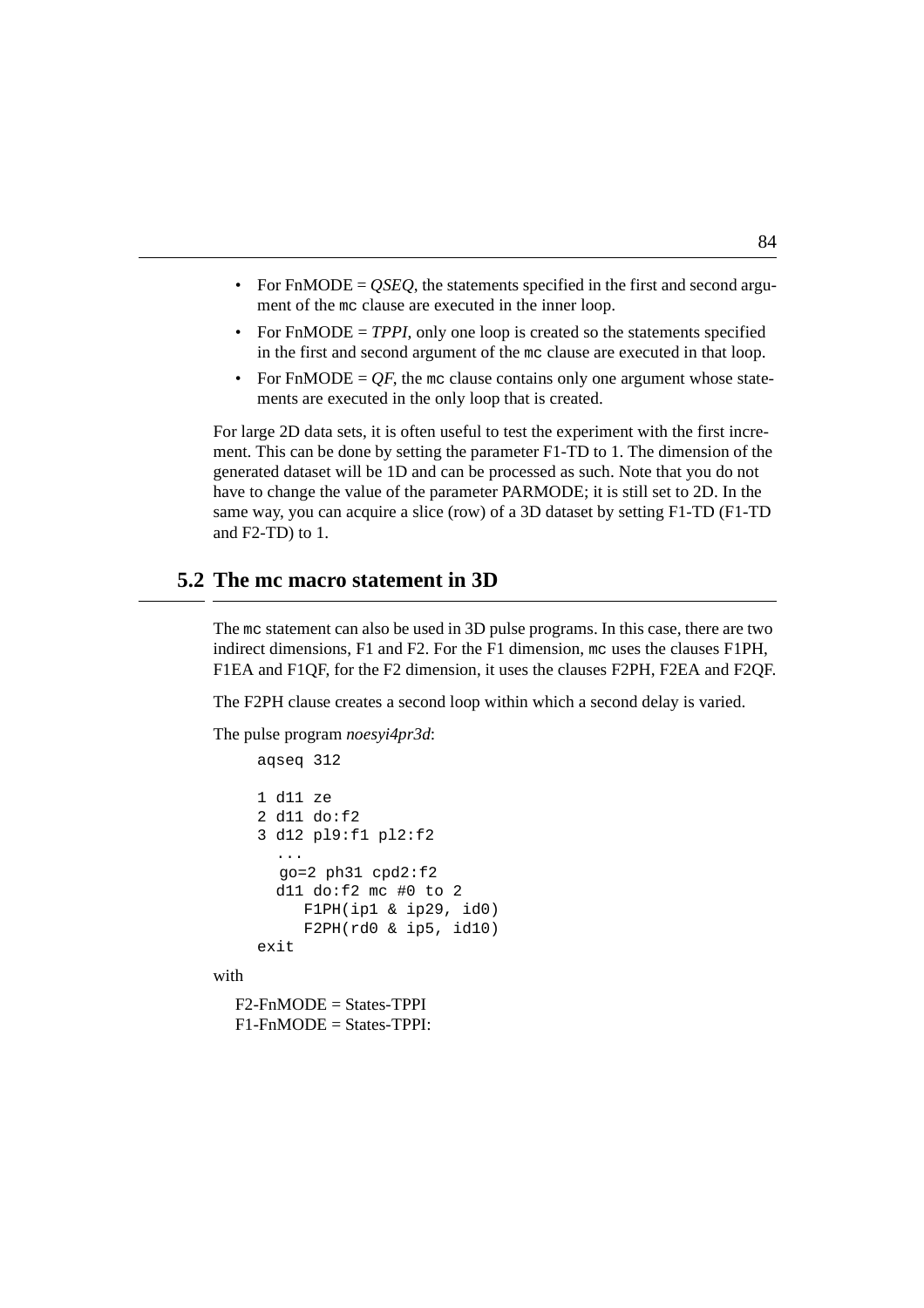expands to:

```
DONE
INDEX
define delay MCREST
aqseq 312
define delay MCWRK
define loopcounter ST2CNT
"ST2CNT = td2 / (2) "
define loopcounter ST1CNT
"ST1CNT = td1/(2)"
"MCWRK = 0.166667 * d11"
"MCREST = d11 - d11"
       1 d11 ze
       2 MCWRK*2 do:f2
LBLSTS2, MCWRK
  LBLF2, MCWRK*2
LBLSTS1, MCWRK
  LBLF1, MCREST
       3 d12 pl9:f1 pl2:f2
           ...
           qo=2 ph31 cpd2:f2MCWRK do:f2 wr #0 if #0 zd ip1 MCWRK ip29
           lo to LBLSTS2 times 2
           MCWRK id0
           lo to LBLF2 times ST1CNT
           MCWRK rd0 MCWRK ip5
           lo to LBLSTS1 times 2
           MCWRK id10
           lo to LBLF1 times ST2CNT
           exit
```
If you reverse the acquisition order of this pulse program, i.e. if you specify:

aqseq 321

you have to change the mc clauses to:

```
F1PH(rd10& ip1 & ip29, id0)
F2PH(ip5, id10)
```
# <span id="page-86-0"></span>**5.3 Additional mc clauses**

Apart from the mc clauses specified above two further clauses are available: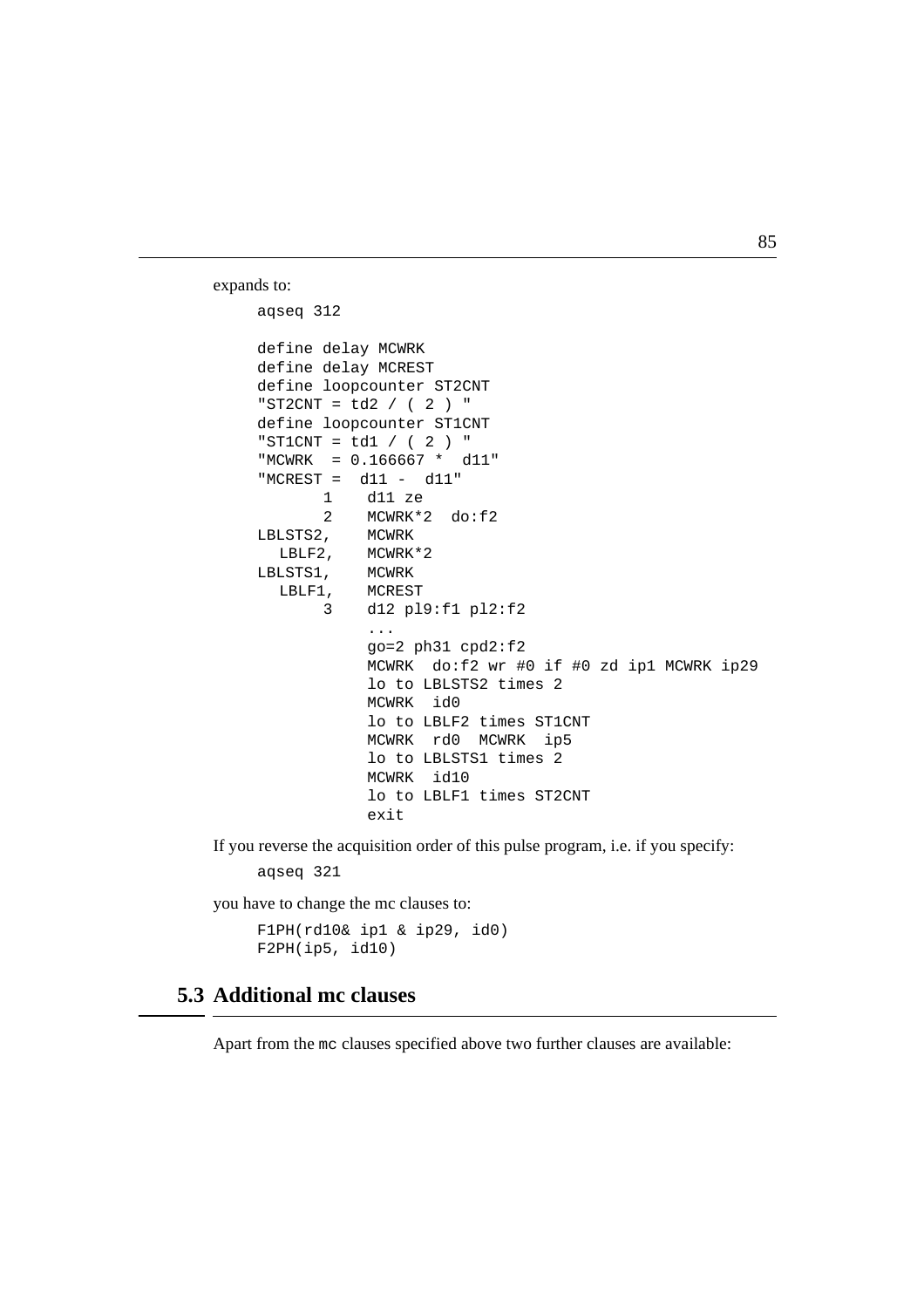<span id="page-87-1"></span> $\cdot$  F1I

have to be varied independently from the  $ip/id$  scheme required for the this clause is typically used for interleaved experiments where parameters actual 2D.

<span id="page-87-0"></span> $\bullet$  F<sub>0</sub>

this clause is used when a parameter needs to be varied without incrementing the data file pointer.

Both F1I and F0 expand to an additional inner loops.

As an example of the F1I clause, we will take the pulse program *noesygpphprxf;* with  $F1-FnMODE = States-TPPI$ 

```
1 \text{ ze}d11 pl12:f2
2 d11 do:f2
3 d12 pl9:f1
   ...
  go=2 ph31 cpd2:f2
  d11 \text{do}: f2 \text{ mc } #0 \text{ to } 2F1I(ip3*2, 2, ip13*2, 2)
      F1PH(ip4 & ip5 & ip29, id0)
   exit
```
will expand to

```
"ST1CNT = t d1 / (2 * 2 * 2) "
"MCWRK = 0.166667 * d11"
"MCREST = d11 - d11"
      1 ze
           d11 pl12:f2
      2 MCWRK do:f2
LBLF1I1, MCWRK
LBLF1I2, MCWRK*3
LBLSTS1, MCWRK
 LBLF1, MCREST
      3 d12 pl9:f1
           ...
           qo=2 ph31 cpd2:f2MCWRK do:f2 wr #0 if #0 zd ip3*2
           lo to LBLF1I1 times 2
           MCWRK ip13*2
           lo to LBLF1I2 times 2
```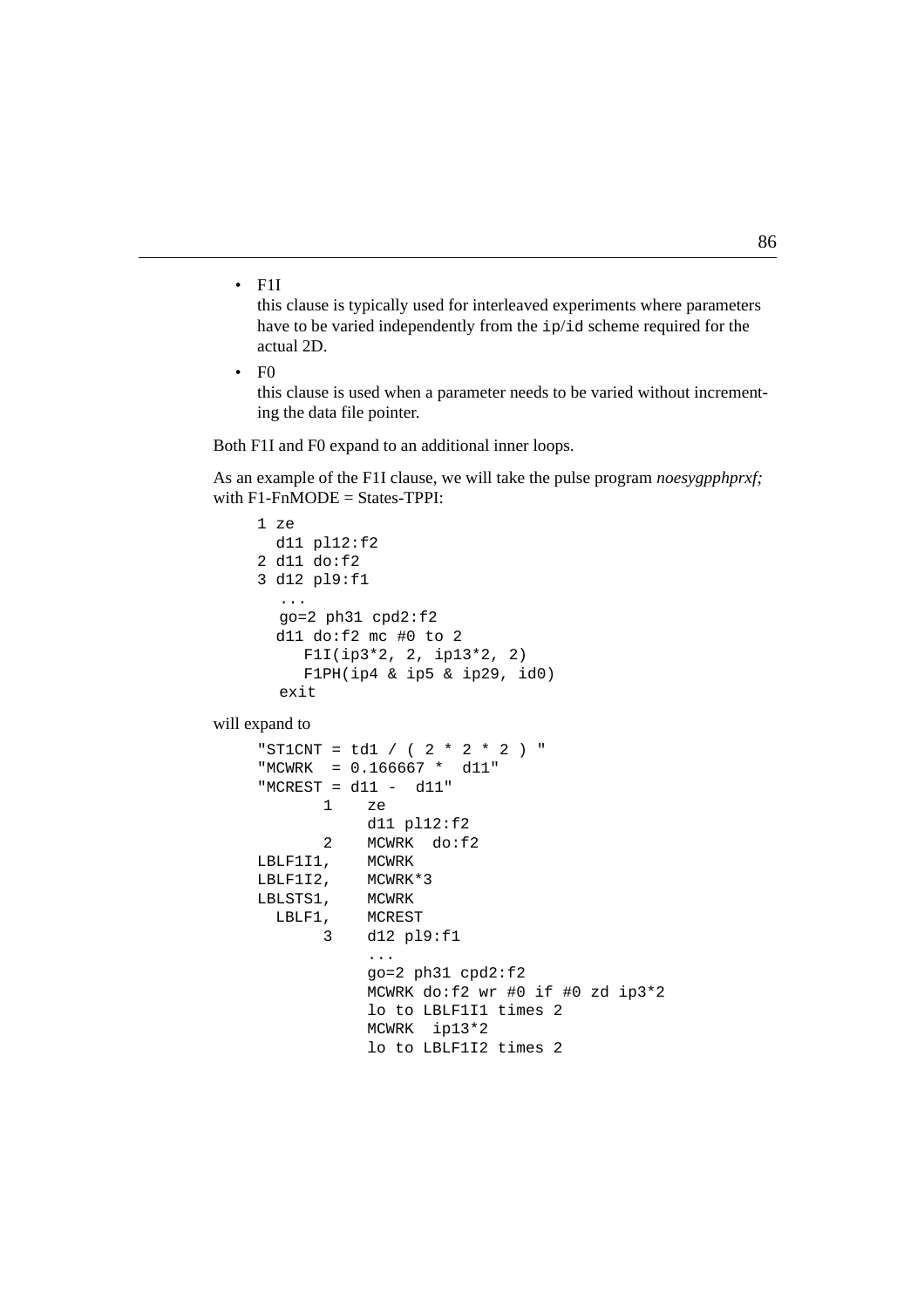```
I<sup>N</sup>
INDEX
exit
     MCWRK ip4 MCWRK ip5 MCWRK ip29
     lo to LBLSTS1 times 2
     MCWRK id0
     lo to LBLF1 times ST1CNT
```
The pulse program line below shows how the F0 clause can be used:

d1 mc #0 to 1  $FO(id9)$   $F1OF(id0)$ 

will be expanded to:

```
...
d1*0.5 id9
lo to 2 times td0
d1*0.5 wr #0 if #0 zd id0
...
```
As loop counter, the parameter TD0 is evaluated.

In order to be able to switch dimensions, timing of statements within the loops must be controlled by the mc statement. So delays or pulses should not be used as argument to the F0, F1PH ... clauses of the mc statement. But in some cases statements must be separated by an delay. Precautions have been taken for this case: the & symbol used within an argument of F0,... will be substituted by an equal fraction of the delay with which the mc statement was specified, e.g

d1 mc #0 to 1 F0(ip1 & ip3)

will expand to

MCWRK ip1 MCWRK ip3 lo to 3 times td0

For 3D pulse programs, the clauses F1I and F2I are available for the two indirect dimensions.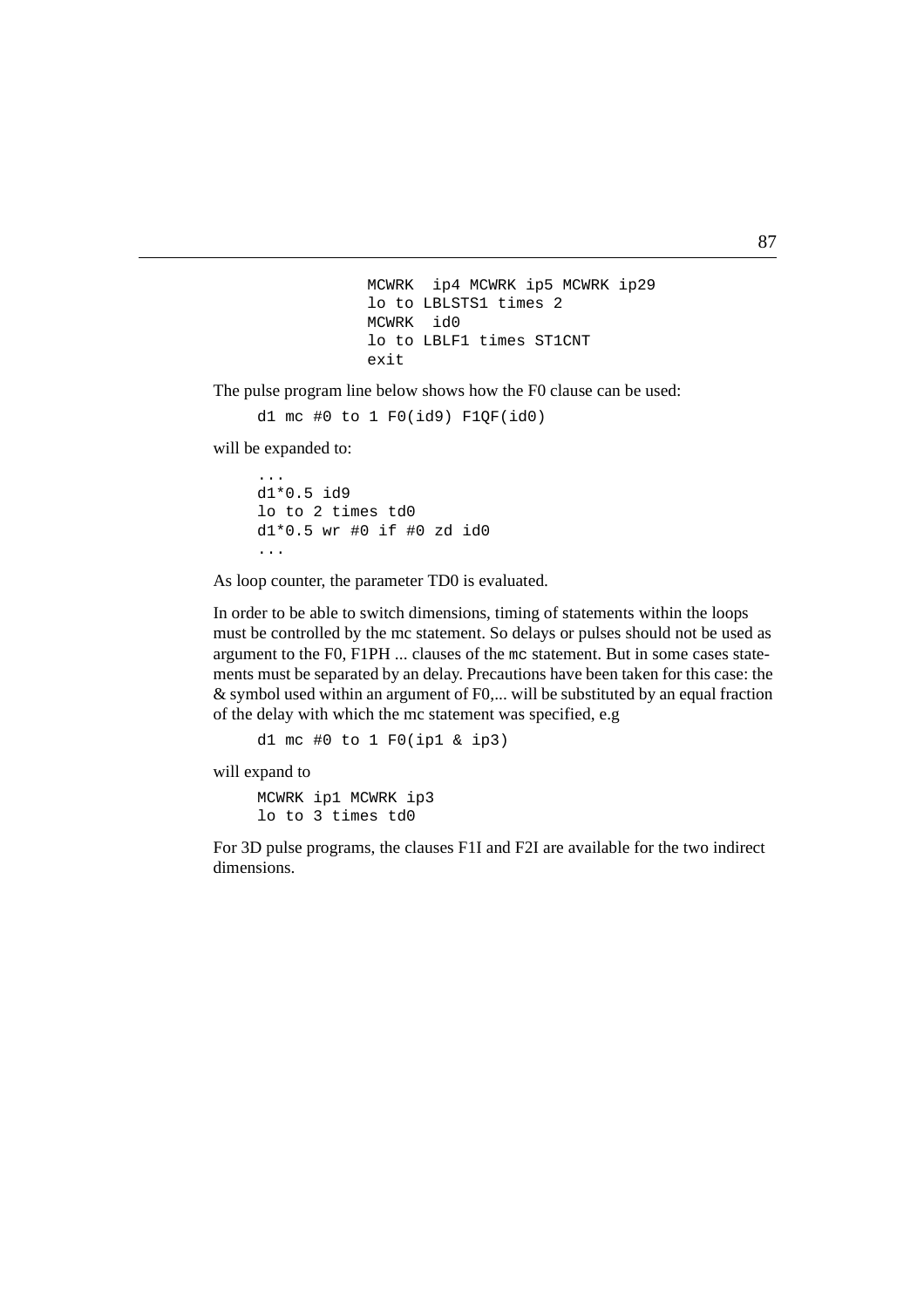# **5.4 General syntax of mc**

The syntax for the mc statement is

```
label <delay1> <options>
  ...
  ...
<delay2> <options> mc #<br/>buffer> to <label>
  F0(<statements>)
  F1I(<sts>,<no. of loops>,<sts>,<no. of loops>, ...)
  F1PH(<statements>,<statements>)
  F1QF(<statements>)
  F1EA(<statements>,<statements>)
  F2I(<sts>,<no. of loops>,<sts>,<no. of loops>, ...)
  F2PH(<statements>,<statements>)
  F2QF(<statements>)
  F2EA(<statements>,<statements>)
```
<span id="page-89-8"></span><span id="page-89-7"></span><span id="page-89-6"></span><span id="page-89-5"></span><span id="page-89-1"></span>The following rules hold:

- <label> must be followed by one delay and can be followed by options
- <delay1> must be greater than or equal to <delay2>
- multiple clauses like  $F(0)$ ,  $F1PH($ ),... can be specified on the same line or on consecutive lines. Do not specify any other statements between the clauses.
- The order in which F0(), F1PH(),... clauses occur is irrelevant
- In 3D, the statement agseg 312 determines the order of the F1 and F2 loop
- The pulse program must contain a ze statement after the parameter definitions.
- The symbol  $\&$  is required between multiple statements of the same type (e.g. multiple phase increments) that are specified within one argument. After expansion, each statement will appear with a separate delay (see the example in section [5.3](#page-86-0)). Multiple statements of a different type (e.g. a phase increment and a delay increment) can be specified with a  $\&$  symbol or with a white space in between. In the latter case, after expansion, they will appear together behind one delay.

Table [5.2](#page-90-0) shows, which expansions will be done for different values of FnMODE.

Note the following things when you view the expanded pulseprogram: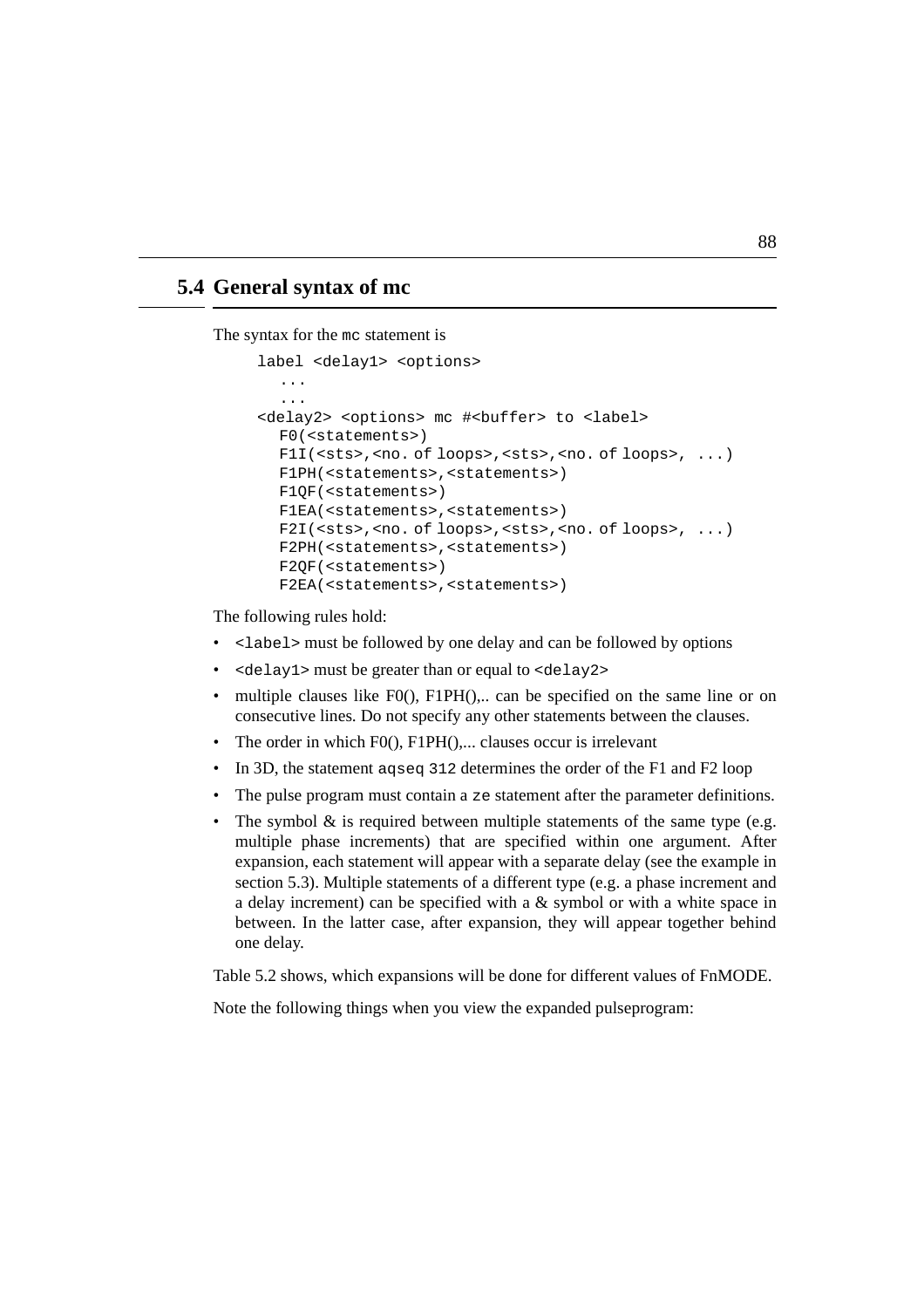| FnMODE                 | create a<br>double<br>loop | delay-<br>increment<br>div. by 2 | phase reset | phase inc<br>inserted | delay inc<br>in inner<br>loop |
|------------------------|----------------------------|----------------------------------|-------------|-----------------------|-------------------------------|
| QF                     |                            |                                  |             |                       |                               |
| QSEQ                   |                            |                                  |             |                       |                               |
| <b>TPPI</b>            |                            |                                  |             |                       |                               |
| <b>States</b>          |                            |                                  |             |                       |                               |
| States-<br><b>TPPI</b> |                            |                                  |             |                       |                               |
| EA                     |                            |                                  |             |                       |                               |

<span id="page-90-1"></span>**Table 5.2** Results of use of different FnMODEs

- <span id="page-90-3"></span><span id="page-90-0"></span>• MCWRK is a fraction of <delay2> and is calculated according to the number of arguments of the mc clauses
- <span id="page-90-2"></span>• MCREST is the difference between <delay1> and <delay2>
- the generated labels have names like LBLF\*. Please do not use labels with these names in your own user-defined pulse programs.
- a line starting with # is a comment to the statement(s) that follow it. The comment contains the respective line number in the original pulse program, and, if applicable, the expansions that were made.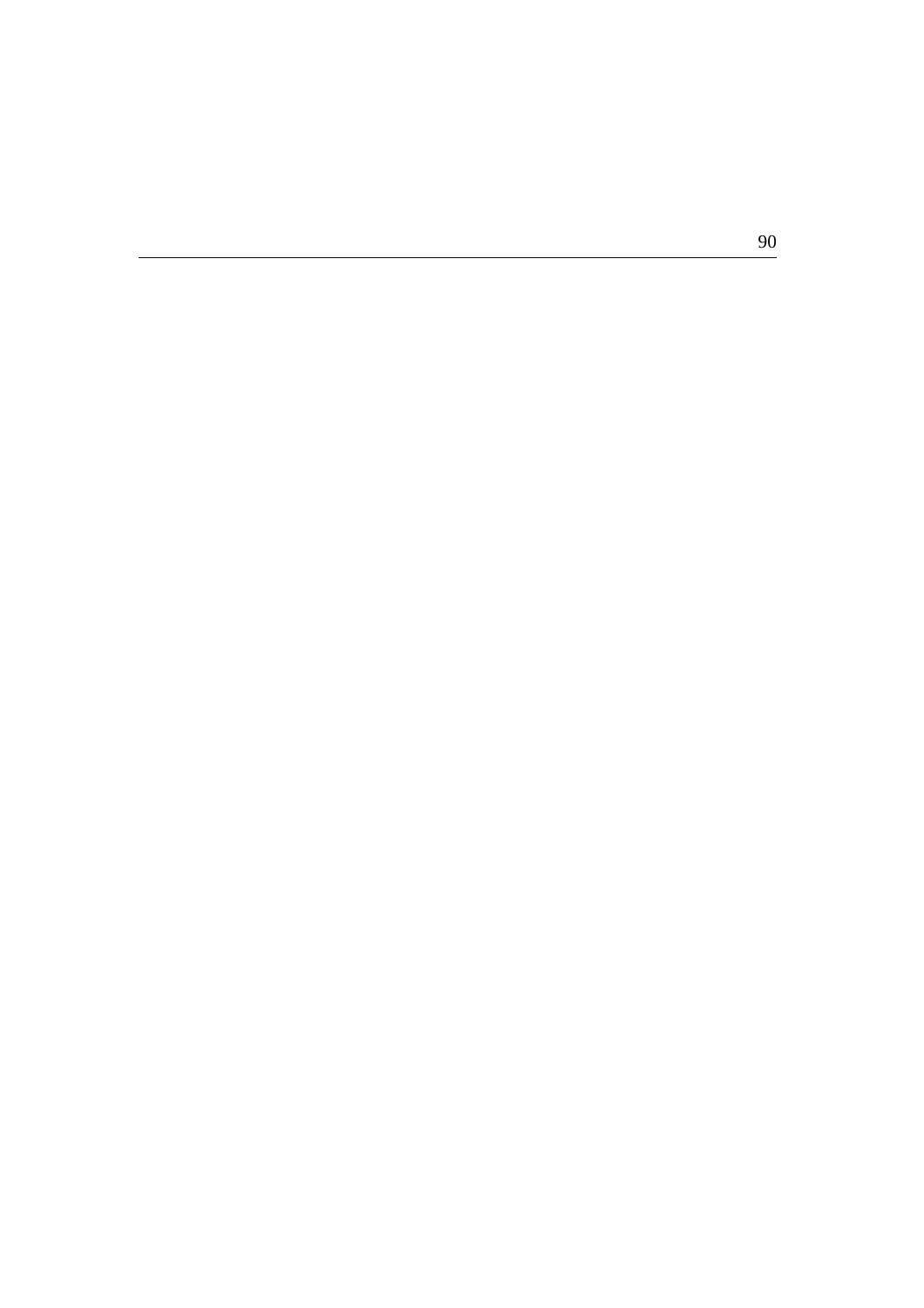# Miscellaneous Chapter 6

# <span id="page-92-2"></span>**6.1 Multiple receivers**

If your spectrometer is equipped with multiple receivers, you can specify in the pulse program with which receiver you want to acquire the data. The receiver number (1-8) can be appended to the following statements:

go, gonp, gosc, goscnp, adc, rcyc, rcycnp, eosc, eoscnp, ze, zd, st, st0, aq, dw, dwov, recph, wr, if

For example the statement:

<span id="page-92-3"></span><span id="page-92-1"></span><span id="page-92-0"></span>go5=label

acquires the data with receiver 5

If no number is specified, 1 is assumed, i.e. go is equivalent to go1):

Parameters for the first RCU are taken from the current dataset. Parameters for the n<sup>th</sup> RCU are taken from data set n-1 of the data set list DSLIST.

The following parameters are taken from the dataset in the DSLIST dataset:

AQ\_mod, DECIM, DIGMOD, DIGTYP, DR, DSPFIRM, DSPFVS, FTLPGN, NBL, OVERFLW, SEOUT, SFO1, SW, SW\_h, TD.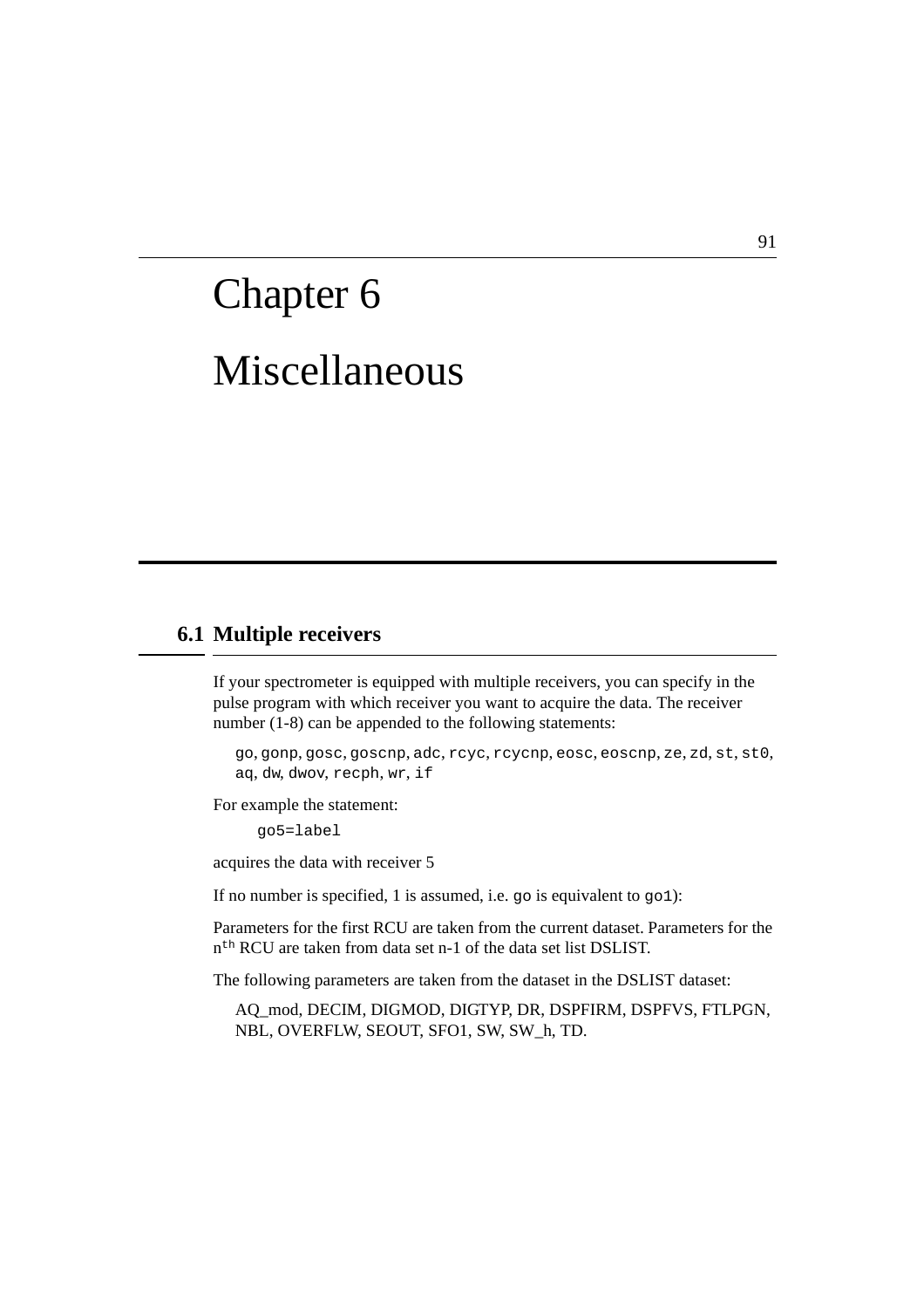<span id="page-93-6"></span>All other parameters are taken from the current dataset.

**INDEX**

# **6.2 Real time outputs**

The spectrometer TCU provides a number of real time outputs which are used to control various spectrometer components, such as gating and blanking the transmitters. Please refer to your hardware documentation to find out which output is connected to a particular device. The pulse program compiler will select the correct output automatically, e.g. for a statement like p1**:**f2.

<span id="page-93-4"></span><span id="page-93-2"></span><span id="page-93-1"></span>**DONE CONTRACTOR** 

The file *\$XWINNMRHOME/exp/stan/nmr/lists/pp/Avance.incl* contains a number of macro definitions based on the outputs, which can be used in pulse programs. This file can be viewed with the command **edpul Avance.incl**.

The hardware documentation will also inform you which of the outputs are free for special purposes, e.g. for controlling a laser from a pulse program.

# **6.2.1 Type 1 outputs ("RCP's")**

On Avance-AQX, there are 35 outputs called RCP0, ... , RCP34. They can be set with an accuracy of 12.5 nanosec and a minimum of 50 nsec. They can be enabled or disabled from the pulse program in two different ways . This is illustrated by the examples below.

**1.** The statements:

<span id="page-93-5"></span><span id="page-93-3"></span><span id="page-93-0"></span>p1**:**c0 5u**:**c25 vp**:**c15

generate pulses of duration  $P[1]$ , 5 µsec, and the current value from the pulse list on the output channels 0, 25, and 15, respectively.

**2.** The statement:

1u setnmr0 | 15

activates output channel 15 (using active=low logic). The channel remains active until it is explicitly deactivated, e.g. with the statement:

```
1u setnmr0 ^ 15
```
The characters "" (vertical bar) and "<sup> $\land$ "</sup> (circumflex) can be used to set and clear a bit in a register consisting of 35 bits. As such, several outputs can be enabled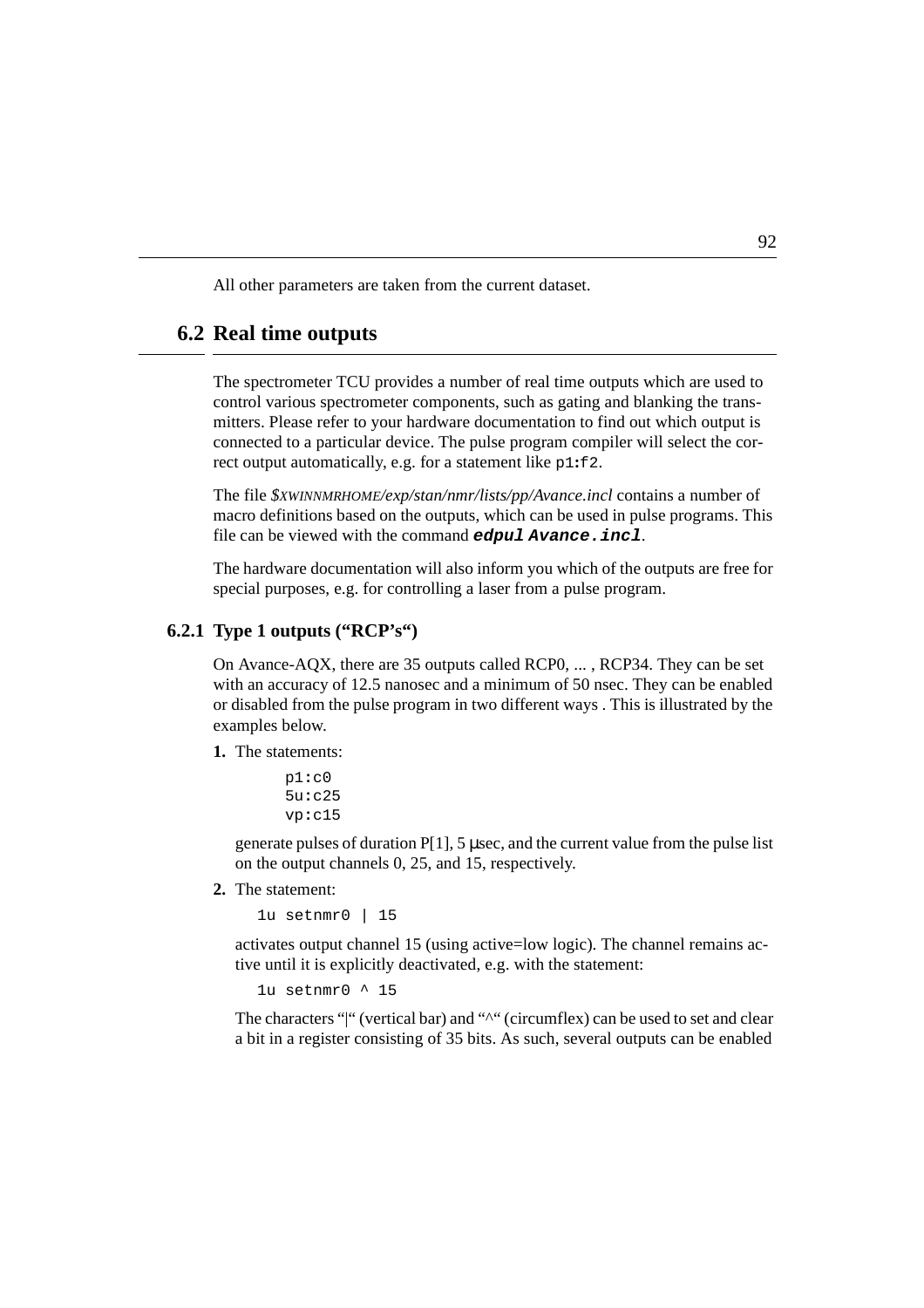or disabled simultaneously. For example, the statement:

1u setnmr0 | 14 | 13 ^ 15

enables the output channels 14 and 13, and disable channel 15.

The statement setnmr0 must be specified behind a delay (in the above examples it is 1 µsec). The minimum delay is 200 nanosec.

The following pulse program section sets and clears a 4 microsecond pulse on  $RCP7$ 

```
4u setnmr0 | 7
1u setnmr0 \land 7
```
# **6.2.2 Type 2 outputs ("NMR control words")**

These are 128 outputs which can be set with an accuracy of 25 nanosec and a minimum of 50 nsec. They are organized in 8 registers of 16 bit size (called NMR control words, outputs or registers).

The statements setnmr1, ... , setnmr8 can be used to enable or disable the channels 0-15 of each register. The syntax is identical to setnmr0 as described in the previous section. For example, the statement:

<span id="page-94-0"></span>1u setnmr3 | 0 | 13 ^ 15

enables the output channels 0 and 13 and disables output channel 15 of register 3.

# **6.3 Gradients**

The term gradient refers to a magnetic field gradient that is added to the homogeneous field of the spectrometer magnet. A gradient is supplied by a gradient coil and can be applied in the x, y and/or z spacial dimension. If a gradient is applied in the x-dimension, the magnetic field will be constant within a y-z plane. In the y-z plane through the center of the receiver coil, the x-gradient field is zero. In a y-z plane at one edge of the receiver coil the x-gradient field is +M, whereas in a y-z plane at the opposite edge it is -M. Here, M is the maximum gradient strength which depends on the gradient amplifier. For y and z-gradients, the same principle holds concerning the x-z plane and x-y plane, respectively.

<span id="page-94-3"></span><span id="page-94-2"></span><span id="page-94-1"></span>A rectangular gradient has a constant strength during the time it is applied, whereas a shaped gradient has a variable strength.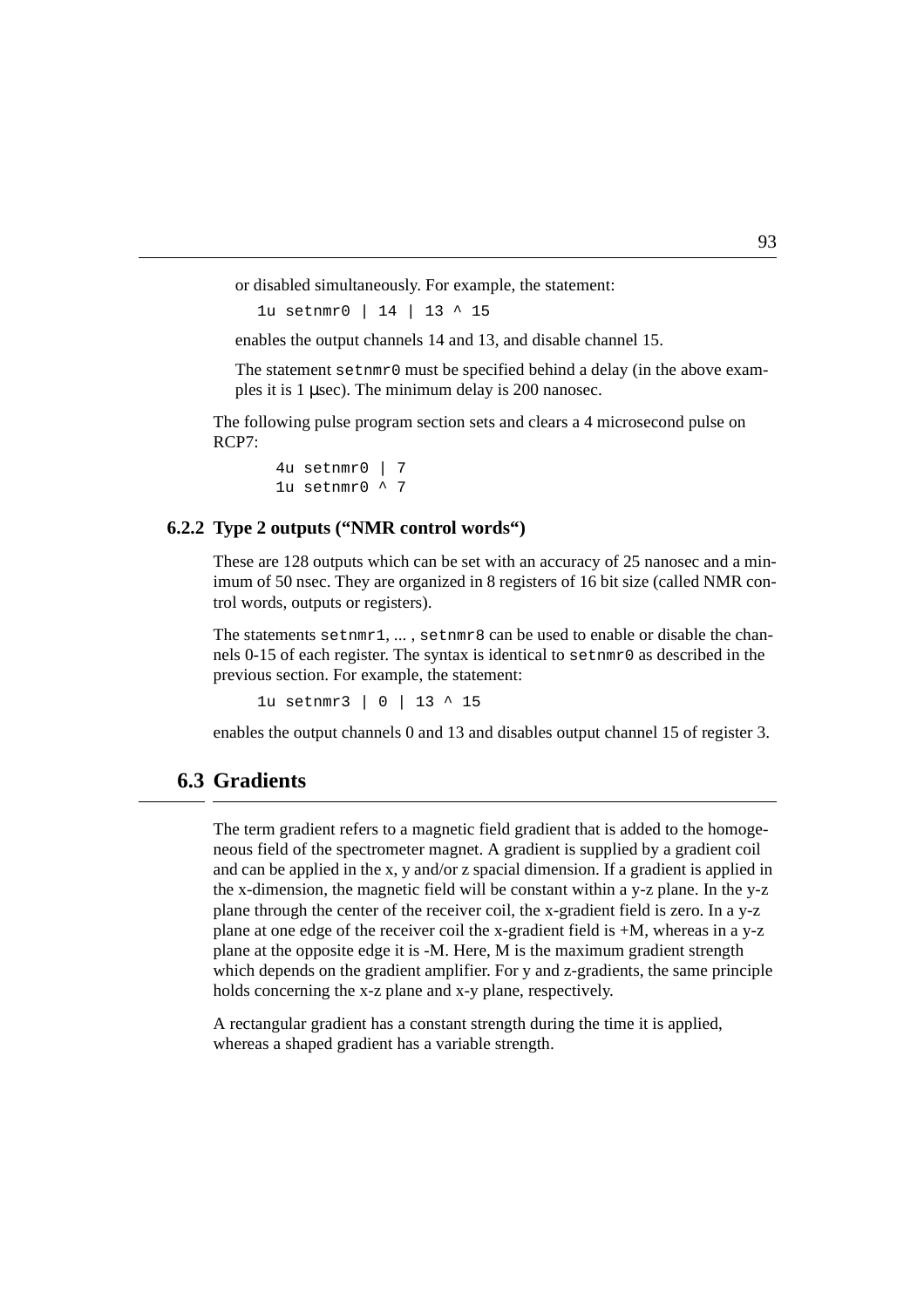# **6.3.1 Rectangular gradients**

<span id="page-95-8"></span><span id="page-95-4"></span><span id="page-95-3"></span>gron0 creates a gradient whose strength is determined by the parameters GPX0, A rectangular gradient has a strength that is constant during its execution. It is<br>created with one of the statements gron0, gron1, ..., gron31. The statement A *rectangular* gradient has a strength that is constant during its execution. It can be GPY0 and GPZ0. Similarly, gron1 creates a gradient whose strength is determined by the parameters GPX1, GPY1 and GPZ1etc. The groff statement switches off all gradients that were switched on by a gron\* statement. For example, the pulse program section:

```
300u gron2
1m
100u groff
```
switches on a gradient defined by GPX2, GPY2 and GPZ2, at the beginning of a 300 µsec delay. This gradient remains on during a period of 1.3 msec.

<span id="page-95-1"></span>The parameters GPX0, GPY0 and GPZ0 can be set by entering **gpx0**, **gpy0**, **gpz0**, respectively, on the command line. As the gradient strength is expressed as a percentage of the maximum strength, it takes a values between 0 and 100. The parameter, GPX1, GPY1, GPX2 etc. can be set from the command line in a similar way. Alternatively, you can set all gradient parameters from the **eda** window by clicking the *GP031 edit* button*.*

# **6.3.2 Shaped gradients**

<span id="page-95-5"></span>A *shaped* gradient has a strength that varies during its execution. The gradient strength as a function of time is called the gradient shape. It is defined by a list of values between -1.0 and 1.0. The number of values in the list defines the number of time intervals. Each element in the list defines the relative gradient strength during a particular time interval. The interval length is defined by the length of the entire gradient shape divided by the number of intervals. The length of the shape (duration) must be specified in the pulse program The gradients are reset to zero at the end of the shape, if no gradient statement is immediately following.

The following 3 examples generate shaped gradients:

```
10mp:gp2
p1:gp1
gradPulse*3.33:gp3
vp:gp4 ; Incorrect! Shaped gradients with vp are not supported.
```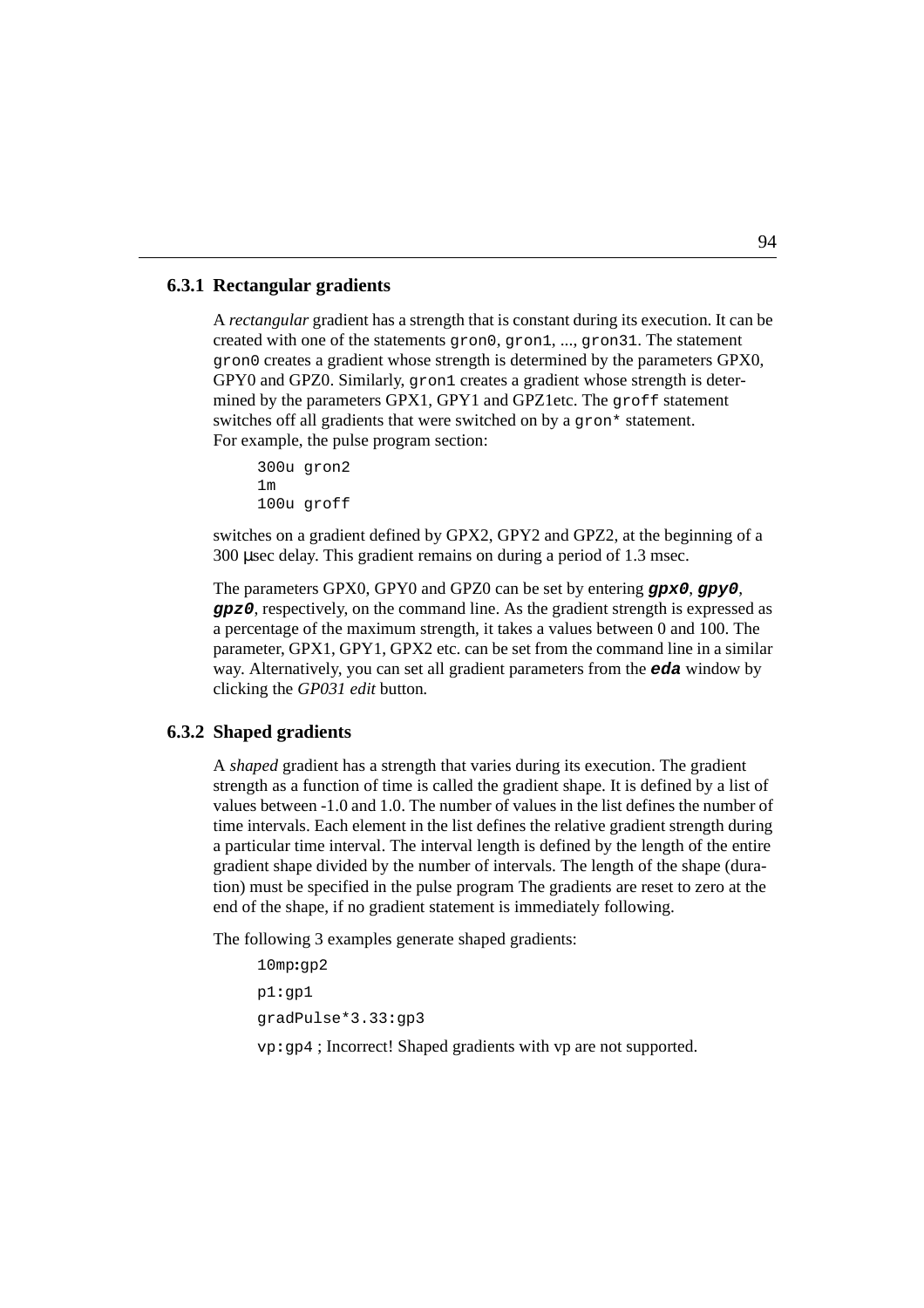<span id="page-96-1"></span>opened by clicking on the *GP031* button in **eda**. It has 32 entries with indices 0-They are applied for 10 millisec, P[1], and gradPulse\*3.33 and are described by the *gradient parameter table* entries 2, 1, and 3, respectively. This table can be 31. The statements **:**gp0 interprets entry 0, **:**gp1 interprets entry 1, etc.

<span id="page-96-0"></span>**DONE** Each entry of the gradient parameter table has 4 assigned parameters: *GPX, GPY, GPZ* (the gradient strength multipliers for the 3 spatial dimensions), and a *file name* (of the file that contains the gradient strength values).

#### <span id="page-96-5"></span>**GPX, GPY, GPZ**

These are multipliers with values between 0 to 100. They are applied to the gradient strength values (which range from -1.0 to 1.0) in the shape file to obtain the total gradient field strength.

#### <span id="page-96-3"></span>**File name**

File name is the name of a gradient file. A gradient file can be generated from Shape Tool window (command **stdisp**) or from the command line with the command  $st$  (for more information click  $Help \rightarrow Online Manual$  from the Shape Tool window).

Gradient shape files are stored in JCAMP-DX format in the directory:

```
$XWINNMRHOME/exp/stan/nmr/lists/gp/
```
Note that if you specify an internal gradient shape, you don't need a shape file, however you should define the length of the shape as described below.

<span id="page-96-2"></span>All gradient parameters can be set from from the **eda** window by clicking the *GP031 edit* button*.* Alternatively, they can can be set by entering **gpx0**, **gpy0**, **gpz0**, **gpnam0**, **gpx1** etc. on the command line. As the gradient strength is expressed as a percentage of the maximum strength, it takes a values between 0 and 100.

As described in the next section, you can also define gradient shape functions in the pulse program rather than using shaped gradient files.

# **6.3.3 Gradient Functions**

<span id="page-96-4"></span>You can use gradient shapes as gradient functions. Then the current function value is used to calculate the gradient.

Shaped gradients can be defined in the pulse program as a gradient function. At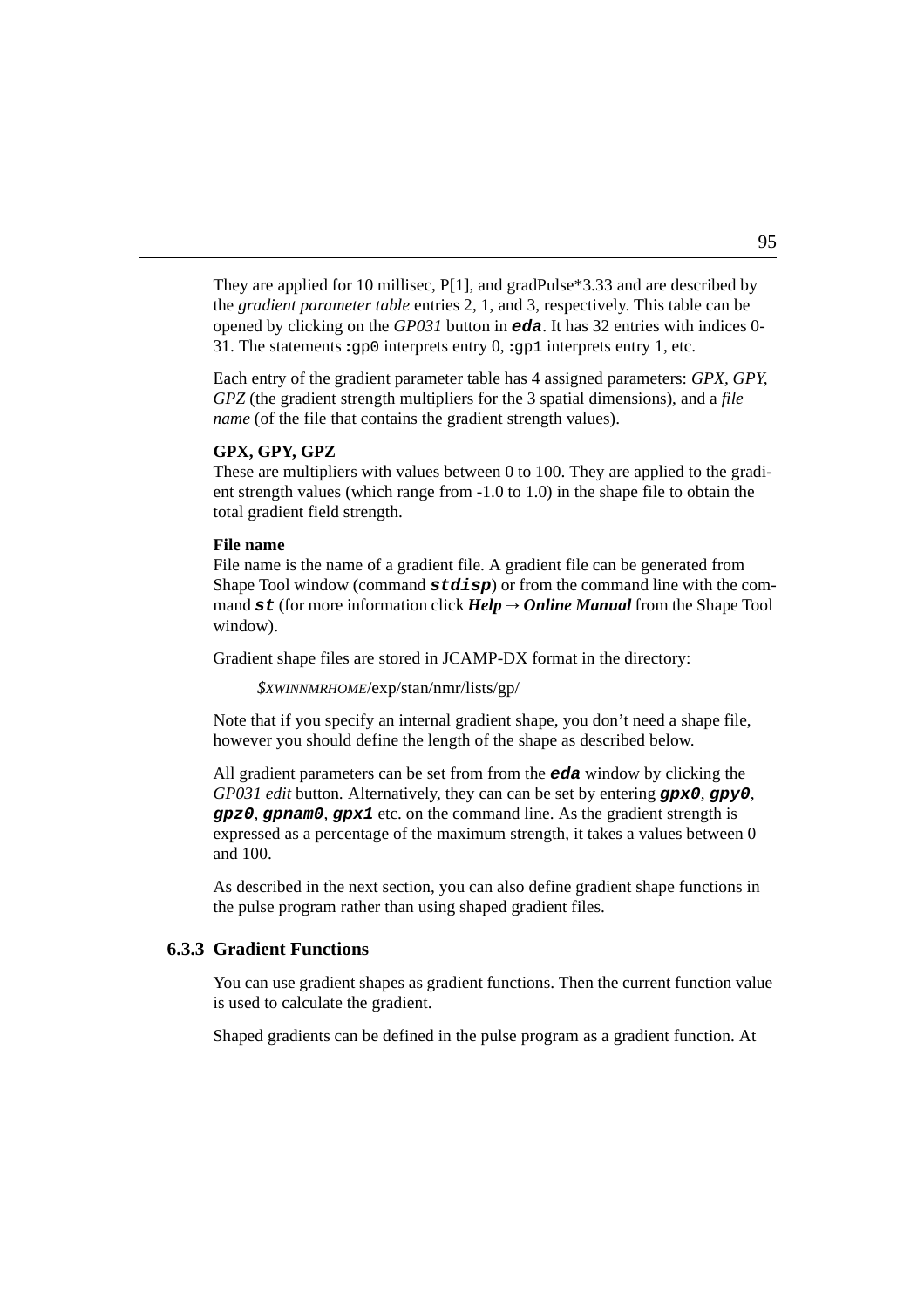each moment, the gradient strength is set to the current function value.

 $\frac{1}{2}$ The function index can be manipulated with the following statements:

```
igrad sin; increment index
zgrad sin; zero index -> use 1st function value
dgrad sin; decrement index
sgrad sin; save index (stack with depth = 1)
rgrad sin; restore index
sgrad sin; save the current index
rgrad sin; restore the last saved index
```
The length of an internal gradient function (or shape) must be specified at the beginning of the pulse program, e.g.:

<span id="page-97-4"></span>lgrad  $sin = 100$ ; sine function with 100 values

# **Internal Gradient Functions:**

A gradient function is either a gradient shape that is defined in a gradient file, or an internal function that is calculated during pulse program compilation. The following internal functions are available:

- <span id="page-97-5"></span>• *plusminus* can take the value 1 or -1.
- <span id="page-97-8"></span><span id="page-97-7"></span><span id="page-97-6"></span>• *r1d*, *r2d* and *r3d* linear ramps from -1 to 1, where the final value is never reached.
- *step* linear ramp from 0 to 1 and the final value will always be reached.
- *sin*

sine function from 0 to  $\pi$  (excluding  $\pi$ ). The angle increment depends on the length of the function (see above).

- <span id="page-97-0"></span>• *cos* cosine function from 0 to  $\pi$  (excluding  $\pi$ ).
- *sinp* sine function from 0 to  $\pi$  (including  $\pi$ ).

<span id="page-97-2"></span>• *gauss <truncval>* which is a gaussian function with truncation level (e.g. gauss2.5 for 2.5% truncation level)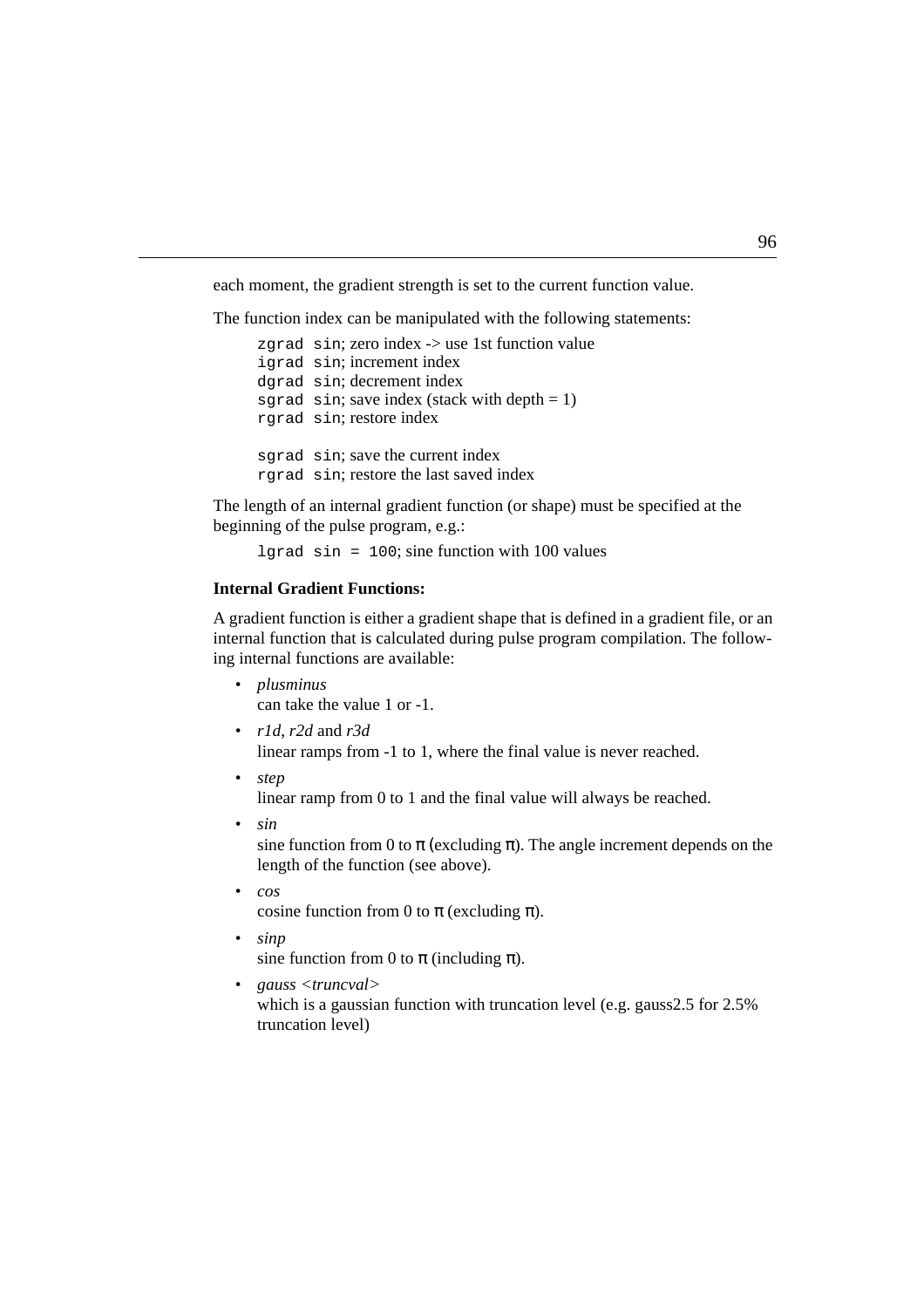• *rnd* random function.

#### **DO INDEX 6.3.4 Manipulation of rectangular or shaped gradients**

Both rectangular and shaped gradients can be manipulated with a constant and/or a gradient function. Here, manipulation can be addition or multiplication.

Example:

```
1 300m gron2 * - 0.5 * plusminus
p1 qp1 * sin(100) * cnst0
igrad plusminus
igrad sin
lo to 1 times 100
```
If a rectangular gradient is manipulated with a gradient function, the latter must be specified without parameters. For example:

<span id="page-98-2"></span><span id="page-98-1"></span>300m gron2 \*sin

If, however, a shaped pulse is manipulated with a function, the latter can be specified with or without parameters. For example:

p1 gp1 \* sin  $p2$  qp2  $*$  sin(100)

# **6.3.5 General Gradient Statements**

Since the XWIN-NMR gradient software is also used by ParaVision, it has features, that actually designed for medical imaging. With gradient statements of the form:

<span id="page-98-3"></span><span id="page-98-0"></span>delay  $qrad{ <1st$  dim> |  $<$ 2nd dim> |  $<$ r3d dim>}

you can use these features even without ParaVision, but in a restricted manner:

• You can specify *Object Oriented Gradients***,** that are converted into *Physical Gradients.* This allows for:

<span id="page-98-4"></span>- Acquisition of images with different *slice orientation* while using the same pulseprogram. The gradients may be specified in spatial coordinates other than x, y and z. The pulse program compiler multiplies the gradients with a *rotation matrix* (see below) to get x, y and z.

- Acquisition of images with different *slice thickness* and *field of view*, every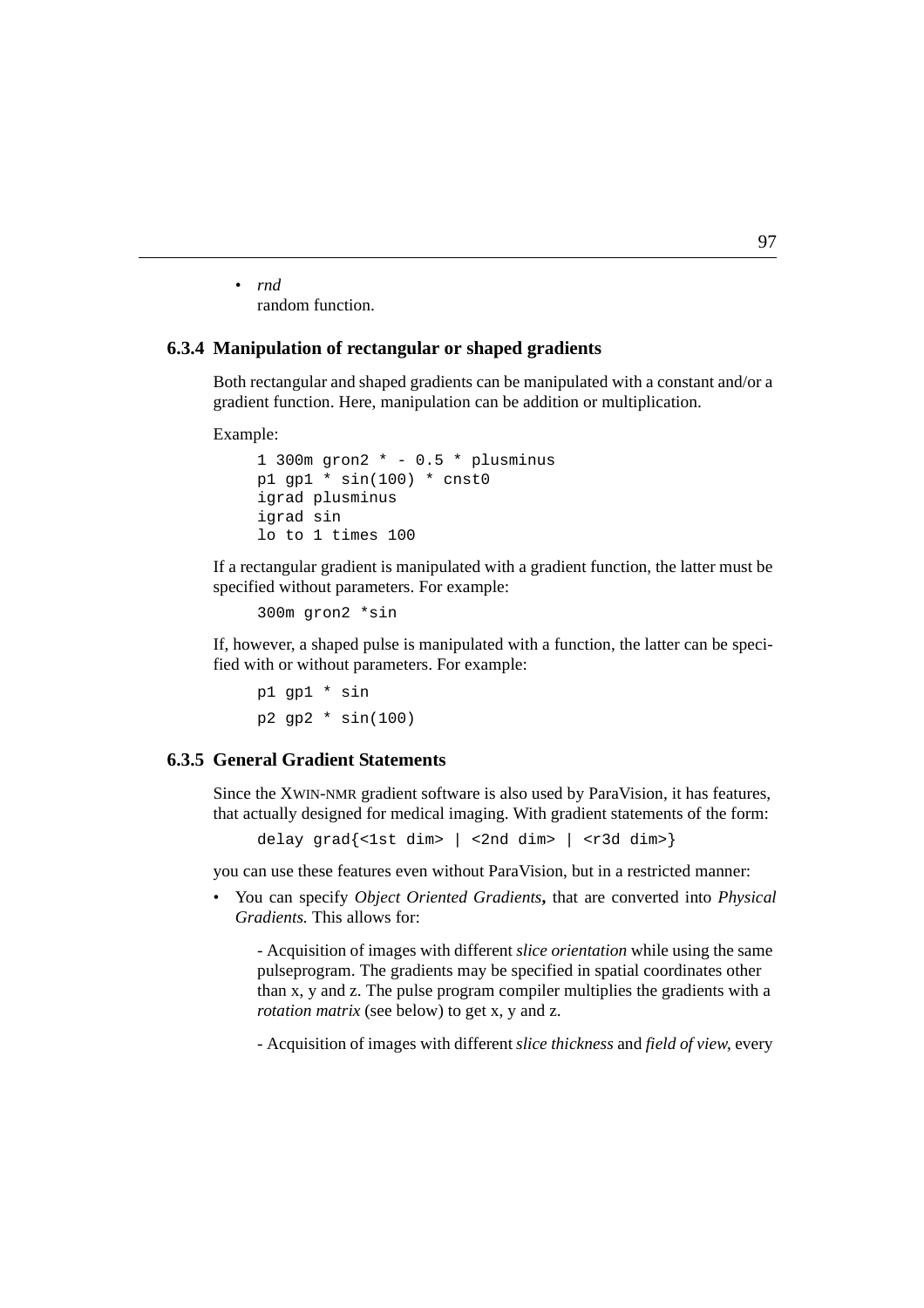spatial dimension may be multiplied by a *scaling factor*.

- Independently and defined as a percentage of *maximum* straight, as scalar values or *functions*, which may be combined by *addition* and *multiplica*-• The gradients are defined as a percentage *of maximum\_gradient strength*, as *tion*.
- The functions are either *Internal functions*, which are handled accordingly by the compiler, or *gradient files* containing the function values (see above).
- Scaling and rotation can be suppressed with the following options:

*no\_scale*: Gradient is not scaled

*direct\_scale* or *shim\_scale*: Gradient is not scaled and not rotated

• Hardware dependencies can be accounted for by specifying different values for xyz.

Examples:

```
10u grad\{(0)|r2d(100)|(0)\}; Ramp in the 2nd (or phase) dimension.
1m grad{sin(50,200)*r3d(89|90|91)+cos(50,200) |
(20)|(2|1|3,direct scale)
```
The 1st (or read) dimension contains *sin(50,200),* that means: a *sine* function with 50 % amplitude. The 2nd parameter indicates a gradient shape, consisting of 200 values, every value applied  $1/200$  ms = 5 us.

Every *sine* value is multiplied with the current value of *r3d(89|90|91)*. The amplitude of *r3d* is different for xyz to account for hardware dependencies.

The 1st dimension also contains a 2nd gradient shape *cos(50,200)*. You can combine several gradient shapes in one statement, but the same length should be used.

The 2nd (or phase) dimension contains *(20)*, indicating a scalar gradient with 20 per cent amplitude.

The 3rd (or slice) dimension contains *(2|1|3, direct\_scale)***,** indicating a scalar gradient with 2 per cent amplitude in x direction, 1 per cent in y and 3 per cent in z, independent of rotation and scaling.

# **6.3.6 Rotation and Scaling**

If the EXPNO directory of the current data set contains a text file cag\_par, the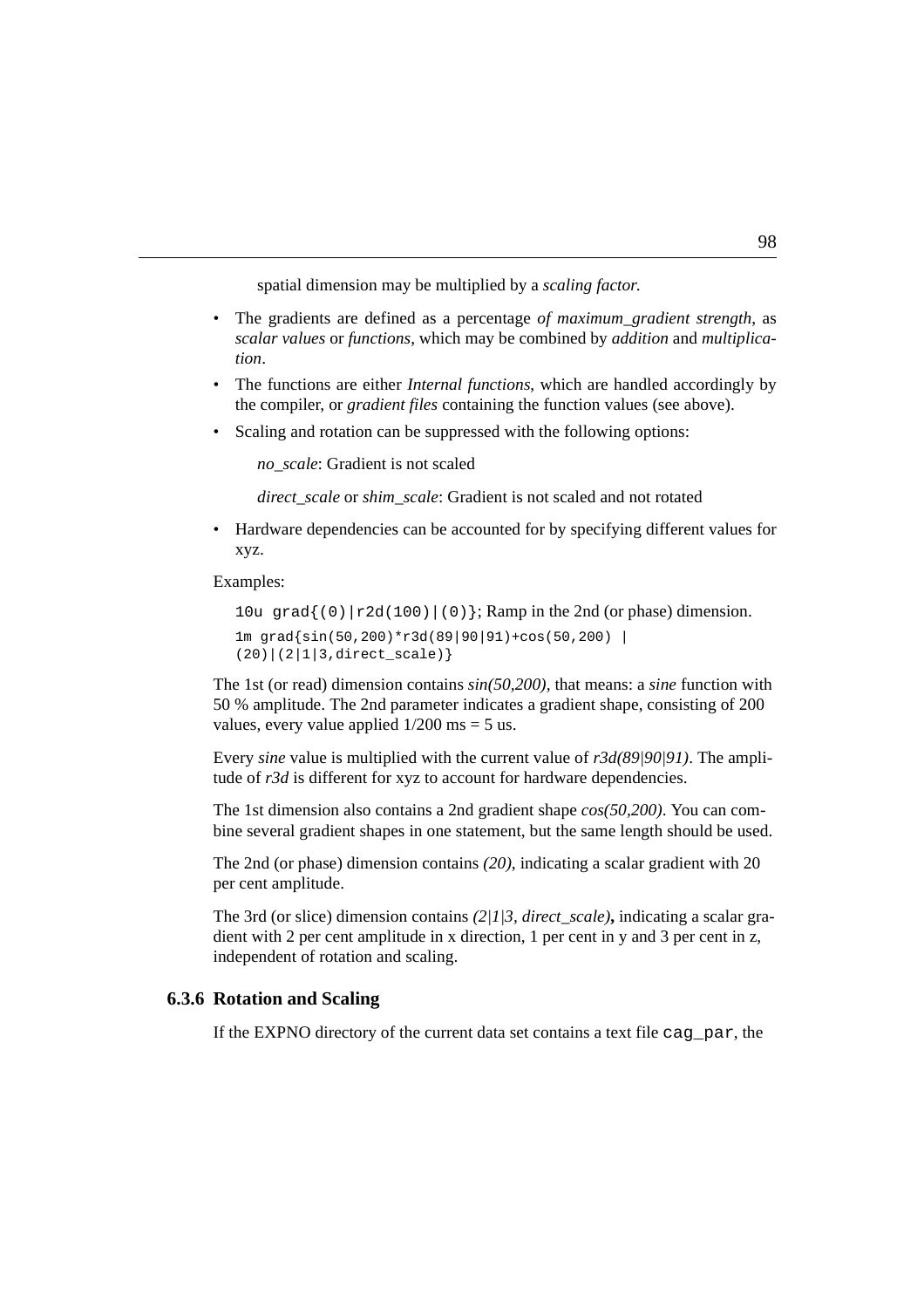rotation and scaling is done, as specified in this file.

 $EISE$  if  $\psi$ *X* WHATMANDOME/exp/stan/min/1ists/gp contarion and scaling is done, as specified in this file: Else if \$XWINNMRHOME/exp/stan/nmr/lists/gp contains a text file cag\_par,

Example:

<span id="page-100-3"></span><span id="page-100-1"></span>

| 0.5 | ; Scaling of 1st (or read) dimension  |
|-----|---------------------------------------|
| 0.5 | ; Scaling of 2nd (or phase) dimension |
| 0.8 | ; Scaling of 3rd (or slice) dimension |

<span id="page-100-2"></span>In this case you can acquire 2 slices with different orientation. Like function indices, you can manipulate slice indices with the statements zslice, islice, dslice, sslice, rslice.

| 1.0     | 0.0   | 0.0 | $\ddot{\phantom{0}}$ | Scaling of 1st (read or x) dimension      |
|---------|-------|-----|----------------------|-------------------------------------------|
| 0.0     | 1.0   | 0.0 | $\ddot{\phantom{a}}$ | Scaling of 2nd (or y) dimension           |
| 0.0     | 0.0   | 1.0 | $\ddot{\cdot}$       | Scaling of 3rd (or z) dimension           |
|         |       |     |                      |                                           |
| 1.0     | 0.0   | 0.0 | $\ddot{\phantom{a}}$ | 1st rotation matrix                       |
| 0.0     | 1.0   | 0.0 |                      |                                           |
| 0.0     | 0.0   | 1.0 |                      |                                           |
|         |       |     |                      |                                           |
| 0.707   | 0.707 | 0.0 | $\ddot{\cdot}$       | 2nd rotation matrix                       |
| $-.707$ | 0.707 | 0.0 | $\mathbf{L}$         | the 1st and 2nd dimensions are rotated by |
| 0.0     | 0.0   | 1.0 | $\ddot{\cdot}$       | 45 degrees                                |

<span id="page-100-0"></span>**Table 6.1** example of a cag\_par file

# **6.4 Miscellaneous statements**

# **6.4.1 Switching on/off Presetting of Blanking Pulses: preset**

<span id="page-100-4"></span>The preset off statement switches off the presetting of blanking pulses. The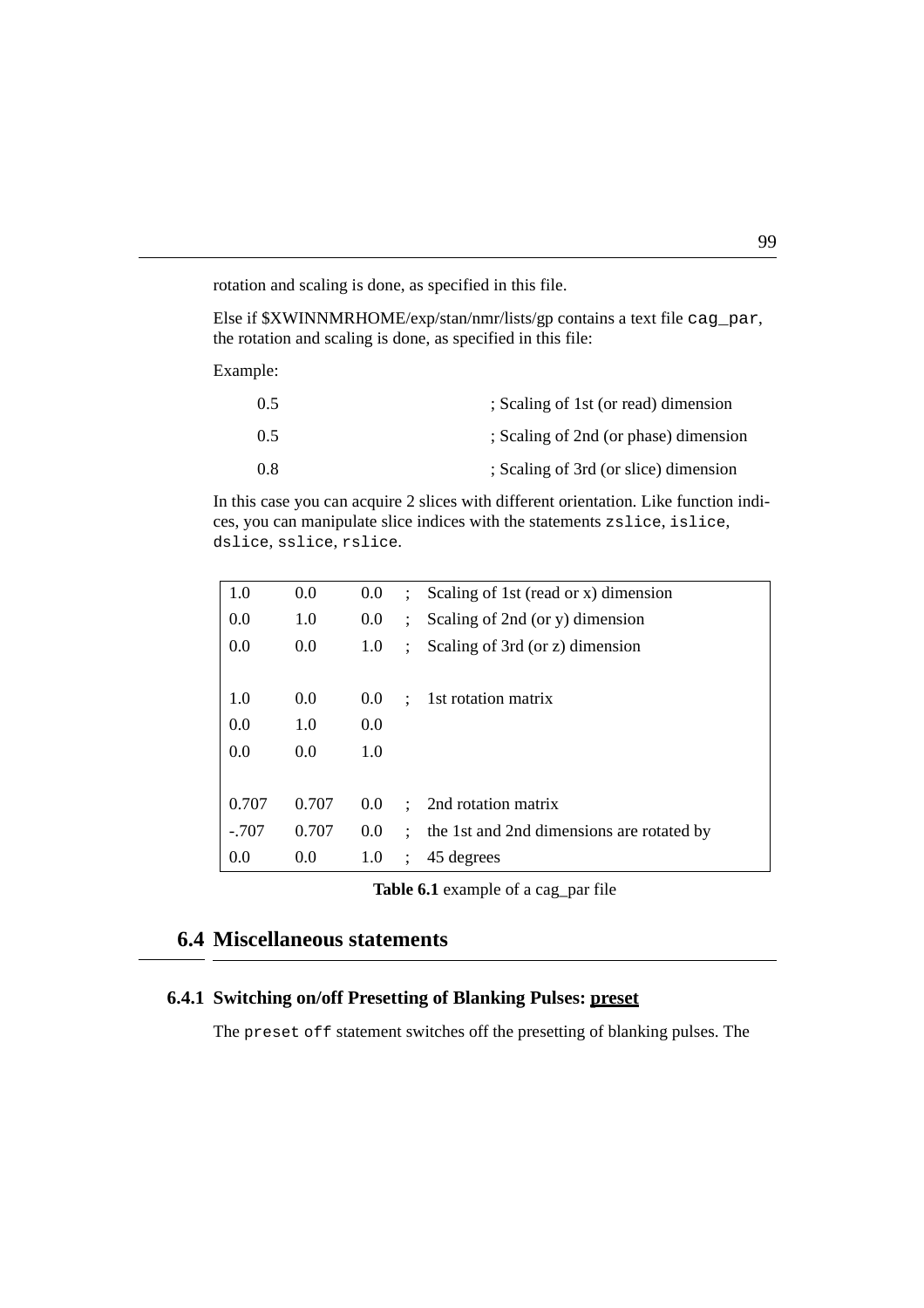<span id="page-101-5"></span>and can not be undone. program will then behave as if all *preset* parameters (command **edscon**) are set to 0. Switching of the presetting must occur at the beginning of the pulse program

# **6.4.2 Assignment of Preamplifier Blanking Pulses: blkpa**

<span id="page-101-1"></span>The preamplifier blanking pulses are normally set by the **edscon** preset parameters (BLKPA[1...8]). They can, however, also be declared at the beginning of the pulse program using the syntax:

<span id="page-101-2"></span>blkpa<channel number> = <duration>

Example:

"blkpa1=3u"

#### **6.4.3 Assignment of Transmitter Blanking Pulses: blktr**

<span id="page-101-3"></span>The transmitter blanking pulses are normally set by the **edscon** preset parameters (BLKTR[1...8]). They can, however, also be declared at the beginning of the the pulse program using the syntax:

<span id="page-101-4"></span>blktr<channel number> = <duration>

Example:

 $"$ blktr1=3 $u$ "

# **6.4.4 Generation of Blanking Pulses: gatepulse**

Blanking pulses are automatically generated according to the **edscon** preset parameters. If, however, the pulse program contains the statement preset off the generation of blanking pulses is disabled. In that case, you can selectively enable the generation of blanking pulses on a particular channel. This can be done with the gatepulse statement. The syntax is:

```
delay gatepulse 1 [ | 2...]
```
Example:

```
3u gatepulse 1 ;generate blanking pulse for f1
p1:f1
d1
2u gatepulse 1/2; generate blanking pulses for fl and f2
(p1):f1 (p2):f2
```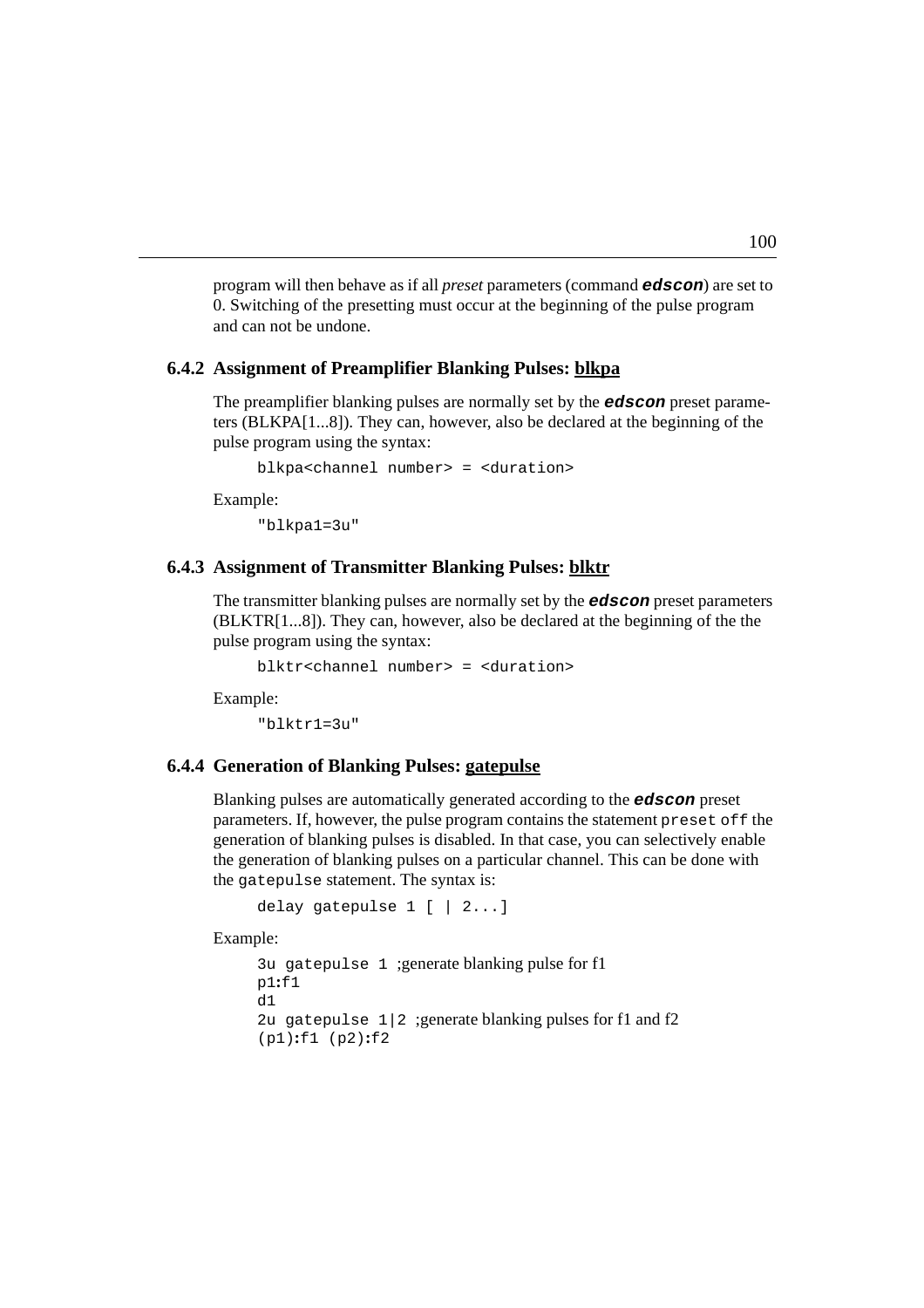Note that gatepulse statement will only enable generate the transmitter blanking pulses, the preamplifier blanking pulses and the ASU blanking pulses.

#### **INDEX 6.4.5 Printing messages**

The statement

print "Hello World"

prints the message *Hello World* during runtime of an experiment. The timing of the printout is not necessarily correlated to the execution of the pulse program because the TCU interprets the pulse program in advance of its execution. However, for debugging complex pulse programs it could be helpful.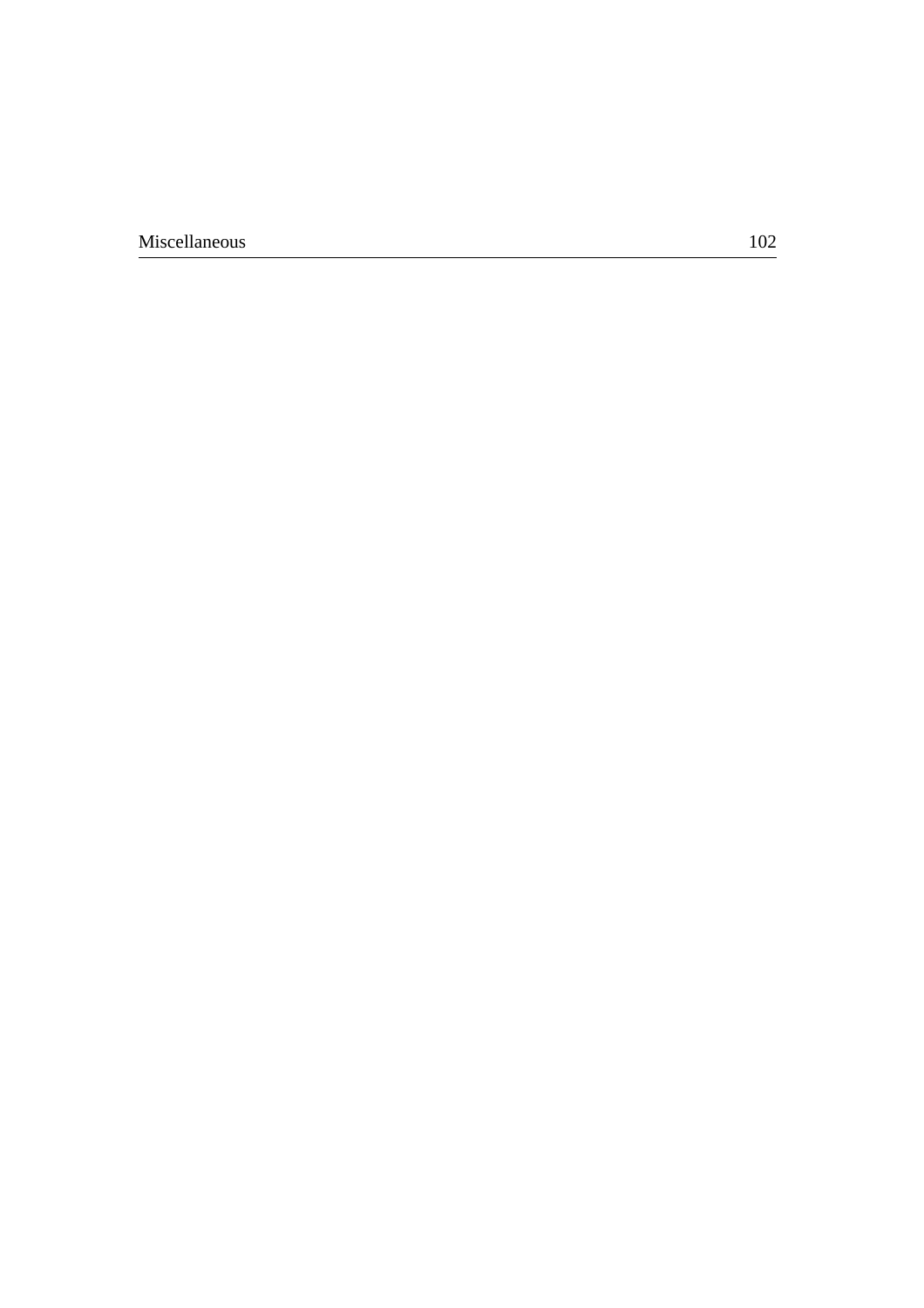# **Index**

#### **Symbols**

[#addphase statement 49,](#page-50-0) [51](#page-52-0) [#define statement 13,](#page-14-0) [39,](#page-40-0) [59](#page-60-0) [#endif statement 58](#page-59-0) [#ifdef statement 58](#page-59-1) [#ifndef statement 58](#page-59-2) [#include statement 59](#page-60-1) [#setphase statement 49,](#page-50-1) [51](#page-52-1) [\\* operator 7,](#page-8-0) [13,](#page-14-1) [38](#page-39-0) [.dec postfix 12,](#page-13-0) [18,](#page-19-0) [26,](#page-27-0) [37](#page-38-0) [.idx postfix 12,](#page-13-1) [18,](#page-19-1) [27](#page-28-0) [.inc postfix 12,](#page-13-2) [18,](#page-19-2) [26,](#page-27-1) [37](#page-38-1) [.res postfix 12,](#page-13-3) [18,](#page-19-3) [26,](#page-27-2) [37](#page-38-2) [:c0 - :c34 option 92](#page-93-0) [:e option 71](#page-72-0) [:f1 - :f8 option 15,](#page-16-0) [16,](#page-17-0) [18,](#page-19-4) [19,](#page-20-0) [26,](#page-27-3) [28,](#page-29-0) [41,](#page-42-0) [46,](#page-47-0) [100](#page-101-0) [:gp0 - :gp31 options 95](#page-96-0) [:r option 22,](#page-23-0) [34,](#page-35-0) [35,](#page-36-0) [67](#page-68-0) [:sp0 - :sp31 option 28,](#page-29-1) [48](#page-49-0) [:sp0 - :sp31 options 49](#page-50-2) [:x option 73](#page-74-1)

#### **Numerics**

[4D experiments 77](#page-78-0) [4-phase modulator 25](#page-26-0)

# **A**

[absolute power of a shaped pulse 29](#page-30-0) [acquisition scan 7](#page-8-1) [ADC blanking 66](#page-67-0) [adc statement 38,](#page-39-1) [65,](#page-66-0) [68,](#page-69-0) [69,](#page-70-0) [70,](#page-71-1) [71,](#page-72-1) [73,](#page-74-2) [75](#page-76-1) [amplitude lists 31](#page-32-0) [AMX spectrometer 3,](#page-4-0) [8](#page-9-0) [AQ parameter 7,](#page-8-2) [8,](#page-9-1) [14,](#page-15-0) [34,](#page-35-1) [66](#page-67-1) [aq statement 15,](#page-16-1) [34,](#page-35-2) [38,](#page-39-2) [71,](#page-72-2) [73](#page-74-3) [AQ\\_mod parameter 66](#page-67-2) [AQS rack 4](#page-5-0) [AQSEQ parameter 77,](#page-78-1) [78](#page-79-0)

[aqseq statement 78](#page-79-1) [AQX rack 4](#page-5-1) [artefact suppression 7](#page-8-3) [ARX spectrometer 3,](#page-4-1) [8](#page-9-2) [ased command 34](#page-35-3) [ASX spectrometer 3](#page-4-2) [Avance.incl include file 92](#page-93-1) [Avance-AQS spectrometer 3,](#page-4-3) [25,](#page-26-1) [31,](#page-32-1) [52,](#page-53-0) [66,](#page-67-3) [71,](#page-72-3) [73](#page-74-4) [Avance-AQX spectrometer 4,](#page-5-2) [24,](#page-25-0) [31,](#page-32-2) [52,](#page-53-1) [66,](#page-67-4) [71,](#page-72-4) [73](#page-74-5)

# **B**

[BILEV decoupling 53](#page-54-0) [bilev statement 53](#page-54-1) [blanking pulses 99](#page-100-0) [BLKPA\[1\]-BLKPA\[8\] parameter array 100](#page-101-1) [blkpa1-blkpa8 statements 100](#page-101-2) [BLKTR\[1\]-BLKTR\[8\] parameter array 100](#page-101-3) [blktr1-blktr8 statements 100](#page-101-4) [Broadband decoupling 48](#page-49-1) [Bruker pulse programs 4](#page-5-3)

## **C**

[cag\\_par file 99](#page-100-1) [caret postfix 12,](#page-13-4) [18,](#page-19-5) [22,](#page-23-1) [27,](#page-28-1) [37](#page-38-3) [CCU unit 25](#page-26-2) [cf command 25](#page-26-3) [CNST\[0\]-CNST\[31\] parameter array 24](#page-25-1) [cnst0-cnst31 statements 15,](#page-16-2) [24](#page-25-2) [compilation of a pulse program 3](#page-4-4) [composite pulse decoupling 45,](#page-46-0) [47](#page-48-0) [conditional pulse program execution 57](#page-58-0) [continuous wave decoupling 6,](#page-7-0) [45](#page-46-1) [cos gradient function 96](#page-97-0) [cosyph pulse program 81](#page-82-0) [CPD sequences 47](#page-48-1) [cpd1-cpd8 statements 45,](#page-46-2) [48](#page-49-2) [cpdng1-cpdng8 statements 48](#page-49-3) [cpdngs1-cpdngs8 statements 48](#page-49-4) [cpdngs29 statement 73](#page-74-6)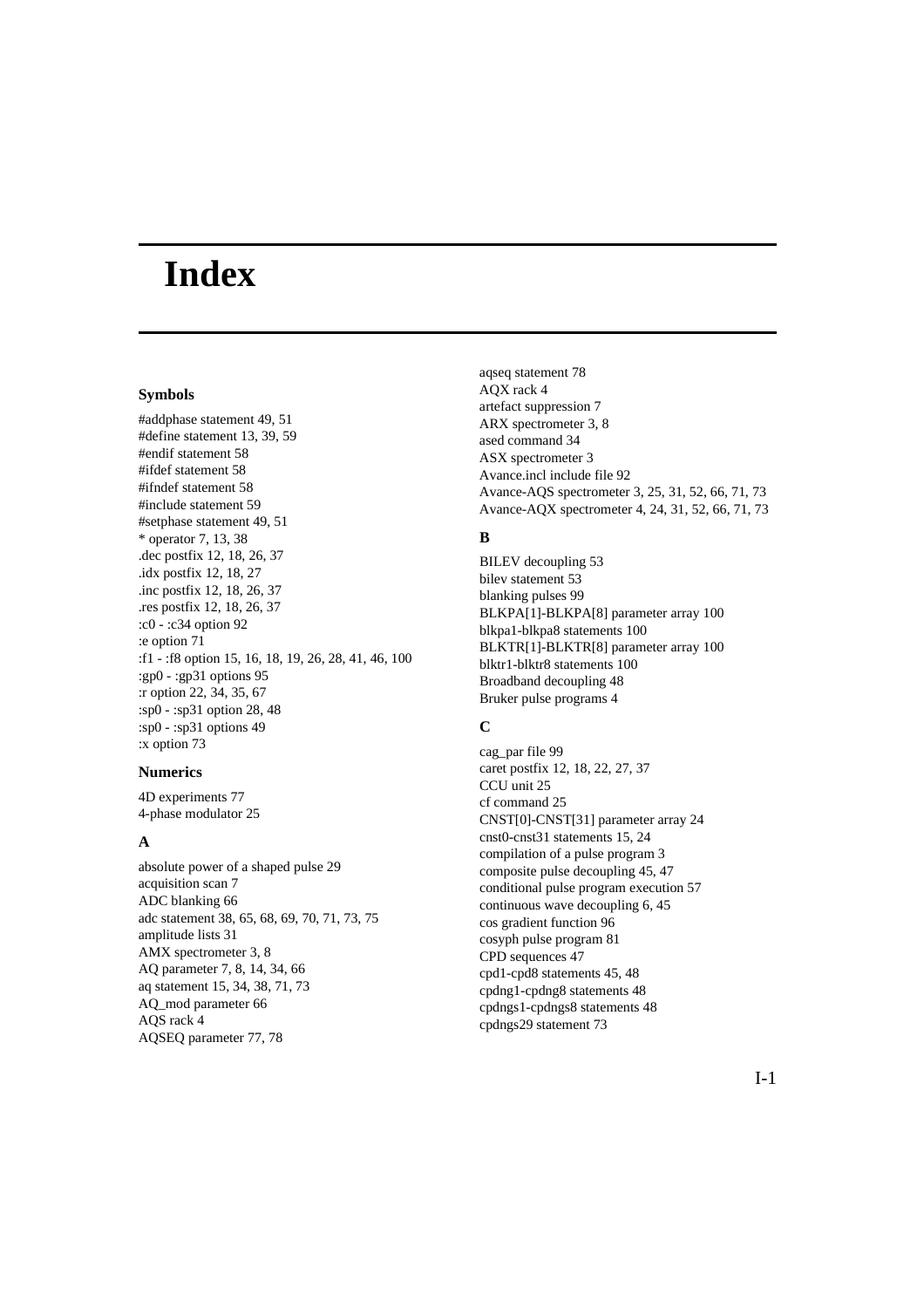[CPDPRG1 - CPDPRG8 parameters 48](#page-49-5) [cpds1-cpds8 statements 45,](#page-46-3) [47,](#page-48-2) [48](#page-49-6) [cpdtim1-cpdtim8 statements 15](#page-16-3) [currentpower statement 29](#page-30-1) [cw statement 6,](#page-7-1) [45,](#page-46-4) 46

#### **D**

[D\[0\]-D\[31\] parameter array 34,](#page-35-4) [35](#page-36-1) [d0-d31 statements 15,](#page-16-4) [34,](#page-35-5) [35,](#page-36-2) [39,](#page-40-1) [49](#page-50-3) [data set list 76](#page-77-1) [dd0-dd31 statements 39](#page-40-2) [DE parameter 8,](#page-9-3) [34,](#page-35-6) [66,](#page-67-5) [69,](#page-70-1) [71](#page-72-5) [de statement 34,](#page-35-7) [69](#page-70-2) [De.incl include file 69](#page-70-3) [DE1 macro 70](#page-71-2) [DE1 parameter 8,](#page-9-4) [34,](#page-35-8) [66,](#page-67-6) [71](#page-72-6) [de1 statement 15,](#page-16-5) [34,](#page-35-9) [38,](#page-39-3) [69](#page-70-4) [DE2 macro 70](#page-71-3) [DE2 parameter 8,](#page-9-5) [34,](#page-35-10) [66](#page-67-7) [de2 statement 15,](#page-16-6) [34,](#page-35-11) [38,](#page-39-4) [69](#page-70-5) [DE3 macro 70](#page-71-4) [de3 statement 38](#page-39-5) [DEADC macro 70](#page-71-5) [DEADC parameter 8,](#page-9-6) [34,](#page-35-12) [66](#page-67-8) [deadc statement 15,](#page-16-7) [34,](#page-35-13) [69](#page-70-6) [decim statement 15](#page-16-8) [decoupling 45](#page-46-5) [frequency 46](#page-47-2) [phase 46](#page-47-3) default [channel 7](#page-8-4) [power level 7](#page-8-5) [define delay statement 35,](#page-36-3) [40](#page-41-0) [define list<amplitude> statement 31,](#page-32-3) [32](#page-33-0) [define list<delay> statement 37,](#page-38-4) [38](#page-39-6) [define list<frequency> statement 17,](#page-18-0) [18](#page-19-6) [define list<power> statement 26,](#page-27-4) [28](#page-29-2) [define list<pulse> statement 11,](#page-12-0) [12,](#page-13-5) [13](#page-14-2) [define loopcounter statement 57](#page-58-1) [define pulse statement 9,](#page-10-0) [33](#page-34-0) [DEPA macro 70](#page-71-6) [DEPA parameter 8,](#page-9-7) [34,](#page-35-14) [65](#page-66-1) [depa statement 15,](#page-16-9) [34,](#page-35-15) [69](#page-70-7) [DERX macro 70](#page-71-7) [DERX parameter 8,](#page-9-8) [34,](#page-35-16) [66](#page-67-9)

**DONE** [derx statement 15,](#page-16-10) [34,](#page-35-17) [69](#page-70-8) [df statement 76](#page-77-2) [dgrad statement 96](#page-97-1) [digitizer 66,](#page-67-10) [67,](#page-68-1) [69,](#page-70-9) [71,](#page-72-7) [72,](#page-73-1) [73](#page-74-7) [disk file pointer 76](#page-77-3) [DMX spectrometer 4](#page-5-4) [do statement 6,](#page-7-2) [45,](#page-46-6) [46,](#page-47-4) [53](#page-54-2) [double quantum filtering 59](#page-60-2) [dp0-dp31 statements 23](#page-24-0) [dpu0-dpu31 statements 13](#page-14-3) [DPX spectrometer 4](#page-5-5) [DRX spectrometer 4](#page-5-6) [DS parameter 6,](#page-7-3) [7,](#page-8-6) [22,](#page-23-2) [63,](#page-64-0) [66,](#page-67-11) [67,](#page-68-2) [69](#page-70-10) [ds statement 15](#page-16-11) [dslice statement 99](#page-100-2) [DSLIST parameter 76,](#page-77-4) [91](#page-92-0) [du0-du31 statements 56](#page-57-0) [dummy scans 6,](#page-7-4) [7,](#page-8-7) [22,](#page-23-3) [63,](#page-64-1) [67,](#page-68-3) [69](#page-70-11) [DW parameter 14,](#page-15-1) [34](#page-35-18) [dw statement 15,](#page-16-12) [34,](#page-35-19) [38](#page-39-7) [dwell time 71,](#page-72-8) [72](#page-73-2) [DWELL\\_GEN macro 71](#page-72-9) [DWOV parameter 34](#page-35-20) [dwov statement 15,](#page-16-13) [34](#page-35-21)

#### **E**

[ed4ph command 25](#page-26-4) [eda command 3,](#page-4-5) [10,](#page-11-0) [16,](#page-17-1) [22,](#page-23-4) [26,](#page-27-5) [28,](#page-29-3) [30,](#page-31-0) [33,](#page-34-1) [35,](#page-36-4) [57,](#page-58-2) [66,](#page-67-12) [94,](#page-95-0) [95](#page-96-1) [edasp command 16](#page-17-2) [edcpd command 47](#page-48-3) [edcpul command 3](#page-4-6) [edlist command 11,](#page-12-1) [16,](#page-17-3) [27,](#page-28-2) [36,](#page-37-0) [37,](#page-38-5) [56](#page-57-1) [edprosol command 32](#page-33-1) [edpul command 3,](#page-4-7) [4,](#page-5-7) [71,](#page-72-10) [92](#page-93-2) [edscon command 8,](#page-9-9) [24,](#page-25-3) [31,](#page-32-4) [70,](#page-71-8) [100](#page-101-5) [end-of-scan handling 70](#page-71-9) [eosc statement 68,](#page-69-1) [69,](#page-70-12) [70,](#page-71-10) [71](#page-72-11) [eoscnp statement 70](#page-71-11) [exit statement 8](#page-9-10) [expinstall command 4](#page-5-8) [external dwell 73](#page-74-8)

#### **F**

[F0 clause 86,](#page-87-0) [88](#page-89-0)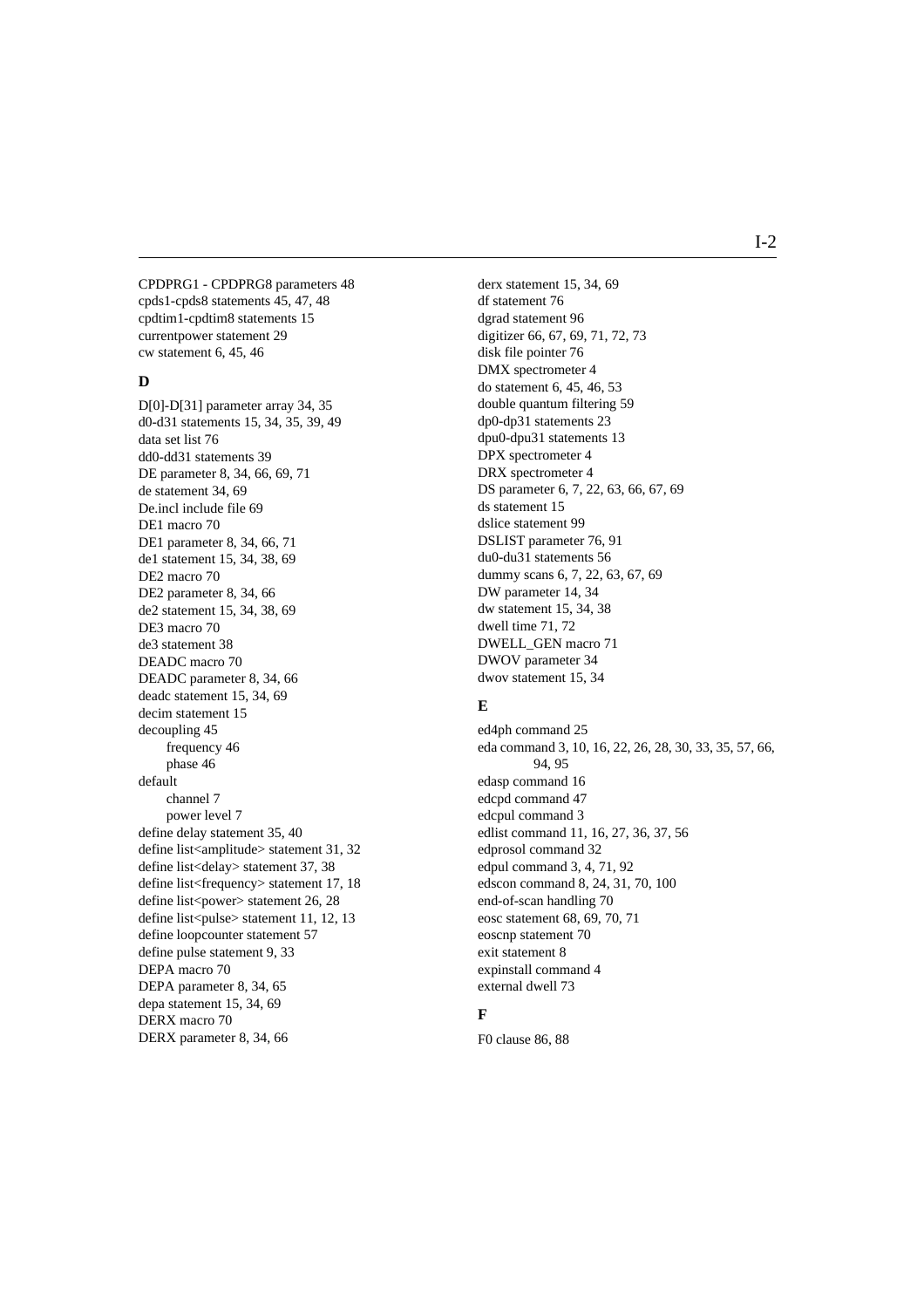[F1EA clause 80,](#page-81-1) [88](#page-89-1) [f1-f8 channels 16](#page-17-4) [F1I clause 86,](#page-87-1) 88 [F1PH clause 80,](#page-81-2) 88 [F1QF clause 80,](#page-81-3) 88 [F2EA clause 84,](#page-85-0) 88 [F2I clause 88](#page-89-6) [F2PH clause 84,](#page-85-1) [88](#page-89-7) [F2QF clause 84,](#page-85-2) [88](#page-89-8) [fast shapes 31](#page-32-5) [FCU unit 25](#page-26-5) [fid file 8,](#page-9-11) [76,](#page-77-5) [77](#page-78-2) [fixed delay 35](#page-36-5) [flip angle 32,](#page-33-2) [34](#page-35-22) [FnMODE parameter 80](#page-81-4) [fq statement 16,](#page-17-5) [49,](#page-50-4) [52,](#page-53-2) [53](#page-54-3) [fq1-fq8 statements 16,](#page-17-6) [52](#page-53-3) [FQ1LIST-FQ8LIST parameters 16,](#page-17-7) [52](#page-53-4) frequency [channel 15](#page-16-14) [list 16,](#page-17-8) [17,](#page-18-1) [49,](#page-50-5) [52](#page-53-5) [frequency offset 52](#page-53-6) frequency setting [in CPD programs 52](#page-53-7)

## **G**

[Garp decoupling 48](#page-49-7) [Garp sequence 48](#page-49-8) [gatepulse statement 100](#page-101-6) [gauss gradient function 96](#page-97-2) [go command 3,](#page-4-8) [56,](#page-57-2) [59,](#page-60-3) [76](#page-77-6) [go statement 5,](#page-6-0) [7,](#page-8-8) [8,](#page-9-12) [21,](#page-22-0) [38,](#page-39-8) [65,](#page-66-2) [66,](#page-67-13) [67,](#page-68-4) [68,](#page-69-2) [69,](#page-70-13) [73,](#page-74-9) [75](#page-76-2) [go1-go8 statements 91](#page-92-1) [gonp statement 65,](#page-66-3) [66,](#page-67-14) [67,](#page-68-5) [68,](#page-69-3) [69,](#page-70-14) [75](#page-76-3) [gosc statement 65,](#page-66-4) [66,](#page-67-15) [68,](#page-69-4) [69,](#page-70-15) [75](#page-76-4) [goscnp statement 65,](#page-66-5) [66,](#page-67-16) [68,](#page-69-5) [69,](#page-70-16) [75](#page-76-5) [goto statement 5](#page-6-1) [GP031 gradient parameter table 94,](#page-95-1) [95](#page-96-2) [GPX0-GPX31 parameter 94](#page-95-2) [GPY0-GPY31 parameter 94](#page-95-3) [GPZ0-GPZ31 parameter 94](#page-95-4) [grad statement 97](#page-98-0) gradient [coil 93](#page-94-0) [filename 95](#page-96-3)

**DONE** [function 95,](#page-96-4) [97](#page-98-1) [rectangular 93,](#page-94-1) [97](#page-98-2) [shaped 93,](#page-94-2) [94](#page-95-5) [strength 93,](#page-94-3) [94,](#page-95-6) [95](#page-96-5) [groff statement 94](#page-95-7) [gron0-gron31 statements 94](#page-95-8) [gs command 3,](#page-4-9) [35,](#page-36-6) [52,](#page-53-8) [56](#page-57-3)

#### **H**

[hardware list 25](#page-26-6) [hd statement 45](#page-46-7) [homodecoupling 45,](#page-46-8) [71](#page-72-12) [HPCU unit 25](#page-26-7)

## **I**

[id0-id31 statements 39,](#page-40-3) [77](#page-78-3) [if statement 76,](#page-77-7) [77](#page-78-4) [igrad statement 96](#page-97-3) [in0-in31 statements 15](#page-16-15) [inp0-inp31 statements 15](#page-16-16) [intermediate frequency 66,](#page-67-17) [71](#page-72-13) [interrupt handling 71](#page-72-14) [interrupt signal 71](#page-72-15) [ip0-ip31 statements 23,](#page-24-1) [77](#page-78-5) [ipp0-ipp31 statements 22,](#page-23-5) [66](#page-67-18) [ipu0-ipu31 statements 13](#page-14-4) [islice statement 99](#page-100-3) [iu0- iu31 statements 56](#page-57-4) [ivc statement 57](#page-58-3) [ivd statement 36](#page-37-1) [ivp statement 11](#page-12-2)

#### **J**

[jump to label statement 49,](#page-50-6) [53](#page-54-4)

## **L**

[L\[0\]-L\[31\] parameter array 53,](#page-54-5) [56](#page-57-5) [l0-l31 statements 15,](#page-16-17) [53,](#page-54-6) [56](#page-57-6) [LBLF1 label 89](#page-90-1) [level triggers 62](#page-63-0) [lgrad statement 96](#page-97-4) [lo to label statement 5,](#page-6-2) [49,](#page-50-7) [53,](#page-54-7) [55,](#page-56-0) [56](#page-57-7) [loop counters 15](#page-16-18) [loop statements 55](#page-56-1) [in CPD programs 53](#page-54-8)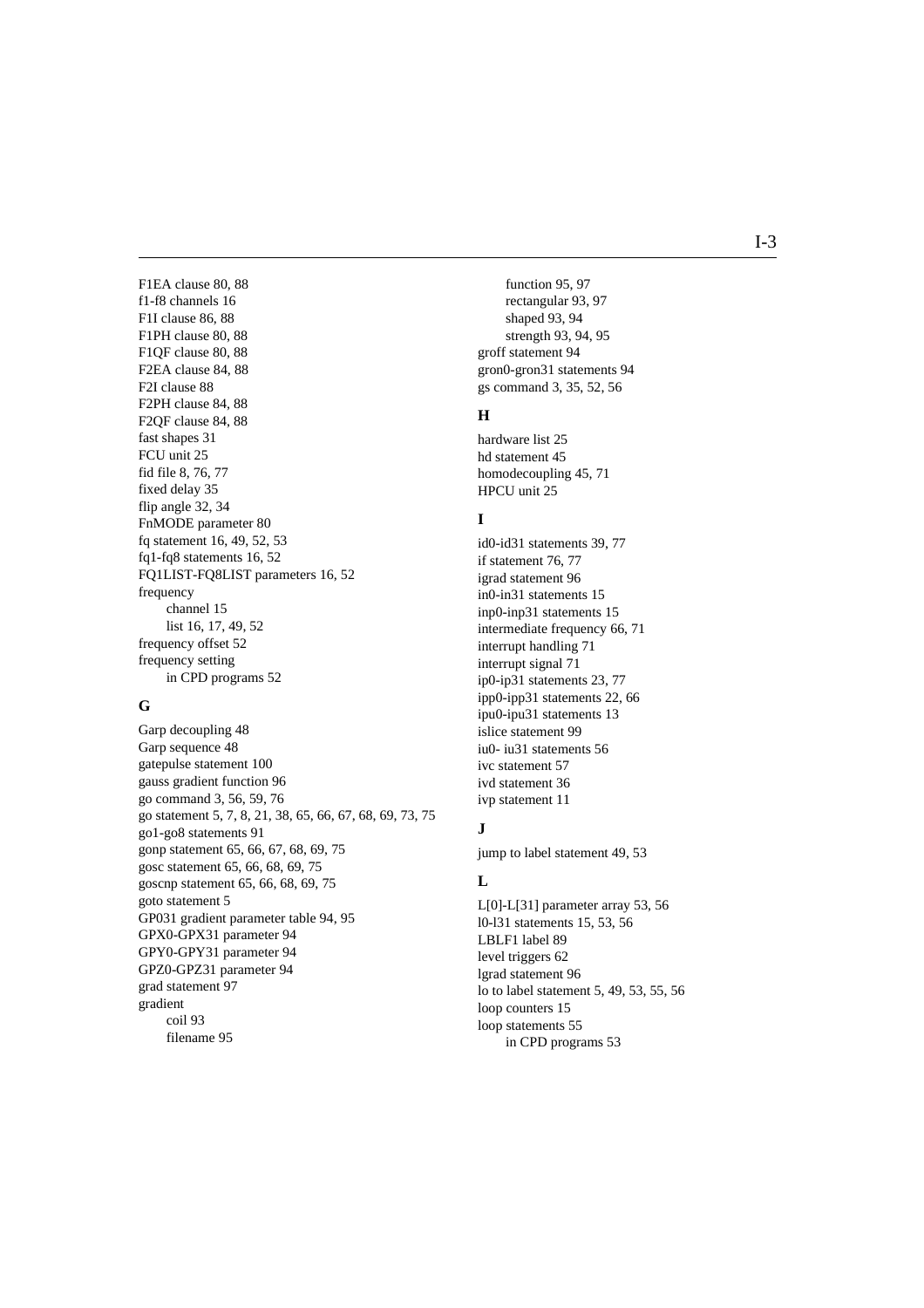[in pulse programs 55](#page-56-2)

#### **M**

[m option \(delay\) 34](#page-35-23) [mc statement 69,](#page-70-17) [76, 8](#page-77-8)0 [MC2 parameter 80](#page-81-6) [MCREST delay 89](#page-90-2) [MCWRK delay 89](#page-90-3) [memory buffer 66,](#page-67-19) [73](#page-74-10) [mp option \(pulse\) 9,](#page-10-1) [10](#page-11-1) [multiple receivers 91](#page-92-2)

#### **N**

[NBL parameter 56,](#page-57-8) [68,](#page-69-6) [74,](#page-75-1) [75,](#page-76-6) [76,](#page-77-9) [77](#page-78-6) [nbl statement 15](#page-16-19) [NMR control words 93](#page-94-4) [noedif pulse program 75](#page-76-7) [noesyi4pr3d pulse program 84](#page-85-3) [NS parameter 6,](#page-7-5) [7,](#page-8-9) [8,](#page-9-13) [63,](#page-64-2) [66,](#page-67-20) [67](#page-68-6) [ns statement 15](#page-16-20) [nsdone statement 15](#page-16-21) [NUCLEI parameter 16](#page-17-9)

#### **O**

[observe channel 66,](#page-67-21) [67](#page-68-7)

#### **P**

[P\[0\]-P\[31\] parameter array 10](#page-11-2) [p0-p31 statements 9,](#page-10-2) [10,](#page-11-3) [13,](#page-14-5) [14,](#page-15-2) [15,](#page-16-22) [49](#page-50-8) [ParaVision software 97](#page-98-3) [pcpd1-pcpd8 statements 49](#page-50-9) PH ref parameter 67 [ph0-ph31 statements 21,](#page-22-1) [22](#page-23-6) phase [coherency 29](#page-30-2) [cycling 7,](#page-8-10) [21](#page-22-2) [increment 21](#page-22-3) [list 7](#page-8-11) [multiplier 23](#page-24-2) [pointer 21](#page-22-4) [presetting 24](#page-25-4) [resolution 20](#page-21-0) [phase program 7](#page-8-12) [arithmetic 23](#page-24-3) [definition 19](#page-20-1)

**DONE** [position 21](#page-22-5) [PHASPR\[1\]-PHASPR\[8\] parameter array 24](#page-25-5) [phaspr1-phasrpr8 statements 24](#page-25-6) [PHCOR\[0\]-PHCOR\[31\] parameters 22](#page-23-7) [pl statement 49](#page-50-10) [PL\[0\]-PL\[31\] parameter array 26,](#page-27-6) [33](#page-34-2) [pl0-pl3 statements 26](#page-27-7) [pl0-pl31 statements 33](#page-34-3) [plusminus gradient function 96](#page-97-5) [power level 6](#page-7-6) [power lists 26](#page-27-8) [preamplifier 65](#page-66-6) [precompiler Conditions 59](#page-60-4) [pre-evaluation of a pulse program 14](#page-15-3) [pre-processed pulse program 59](#page-60-5) [pre-processor 59](#page-60-6) [pre-scan delay 8](#page-9-14) [preset off statement 99](#page-100-4) [PULPROG parameter 3](#page-4-10) [pulsdisp command 4,](#page-5-9) [56,](#page-57-9) [59](#page-60-7) pulse [duration 9,](#page-10-3) [13](#page-14-6) [frequency 15](#page-16-23) [generation 9](#page-10-4) [list 9,](#page-10-5) [11,](#page-12-3) [12,](#page-13-6) [92](#page-93-3) [phase 19](#page-20-2) [shape 28](#page-29-4) pulse program [compiler 3,](#page-4-11) [56,](#page-57-10) [59,](#page-60-8) [77,](#page-78-7) [92,](#page-93-4) [97](#page-98-4) [display 4,](#page-5-10) [59](#page-60-9) [pulse shape absolute power 29](#page-30-3) [pulse statement 9,](#page-10-6) [32](#page-33-3)

#### **R**

[r1d gradient function 96](#page-97-6) [r2d gradient function 96](#page-97-7) [r3d gradient function 96](#page-97-8) [random delay 35](#page-36-7) [RCP0-RCP34 outputs 92](#page-93-5) [RCU DRAM 75](#page-76-8) [RCU unit 71,](#page-72-16) [73,](#page-74-11) [75,](#page-76-9) [91](#page-92-3) [rcyc statement 67,](#page-68-9) [68,](#page-69-7) [69,](#page-70-18) [70,](#page-71-12) [71](#page-72-17) [rcycnp statement 67,](#page-68-10) [68,](#page-69-8) [70](#page-71-13) [rd0-rd31 statements 39](#page-40-4) [real time outputs 92](#page-93-6)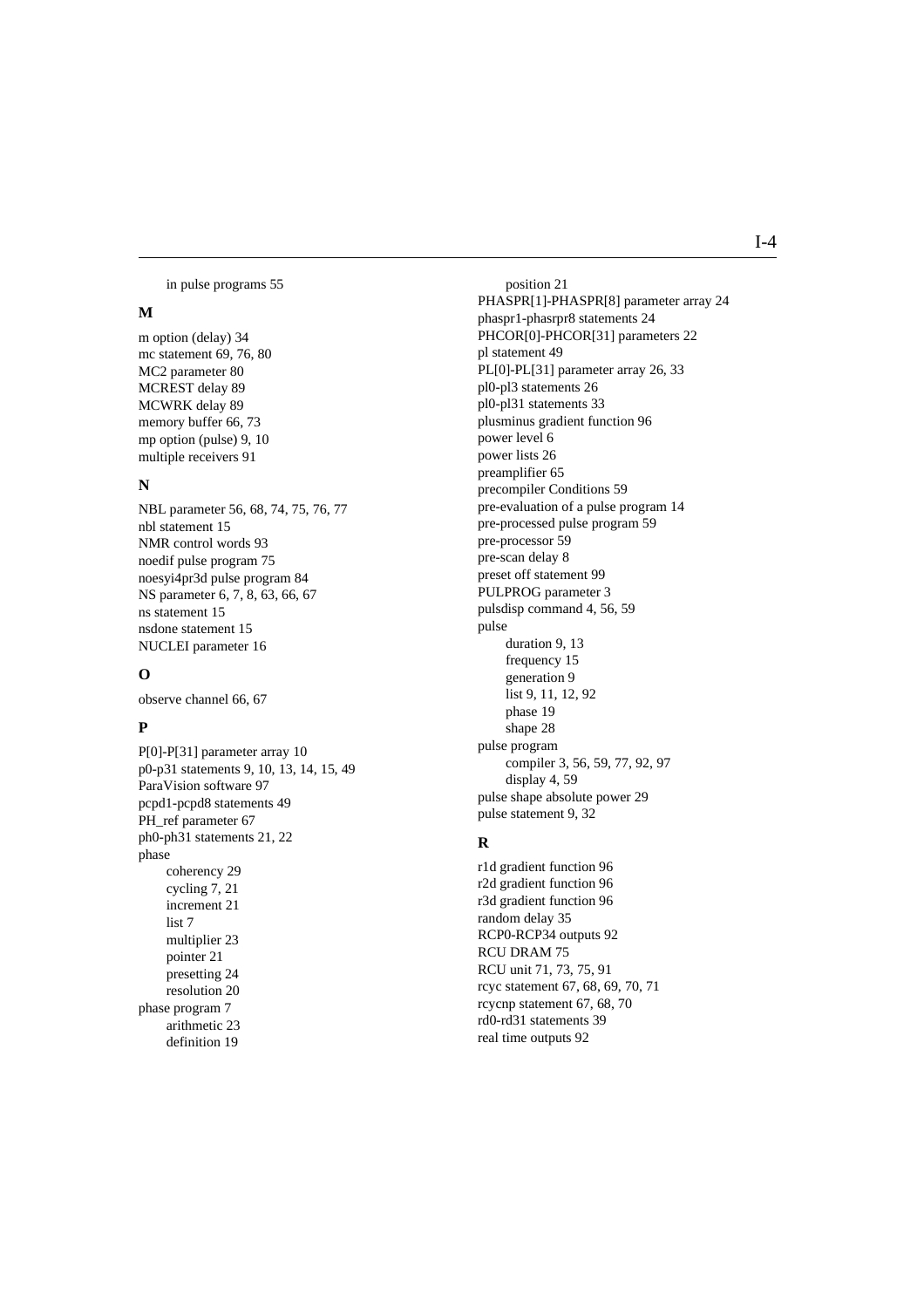receiver [blanking 66](#page-67-0) [coil 93](#page-94-0) gate 66 [number 91](#page-92-0) [phase 7,](#page-8-0) [67,](#page-68-0) 71 rectangular [gradient 93,](#page-94-1) [97](#page-98-0) [pulse 26](#page-27-0) [recycle delay 71](#page-72-1) [reference frequency 67](#page-68-1) [replace mode 68,](#page-69-0) [73](#page-74-0) [resume command 64](#page-65-0) [rf statement 76](#page-77-0) [rgrad statement 96](#page-97-0) [rnd gradient function 97](#page-98-1) [rotation matrix 97](#page-98-2) [rp0-rp31 statements 23](#page-24-0) [rpp0-rpp31 statements 22](#page-23-0) [rpu0-rpu31 statements 13](#page-14-0) [rs485 channel 25](#page-26-0) [rslice statement 99](#page-100-0) [ru0-ru31 statements 56](#page-57-0) [RX22 receiver 66,](#page-67-2) [71](#page-72-2)

## **S**

[s option \(delay\) 34](#page-35-0) [scan counter 6,](#page-7-0) [68](#page-69-1) [selno pulse program 69](#page-70-0) [ser file 76,](#page-77-1) [77](#page-78-0) [setnmr0-setnmr8 statements 92,](#page-93-0) [93](#page-94-2) [SFO1-SFO8 parameters 16](#page-17-0) [sgrad statement 96](#page-97-1) [SGU unit 26,](#page-27-1) [71,](#page-72-3) [73](#page-74-1) shape [file 28,](#page-29-0) [29](#page-30-0) [offset frequency 29](#page-30-1) [Shape Tool 29,](#page-30-2) [95](#page-96-0) shaped [gradient 93,](#page-94-3) [94,](#page-95-0) [97](#page-98-3) [pulse 28](#page-29-1) shaped pulse [offset frequency 30](#page-31-0) [presetting 31](#page-32-0) [SHAPPR\[1\]-SHAPPR\[8\] 31](#page-32-1)

**DONE** [sin gradient function 96](#page-97-2) [sinp gradient function 96](#page-97-3) [solid state experiments 25](#page-26-1) [solid states experiments 31](#page-32-2) [sp option \(pulse\) 9,](#page-10-0) [10](#page-11-0) [SP07 parameter 28,](#page-29-2) [30](#page-31-1) [spf0-spf31 statements 31](#page-32-3) [sslice statement 99](#page-100-1) [st command 29,](#page-30-3) [95](#page-96-1) [st statement 56,](#page-57-1) [74,](#page-75-0) [75,](#page-76-0) [77](#page-78-1) [st0 statement 56,](#page-57-2) [74,](#page-75-1) [75,](#page-76-1) [77](#page-78-2) [stdisp command 29,](#page-30-4) [95](#page-96-2) [steady state condition 7](#page-8-1) [steady state conditions 63,](#page-64-0) [67](#page-68-2) [step gradient function 96](#page-97-4) [suspend command 64](#page-65-1) [syrec statement 66,](#page-67-3) [71](#page-72-4)

### **T**

[TCU unit 61,](#page-62-0) [63,](#page-64-1) [73,](#page-74-2) [92](#page-93-1) [TD parameter 14,](#page-15-0) [56,](#page-57-3) [66,](#page-67-4) [69,](#page-70-1) [74,](#page-75-2) [76,](#page-77-2) [77](#page-78-3) [td statement 15](#page-16-0) [td1 statement 15,](#page-16-1) [78](#page-79-0) [td2 statement 15,](#page-16-2) [78](#page-79-1) [tr command 8,](#page-9-0) [66](#page-67-5) [transistorized amplifiers 25](#page-26-2) trigger [events 61](#page-62-1) [inputs 61](#page-62-2) [specifiers 62](#page-63-0) [tube amplifiers 25](#page-26-3)

#### **U**

[u option \(delay\) 34](#page-35-1) [up option \(pulse\) 9,](#page-10-1) [10](#page-11-1) [user defined delay 35](#page-36-0)

### **V**

[V9 parameter 35](#page-36-1) [VALIST parameter 27](#page-28-0) [variable list delay 36](#page-37-0) [vcidx statement 56](#page-57-4) [VCLIST parameter 56](#page-57-5) [vd statement 15,](#page-16-3) [34,](#page-35-2) [36](#page-37-1) [VDLIST parameter 36](#page-37-2)